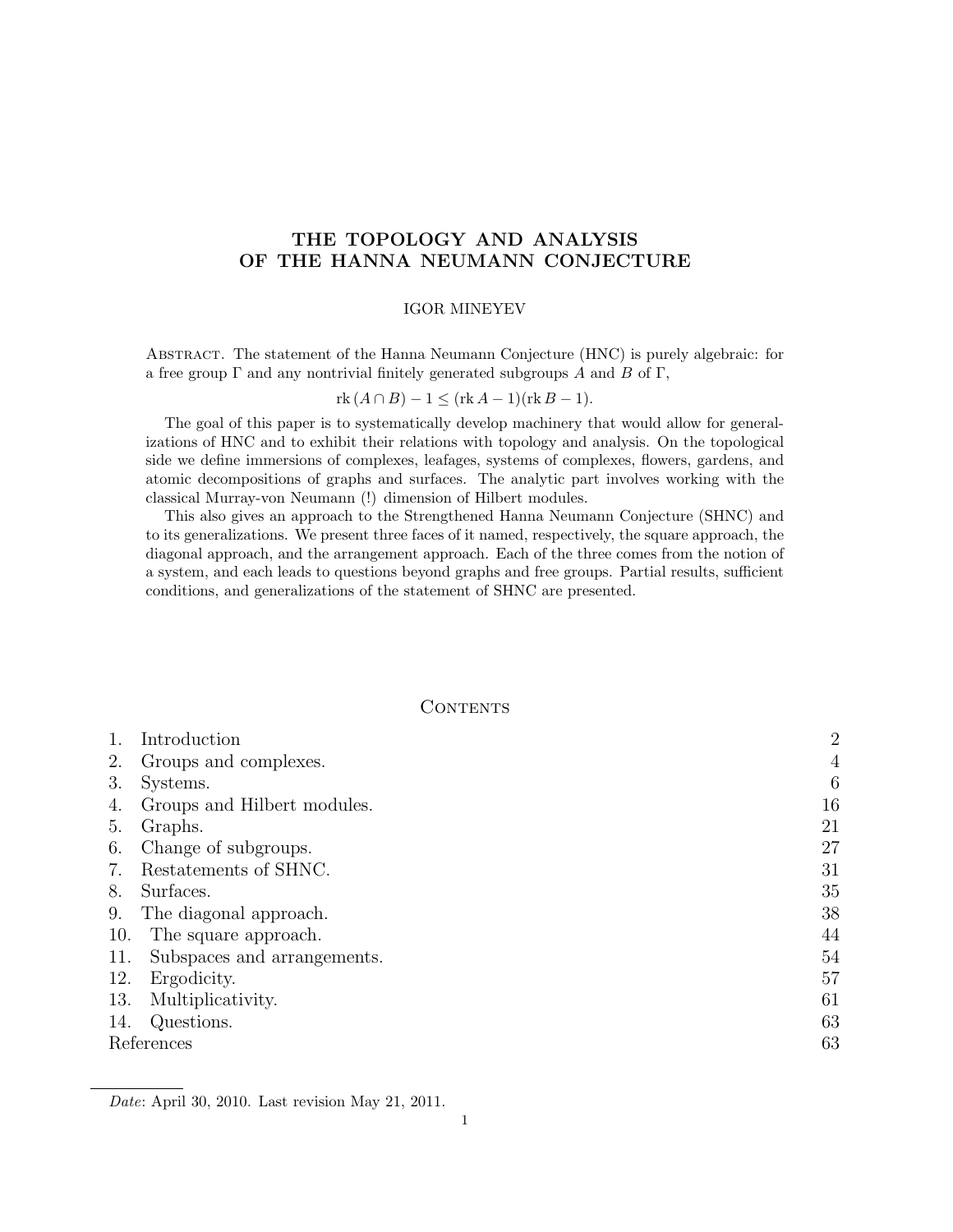Although the summer sunlight gild Cloudy leafage of the sky, Or wintry moonlight sink the field In storm-scattered intricacy, I cannot look thereon, Responsibility so weighs me down.

William Butler Yeats, "Vacillation".

### 1. INTRODUCTION

Hanna Neumann formulated her conjecture in [17] and [18]. The easiest way to state it is using the notion of reduced rank defined by Walter Neumann [19, p. 162] and named so by Dicks [3, p. 373]. The *reduced rank* of a free group  $\Gamma$  is the number

$$
\bar{r}(\Gamma) := \max\left\{0, \text{rk } \Gamma - 1\right\}.
$$

Conjecture 1 (HNC). Suppose  $\Gamma$  is a free group and A and B are its finitely generated subgroups. Then

$$
\bar{r}(A \cap B) \le \bar{r}(A) \cdot \bar{r}(B).
$$

This conjecture, if true, would be the sharp version of the result of Howson [8] asserting that rk  $(A \cap B)$  is finite. Walter Neumann [19, p.164] further proposed the following Strengthened Hanna Neumann Conjecture. Let  $A\Gamma/B$  be the set of all double cosets  $AqB$  for  $q \in \Gamma$  and  $s: A \backslash \Gamma / B \to \Gamma$  be a section of the quotient map  $\Gamma \to A \backslash \Gamma / B$ . Denote  $A^z := z^{-1} A z$ .

Conjecture 2 (SHNC). Suppose  $\Gamma$  is a free group and A and B are its finitely generated subgroups. Then

(2) 
$$
\sum_{z \in s(A \setminus \Gamma/B)} \bar{r}(A^z \cap B) \leq \bar{r}(A) \cdot \bar{r}(B).
$$

A series of partial results have appeared since. For further details the reader is referred to Burns [2], Imrich [9], Servatius [23], Stallings [24], Gersten [7], Nickolas [20], Walter Neumann [19], Feuerman [6], Tardos [25], Dicks [3], Dicks-Formanek [4], Khan [13], Meakin-Weil [16], Sergei Ivanov [10, 11], Dicks-Ivanov [5].

There is no loss of generality in assuming in either conjecture that  $\Gamma$  is the free group of rank 2, since the group generated by A and B can be embedded in  $F_2$  (see [19]). The relation of HNC to a study of pull-backs of finite graphs goes back to the work of Stallings [24]; he showed that the subgroups A and B can be represented by immersions of finite graphs, and that  $A \cap B$  is realized by a component of their fiber-product. It was first observed by Warren Dicks that HNC can be restated in terms of the first  $\ell^2$ -Betti numbers of A, B, and  $A \cap B$ .

Our goal is to set a foundation for HNC-like questions, generalizing the conjecture to complexes and arbitrary groups. Below is an outline of notions and results of the paper.

• Let  $\Gamma$  be an arbitrary group,  $\hat{X}$  be a free  $\Gamma$ -complex,  $X := \Gamma \backslash \hat{X}$ , and  $A, B \leq \Gamma$ . In 3.1 we define a *system* of complexes and maps that arise from these data.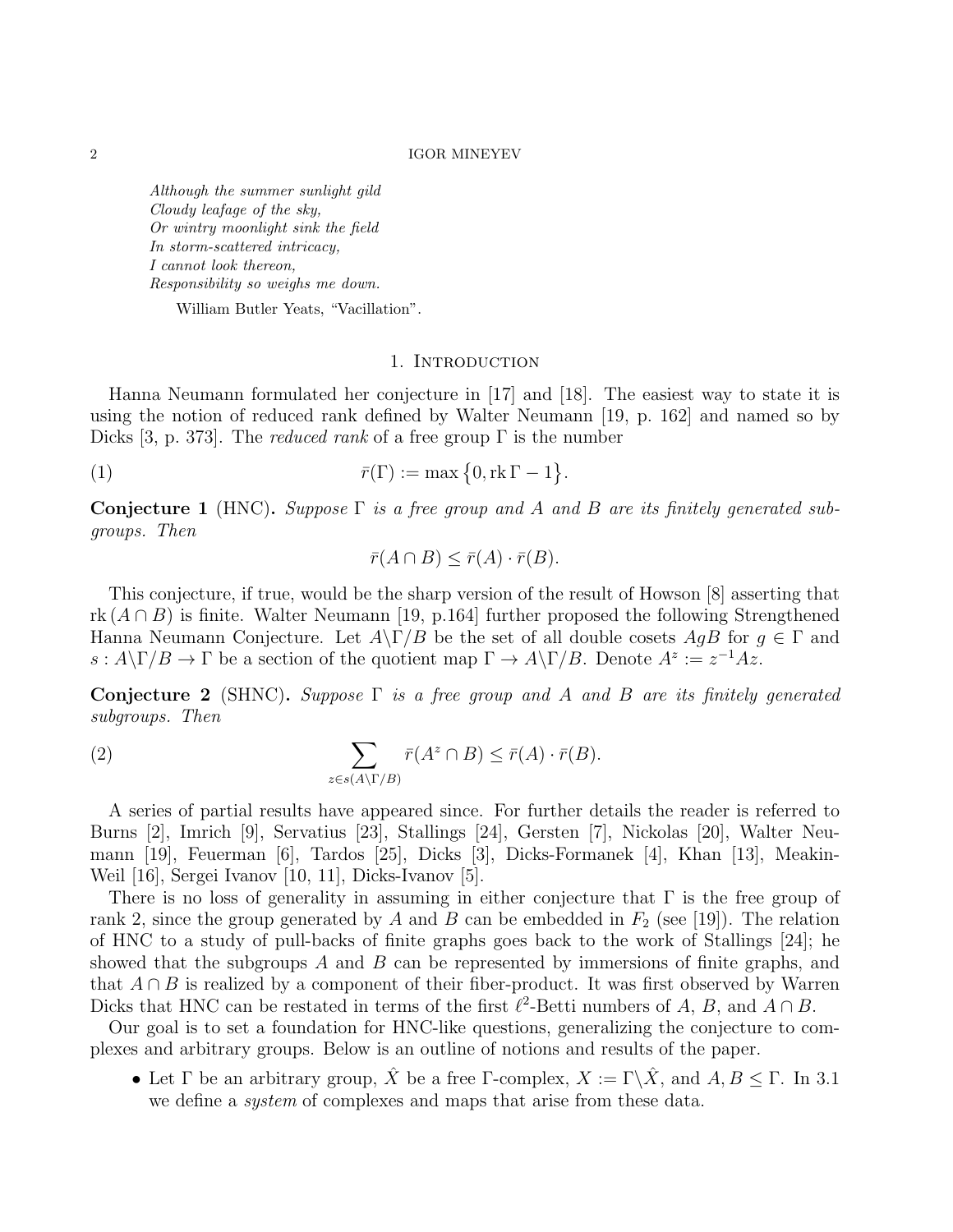- The case when  $\Gamma$  is free can be realized by a system of *graphs* which incorporates Stallings' immersions (see 3.6 and 3.7). We show that in this case the reduced ranks of Γ, A, B equals the first  $\ell^2$ -Betti numbers of Γ-graphs in a corresponding graph system  $(5.4 \text{ and } 8.3)$ , so the inequality of SHNC can be equivalently rewritten in terms of  $\ell^2$ -Betti numbers for that system. Then we work with Hilbert modules arising from such graphs systems.
- In particular, systems allow generalizing the statements of HNC and SHNC to surfaces: those are inequalities involving  $\ell^2$ -Betti numbers for finitely generated subgroups of  $\pi_1(X)$ , where X is a compact surface (with boundary or not) with  $\chi(X) = -1$ (section 8). This surface case turns out to be very similar to the case of graphs.
- Flowers and gardens in 5.1 are combinatorial notions parallel to trees and forests. They serve the same purpose for reduced rank as trees and forests do for the usual rank of free groups. Flowers and gardens describe  $\ell^2$ -Betti numbers just as trees and forests describe the usual Betti numbers of graphs.
- Atomic decompositions of graphs are defined in 5.5 and are used in 10.10 to obtain certain bases in Hilbert modules and atomic square maps. In a completely analogous fashion we describe atomic decompositions of surfaces in 8.4. Atoms naturally provide subspaces of dimension 1 (theorems 16 and 26).
- Tardos [25] proved SHNC in the case when one of the subgroups is of rank 2. We give alternative analytic proofs of this result and generalize it to surfaces (Corollary 35, Theorem 66). An analogous result can be proved for complexes when  $\Gamma$  is any group satisfying the Atiyah conjecture.
- In 10.9 we define two classes of groups  $P \subseteq P_{lim}$  in terms of bases in  $\ell^2(\Gamma \times \Gamma)$ , and ask, what groups they contain. Groups in these classes (at least those that satisfy the Atiyah conjecture) can be shown to satisfy SHNC-like inequalities. If  $F_2$  belongs to  $\mathcal{P}_{lim}$ , then SHNC holds.
- It is well known that the *equality* holds in the statement of SHNC if one of the groups is of finite index (see [19]). We give alternative proofs of this and of its analog for surfaces (lemmas 71 and 72).
- We prove SHNC in the case when one of the graphs is "one edge less that a cover" (subsection 12.4); this can be viewed as dual to Tardos' result.
- In 11.5 we establish a kind of duality that allows equivalently restating the inequality in SHNC as an inequality for orthogonal complements.
- Sufficient conditions for SHNC are given in theorems 32, 51, 52, 56, 65, 67, and lemmas 58 and 74.
- In section 12 we discuss a notion of "finite-dimensional" ergodicity for subspaces that naturally arises from the arrangement approach and seems to be relevant for SHNC.
- In section 13 we investigate *multiplicativity*, that is when an equality, rather than an inequality, holds in the statement of SHNC.
- Section 14 poses some questions.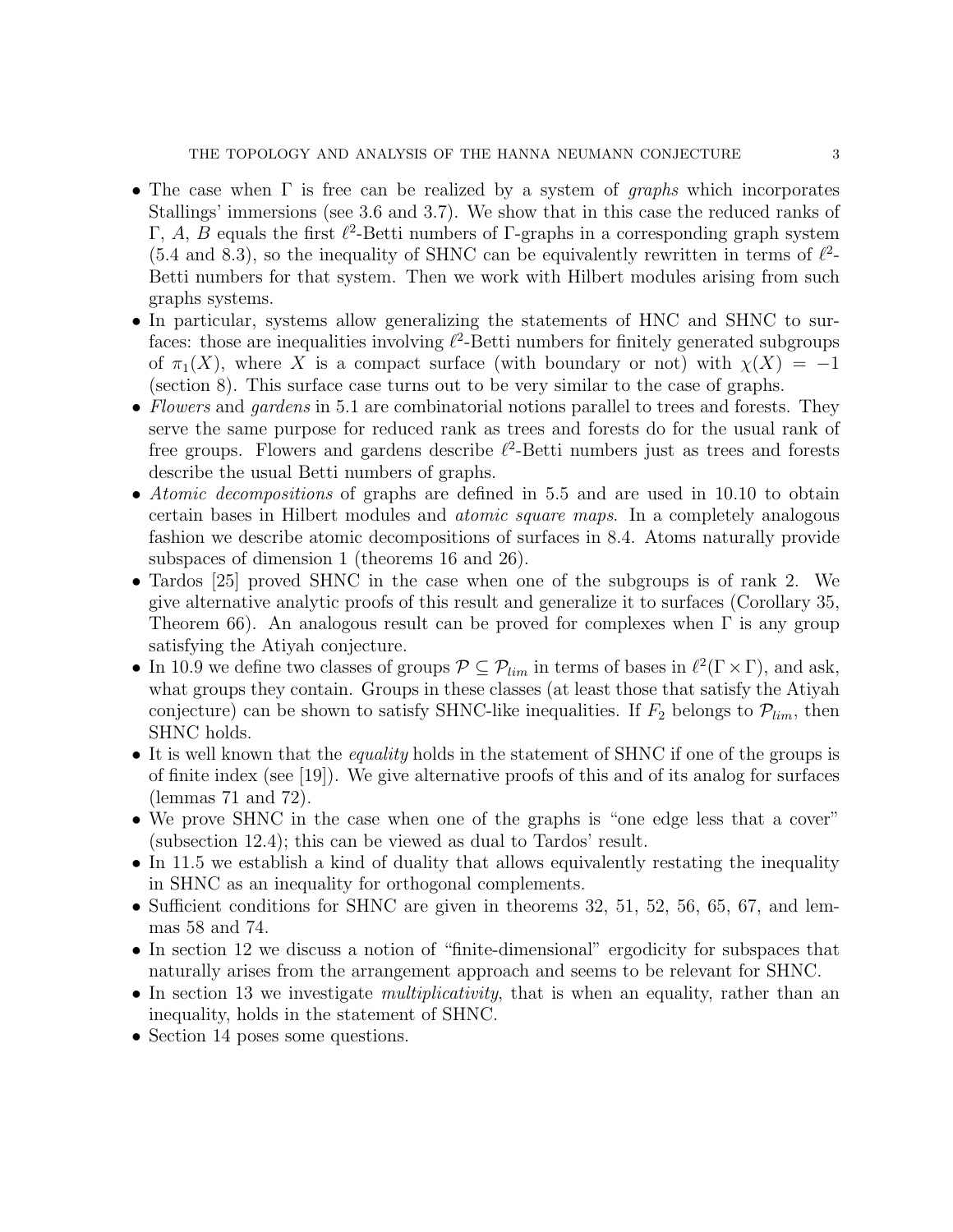The following are the three faces of our approach to SHNC and to its generalizations. They all arise from the notion of a system, and all three lead to questions beyond graphs and free groups.

- (1) Let the three graphs  $(\hat{S}, \hat{Y}, \hat{Z})$  be part of the graph system introduced in 3.6; they correspond to the three terms of inequality (2). The square approach (section 10) studies certain  $G \times G$ -equivariant maps  $H_1^{(2)}$  $H_1^{(2)}(\hat{S}) \to H_1^{(2)}$  $H_1^{(2)}(\hat{Y})\,\hat{\otimes}\, H_1^{(2)}$  $I_1^{(2)}(\hat{Z})$ , where G is a subgroup of finite index in Γ. This can also be restated in terms of some particular  $G \times G$ -maps  $\ell^2(\Gamma \times \Gamma) \to \ell^2(\Gamma \times \Gamma)$ , that are obtained by "gliding the identity map along diagonals". All such maps are generically called *square maps*. The existence of an *injective* square map would imply SHNC. More generally, having a sequence  $G_i \leq \Gamma$  and a sequence of square maps that "become more and more injective" would suffice. (See remark in 10.8.) Specific examples of square maps are obtained from systems (see 10.3, 10.5, 10.10) and we ask whether any of them are injective.
- (2) The diagonal approach (section 9) uses only "the diagonal part" of the above tensor product. We give sufficient conditions for SHNC in terms of existence of certain Γinvariant bases.
- (3) The arrangement approach of section 11 is a restatement of the diagonal approach in terms of *finite* indexed families of Hilbert G-submodules in  $\ell^2(\Gamma)$ , called *arrangements*, where G is a certain normal subgroup of finite index in  $\Gamma$ . SHNC is restated as a question about such arrangements. As a test case, one can ask the same question about arrangements of subspaces in a finite dimensional vector space that are invariant under some finite group.

The author would like to thank Victor Gerasimov, Stephen Gersten, Peter Linnell, Wolfgang Lück, Walter Neumann, Roman Sauer, Guoliang Yu for helpful conversations on related subjects. This research is partially supported by the NSF grant DMS 07-06876.

### 2. Groups and complexes.

2.1. Cell complexes. For concrete applications to the Hanna Neumann conjecture we primarily will be interested in graphs and free groups, but it seems important to discuss cell complexes and more general groups since one of our objectives will be to explore generalizations of the conjecture. Even considering free groups, representing them as fundamental groups of surfaces or complexes conceivably might be beneficial.

We will work in the category of CW complexes, which will be called cell complexes. Let  $\Sigma_i(X)$ denote the set of all closed *i*-cells in X and  $\Sigma(X) := \bigsqcup_{i\geq 0} \Sigma_i(X)$ . The cells in a cell complex are assumed to be given fixed orientations. In the combinatorial language, each complex  $X$  is viewed as the set  $\Sigma(X)$ . All maps of cell complexes and group actions are required to preserve cell structure and the orientations of cells.

 $Comp(Y)$  will denote the set of connected components of Y.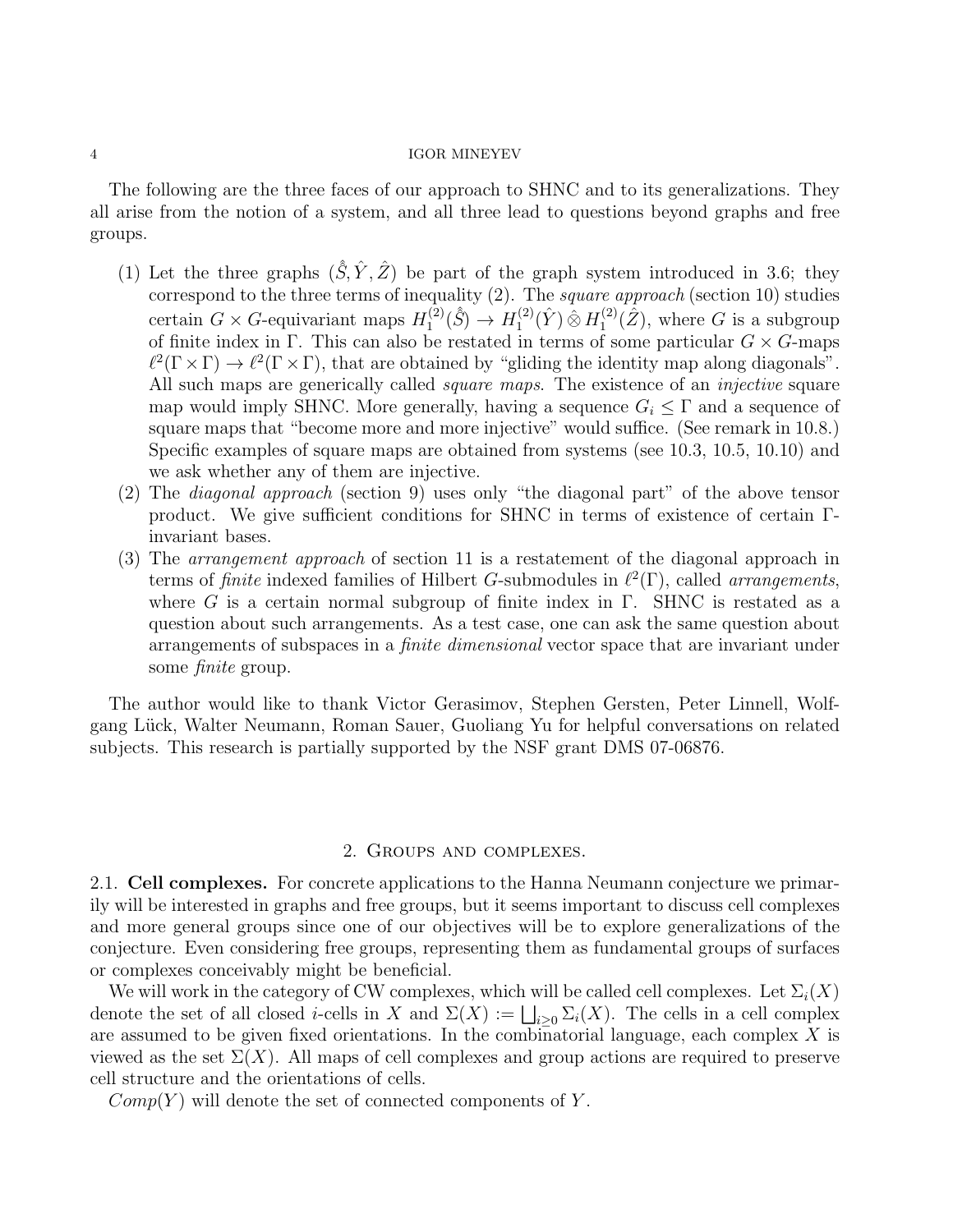The pull-back diagram

 $(S)$  S  $\mu$  $\frac{1}{2}$  $\rightarrow Z$ β ľ  $Y \xrightarrow{\alpha} X$ 

of cell maps  $\alpha$  and  $\beta$  is defined as follows. The *fiber product* S of Y and Z is the set

$$
Y \times_X Z := \{(y, z) \in Y \times Z \mid \alpha(y) = \beta(z)\}
$$

and  $\mu$  and  $\nu$  are projections to each coordinate.

2.2. Combinatorial maps. A map  $\alpha: Y \to X$  between cell complexes will be called *combi*natorial if it maps each open cell in X homeomorphically onto an open cell in Y. If  $\alpha: Y \to X$ and  $\beta: Z \to X$  are combinatorial maps, then  $Y \times_X Z$  has a natural induced structure of cell complex such that  $\Sigma(Y \times_X Z)$  can be identified with  $\Sigma(Y) \times_{\Sigma(X)} \Sigma(Z)$ . In other words, the topological and combinatorial pull-back operations agree, so we can use them interchangeably.

# 2.3. Immersions.

**Definition 1.** A continuous map  $f: Y \to X$  between two cell complexes will be called an immersion if there exists a cover  $f': Y' \to X$ , with cellular structure on Y' induced from X, such that Y is a subcomplex of Y' and  $f'$  is an extension of  $f$ .

This generalizes immersions of graphs considered by Stallings [24]. Any immersion of finite graphs  $Y \to X$  in the sense of [24] (restated for the category of 1-dimensional cell complexes rather than for Serre graphs) is an immersion in the sense of the above definition.

Each cover is obviously an immersion, and all immersions are combinatorial.

2.4. Cloudy leafage of the sky. A leafage will be a combinatorial map  $\lambda : \hat{Y} \to \hat{X}$  between cell complexes whose restriction to each connected component of  $\hat{Y}$  is injective. For brevity we will say in this case that " $\hat{Y}$  is a leafage over  $\hat{X}$ " or that " $\lambda$  is a leafage over  $\hat{X}$ ". A cover leafage is a leafage  $\lambda : \hat{Y} \to \hat{X}$  that sends each connected component of  $\hat{X}$  (isomorphically) onto a connected component of  $\hat{Y}$ . A  $\Gamma$ -leafage is a leafage  $\lambda : \hat{Y} \to \hat{X}$  such that  $\hat{X}$  and  $\hat{Y}$  are given cellular  $\Gamma$ -actions and  $\lambda$  is  $\Gamma$ -eqivariant.

The following lemma is immediate.

Lemma 2. Suppose

$$
\begin{array}{ccc}\nS & \xrightarrow{\nu} & Z \\
\mu & & \downarrow{\beta} \\
Y & \xrightarrow{\alpha} & X\n\end{array}
$$

is any pull-back diagram of cell complexes.

- (a) If  $\alpha$  is an immersion and  $\beta$  is a cover, then  $\mu$  is a cover.
- (b) If  $\alpha$  and  $\beta$  are cover, then  $\mu$ ,  $\nu$ , and  $\alpha \circ \mu$  are covers.
- (c) If  $\alpha$  and  $\beta$  are immersions, then  $\mu$ ,  $\nu$ , and  $\alpha \circ \mu$  are immersions.
- (d) If  $\alpha$  is a leafage, then  $\nu$  is a leafage.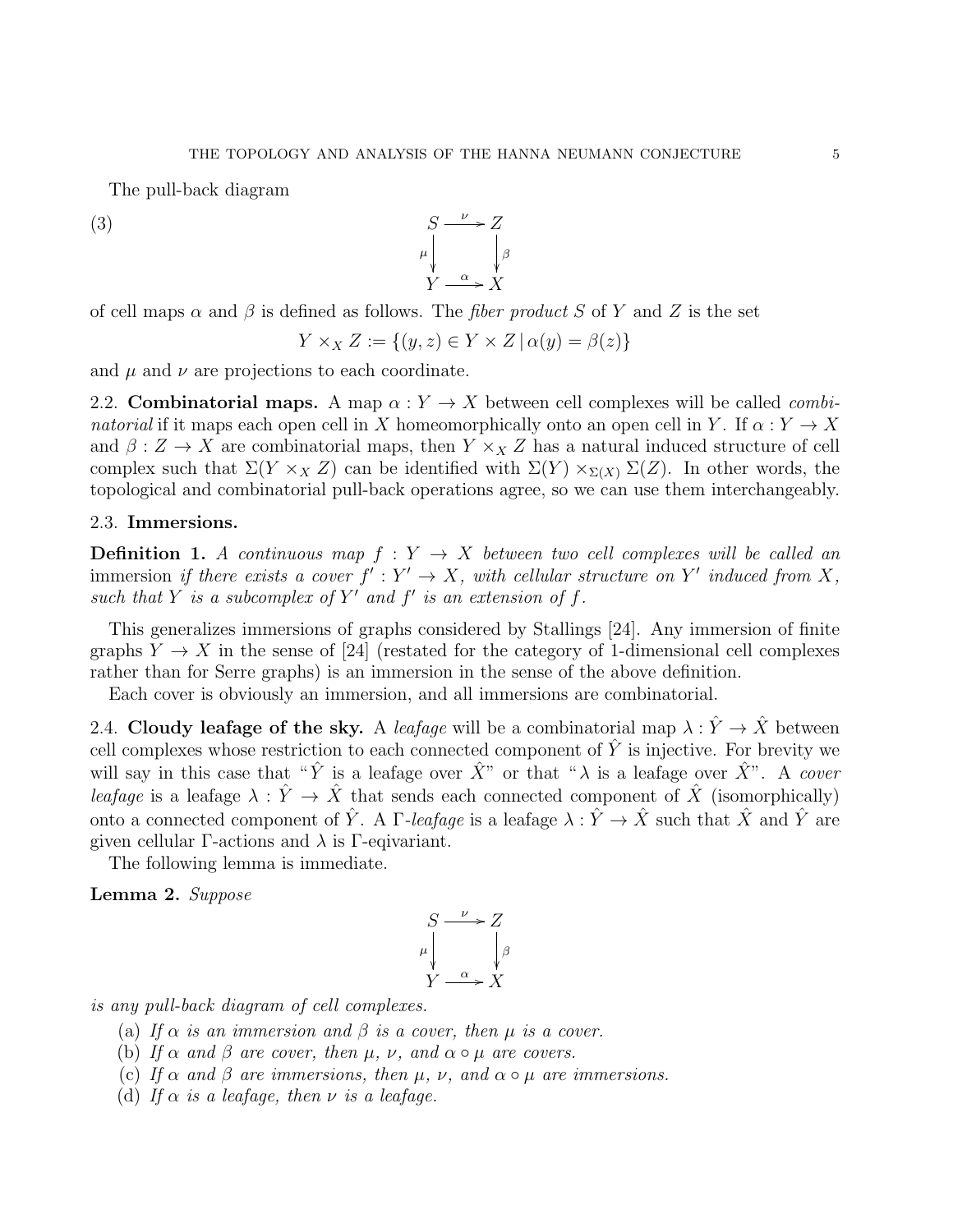# $6\,$   $\,$  IGOR MINEYEV

# 3. Systems.

3.1. Systems of complexes. We define a formal structure consisting of cell complexes and maps. It can be viewed as a category if needed.

Start with a group  $\Gamma$  and a cell complex X with a free cellular  $\Gamma$ -action. For simplicity, in this paper we will always additionally assume that  $\hat{X}$  is connected. This assumption is really a technical one and can be removed. Let  $X := \Gamma \backslash \hat{X}$ ,  $p_X : \hat{X} \to X$  be the quotient map, and  $\alpha: Y \to X$  and  $\beta: Z \to X$  be immersions.

Notation. In what follows, for fixed complexes X and  $\hat{X}$ ,

- $Y \square Z$  will denote the fiber product  $Y \times_X Z$ , and
- $Y \cap Z$  will denote the fiber product  $Y \times_{\hat{X}} Z$ .

Define complexes  $\hat{Y}$ ,  $\hat{Z}$ ,  $\hat{S}$  and the maps  $p_Y$ ,  $p_Z$ ,  $p_S$ ,  $\hat{\alpha}$ ,  $\hat{\beta}$ ,  $\hat{\mu}$ ,  $\hat{\nu}$  by pulling back diagram (3) by  $p_X$ :



Each square in (4) is a pull-back diagram. In particular, we can identify  $\hat{S} = \hat{Y} \hat{\Box} \hat{Z}$ . Define  $\hat{S}$  by the pullback diagram

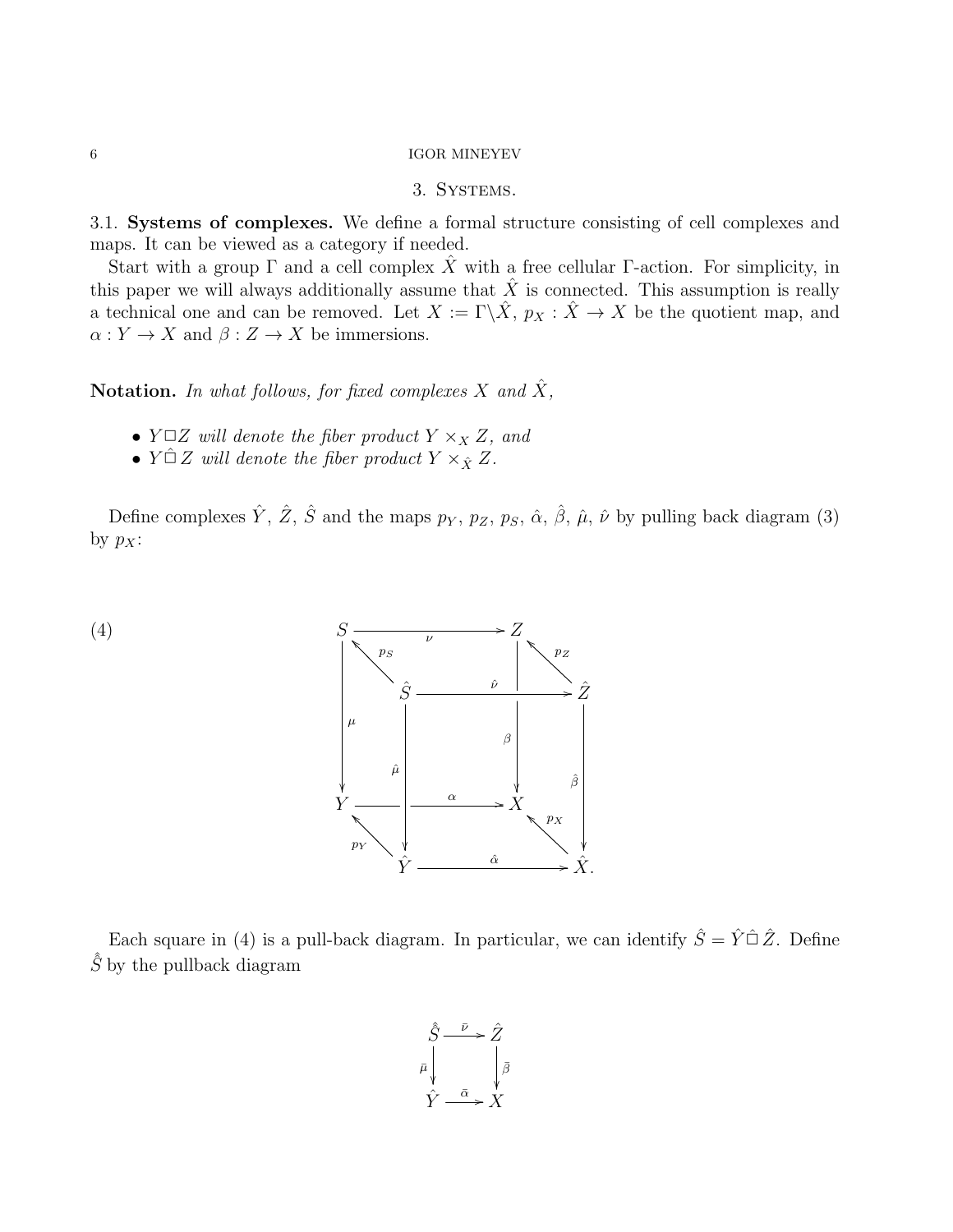Then  $\hat{S} = \hat{Y} \hat{\square} \hat{Z} \subseteq \hat{Y} \square \hat{Z} = \hat{S}$ . We let  $\bar{\iota} : \hat{S} \to \hat{S}$  denote the inclusion map. The above square can be incorporated into (4) giving



Diagrams (4) and (5) determine each other. Either one of them, together with the Γ-action on  $\hat{X}$ , will be called the *system generated by*  $(X, Y, Z, \hat{X}, \alpha, \beta, p_X)$  and denoted

$$
\mathcal{S} = \mathcal{S}(X, Y, Z, \hat{X}, \alpha, \beta, p_X).
$$

**Definition 3.** A system, or a Γ-system, is the system generated by some  $(X, Y, Z, \hat{X}, \alpha, \beta, p_X)$ as above. A system  $S$  will be called connected if  $X$ ,  $Y$  and  $Z$  are connected.

3.2. A more detailed description of a system. Each commutative diagram can be viewed as a category whose objects are the entries and morphisms are the arrows together with the added identity arrows at each entry.

Consider the special case of system (4) in which  $\alpha: Y \to X$  and  $\beta: Z \to X$  are both taken to be the identity map  $id : X \to X$ . This defines the system

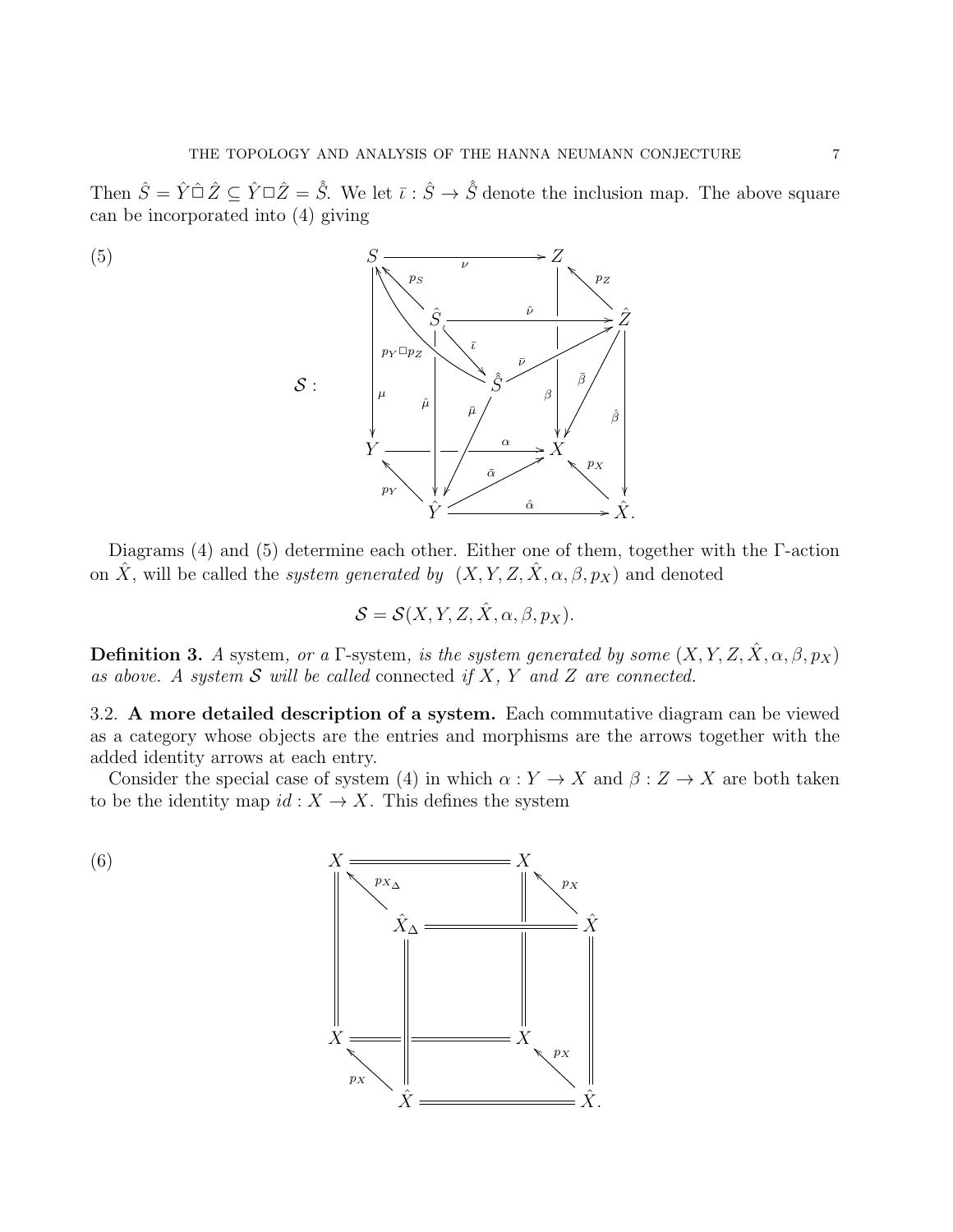in which all the squares are pull-back diagrams. Clearly,  $\hat{X}_\Delta$  is isomorphic to  $\hat{X}$  and we can identify  $\hat{X}_{\Delta} = \hat{X} \hat{\Box} \hat{X}$ .

Let  $p_X : \hat{X} \to X$  be as above. Define  $\hat{X}$  and  $q_X$  by the pull-back diagram

$$
\hat{X} \xrightarrow{qx} \hat{X}
$$
\n
$$
q_X \downarrow \qquad \qquad q_X
$$
\n
$$
\hat{X} \xrightarrow{p_X} X.
$$

By definition,  $\hat{X} \cap \hat{X} \subseteq \hat{X} \cap \hat{X}$ . Define the cellular map  $\iota : \hat{X}_{\Delta} \to \hat{X}$  to be the inclusion

$$
\hat{X}_{\Delta} = \hat{X} \hat{\Box} \hat{X} \subseteq \hat{X} \Box \hat{X} = \hat{\hat{X}}.
$$

The above spaces and maps form the commutative diagram



which is a special case of (5).

Extend the identity functor

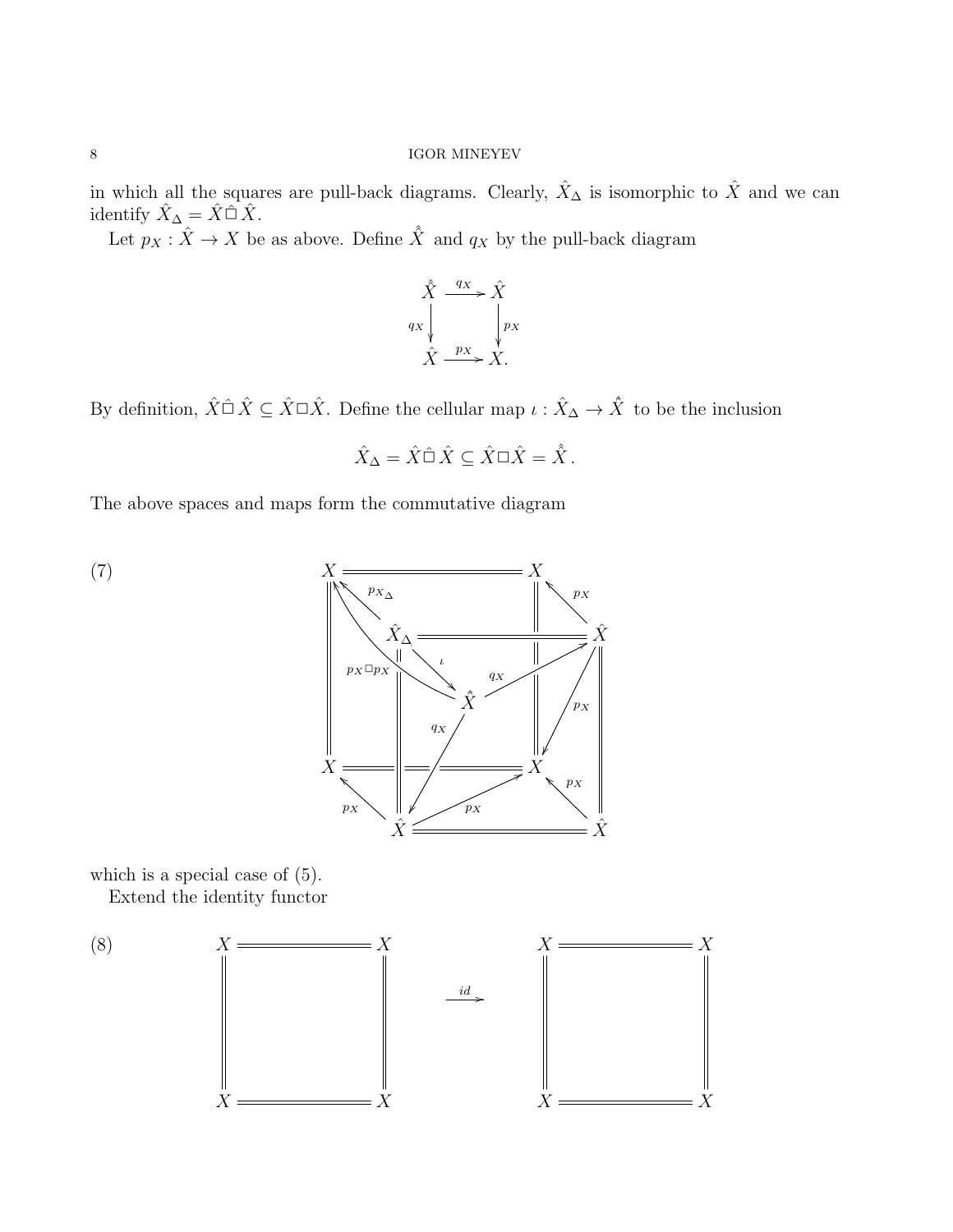to the functor



in the obvious way, by mapping each entry on the left to the corresponding corner of the square on the right by an appropriate map:  $id_X$ ,  $p_X$ ,  $p_{X_\Delta}$ , and  $p_X \Box p_X$ .

Now one can check that diagram (5) is the pull-back diagram of the functors  $\theta$  and  $\xi$ , where  $\theta$  is defined in the obvious way by maps into X.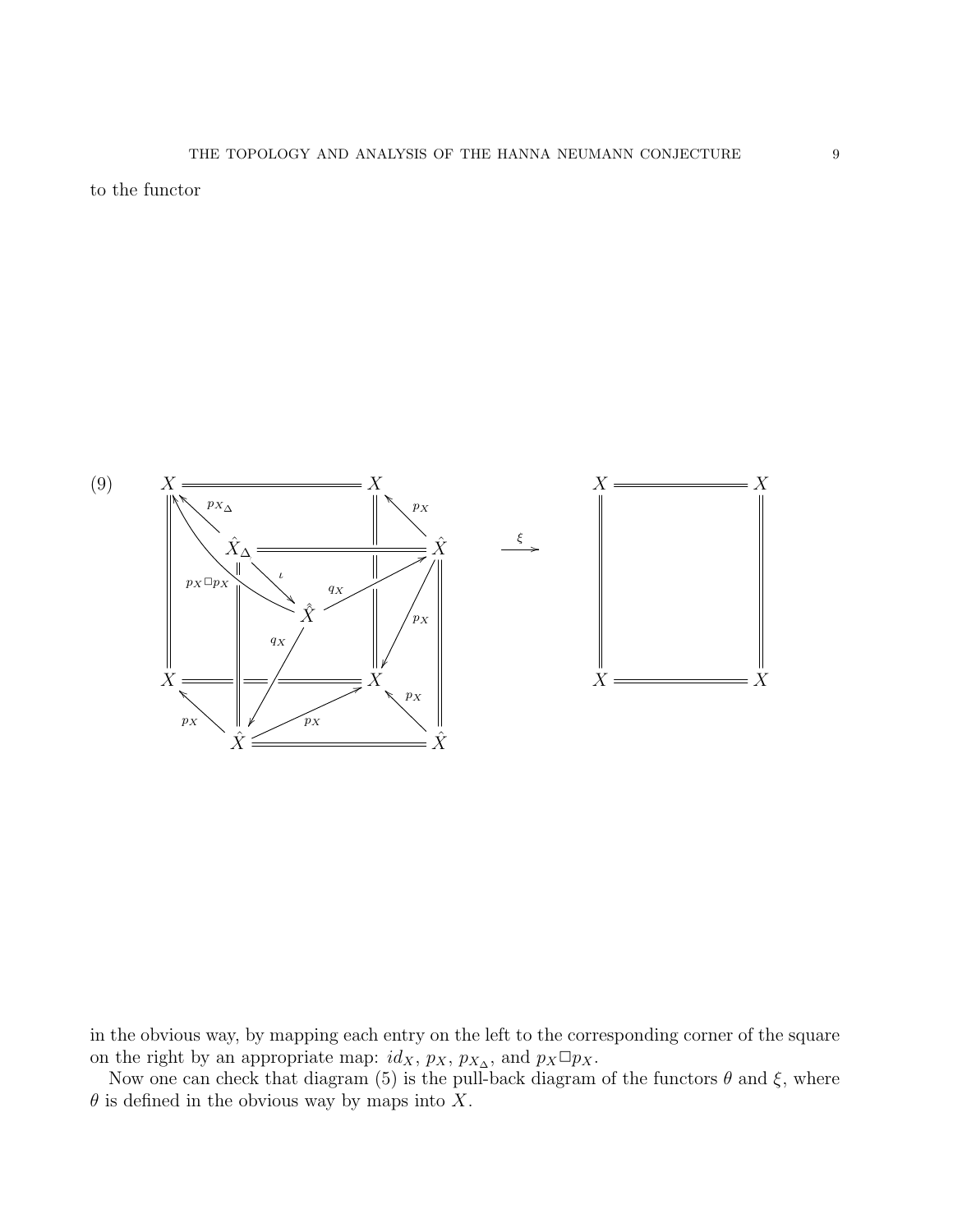

This pull-back defines each entry and each arrow in the system (5) which is the left upper corner of (10).

3.3. Group actions in the system. The Γ-action on  $\hat{X}$  induces Γ-actions on  $\hat{Y}$  and  $\hat{Z}$ . The Γ-actions on  $\hat{X}$  and  $\hat{Y}$  induce a coordinate-wise  $\Gamma \times \Gamma$ -action on  $\hat{S}$ :

 $(g, h) \cdot (\sigma, \tau) := (g\sigma, h\tau)$  for  $g, h \in \Gamma$ ,  $(\tau, \sigma) \in \Sigma(\hat{S}) = \Sigma(\hat{Y} \square \hat{Z})$ .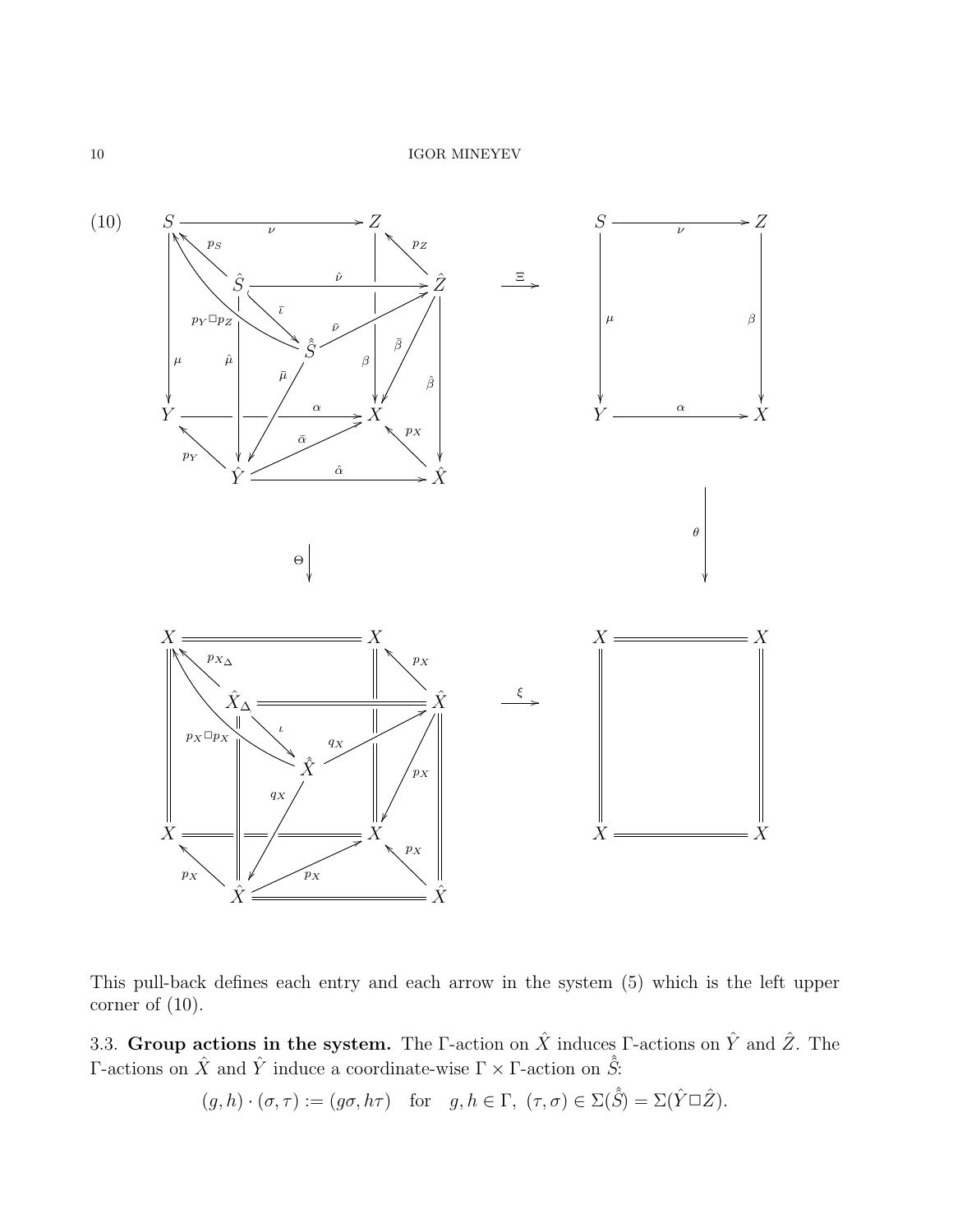A similar formula defines a  $\Gamma \times \Gamma$ -action on  $\hat{X}$ .

Let  $\Delta$  be the diagonal subgroup in  $\Gamma \times \Gamma$ .

# Lemma 4.

- (a)  $Stab_{\Gamma\times\Gamma}(\hat{X}_\Delta)=\Delta$ .
- (b)  $Stab_{\Gamma\times\Gamma}(\hat{S})=\Delta$ .

Proof. (a)

$$
\Sigma(\hat{X}_{\Delta}) = \Sigma(\hat{X}\hat{\Box}\,\hat{X}) = \{(\sigma,\sigma) \in \Sigma(\hat{X}) \times \Sigma(\hat{X}) \mid \sigma \in \Sigma(\hat{X})\} \subseteq \Sigma(\hat{X}),
$$

so  $\hat{X}_{\Delta}$  is the same as the image of the diagonal inclusion  $diag : \hat{X} \hookrightarrow \hat{X} \times \hat{X}, \sigma \mapsto (\sigma, \sigma)$ . This implies  $\Delta \subseteq Stab_{\Gamma \times \Gamma}(\hat{X}_{\Delta})$ . Conversely, take any  $(g, h) \in Stab_{\Gamma \times \Gamma}(\hat{X}_{\Delta})$  and any  $(\sigma, \sigma) \in \Sigma(\hat{X}_{\Delta})$ , then  $(g\sigma, h\sigma) \in \Sigma(\hat{X}_{\Delta})$ , so  $g\sigma = h\sigma$ . Since the Γ-action on  $\hat{X}$  is free,  $g = h$  and  $(g, h) \in \Delta$ . (b)  $\hat{S}$  is the full preimage (= pull-back) of  $\hat{X}_{\Delta}$  under the  $\Gamma \times \Gamma$ -map  $\hat{S} \to \hat{X}$  from diagram (10), hence  $Stab_{\Gamma\times\Gamma}(\hat{S})=Stab_{\Gamma\times\Gamma}(\hat{X}_{\Delta})=\Delta.$ 

Therefore each term in the system  $S$  naturally comes with a group action:

- 1 acts on  $X, Y$ , and  $Z$ ,
- $\Gamma$  acts on  $\hat{X}$ ,  $\hat{Y}$ , and  $\hat{Z}$ ,
- $\Gamma \times \Gamma$  acts on  $\hat{S}$ ,
- $\Delta$  acts on  $\hat{S}$ .

 $\hat{S}$  can be given a Γ-action by the diagonal isomorphism  $\Gamma \to \Delta$ . For the purpose of notation we will not distinguish between the Γ-action and the  $\Delta$ -action on  $\hat{S}$ , and will use them interchangeably.

**Lemma 5.** The maps  $p_X$ ,  $p_Y$ ,  $p_Z$ , and  $p_S$  are the quotient maps by the Γ-actions. The map  $p_Y \Box p_Z$  is the quotient map by the  $\Gamma \times \Gamma$ -action. This gives the isomorphisms

 $X \cong \Gamma \backslash \hat{X}$ ,  $Y \cong \Gamma \backslash \hat{Y}$ ,  $Z \cong \Gamma \backslash \hat{Z}$ ,  $S \cong \Gamma \backslash \hat{S}$ ,  $S \cong (\Gamma \times \Gamma) \backslash \hat{S}$ .

*Proof.*  $p<sub>X</sub>$  is the quotient map meaning that the preimage of each cell in X under the map  $\tilde{X} \to \tilde{X}$  is a Γ-orbit. This property lifts to the maps  $\hat{Y} \to \tilde{Y}$ ,  $\hat{Z} \to Z$ ,  $\hat{S} \to S$ . The  $\Gamma \times \Gamma$ -orbits of cells in  $\hat{S}$  are exactly the Cartesian products of  $\Gamma$ -orbits in  $\hat{Y}$  and  $\hat{Z}$  mapping to the same cell in X, and those are exactly the preimages in  $\hat{S}$  of cells in X.

3.4. Subsystems and pairs. Let S be any system. A *subsystem* of a system S has the obvious meaning: it is a system  $\mathcal T$  whose term s are subcomplexes of the corresponding terms in  $\mathcal S$  and whose maps are restrictions of the corresponding maps in S. We also require that  $\Gamma$  is the same for both systems and all the above group actions on the terms of  $\mathcal S$  restrict to the actions by the same groups on the corresponding terms of  $\mathcal T$ . If  $\mathcal T$  is a subsystem of  $\mathcal S$ , we will write  $\mathcal{T} \subseteq \mathcal{S}$  and say that  $(\mathcal{S}, \mathcal{T})$  is a pair of systems.

Since we assume that  $\alpha$  and  $\beta$  in a system S are immersions, we can always embed S as a subsystem of another system S' as follows. Let  $\alpha: Y' \to X$  and  $\beta: Z' \to X$  be covers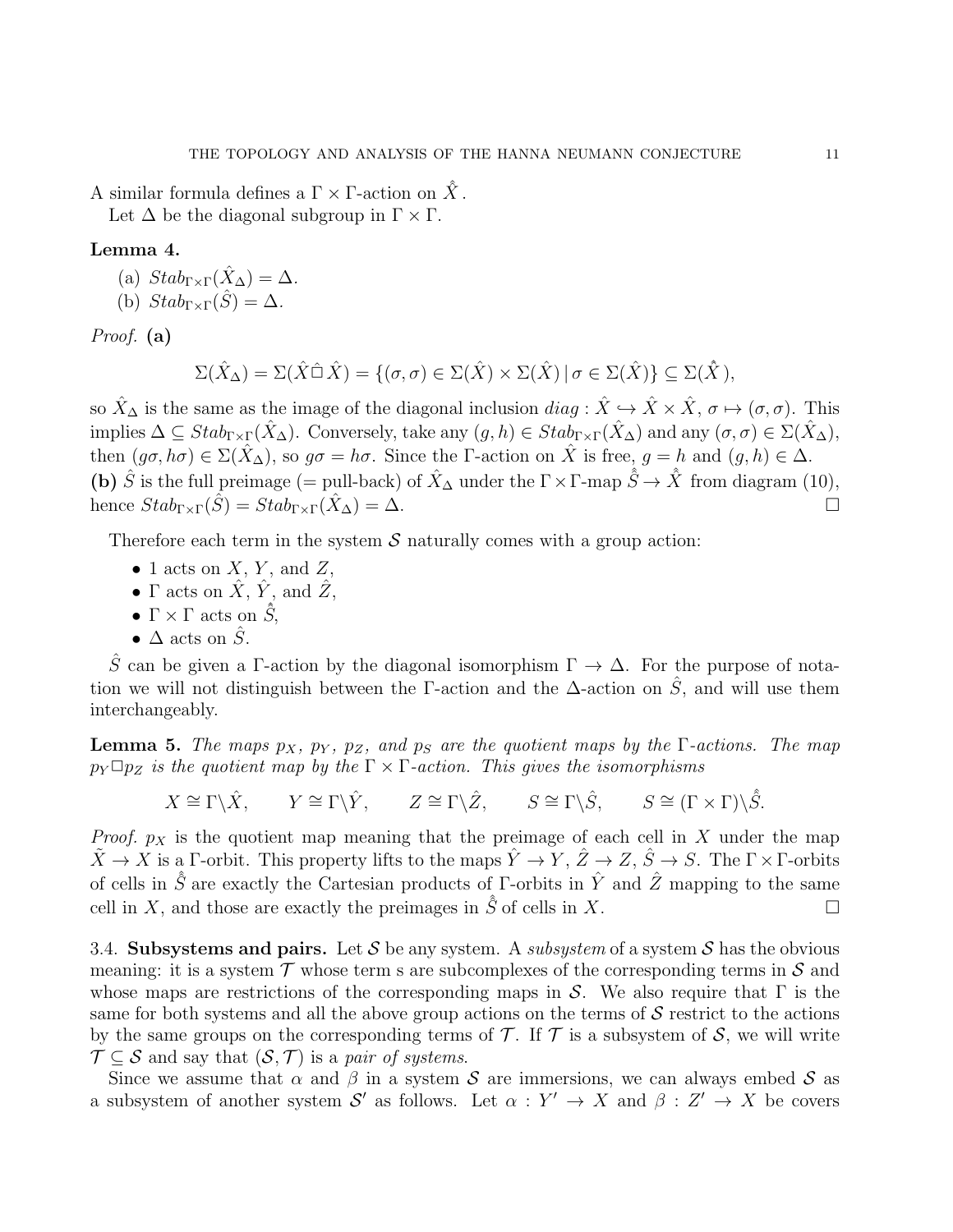extending the above  $\alpha$  and  $\beta$ . Let S' be the system generated by  $\alpha: Y' \to X, \beta: Z' \to X$ ,  $p_X : \hat{X} \to X$ , that is, S' is the diagram



Then  $S \subseteq S'$ . The following is an immediate corollary of Lemma 2.

**Lemma 6.** For any pair of systems  $(S', S)$  as above, the following hold.

- In the system  $\mathcal{S}'$ , all the maps other than  $\overline{\iota}$  are covers.
- In the system S, all the maps are immersions. Furthermore,  $p_X$ ,  $p_Y$ ,  $p_Z$ ,  $p_S$ ,  $p_Y \Box p_Z$ are covers.
- 3.5. Properties of systems. We assume that  $\hat{X}$  in a system is connected.

**Theorem 7.** Let  $S = S(X, Y, Z, \hat{X}, \alpha, \beta, p_X)$  be a  $\Gamma$ -system of complexes as in (5).

(a) X is simply connected iff it is the universal cover of X.

Now additionally assume that  $\hat{X}$  is simply connected.

- (b)  $\Gamma$  can be identified with  $\pi_1(X)$ .
- (c)  $\hat{\alpha} : \hat{Y} \to \hat{X}$  and  $\hat{\beta} : \hat{Z} \to \hat{X}$  are leafages.

Now additionally assume that Y and Z are connected.

- (d) If  $\alpha: Y \to X$  is  $\pi_1$ -injective, or equivalently, the inclusion of Y into the cover Y' is  $\pi_1$ -injective, then each component K of  $\hat{Y}$  is a copy of the universal cover of Y and the restriction of  $p_Y$  to K,  $p_Y : K \to Y$ , is the universal cover map. The same holds for  $(Z, \hat{Z}, p_Z)$  in place of  $(Y, \hat{Y}, p_Y)$ .
- (e) The induced  $\Gamma$ -actions on  $Comp(\hat{Y})$  and on  $Comp(\hat{Z})$  are transitive.
- (f) For each  $K \in Comp(\hat{Y})$  its stabilizer  $Stab_{\Gamma}(K)$  is a conjugate of  $\alpha_*(\pi_1(Y))$  in  $\Gamma$ . The same holds for  $(Z, \tilde{Z}, \beta)$  in place of  $(Y, \tilde{Y}, \alpha)$ .
- (g) If  $\alpha: Y \to X$  is a cover, then  $\hat{\alpha}: \hat{Y} \to \hat{X}$  is a cover leafage. The same for  $\hat{\beta}$ .

Of course, all the above also applies to the system  $\mathcal{S}'$  as in (11).

*Proof.* Consider a system of complexes S. We will view system S as embedded into a system  $\mathcal{S}'$  as in (11).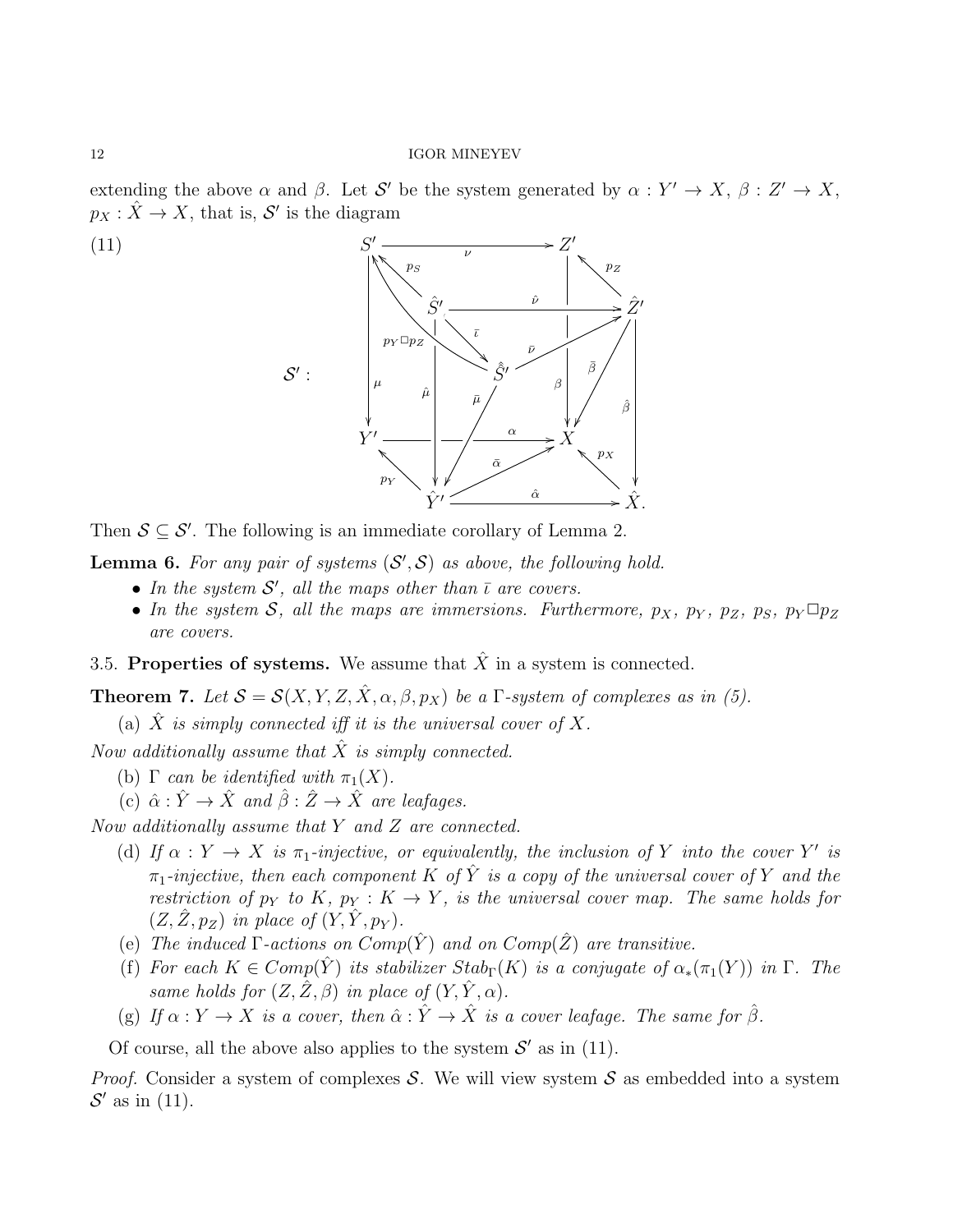(a) and (b) are standard facts from covering theory.

(c) Suppose a and b lie in the same component K of  $\hat{Y}$  and  $\hat{\alpha}(a) = \hat{\alpha}(b)$ , then there is a path p in K from a to b and  $\hat{\alpha} \circ p$  is a loop in  $\hat{X}$ . Since  $\hat{X}$  is simply connected,  $\hat{\alpha} \circ p$  is nullhomotopic in  $\hat{X}$ . Since  $\hat{\alpha}: \hat{Y}' \to \hat{X}$  is a cover, this nullhomotopy lifts to a nullhomotopy of p in  $\hat{Y}'$  (not necessarily in  $\hat{Y}$ ). Then p is a loop, so  $a = b$ .

(d) The equivalence of  $\pi_1$ -injectivity of  $\alpha: Y \to X$  and of  $Y \to Y'$  follows from  $\pi_1$ -injectivity of  $\alpha: Y' \to X$ .

By Lemma 6,  $p_Y : \hat{Y} \to Y$  is a cover. Since cell complexes are locally path connected, the restricted map  $p_Y : K \to Y$  is a cover. It remains to show that K is simply connected. Take any loop  $\hat{q}$  at any basepoint  $\hat{y}_0 \in K$ . Since  $\hat{X}$  is simply connected, the loop  $\hat{p} := \hat{\alpha} \circ \hat{q}$  is nullhomotopic in  $\hat{X}$ , hence the loop  $p := p_X \circ \hat{p} = p_X \circ \hat{\alpha} \circ \hat{q}$  is null-homotopic in X. Let  $q := p_Y \circ \hat{q}$ , a loop in Y. Then  $\alpha \circ q = p$ . Since  $\alpha : Y \to X$  is  $\pi_1$ -injective, there is a null-homotopy  $h_t$  of q in Y,  $t \in [0,1]$ . Then  $f_t := \alpha \circ h_t$  is a null-homotopy of p in X, which lifts to a null-homotopy  $\hat{f}_t$  of  $\hat{p}$  in  $\hat{X}$ . The point-wise pull-back of h and  $\hat{f}$ , denoted  $h\Box \hat{f}$ , is a null-homotopy of  $\hat{q}$  in  $\hat{Y}$ .



(e) Take any  $K, L \in Comp(\hat{Y})$  and any vertex x in K. Since Y is (path) connected, then the cover  $p_Y : L \to Y$  is surjective. Then there exists a vertex  $y \in L$  with  $p_Y(y) = p_Y(x)$ . By Lemma 5, x and y lie in the same Γ-orbit. Then some element of  $\Gamma$  maps x to y, and therefore K onto L.

(f) The tacit assumption is that X,  $\hat{X}$ , Y are given some basepoints  $x_0$ ,  $\hat{x}_0$ ,  $y_0$  such that  $\alpha(y_0) = x_0, p_X(\hat{x}_0) = x_0$ . Let  $\hat{y}_0 \in \hat{Y} = Y \square \hat{X}$  be the pull-back of  $y_0$  and  $\hat{x}_0$ , i.e.  $\hat{y}_0 := (y_0, \hat{x}_0)$ . Let K be the component of  $\hat{Y}$  containing  $\hat{y}_0$ . Let K' be the component of  $\hat{Y}'$  containing K.

For  $g \in \pi_1(X)$ , the point  $g\hat{x}_0 \in \hat{X}$  is defined by choosing any loop  $p_q : [0,1] \to X$  representing g, lifting it to a path  $\hat{p}$  starting at  $\hat{x}_0$ , and taking the other endpoint of  $\hat{p}$ , i.e.  $g\hat{x}_0 := \hat{p}(1)$ . This definition of course can be extended to define  $gx$  for any  $x \in X$ .

Take any  $g \in \pi_1(X)$  and represent it by a loop  $p_g$  at  $x_0$  in X. Since  $\alpha' : Y' \to X$  is a cover,  $p_g$  lifts to a path p' in Y' starting at  $y_0 \in Y$ . Let  $\hat{p}$  be the lift of  $p_g$  to  $\hat{X}$ . Let  $\hat{p}' := p' \Box \hat{p}$ , then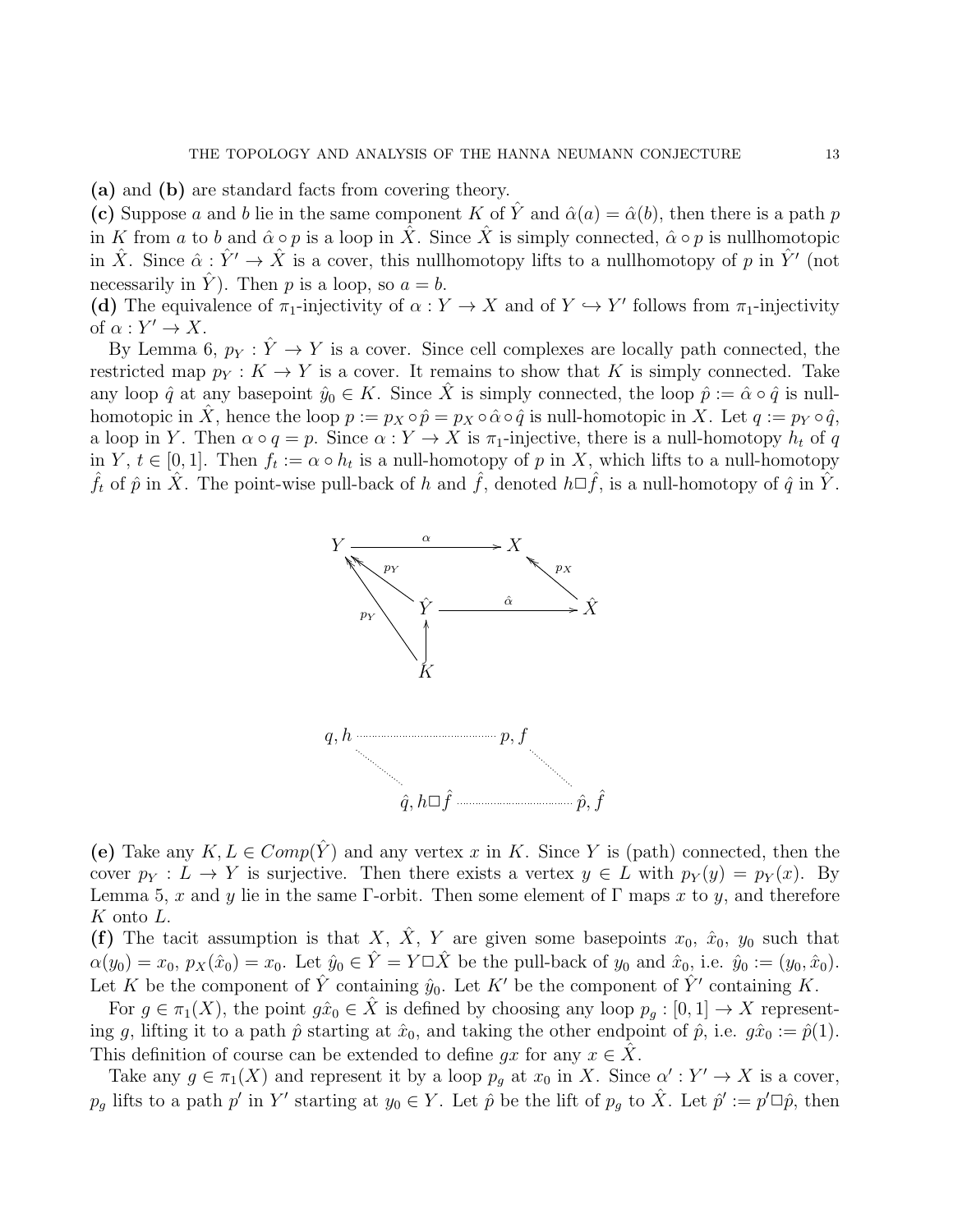$\hat{p}'$  is a path in  $\hat{Y}'$  starting at  $\hat{y}_0 \in K$ , hence  $\hat{p}'$  is a path in K'. In particular,  $\hat{p}'(1) \in K'$ .



 $g \in Stab_{\Gamma}(K) \quad \Leftrightarrow \quad g\hat{y}_0 \in K \Leftrightarrow \quad \hat{p}'(1) \in K' \text{ and } g\hat{y}_0 \in K$ Since in the system  $S'$ 

$$
\hat{\alpha}(\hat{p}'(1)) = \hat{p}(1) = g\hat{x}_0 = g[\hat{\alpha}(\hat{y}_0)] = \hat{\alpha}(g\hat{y}_0),
$$

then (c) can be applied to the points  $\hat{p}'(1)$  and  $g\hat{y}_0$  and component K' giving the equivalence

$$
\hat{p}'(1) \in K'
$$
 and  $g\hat{y}_0 \in K \iff \hat{p}'(1) = g\hat{y}_0 \in K$ 

By (d) applied to the system  $\mathcal{S}'$ ,  $K'$  is simply connected. Note also that

 $p_Y(g\hat{y}_0) = y_0 = p_Y(\hat{y}_0).$ 

This implies the equivalences

 $\hat{p}'(1) = g\hat{y}_0 \in K$  $\Leftrightarrow$  p' is a loop at  $y_0$  and  $\hat{p}'$  is homotopic in  $\hat{Y}'$  to a path  $\hat{q}$  in K rel endpoints  $\Leftrightarrow$  p' is a loop at  $y_0$  and  $p'$  is homotopic in Y' to a loop q in Y rel  $y_0$  $\Leftrightarrow$  there is a loop q in Y at  $y_0$  such that  $p_g$  is homotopic to  $\alpha \circ q$  rel  $x_0$  $\Leftrightarrow$   $q \in \alpha_*(\pi_1(Y)).$ 

Combining the above equivalences we obtain  $Stab_{\Gamma}(K) = \alpha_*(\pi_1(Y))$ . By (e), each component of  $\hat{Y}$  is of the form  $qK$  for some  $q \in \Gamma$  and

$$
Stab_{\Gamma}(gK) = g[Stab_{\Gamma}(K)]g^{-1} = g[\alpha_*(\pi_1(Y))]g^{-1}.
$$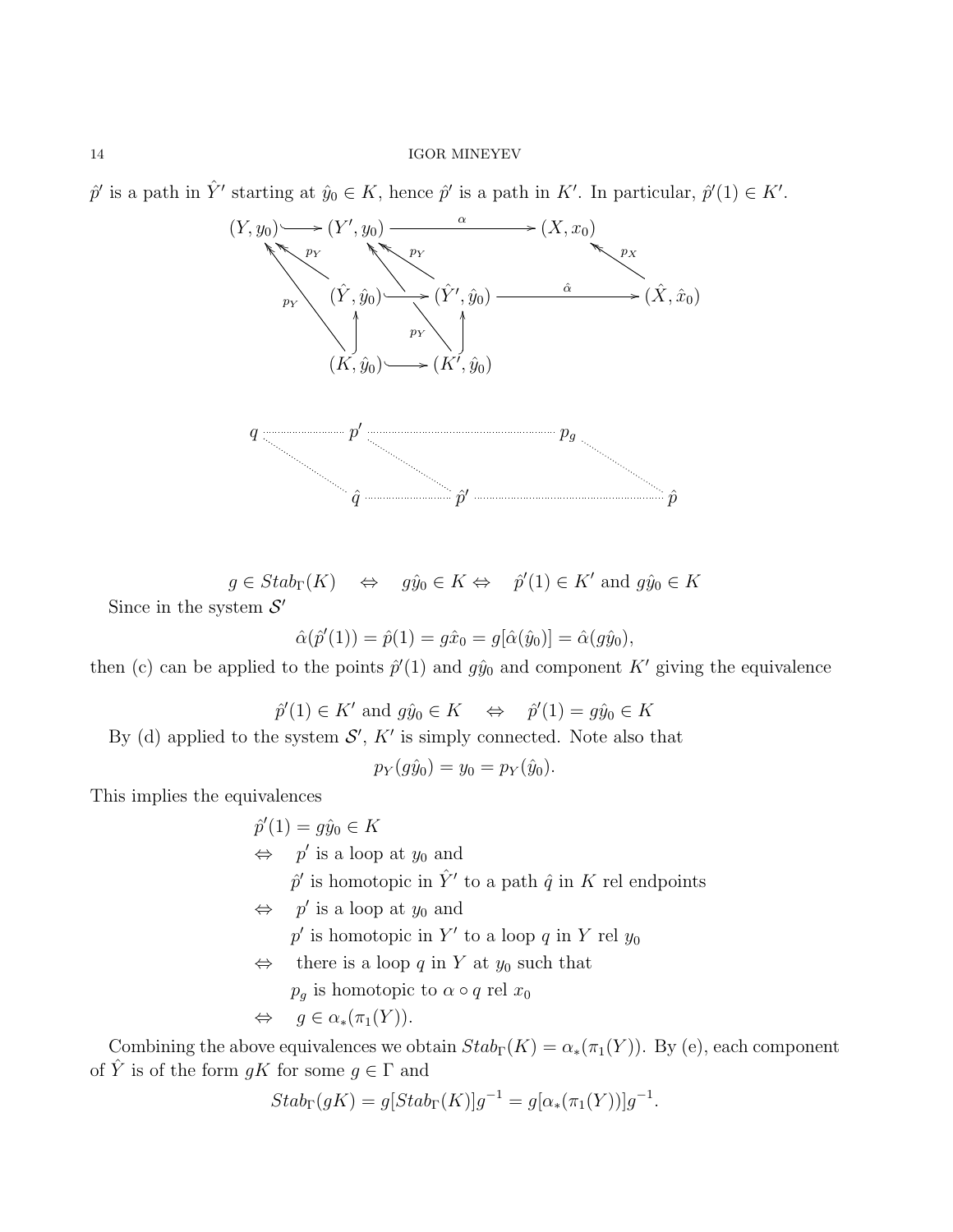(g) Suppose  $K \in Comp(\hat{Y})$ . By (c),  $\hat{\alpha}: K \to \hat{X}$  is injective. By (d),  $p_Y: K \to Y$  is the universal cover, hence the map  $p_X \circ \hat{\alpha} = \alpha \circ p_Y : K \to X$  is the universal cover. This implies that  $\hat{\alpha}: K \to \hat{X}$  is an isomorphism. This finishes the proof of Theorem 7.

**Lemma 8.** The induced actions by  $\Gamma \times 1$ ,  $1 \times \Gamma$ , and  $\Gamma \times \Gamma$  on  $Comp(\hat{X})$  are transitive.

*Proof.* The transitivity of the  $\Gamma \times 1$ -action follows by the argument of Theorem 7(e), replacing Y with  $\hat{X}$  and  $\hat{Y}$  with  $\hat{X}$ . The transitivity of  $1 \times \Gamma$ -action is similar. This implies the transitivity of the  $\Gamma \times \Gamma$ -action.

3.6. Graph systems. A graph is a 1-dimensional cell complex. By a graph system we will mean a system  $\mathcal S$  consisting of graphs. To avoid technicalities, in this paper we will always additionally assume that in a graph system

- $\Gamma$  is a free group of rank 2,
- X is a finite graph with  $\pi_1(X) \cong \Gamma$ , for example X can be the graph with one vertex and two edges,
- $Y$  and  $Z$  are finite, and
- $p_X : \hat{X} \to X$  is the universal cover map.

3.7. Connected graph systems. Recall that a system is called connected if  $X, Y$  and  $Z$  are connected. We show how the assumptions of SHNC give rise to a connected graph system, and vice versa.

Let  $\Gamma$  be the free group of rank 2. Pick any finitely generated subgroups A and B of  $\Gamma$ , let  $\alpha' : Y' \to X$  and  $\beta' : Z' \to X$  be covers with  $\pi_1(Y') = A$  and  $\pi_1(Z') = B$ . Some basepoints in X', Y', Z' are assumed here. Note that this means the graphs Y' and Z' are connected. Since A and B are finitely generated, there are (connected) finite subgraphs  $Y \subseteq Y'$ ,  $Z \subseteq Z'$  that are deformation retracts of Y' and Z', respectively, and contain the basepoints. Let  $\alpha: Y \to X$  and  $\beta: Z \to X$  be restrictions of  $\alpha'$  and  $\beta'$ . Then  $\pi_1(Y) = A$ ,  $\pi_1(Z) = B$ , and the induced homomorphisms  $\pi_1(\alpha) : \pi_1(Y) \hookrightarrow \pi_1(X)$  and  $\pi_1(\beta) : \pi_1(Z) \hookrightarrow \pi_1(X)$  are the subgroup inclusions  $A \subseteq \Gamma$  and  $B \subseteq \Gamma$ . This construction is described by Stallings [24] in the category of Serre graphs; it can be easily adjusted to our topological setting of 1-dimensional cell complexes.

Consider the connected graph system S generated by the above  $\alpha$ ,  $\beta$  and  $p_X$  as in 3.1. By Theorem 7(f), the stabilizers of the components of  $\hat{Y}$  are the conjugates of A in Γ, and the stabilizers of the components of  $\tilde{Z}$  are the conjugates of B in  $\Gamma$ .

It is possible to extend the above  $\alpha$  and  $\beta$  to connected finite covers  $\alpha: Y^{\circ} \to X$  and  $\beta: Z^{\circ} \to X$ . This is shown by adjusting the proof of [24, Theorem 6.1] to our topological setting. These maps generate the following system  $\mathcal{S}^{\circ}$  containing  $\mathcal{S}$  as a subsystem.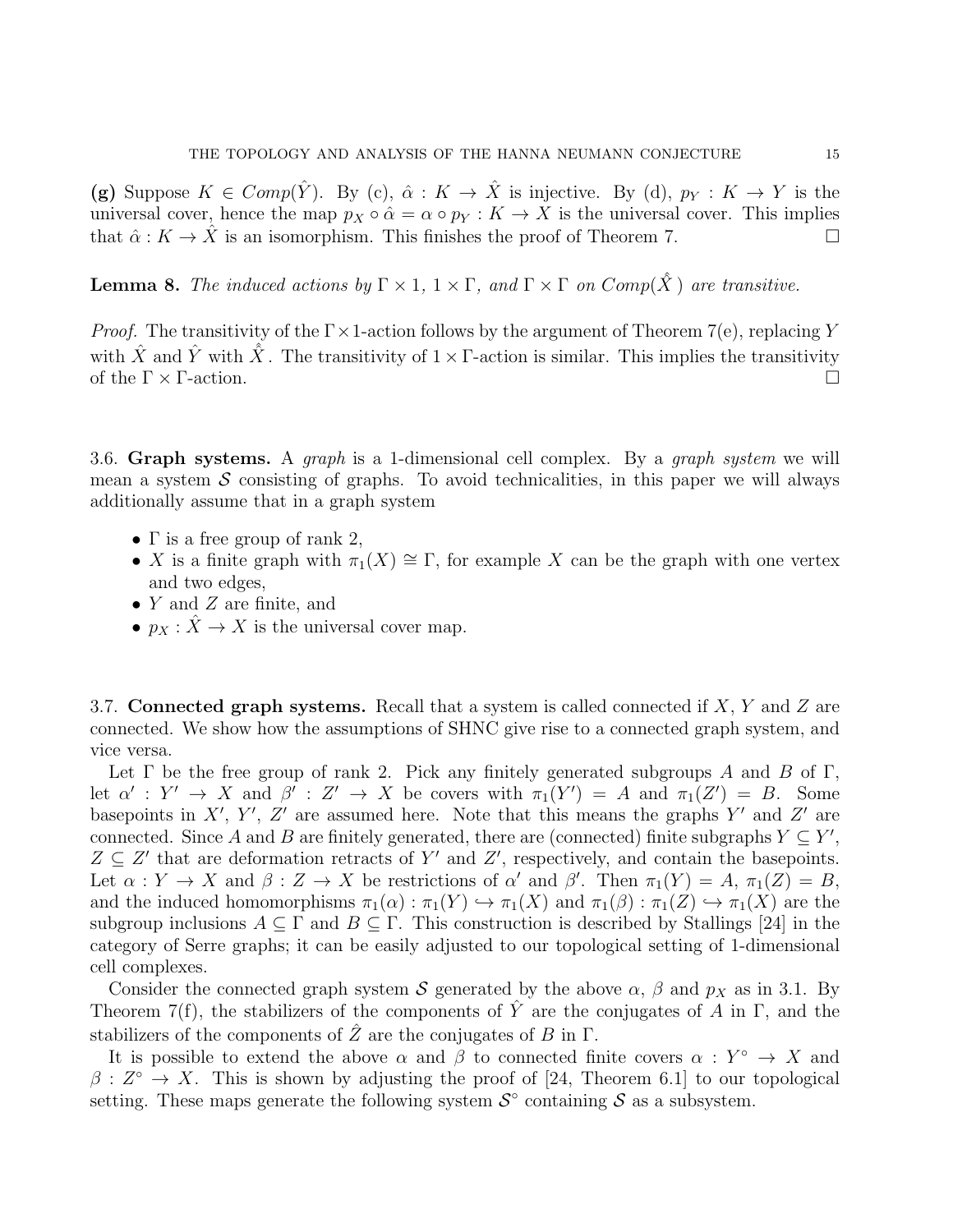



Set  $A^{\circ} := \pi_1(Y^{\circ})$  and  $B^{\circ} := \pi_1(Z^{\circ})$ . We will identify  $A^{\circ}$  and  $B^{\circ}$  with subgroups of  $\Gamma$ . They are of finite index since  $Y^{\circ}$  and  $Z^{\circ}$  are finite covers of X. By Theorem 7(f), the stabilizers of the components of  $\hat{Y}^{\circ}$  are the conjugates of  $A^{\circ}$  in  $\Gamma$ , and the stabilizers of the components of  $\hat{Z}^{\circ}$  are the conjugates of  $B^{\circ}$  in  $\Gamma$ .

### 4. Groups and Hilbert modules.

4.1. Hilbert Γ-modules. We collect standard facts about Hilbert modules; see [15] for a detailed exposition.

All Hilbert spaces will be over  $\mathbb{C}$ . A Hilbert Γ-module is a Hilbert space V isometrically isomorphic to a Γ-invariant Hilbert subspace of  $\ell^2(\Gamma) \otimes U$ , where U is some Hilbert space given the trivial Γ-action. This gives a Γ-action on V which it turn gives an  $\mathcal{N}(\Gamma)$ -module structure on V, where  $\mathcal{N}(\Gamma)$  is the von Neumann algebra of Γ. A morphism of Hilbert Γ-modules is a bounded map that commutes with the left Γ-action. A morphism of Hilbert Γ-modules is a weak isomorphism if it is injective and has dense image.

For a set S,  $\ell^2(S)$  is the Hilbert space with orthonormal basis S. If S is a free Γ-set, the (left) Γ-action on  $\ell^2(S)$  is defined by

$$
(gf)(s) := f(g^{-1}s) \quad \text{for } g \in \Gamma, \ f \in \ell^2(S), \ s \in S,
$$

giving  $\ell^2(S)$  the structure of a Hilbert Γ-module.

Any Hilbert Γ-module V is assigned the Murray-von Neumann dimension by the rule

(13) 
$$
\dim_{\Gamma}(V') := \sum_{i=1}^{n} \langle pr_{V'}(b_i \otimes e), b_i \otimes e \rangle,
$$

where  $V' \subseteq \ell^2(\Gamma) \otimes U$  is any isometric copy of V, U is a Hibert space,  $e \in \Gamma \subseteq \ell^2(\Gamma)$  is the identity element,  $B \subseteq V$  is an orthonormal basis of the Hilbert space V, and  $pr_{V'}$  is the orthogonal projection of  $\ell^2(\Gamma) \otimes U$  onto V'.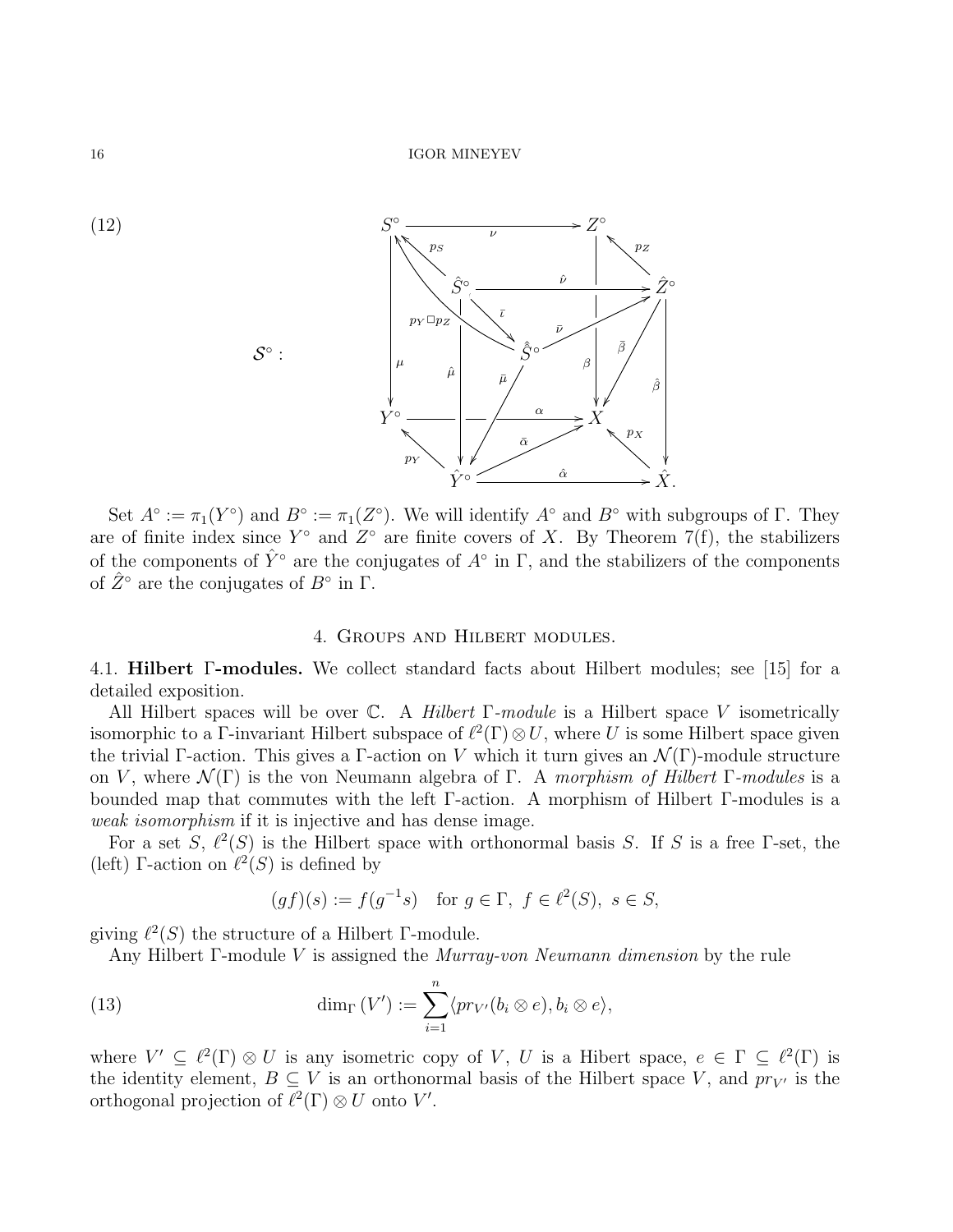The dimension  $\dim_{\Gamma}$  is additive in the following sense: if

$$
0 \to U \to V \to W \to 0
$$

is a weakly exact sequence of Hilbert Γ-modules, then  $\dim_{\Gamma} V = \dim_{\Gamma} U + \dim_{\Gamma} W$  [15, Theorem  $1.12(2)$ .

Lück defined a notion of dimension for arbitrary (purely algebraic) modules over  $\mathcal{N}(\Gamma)$  that extends the Murray-von Neumann dimension [15, Definition 6.20]. If  $f: U \subseteq V$  is an  $\mathcal{N}(\Gamma)$ submodule of a Hilbert Γ-module V, then one can define dim<sub>Γ</sub> U by the Lück's extended definition. This is equivalent to setting dim<sub>Γ</sub>  $U := \dim_{\Gamma} \overline{U}$ .

4.2.  $\ell^2$ -homology and  $\ell^2$ -Betti numbers. Given a free Γ-complex  $\hat{X}$ , let  $\Sigma_i(\hat{X})$  be the set of *i*-cells in  $\hat{X}$  and  $C_i^{(2)}$  $i^{(2)}(\hat{X}) := \ell^2(\Sigma_i(\hat{Z})).$ 

The  $\ell^2$ -homology of  $\hat{X}$  is the reduced homology of the chain complex

$$
\cdots \xrightarrow{\partial_{i+2}} C_{i+1}^{(2)}(\hat{X}) \xrightarrow{\partial_{i+1}} C_i^{(2)}(\hat{X}) \xrightarrow{\partial_i} C_{i-1}^{(2)}(\hat{X}) \xrightarrow{\partial_{i-1}} \cdots,
$$

that is  $H_i^{(2)}$  $\widehat{I}_i^{(2)}(\hat{X})$  := Ker  $\partial_i/\overline{\text{Im} \partial_{i+1}}$ . Here  $\partial_i$  is the completion of the usual boundary map  $C_i(\hat{X}) \to C_{i-1}(\hat{X})$ . Note that  $\hat{X}$  is not assumed to be connected.

The *i*th  $\ell^2$ -*Betti number* of  $(\hat{X}, \Gamma)$  is

$$
b_i^{(2)}(\hat{X};\Gamma) := \dim_{\Gamma} H_i^{(2)}(\hat{X}).
$$

**Notation.** We will write  $H(\hat{X})$  instead of  $H_1^{(2)}$  $\hat{\Lambda}^{(2)}_{1}(\hat{X}).$ 

When  $\hat{X}$  is a graph,  $H(\hat{X})$  is the same as the set of 1-dimensional  $\ell^2$ -cycles, and we will always view it as a subspace of  $C_1^{(2)}$  $I_1^{(2)}(\hat{X})$ . Functor H(·) preserves injectivity: if  $\hat{X} \subseteq \hat{X}^{\circ}$  are graphs then

$$
H(\hat{X}) = \text{Ker} \left[ \partial : C_1^{(2)}(\hat{X}) \to C_0^{(2)}(\hat{X}) \right] = \text{Ker} \left[ \partial : C_1^{(2)}(\hat{X}) \to C_0^{(2)}(\hat{X}^{\circ}) \right]
$$
  
= 
$$
\text{Ker} \left[ \partial : C_1^{(2)}(\hat{X}^{\circ}) \to C_0^{(2)}(\hat{X}^{\circ}) \right] \cap C_1^{(2)}(\hat{X}) \subseteq H(\hat{X}^{\circ}) \subseteq C_1^{(2)}(\hat{X}^{\circ}).
$$

4.3. Induction. If G is a subgroup of a group  $\Gamma$  and X is a complex with a free G-action, denote

$$
\operatorname{Ind}_{G}^{\Gamma} X := \bigsqcup_{a \in \Gamma/G} aX \cong (\Gamma/G) \times X,
$$

where aX is a copy of X. Then  $\text{Ind}_{G}^{\Gamma}(X)$  can be given a  $\Gamma$ -set structure. If V is a Hilbert G-module, denote  $\text{Ind}_{G}^{\Gamma}V$  the completed orthogonal sum  $\hat{\oplus}_{a\in \Gamma/G}aV$ , where  $aV$  is a copy of V. Then  $\text{Ind}_{G}^{\Gamma}(V)$  can be given a Hilbert Γ-module structure and it follows that

 $\dim_{\Gamma} \operatorname{Ind}_{G}^{\Gamma} V = \dim_{G} V$ 

(see [15, Lemma 1.24]).

**Lemma 9.** For any system S there are  $\Gamma \times \Gamma$ -isomorphisms

(a)  $\hat{X} \cong \text{Ind}_{\Delta}^{\Gamma \times \Gamma} \hat{X}_{\Delta}$  and (b)  $\hat{S} \cong \text{Ind}_{\Delta}^{\Gamma \times \Gamma} \hat{S}.$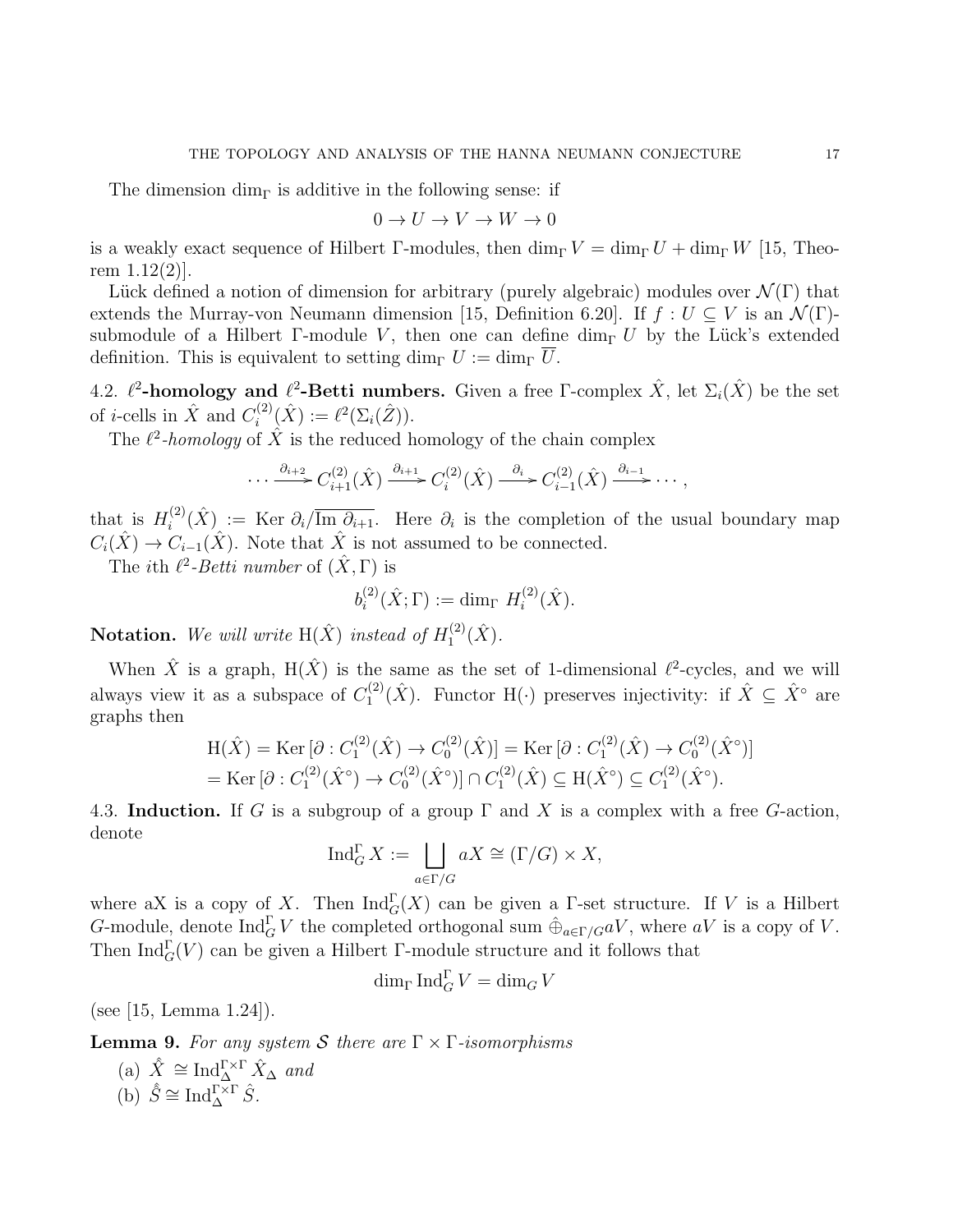*Proof.* This follows from lemmas 4 and 8.

4.4. **Bases.** Let  $\mathcal{B}$  be a set. The action of  $\Gamma$  on itself induces a  $\Gamma$ -action on  $\Gamma \mathcal{B}$  which extends to a Hilbert Γ-module structure on  $\ell^2(\Gamma \times \mathcal{B})$  and also to an  $\mathcal{N}(\Gamma)$ -module structure on  $\ell^2(\Gamma \times \mathcal{B})$ . The standard orthonormal  $\Gamma$ -invariant basis of  $\ell^2(\Gamma \times \mathcal{B})$  is the set  $\Gamma \times \mathcal{B}$ . This is not to be confused with the *standard orthonormal* Γ-basis which is the set  $\mathcal{B} = 1 \times \mathcal{B}$ .

If V is a Hilbert Γ-module, an *orthonormal* Γ-invariant basis of V is the image of  $\Gamma \times \mathcal{B}$ under a Hilbert Γ-module map  $\ell^2(\Gamma \times \mathcal{B}) \to V$  that is an isometric isomorphism, for some  $\mathcal{B}$ . Similarly, an *orthonormal* Γ-basis of V is the image of  $\mathcal{B} = 1 \times \mathcal{B}$  under such an isometric isomorphism.

A Γ-invariant basis of V is the image of  $\Gamma \times B$  under a Hilbert Γ-module map  $\ell^2(\Gamma \times B) \to V$ that is a weak isomorphism, for some  $\mathcal B$ . Similarly, a  $\Gamma$ -basis of V is the image of  $\mathcal B = 1 \times \mathcal B$ under such a weak isomorphism.

A Γ-subbasis of a Hilbert Γ-module V is a subset of some Γ-basis. An orthonormal Γ-subbasis of V is a subset of some orthonormal  $\Gamma$ -basis.

4.5. Change of Hilbert structure. Suppose  $f: V \to V'$  is a Hilbert Γ-module map that is a weak isomorphism. By the change of Hilbert structure on  $V$  by  $f$  we mean replacing  $V$  with V' and f with the identity map  $V' \to V'$ . Equivalently, this means that for  $v, w \in V$ , the inner product  $\langle v, w \rangle$  is redefined to be  $\langle f(v), f(w) \rangle$  and then V is completed with respect to this new inner product. Similarly, by the change of Hilbert structure on  $V'$  by f we mean replacing  $V'$ with V and f with the identity map  $V \to V$ . Equivalently, V' is replaced with  $f(V)$  and is given the Hilbert structure induced by f from V. A *change of Hilbert structure* on a Hilbert Γ-module is the result of applying a finite sequence of changes as above. This change preserves dimension.

4.6. The Atiyah conjecture. For the moment, let  $\Gamma$  be any torsion-free group and M be an  $m \times n$ -matrix with entries in CΓ. The right multiplication by A gives a Γ-equivariant bounded map  $\tau_M : \ell^2(\Gamma)^m \to \ell^2(\Gamma)^n$ . The (integral version of) Atiyah conjecture states that  $\dim_{\Gamma} \text{Ker } \tau_M$ is an integer. It came from a question by Atiyah in [1].

Linnell proved in [14] that the Atiyah conjecture holds for free groups and, more generally, for extensions  $0 \to H \to \Gamma \to \Gamma/H \to 0$  where H is free and  $\Gamma/H$  is elementary amenable. This in particular includes the infinite surface groups since  $H$  can be taken to be the commutator of Γ.

4.7. Lifts. A family F of functions on a cell complex  $\hat{Y}$  will be said to be *inscribed* in  $Comp(\hat{Y})$ if for each  $f \in \mathcal{F}$  there exists  $K \in Comp(\hat{X})$  such that  $supp(f) \subseteq K$ .

Suppose  $p: \hat{Y} \to \hat{X}$  is a leafage as in 2.4, a family  $\mathcal{F} \subseteq C_i^{(2)}$  $i^{(2)}(\hat{X})$  is inscribed in  $Comp(\hat{X})$ , and F does not contain the zero function. For  $f \in \mathcal{F}$ , let  $K(f)$  denote the component of X containing supp(f). Define the lift of F to  $\hat{Y}$  via p as

$$
p^{\uparrow}(\mathcal{F}) := \{ f_L \mid f \in \mathcal{F}, \ L \in Comp(\hat{Y}), \ p(L) = K(f) \} \subseteq C_i^{(2)}(\hat{Y}),
$$

where  $f_L : \hat{Y} \to \mathbb{C}$  is defined on L to be the restriction of  $f \circ p$  to L and zero on any other component of  $\hat{Y}$ . Then  $p^{\uparrow}(\mathcal{F})$  is inscribed into  $Comp(\hat{Y})$ .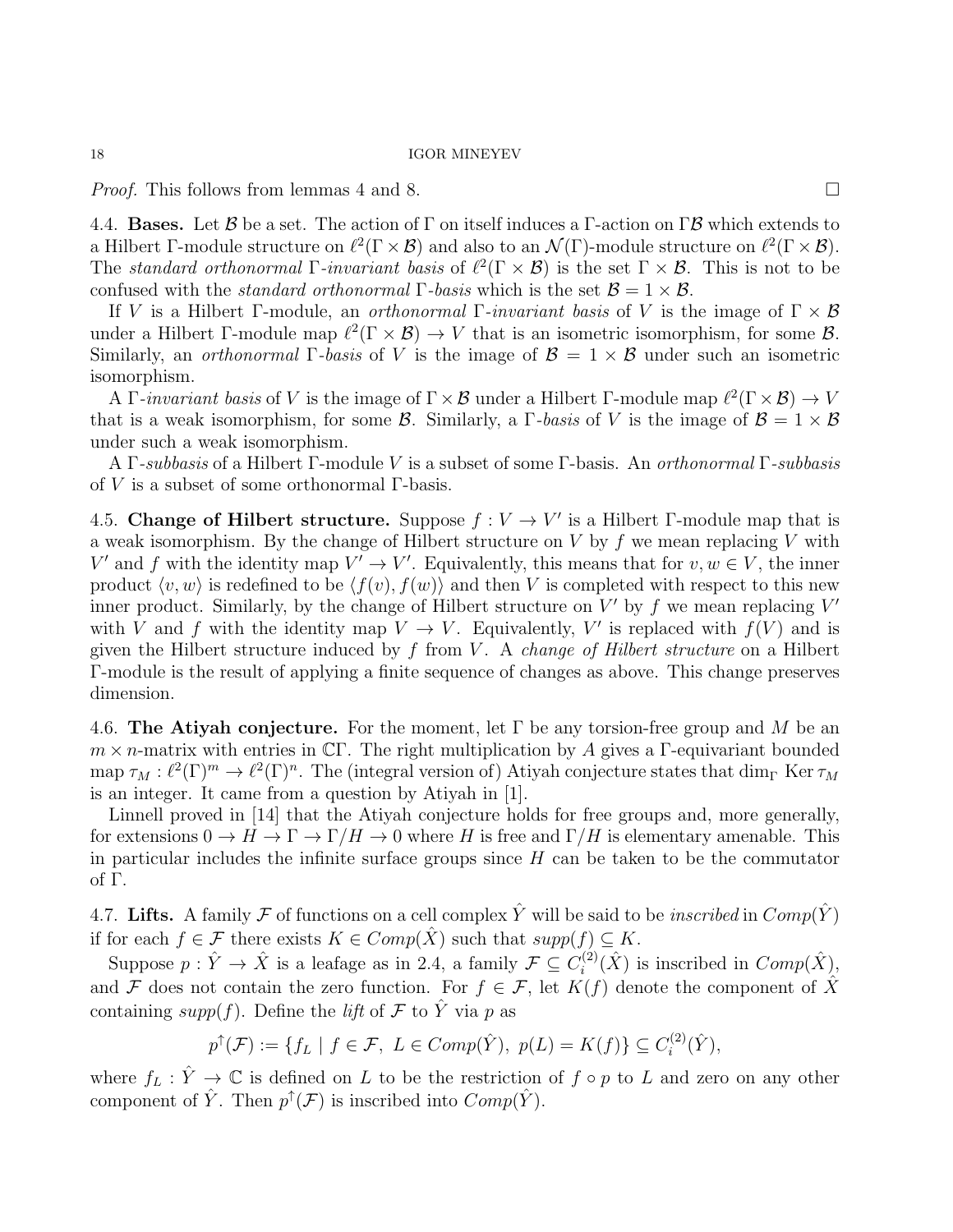4.8. Matrix stacking. Suppose U, V, and W are finite orthogonal sums of copies of  $\ell^2(\Gamma)$ , M and N are finite matrices with entries in  $\mathbb{C}\Gamma$ , and  $\tau_M: U \to V$  and  $\tau_N: U \to V'$  are the maps given by the right multiplication with M and N, respectively. Let  $[M|N]$  be the matrix obtained by placing M and N horizontally next to each other. The right multiplication by  $[M|N]$  gives a map  $\tau_{[M|N]} : U \to V \oplus V'$  which we also denote  $[\tau_M | \tau_N]$ . Clearly, Ker  $[\tau_M | \tau_N] = \text{Ker } \tau_M \cap \text{Ker } \tau_N$ .

Similarly, if  $\tau_M : U \to V$  and  $\tau_N : U' \to V$  are given by matrices M and N, the map  $\frac{\tau_M}{\tau}$  $\left[\frac{\tau_M}{\tau_N}\right]: U \oplus U' \to V$  is given by stacking the matrices M and N vertically. Then Im  $\left[\frac{\tau_M}{\tau_N}\right]$  $\frac{\tau_M}{\tau_N} \Big] =$  $\text{Im }\tau_M + \text{Im }\tau_N$ .

An obvious but important observation is that stacking two matrices with entries in CΓ produces a martix with entries again in CΓ.

**Theorem 10.** Let  $\Gamma$  be a group satisfying the Atiyah conjecture, M, P, Q be finite orthogonal sums of copies of  $\ell^2(\Gamma)$ , and  $f : M \to P$  and  $g : M \to Q$  be Hilbert  $\Gamma$ -module maps such that for each element e of the standard  $\Gamma$ -basis in M,  $f(e)$  and  $g(e)$  are finite linear combinations of elements of the standard  $\Gamma$ -invariant bases of P and Q, respectively. Then

- (1) dim<sub>Γ</sub> [Ker  $f \cap \text{Ker } g$ ]  $\in \mathbb{Z}$  and
- $(2) \dim_{\Gamma} \left[ (\text{Ker } f)^{\perp} \cap \text{Ker } g \right] \in \mathbb{Z}.$

*Proof.* The assumptions imply that the maps  $f : M \to P$  and  $g : M \to Q$  are given by the right multiplication with finite matrices whose entries are in CΓ.

(1) follows immediately from horizontal matrix stacking and the Atiyah conjecture.

(2) Denote  $h := f^* \circ f : M \to M$ . Since h is selfadjoint, we have

$$
\overline{\operatorname{Im} h} = (\operatorname{Ker} h)^{\perp} = (\operatorname{Ker} f)^{\perp},
$$

where the orthogonal complements and closures are taken in M. Then

$$
(\text{Ker } f)^{\perp} \cap \text{Ker } g = \overline{\text{Im } h} \cap \text{Ker } g,
$$
  

$$
h^{-1}(\overline{\text{Im } h} \cap \text{Ker } g) = h^{-1}(\text{Im } h \cap \text{Ker } g) = \text{Ker } (g \circ h).
$$

Since Γ satisfies the Atiyah conjecture,

$$
\dim_{\Gamma} \operatorname{Ker} h \in \mathbb{Z},
$$
  

$$
\dim_{\Gamma} h^{-1}(\operatorname{Im} h \cap \operatorname{Ker} g) = \dim_{\Gamma} \operatorname{Ker} (g \circ h) \in \mathbb{Z}.
$$

Since Im  $h \cap \text{Ker } q \subseteq \text{Im } h$ , the sequence of  $\mathcal{N}(\Gamma)$ -modules

$$
0 \to \text{Ker } h \hookrightarrow h^{-1}(\text{Im } h \cap \text{Ker } g) \xrightarrow{h} \text{Im } h \cap \text{Ker } g \to 0
$$

is exact, then

$$
\dim_{\Gamma} \left[ \operatorname{Im} h \cap \operatorname{Ker} g \right] = \dim_{\Gamma} \left[ h^{-1}(\operatorname{Im} h \cap \operatorname{Ker} g) \right] - \dim_{\Gamma} \operatorname{Ker} h \in \mathbb{Z}.
$$

In the diagram

$$
0 \longrightarrow \operatorname{Im} h \cap \operatorname{Ker} g \longrightarrow \operatorname{Im} h \stackrel{g}{\longrightarrow} \operatorname{Im} (g \circ h) \longrightarrow 0
$$
  

$$
0 \longrightarrow \operatorname{Im} h \cap \operatorname{Ker} g \longrightarrow \operatorname{Im} h \stackrel{g}{\longrightarrow} \operatorname{Im} (g \circ h) \longrightarrow 0,
$$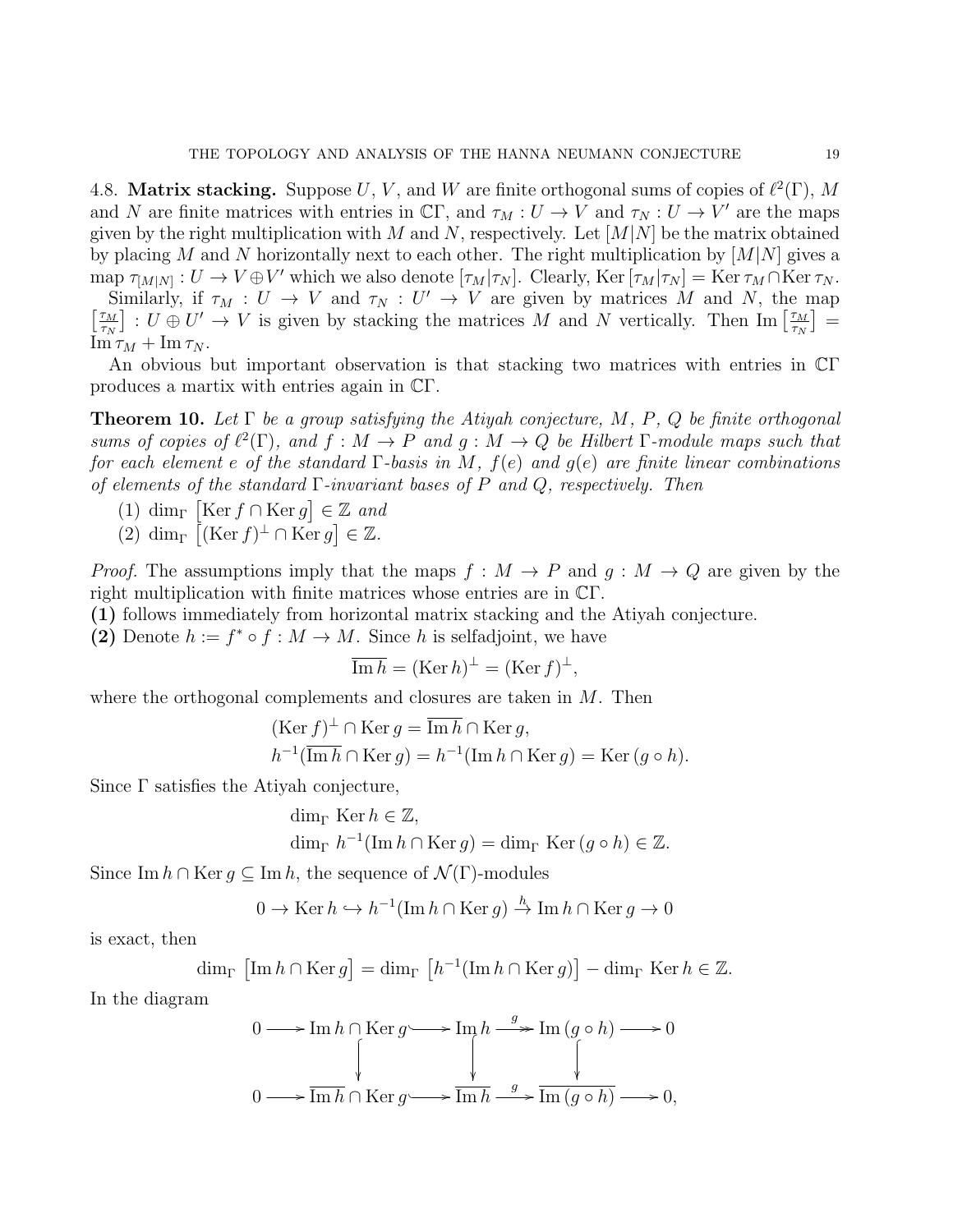the bottom row consists of Hilbert Γ-modules and is weakly exact, and the top row consists of  $\mathcal{N}(\Gamma)$ -modules and is exact. The last two vertical arrows preserve dimension, hence by additivity the first vertical arrow does as well, hence

$$
\dim_{\Gamma} \left[ (\text{Ker } f)^{\perp} \cap \text{Ker } g \right] = \dim_{\Gamma} \left[ \overline{\text{Im } h} \cap \text{Ker } g \right] = \dim_{\Gamma} \left[ \text{Im } h \cap \text{Ker } g \right] \in \mathbb{Z}.
$$

The first homology of a graph is the kernel of the boundary map in dimension 1. Theorem 10 is a statement about kernels, and it will be used for graphs (theorems 16 and 29 below). We will also want to consider surfaces and complexes. For them, the following more general statement will be needed (in Theorem 26).

Theorem 11. Suppose the diagram

$$
0 \leftarrow C_0 \leftarrow \begin{array}{c} C_0 < \frac{\partial}{\partial C_1} < \frac{\partial}{\partial C_2} < \frac{\partial}{\partial C_3} \\ \downarrow \varphi_0 & \downarrow \varphi_1 & \downarrow \varphi_2 \\ 0 < C_0' < \frac{\partial}{\partial C_1} < \frac{\partial}{\partial C_2'} < \frac{\partial}{\partial C_3} < \frac{\partial}{\partial C_3} \end{array} \right)
$$

is commutative, its rows are chain complexes of Hilbert  $\Gamma$ -modules, each term is a finite sum of several copies of  $\ell^2(\Gamma)$ , and each arrow is given by the right multiplication by a finite matrix with entries in  $\mathbb{C}\Gamma$ . If  $\Gamma$  satisfies the Atiyah conjecture and  $\psi_n : \bar{H}_n(C_*) \to \bar{H}_n(C'_*)$  is the map induced by  $\varphi_*$  on the nth  $\ell^2$ -homology, then dim<sub>Γ</sub> Ker  $\psi_n \in \mathbb{Z}$ .

*Proof.* The best proof is by a spectral sequence. Replace  $\varphi_n$  with  $\pm \varphi_n$  appropriately so that the diagram becomes anticommutative, and extend  $\partial$  and  $\varphi$  by zeros so that it can be viewed as a first-quadrant double complex. The total complex is the chain complex Tot<sub>\*</sub> with Tot<sub>n</sub> =  $C'_n \oplus C_{n-1}$  and the total differential  $D := \partial + \varphi$ . The fact that the spectral sequence for this double complex converges to the  $\ell^2$ -homology of Tot<sub>\*</sub> holds by applying the usual proof to the category of Hilbert modules and taking closures of images rather than images in appropriate places. Alternatively, one can work in the category of  $\mathcal{N}(\Gamma)$ -modules, take homology in the usual algebraic way, and disregard modules of dimension 0.

The zeroth differential in the spectral sequence is the horizontal map  $\partial$ , so the first page is

0 
$$
\bar{H}_0(C_*)
$$
  $\bar{H}_1(C_*)$   $\bar{H}_2(C_*)$  ...  
\n
$$
\downarrow \psi_0
$$
\n0  $\bar{H}_0(C'_*)$   $\bar{H}_1(C'_*)$   $\bar{H}_2(C'_*)$  ...

on which the first differential is the vertical map  $\psi$ . Taking the  $\ell^2$ -homology with respect to  $\psi$ gives the second page

0 
$$
\operatorname{Ker} \psi_0
$$
  $\operatorname{Ker} \psi_1$   $\operatorname{Ker} \psi_2$  ...

$$
0 \qquad \overline{\text{Coker}} \, \psi_0 \qquad \overline{\text{Coker}} \, \psi_1 \qquad \overline{\text{Coker}} \, \psi_2 \qquad \ldots
$$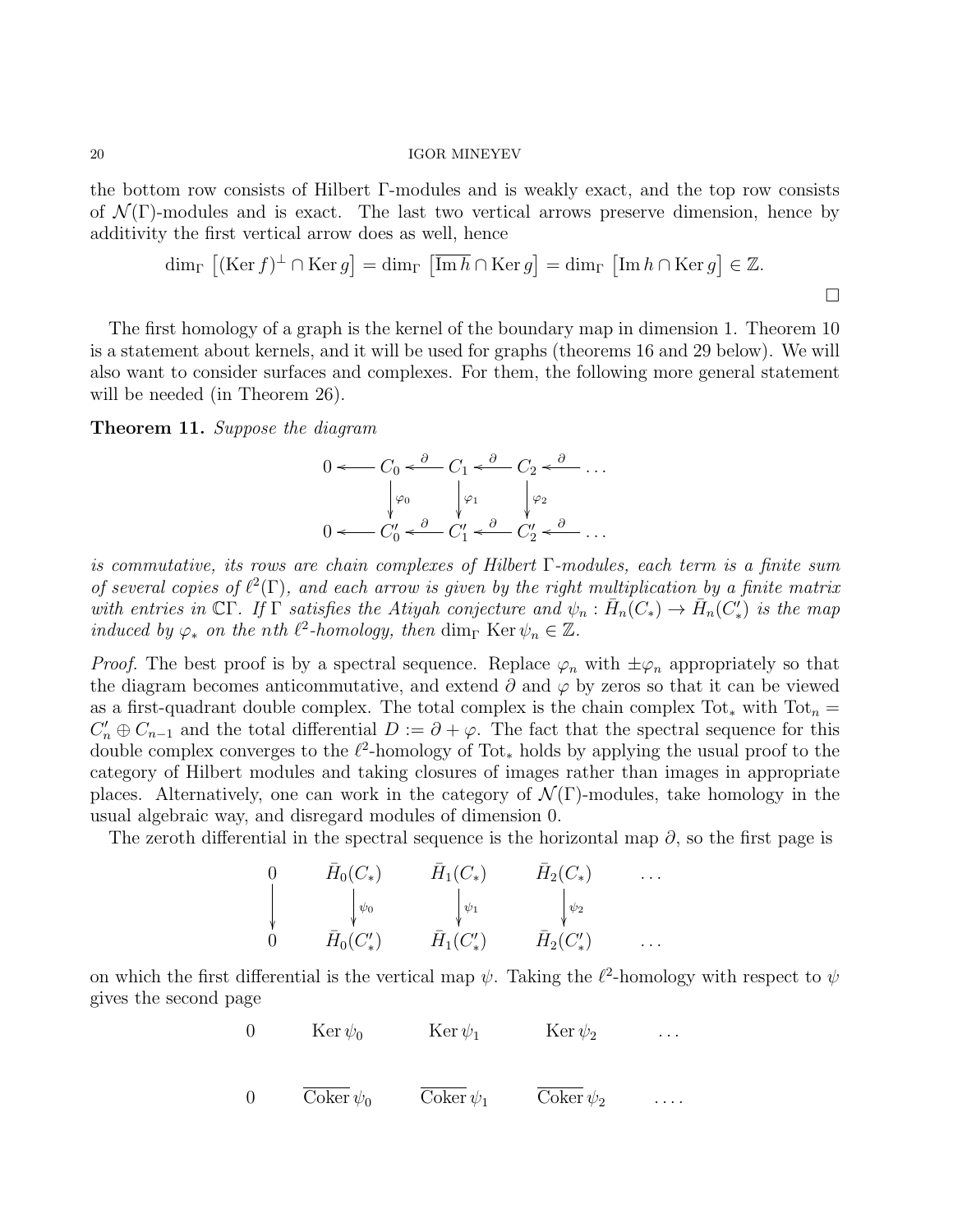on which the spectral sequence collapses. Here  $\overline{\text{Coker}} \psi_n := \overline{H}_n(C^{\prime}_*)/\overline{\text{Im } \psi_n}$ . Then

$$
\bar{H}_n(\text{Tot}_*) \cong \overline{\text{Coker}} \psi_n \oplus \text{Ker } \psi_{n-1}.
$$

The total differential  $D$  is given by the right multiplication with a finite matrix with entries in  $\mathbb{C}\Gamma$ . (This can be viewed as "multiple matrix stacking".) Since  $\Gamma$  satisfies the Atiyah conjecture, this implies that dim<sub>Γ</sub> Ker  $D_n \in \mathbb{Z}$  and dim<sub>Γ</sub> Im  $D_n \in \mathbb{Z}$  for each n. Thus

(14)  $\dim_{\Gamma} \overline{\text{Coker}} \psi_n \oplus \text{Ker } \psi_{n-1} = \dim_{\Gamma} \overline{H}_n(\text{Tot}_*) \in \mathbb{Z}.$ 

For  $n = 0$  this means that  $\dim_{\Gamma} \overline{\text{Coker}} \psi_0 \in \mathbb{Z}$ . This together with

$$
\dim_{\Gamma} \overline{\text{Coker}} \,\psi_1 \oplus \text{Ker } \psi_0 = \dim_{\Gamma} \bar{H}_1(\text{Tot}_*) \in \mathbb{Z}
$$

implies that dim<sub>Γ</sub> Ker  $\psi_0 \in \mathbb{Z}$ . Continue inductively using (14) to deduce that dim<sub>Γ</sub> Ker  $\psi_n \in \mathbb{Z}$ for all  $n$ .

# 5. Graphs.

In this section we discuss relations among graphs, reduced rank, and  $\ell^2$ -Betti numbers.

5.1. Flowers and gardens. Recall that by a graph we mean a 1-complex. A tree is a graph homotopy equivalent to a point. A *forest* is a graph whose connected components are trees.

A flower will be a graph homotopy equivalent to a circle. A garden will be a graph such that each of its connected components is a tree or a flower. A *subgarden* of a graph Z is a subgraph that is a garden. A *maximal subgarden* of a graph  $Z$  is a subgarden maximal with respect to inclusions.

# 5.2. The reduced rank of graphs. For a finite graph  $Y$ , define its *reduced rank* by

$$
\bar{r}(Y) := \sum_{K \in Comp(Y)} \max\{0, -\chi(K)\}
$$

in analogy with (1). This includes the empty case  $\bar{r}(\emptyset) = 0$ . If Y is non-empty, one checks that

$$
\bar{r}(Y) = \sum_{K \in Comp(Y)} \max\{0, \text{rk}(\pi_1(K)) - 1\} = \sum_{K \in Comp(Y)} \bar{r}(\pi_1(K)).
$$

5.3. **Essential sets.** Let Z be any finite graph. An edge  $\sigma \in \Sigma_1(Z)$  will be called *essential* in Z if  $\bar{r}(Z \setminus {\sigma}) = \bar{r}(Z) - 1$ . More generally, a set of edges  $E \subseteq \Sigma_1(Z)$  is essential in Z if  $\bar{r}(Z \setminus E) = \bar{r}(Z) - \#E$ . A maximal essential set is an essential set that is maximal with respect to inclusions. For an edge  $\sigma$ , denote  $\sigma^-$  and  $\sigma^+$  the initial and the terminal vertices of  $\sigma$ , respectively. The following lemma is an easy exercise and will not be used in this paper, so we skip the proof.

**Lemma 12.** Suppose Z is a finite graph and  $E \subseteq \Sigma_1(Z)$ . The following statements are equivalent.

- (a)  $E$  is an essential set.
- (b) For each  $e \in E$ , the component of  $Z \setminus E$  containing  $\sigma^-$  is not a tree and the component of  $Z \setminus E$  contaning  $\sigma^+$  is not a tree.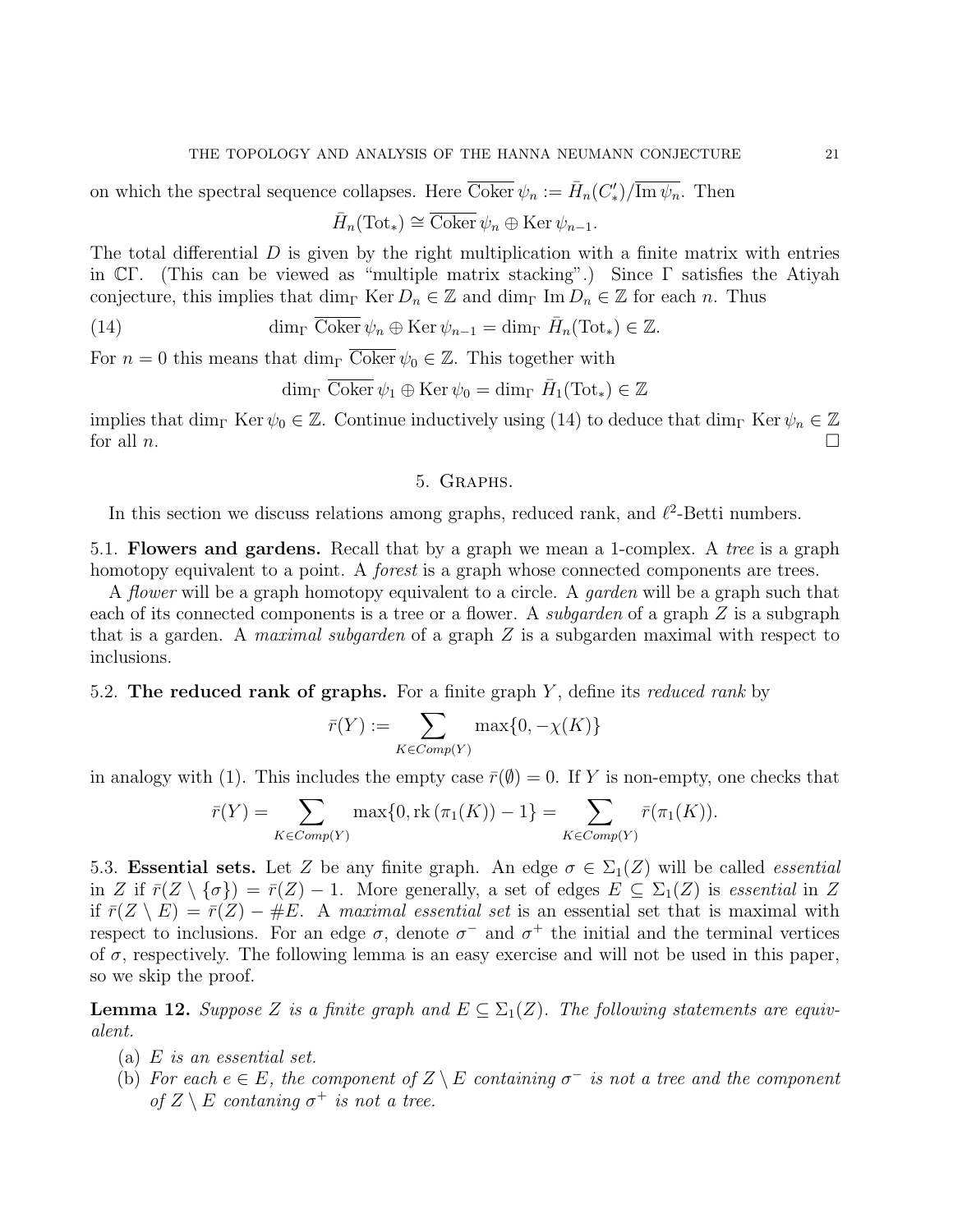And the following statements are equivalent.

- $(a') E$  is a maximal essential set.
- (b')  $\bar{r}(Z \setminus E) = 0$  and for each  $e \in E$ , the component of  $Z \setminus E$  containing  $\sigma^-$  is not a tree and the component of  $Z \setminus E$  contaning  $\sigma^+$  is not a tree.
- (c')  $Z \setminus E$  is a maximal subgarden of Z.
- $(d') \ \bar{r}(Z \setminus E) = 0 = \bar{r}(Z) \#E.$

The equivalence of  $(c')$  and  $(d')$  shows that maximal subgardens play the same role for the first  $\ell^2$ -Betti numbers as maximal subtrees play for the usual first Betty numbers.

5.4.  $\ell^2$ -Betti numbers for graphs. The integrality of  $\ell^2$ -Betti numbers for free groups can be deduced from the Atiyah conjecture for free groups by Linnell's result [14]. We present an elementary proof of integrality and an explicit description of the numbers.

# Lemma 13. Suppose  $\Gamma$  is a group.

(a) If  $\Gamma$  acts freely and cocompactly on a graph  $\hat{Y}$  whose components are infinite, then

(15) 
$$
b_0^{(2)}(\hat{Y}; \Gamma) = 0 \quad and \quad b_1^{(2)}(\hat{Y}; \Gamma) = -\chi(\Gamma \backslash \hat{Y}).
$$

(b) If  $\Gamma$  acts freely and cocompactly on a graph  $\hat{Y}$  whose components are finite and the stabilizer of each component of  $\hat{Y}$  is trivial, then

$$
b_i^{(2)}(\hat{Y};\Gamma) = b_i(\Gamma \backslash \hat{Y})
$$

for all i, where  $b_i(\Gamma \backslash \hat{Y})$  are the usual Betti numbers of  $\Gamma \backslash \hat{Y}$ .

(c) If  $\Gamma$  is torsion-free and acts freely and cocompactly on a graph  $\hat{Y}$  then all the  $\ell^2$ -Betti numbers  $b_i^{(2)}$  $i^{(2)}(\hat{Y}; \Gamma)$  are integers.

*Proof.* (a) Let  $Y := \Gamma \backslash \hat{Y}, q : \hat{Y} \to Y$  be the quotient map, then

$$
Y = \bigsqcup_{K \in Comp(Y)} K, \qquad \hat{Y} = \bigsqcup_{K \in Comp(Y)} q^{-1}(K), \qquad \text{and} \qquad q^{-1}(K)/\Gamma = K.
$$

Each term in (15) is additive under disjoint unions, so it suffices to prove the statement assuming that Y is connected. In this case the induced Γ-action on  $Comp(\hat{Y})$  is transitive. Pick any  $L \in Comp(\hat{Y})$  and denote  $\Gamma_L := Stab_{\Gamma}(L)$ , then  $Y = \Gamma \backslash \hat{Y} = \Gamma_L \backslash L$ , so  $q : L \to Y$ is a connected cover. There is an isomorphism of  $\Gamma$ -sets  $Comp(\hat{Y}) \cong \Gamma/\Gamma_L$  which induces an isomorphism of Γ-graphs

$$
\hat{Y} \cong Comp(\hat{Y}) \times L \cong (\Gamma/\Gamma_L) \times L \cong \text{Ind}_{\Gamma_L}^{\Gamma} L
$$

and consequently an isomorphism of Hilbert Γ-modules

$$
C^{(2)}_*(\hat{Y}) \cong \text{Ind}_{\Gamma_L}^{\Gamma} C^{(2)}_*(L).
$$

Since induction commutes with homology,

$$
H^{(2)}_*(\hat{Y}) \cong \textnormal{Ind}_{\Gamma_L}^{\Gamma} H^{(2)}_*(L).
$$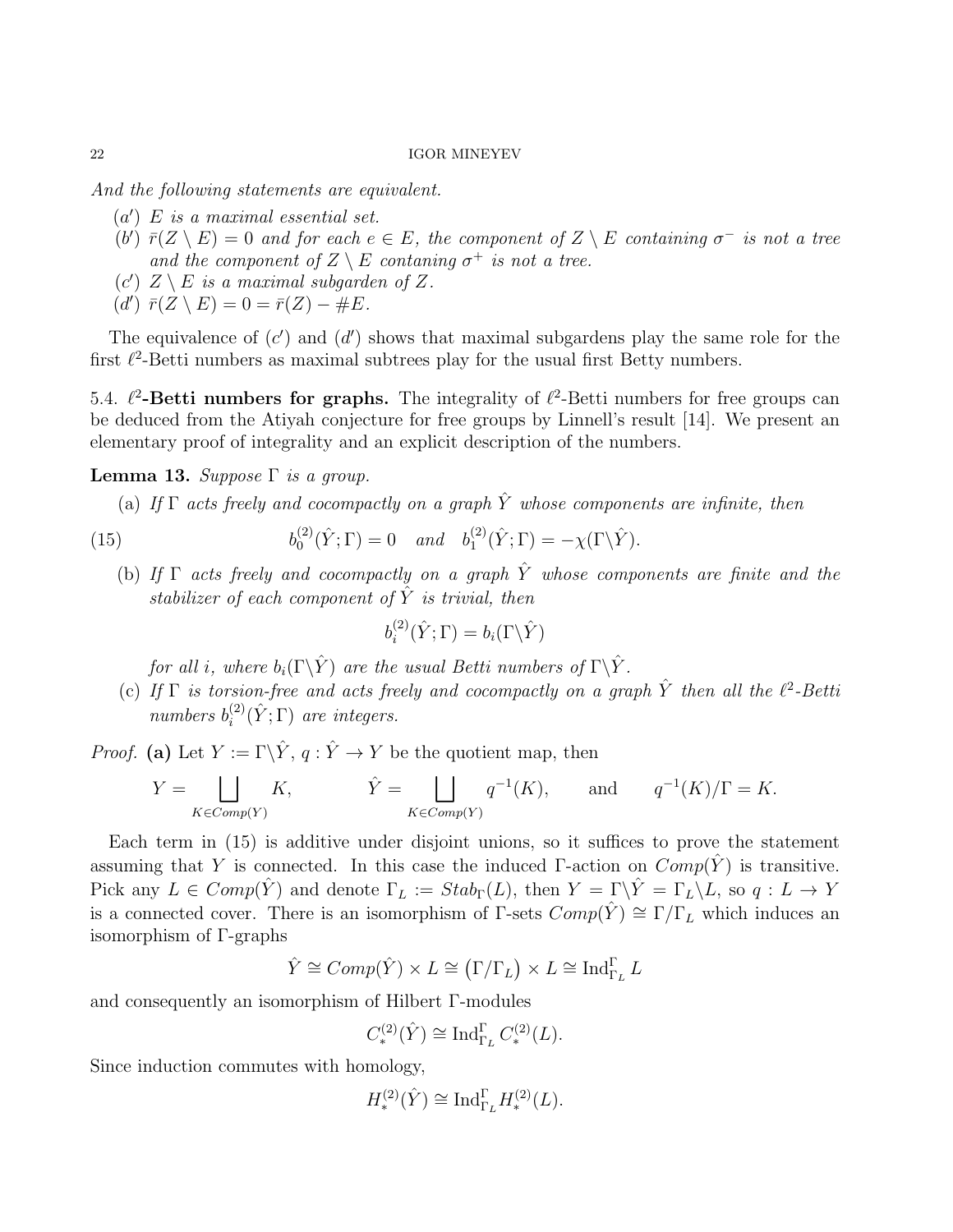Since induction preserves dimension [15, Lemma 1.24],

$$
\dim_{\Gamma_L} H(L) = \dim_{\Gamma} H(\hat{Y}).
$$

The usual Euler characteristic  $\chi(Y)$  can be computed as the alternating sum of  $\ell^2$ -Betti numbers for the pair  $(L, \Gamma_L)$  [15, Theorem 1.35(2)], so

$$
\chi(X) = b_0^{(2)}(L; \Gamma_L) - b_1^{(2)}(L; \Gamma_L).
$$

Since L is an infinite connected graph, it is an easy exercise to see that every  $\ell^2$ -summable 0-chain in  $L$  can be approximated by the boundaries of finitely supported 1-chains in  $L$ . (Or see [15, Theorem 1.35(8)].) Therefore,  $b_0^{(2)}$  $_{0}^{(2)}(L;\Gamma_{L})=0$ , which implies (15).

(b) The argument as in (1) shows that  $Y := \Gamma \backslash \hat{Y}$  is connected,  $Y = \Gamma_L \backslash L$ , where  $L \in Comp(\hat{Y})$ and  $\Gamma_L := Stab_L(\Gamma)$ . Since  $\Gamma_L$  is trivial then  $Y = L$  and

$$
b_i^{(2)}(\hat{Y}; \Gamma) = b_i^{(2)}(L; \Gamma_L) = \dim_{\Gamma_L} H_i^{(2)}(L) = \dim H_i(L; \mathbb{C}) = b_i(Y).
$$

(c) The stabilizers of the finite components of  $\hat{Y}$  are finite, hence trivial. Now the statement follows from (a) and (b) by additivity.  $\Box$ 

The following observation will allow restating SHNC in analytic terms.

**Theorem 14** (Restating reduced rank.). If  $\Gamma$  is a group,  $\hat{Y}$  is a forest with a free cocompact Γ-action, and Y is the (finite) quotient of  $\hat{Y}$  by Γ, then

$$
\bar{r}(Y) = b_1^{(2)}(\hat{Y}; \Gamma).
$$

*Proof.*  $\bar{r}(Y)$  and  $b_1^{(2)}$  $_{1}^{(2)}(\hat{Y};\Gamma)$  are additive under disjoint unions, so as in the proof of Lemma 13 we can assume that Y is connected and  $Y = \Gamma_L \backslash L$ , where  $L \in Comp(\hat{Y})$  and  $\Gamma_L := Stab_{\Gamma}(L)$ . Then L is a tree and  $\Gamma_L \cong \pi_1(Y)$  acts on L freely and cocompactly. If L is infinite then  $\Gamma_L$  is free and infinite, hence  $-\chi(Y) = \text{rk } \Gamma_L - 1 \geq 0$ . By Lemma 13(a),

$$
b_1^{(2)}(\hat{Y};\Gamma) = -\chi(Y) = \max\{0, -\chi(Y)\} = \bar{r}(Y).
$$

If L is finite, then  $\Gamma_L = 1$  and  $Y \cong L$ . Since  $H_1(L) = 0$ , then by Lemma 13(b),

$$
b_1^{(2)}(\hat{Y};\Gamma) = b_1(L) = \dim H_1(L) = 0 = \max\{0,-1\} = \max\{0,-\chi(L)\} = \bar{r}(Y).
$$

5.5. Atomic decompositions of graphs. Let  $\gamma : S \to X$  be an immersion of finite graphs, where X is a connected finite graph with  $\bar{r}(X) = 1$ , for example as in 3.6. Let  $m := \bar{r}(S)$ , choose any maximal essential edge set  $E = \{e_1, \ldots, e_m\}$  in S (see 5.3), let  $S_i^{\bullet}$  be a copy of  $(S \setminus E) \cup \{e_i\}$ , and define

$$
S^\bullet:=\bigsqcup_{i=1}^m S^\bullet_i.
$$

Let  $\varphi_i : S_i^{\bullet} \hookrightarrow S$  be the inclusion map and  $\varphi : S^{\bullet} \to S$  be induced by  $\varphi_i$  termwise.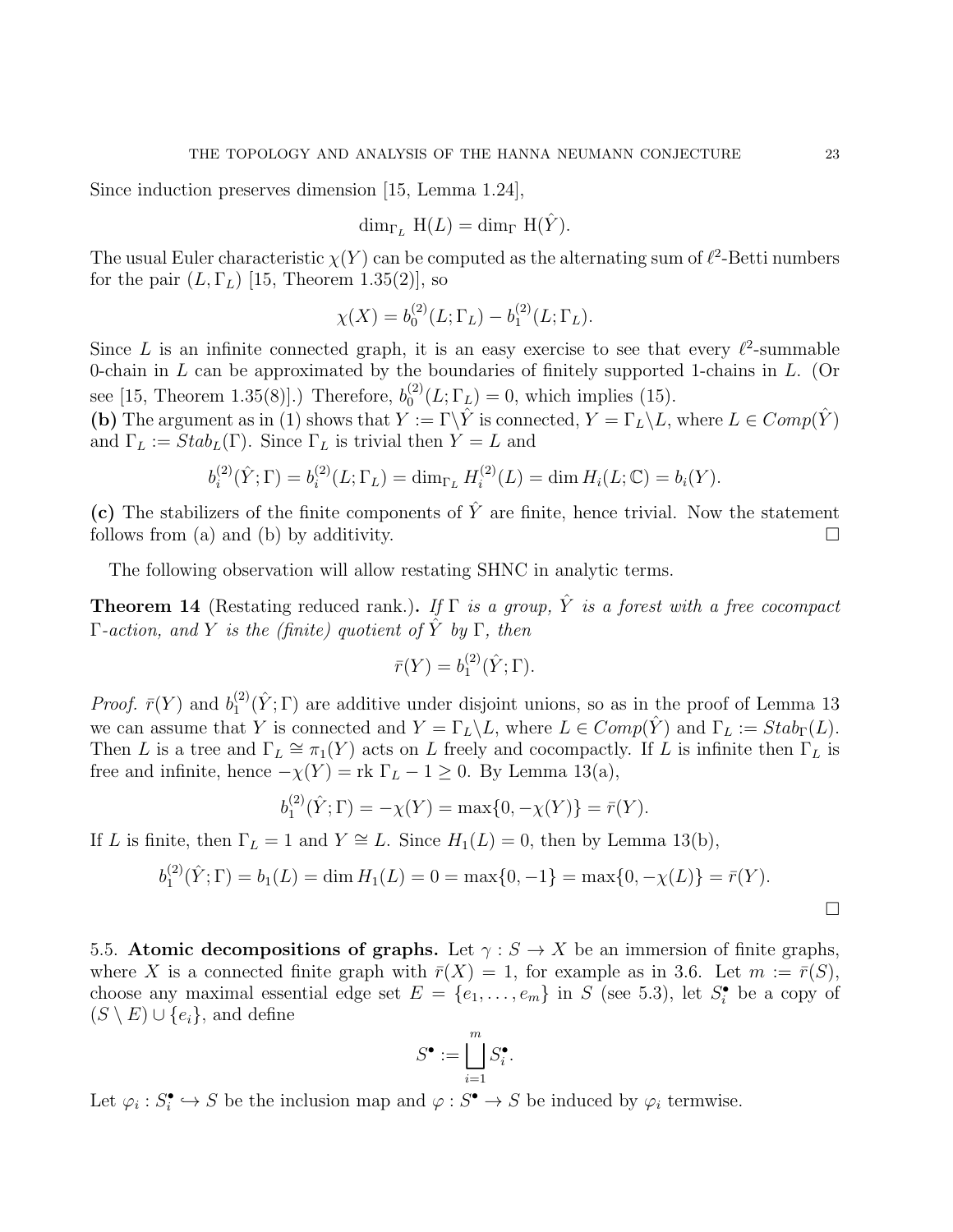Consider the maps  $\psi_i := \gamma \circ \varphi_i : S_i^{\bullet} \to X$ . Let  $\psi : S^{\bullet} \to X$  be induced by  $\psi_i$ . Then we have the commutative diagrams



Define graphs  $\hat{S}_i^{\bullet}$ ,  $\hat{S}^{\bullet}$  and maps  $\hat{\varphi}_i$ ,  $\hat{\psi}_i$ ,  $\hat{\varphi}$ ,  $\hat{\psi}$  by pulling back the above diagrams by the universal cover map  $\hat{X}_{\Delta} \to X$  as follows.



Let  $\Delta$  be the diagonal subgroup in  $\Gamma \times \Gamma$ . The free  $\Delta$ -action on  $\hat{X}_{\Delta}$  induces free  $\Delta$ -actions on  $\hat{S}, \hat{S}_i^{\bullet}, \text{ and } \hat{S}^{\bullet}.$ 

Define graphs  $\hat{S}^{\bullet}_i$ ,  $\hat{S}^{\bullet}$ , and maps  $\hat{\varphi}_i$ ,  $\hat{\psi}_i$ ,  $\hat{\varphi}$ ,  $\hat{\psi}$  by pulling back diagrams (16) by the composition  $p_X \circ q_X : \hat{X} \to X$  as in (7).



The free  $\Gamma \times \Gamma$ -action on  $\hat{X}$  induces free  $\Gamma \times \Gamma$ -actions on  $\hat{S}, \hat{S}_i^{\bullet}$ , and  $\hat{S}^{\bullet}$ . Then  $\hat{S}^{\bullet} = \bigsqcup_{i=1}^{m} \hat{S}_{i}^{\bullet}$ . It seems reasonable to call the graphs  $S_{i}^{\bullet}$  atoms of  $S$ ,  $S^{\bullet}$  an atomic decomposition of  $S, \varphi : S^{\bullet} \to S$  an atomic map for S, and similarly for  $\hat{S}$  and  $\hat{S}$ .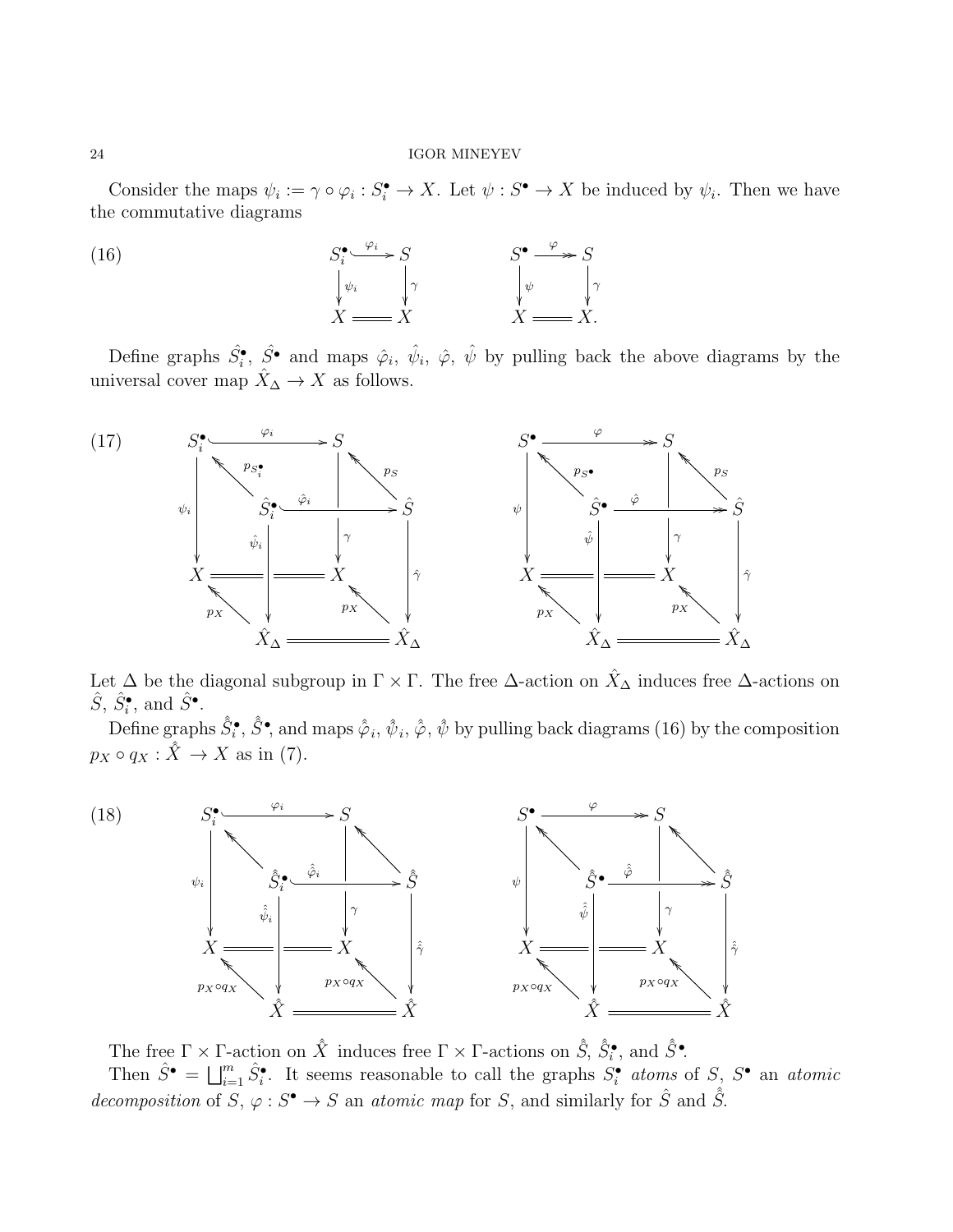The vertical and horizontal maps in the diagrams (17) are finite-to-one, so they induce chain maps on  $\ell^2$ -chains  $C_*^{(2)}(\cdot)$  and on the  $\ell^2$ -homology H( $\cdot$ ).

For each i, define

$$
\hat{T} := \hat{\varphi}(\hat{S}_i^{\bullet}) \cap \bigcup_{j \neq i} \hat{\varphi}(\hat{S}_j^{\bullet}) \subseteq \hat{S},
$$

$$
T := \varphi(S_i^{\bullet}) \cap \bigcup_{j \neq i} \varphi(S_j^{\bullet}) \subseteq S.
$$

# Lemma 15.

- (a)  $T$  is a garden.
- (b)  $\hat{T}$  is  $\Delta$ -invariant.
- (c)  $p_S^{-1}$  $S^{-1}(T) = \hat{T}.$
- (d)  $\Delta \backslash \hat{T} \cong T$ .

*Proof.* (a) By the definition of atoms  $\hat{S}_i^{\bullet}$ ,

$$
T = \varphi(S_i^{\bullet}) \cap \bigcup_{j \neq i} \varphi(S_j^{\bullet}) = [(S \setminus E) \cup \{e_i\}] \cap \bigcup_{j \neq i} [(S \setminus E) \cup \{e_j\}] = S \setminus E.
$$

Since E is a maximal essential set,  $S \setminus E$  is a garden.

(b) The preimages of cells in X under  $p_X : \hat{X}_{\Delta} \to X$  are exactly  $\Delta$ -orbits. Since  $\hat{S}^{\bullet}_i$  is the pull-back of  $S_i^{\bullet}$ , preimages of cells in  $S_i^{\bullet}$  are exactly  $\Delta$ -orbits in  $\hat{S}_i^{\bullet}$ , so  $\hat{S}_i^{\bullet}$  is  $\Delta$ -invariant.

(c) A subset  $Q \subseteq \hat{S}$  is called p<sub>S</sub>-saturated if  $p_S^{-1}$  $S<sub>S</sub><sup>-1</sup>(p<sub>s</sub>(Q)) = Q$ . If  $Q, Q' \subseteq \hat{S}$  are ps-saturated then  $Q \cap Q'$  and  $Q \cup Q'$  are ps-saturated and

$$
p_S(Q \cap Q') = p_S(Q) \cap p_S(Q'), \qquad p_S(Q \cup Q') = p_S(Q) \cup p_S(Q').
$$

The preimages of cells in S under  $p_S : \hat{S} \to S$  are exactly  $\Delta$ -orbits. Then  $Q \subseteq \hat{S}$  is  $p_S$ -saturated if and only if it is  $\Delta$ -invariant.  $\hat{S}_i^{\bullet}$  is  $\Delta$ -invariant, hence  $\hat{\varphi}(\hat{S}_i^{\bullet})$  is  $\Delta$ -invariant, hence  $\hat{\varphi}(\hat{S}_i^{\bullet})$  is  $p_S$ -saturated, and any unions an intersections of such are  $p_S$ -saturated.

Since  $p_X : \hat{X}_{\Delta} \to X$  is surjectitve then its pull-back  $p_{S^{\bullet}} : \hat{S}^{\bullet}_{i} \to S^{\bullet}_{i}$  is surjective for each *i*. Thus

$$
p_S^{-1}(T) = p_S^{-1} [\varphi(S_i^{\bullet}) \cap \bigcup_{j \neq i} \varphi(S_j^{\bullet})] = p_S^{-1} [\varphi(p_{S^{\bullet}}(\hat{S}_i^{\bullet})) \cap \bigcup_{j \neq i} \varphi(p_{S^{\bullet}}(\hat{S}_j^{\bullet}))]
$$
  
=  $p_S^{-1} [p_S(\hat{\varphi}(S_i^{\bullet})) \cap \bigcup_{j \neq i} p_S(\hat{\varphi}(S_j^{\bullet}))] = p_S^{-1} [p_S(\hat{\varphi}(S_i^{\bullet}) \cap \bigcup_{j \neq i} \hat{\varphi}(S_j^{\bullet}))]$   
=  $p_S^{-1}(p_S(\hat{T})) = \hat{T}.$ 

(d)  $p_S^{-1}$  $S_S^{-1}(T) = T$  and preimages of cells in S under  $p_S : \hat{S} \to S$  are exactly  $\Delta$ -orbits, hence  $\Delta \backslash \hat{T} \cong T.$ 

**Theorem 16.** Let  $\Gamma := \pi_1(X)$  and  $\varphi : S^{\bullet} \to S$  and  $\hat{\varphi} : \hat{S}^{\bullet} \to \hat{S}$  be atomic maps as above. Then

(a) for each i,  $\bar{r}(S_i^{\bullet}) = 1$ , or equivalently,  $\beta_1^{(2)}$  $I_1^{(2)}(H(\hat{S}_i^{\bullet}), \Gamma) = 1,$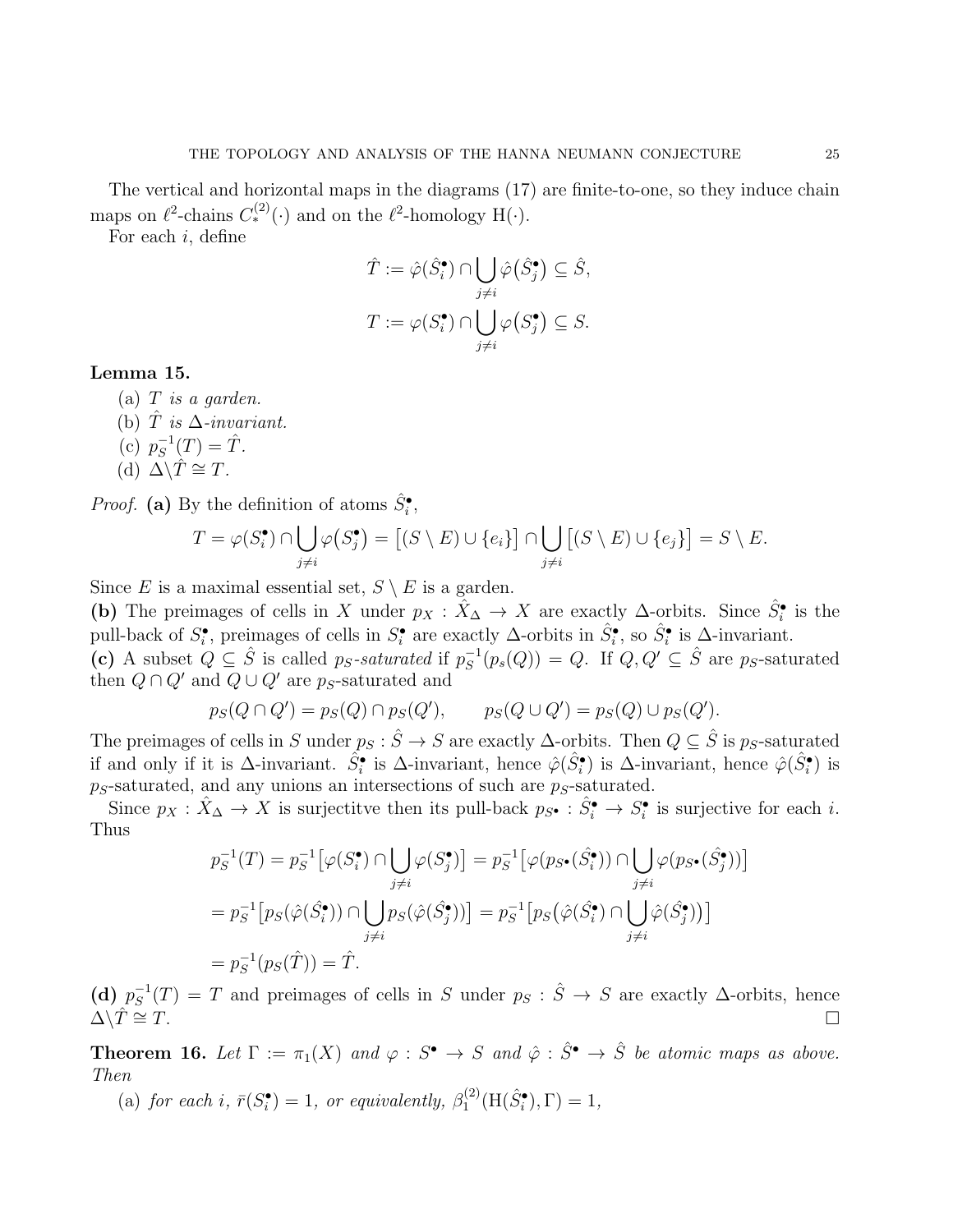- (b) the induced maps  $\hat{\psi}_i : H(\hat{S}_i^{\bullet}) \to H(\hat{X})$  and  $\hat{\varphi} : H(\hat{S}^{\bullet}) \to H(\hat{S})$  are weak isomorphisms of Hilbert  $\Delta$ -modules,
- (c) the induced maps  $\hat{\psi}_i : H(\hat{S}_i^{\bullet}) \to H(\hat{X})$  and  $\hat{\varphi} : H(\hat{S}^{\bullet}) \to H(\hat{S})$  are weak isomorphisms of Hilbert  $\Gamma \times \Gamma$ -modules.

Proof. (a) Adding an edge to a finite graph increases reduced rank either by 0 or by 1. Since E is essential, adding each edge  $e_i \in E$  to  $S \setminus E$  must increase reduced rank by 1, because otherwise adding E to  $S \setminus E$  would not increase reduced rank by  $\#E$ . Since E is maximal,  $\overline{r}(S \setminus E) = 0$ . It follows that  $\overline{r}(S_i^{\bullet}) = 1$ .

(b) We have the induced diagrams on  $\ell^2$ -chains

(19) 
$$
C^{(2)}_{*}(\hat{S}_{i}^{\bullet}) \xrightarrow{\hat{\varphi}_{i}} C^{(2)}_{*}(\hat{S}) \qquad C^{(2)}_{*}(\hat{S}^{\bullet}) \xrightarrow{\hat{\varphi}} C^{(2)}_{*}(\hat{S})
$$

$$
\downarrow \hat{\varphi}_{i} \qquad \qquad \downarrow \hat{\gamma} \qquad \qquad \downarrow \hat{\varphi} \qquad \qquad \downarrow \hat{\varphi}
$$

$$
C^{(2)}_{*}(\hat{X}_{\Delta}) \longrightarrow C^{(2)}_{*}(\hat{X}_{\Delta}) \qquad C^{(2)}_{*}(\hat{X}_{\Delta}) \longrightarrow C^{(2)}_{*}(\hat{X}_{\Delta})
$$

and on  $\ell^2$ -homology

(20) 
$$
H(\hat{S}_{i}^{\bullet}) \xrightarrow{\hat{\varphi}_{i}} H(\hat{S}) \qquad H(\hat{S}^{\bullet}) \xrightarrow{\hat{\varphi}} H(\hat{S})
$$

$$
\downarrow_{\hat{\varphi}_{i}} \qquad \downarrow_{\hat{\gamma}} \qquad \downarrow_{\hat{\psi}} \qquad \downarrow_{\hat{\psi}} \qquad \downarrow_{\hat{\gamma}} \qquad \downarrow_{\hat{\gamma}}
$$

$$
H(\hat{X}_{\Delta}) \longrightarrow H(\hat{X}_{\Delta}) \qquad H(\hat{X}_{\Delta}) \longrightarrow H(\hat{X}_{\Delta}).
$$

Since  $\bar{r}(S_i^{\bullet}) = 1 = \bar{r}(X), \Delta \backslash \hat{S}_i^{\bullet} \cong S_i^{\bullet}$ , and  $\Delta \backslash \hat{X}_{\Delta} \cong X$ , then by Theorem 14,

$$
\dim_{\Delta} H(\hat{S}_{i}^{\bullet}) = \bar{r}(S_{i}^{\bullet}) = 1 = \bar{r}(X) = \dim_{\Delta} H(\hat{X}_{\Delta}).
$$

$$
\begin{split} &\text{Ker}\left[\hat{\psi}_{i}:\text{H}(\hat{S}_{i}^{\bullet})\to\text{H}(\hat{X}_{\Delta})\right] \\ &= \text{H}(\hat{S}_{i}^{\bullet}) \cap \text{Ker}\left[\hat{\psi}_{i}: C_{1}^{(2)}(\hat{S}_{i}^{\bullet})\to C_{1}^{(2)}(\hat{X}_{\Delta})\right] \\ &= \text{Ker}\left[\partial: C_{1}^{(2)}(\hat{S}_{i}^{\bullet})\to C_{0}^{(2)}(\hat{S}_{i}^{\bullet})\right] \cap \text{Ker}\left[\hat{\psi}_{i}: C_{1}^{(2)}(\hat{S}_{i}^{\bullet})\to C_{1}^{(2)}(\hat{X}_{\Delta})\right], \end{split}
$$

hence by Theorem  $10(1)$ ,

$$
\dim_{\Delta} \operatorname{Ker} \left[ \hat{\psi}_i : \mathrm{H}(\hat{S}_i^{\bullet}) \to \mathrm{H}(\hat{X}_{\Delta}) \right] \in \mathbb{Z}.
$$

The map  $\hat{\psi}_i : H(\hat{S}_i^{\bullet}) \to H(\hat{X}_{\Delta})$  is not zero because components of  $\hat{S}_i^{\bullet}$  are mapped injectively into  $\hat{X}_{\Delta}$ . Hence

$$
\dim_{\Delta} \operatorname{Ker} \left[ \hat{\psi}_i : \mathrm{H}(\hat{S}_i^{\bullet}) \to \mathrm{H}(\hat{X}_{\Delta}) \right] = 0,
$$

so  $\hat{\psi}_i : H(\hat{S}_i^{\bullet}) \to H(\hat{X}_{\Delta})$  is injective, and therefore is a weak isomorphism.

The same argument shows that  $\hat{\varphi}_i : H(\hat{S}_i^{\bullet}) \to H(\hat{S})$  is injective for each *i*. Since

$$
\dim_{\Delta} \mathcal{H}(\hat{S}^{\bullet}) = \sum_{i=1}^{m} \dim_{\Delta} \mathcal{H}(\hat{S}_{i}^{\bullet}) = \sum_{i=1}^{m} 1 = m = \bar{r}(S) = \dim_{\Delta} \mathcal{H}(\hat{S}),
$$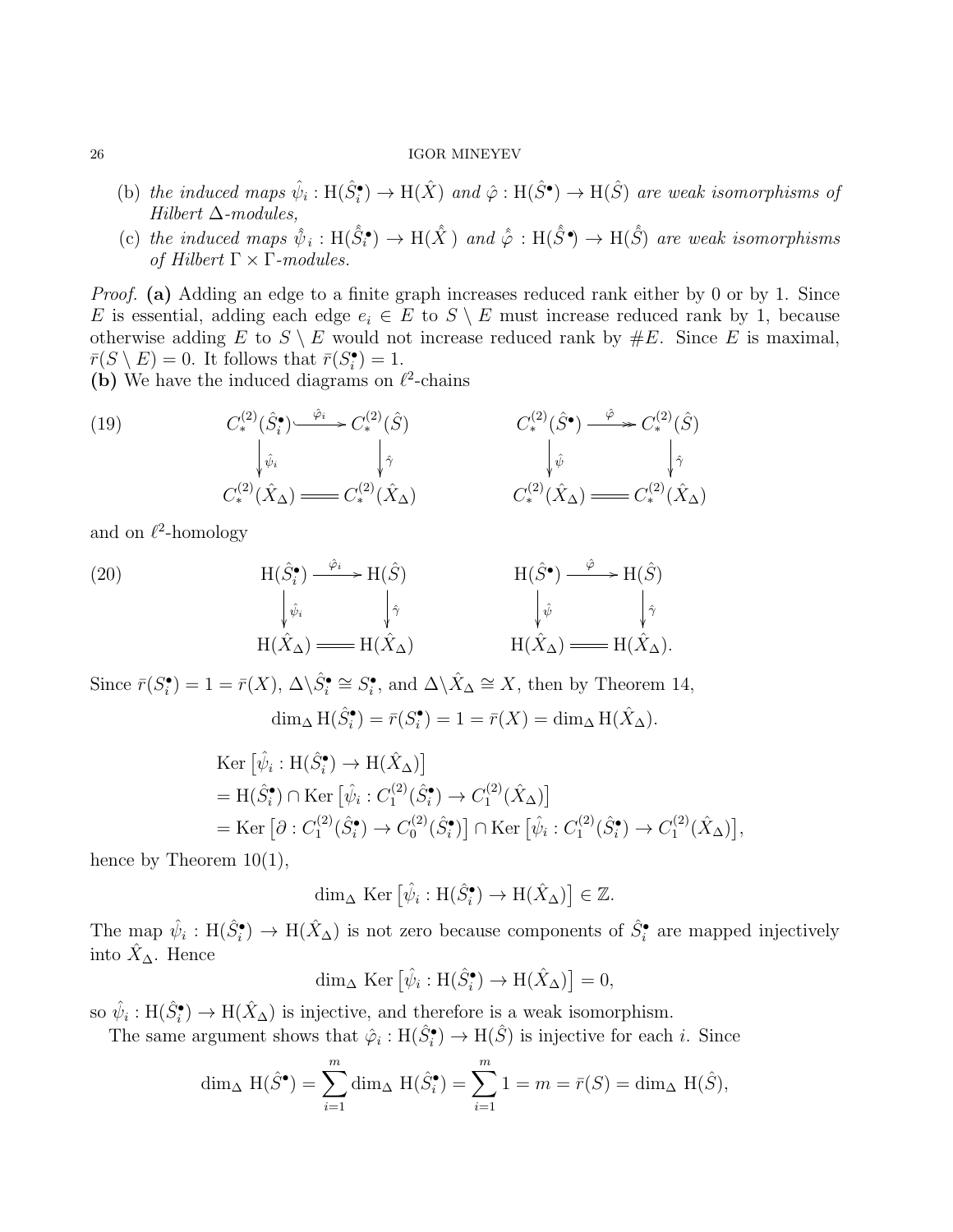it only remains to show that the map

$$
\hat{\varphi} : \mathrm{H}(\hat{S}^{\bullet}) = \mathrm{H}\Big(\Bigcup_{i=1}^{m} \hat{S}_{i}^{\bullet}\Big) = \bigoplus_{i=1}^{m} \mathrm{H}(\hat{S}_{i}^{\bullet}) \to \mathrm{H}(\hat{S})
$$

is injective. This is equivalent to saying that for each  $i$ ,

(21) 
$$
\hat{\varphi}(\mathbf{H}(\hat{S}_{i}^{\bullet})) \cap \sum_{j \neq i} \hat{\varphi}(\mathbf{H}(\hat{S}_{j}^{\bullet})) = 0.
$$

 $\hat{\varphi}_i$  is a pull-back of the inclusion map  $\varphi_i$ , so it is injective, i.e.  $\hat{\varphi}_i : \hat{S}_i^{\bullet} \to \hat{\varphi}_i(\hat{S}_i^{\bullet})$  is an isomorphism. Then  $\hat{\varphi}(\text{H}(\hat{S}_{i}^{\bullet})) = \text{H}(\hat{\varphi}(\hat{S}_{i}^{\bullet}))$ , and (21) is equivalent to

$$
H(\hat{\varphi}(\hat{S}_{i}^{\bullet})) \cap \sum_{j \neq i} H(\hat{\varphi}(\hat{S}_{j}^{\bullet})) = 0.
$$

Since  $\Delta \backslash \hat{T} \cong T$  and T is a garden by Lemma 15, we have

$$
\dim_{\Delta} \mathcal{H}(\hat{T}) = \bar{r}(T) = 0.
$$

Then

$$
H(\hat{\varphi}(\hat{S}_{i}^{\bullet})) \cap \sum_{j \neq i} H(\hat{\varphi}(\hat{S}_{j}^{\bullet})) = H(\hat{\varphi}(\hat{S}_{i}^{\bullet})) \cap H\left(\bigcup_{j \neq i} \hat{\varphi}(\hat{S}_{j}^{\bullet})\right)
$$

$$
= H\left(\hat{\varphi}(\hat{S}_{i}^{\bullet}) \cap \bigcup_{j \neq i} \hat{\varphi}(\hat{S}_{j}^{\bullet})\right) = H(\hat{T}) = 0,
$$

which proves  $(21)$ .

(c) By Lemma 9,  $\hat{X} = \text{Ind}_{\Delta}^{\Gamma \times \Gamma} \hat{X}_{\Delta}$ , hence the diagrams

(22) 
$$
H(\hat{S}_{i}^{\bullet}) \xrightarrow{\hat{\varphi}_{i}} H(\hat{\hat{S}}) \qquad H(\hat{\hat{S}}^{\bullet}) \xrightarrow{\hat{\varphi}} H(\hat{\hat{S}}) \n\downarrow_{\hat{\psi}_{i}} \qquad \qquad \downarrow_{\hat{\beta}} \qquad \qquad \downarrow_{\hat{\psi}} \qquad \qquad \downarrow_{\hat{\psi}} \qquad \qquad \downarrow_{\hat{\beta}} \nH(\hat{X}) \xrightarrow{H(\hat{X})} H(\hat{X}) \xrightarrow{H(\hat{X})} H(\hat{X}).
$$

are obtained by applying  $\text{Ind}_{\Delta}^{\Gamma\times\Gamma}$  to diagrams (20). Induction preserves weak equivalence.  $\Box$ 

# 6. Change of subgroups.

We describe a procedure that changes the stabilizers of components in  $\hat{Y}'$  and  $\hat{Z}'$ . Eventually we will make all the stabilizers the same; this will be needed later to define arrangements.

# 6.1. Induced systems.

Lemma 17. Suppose

(23) 
$$
\hat{S} \xrightarrow{\bar{\nu}} \hat{Z}
$$

$$
\bar{\mu} \downarrow \qquad \downarrow \bar{\beta}
$$

$$
\hat{Y} \xrightarrow{\bar{\alpha}} X
$$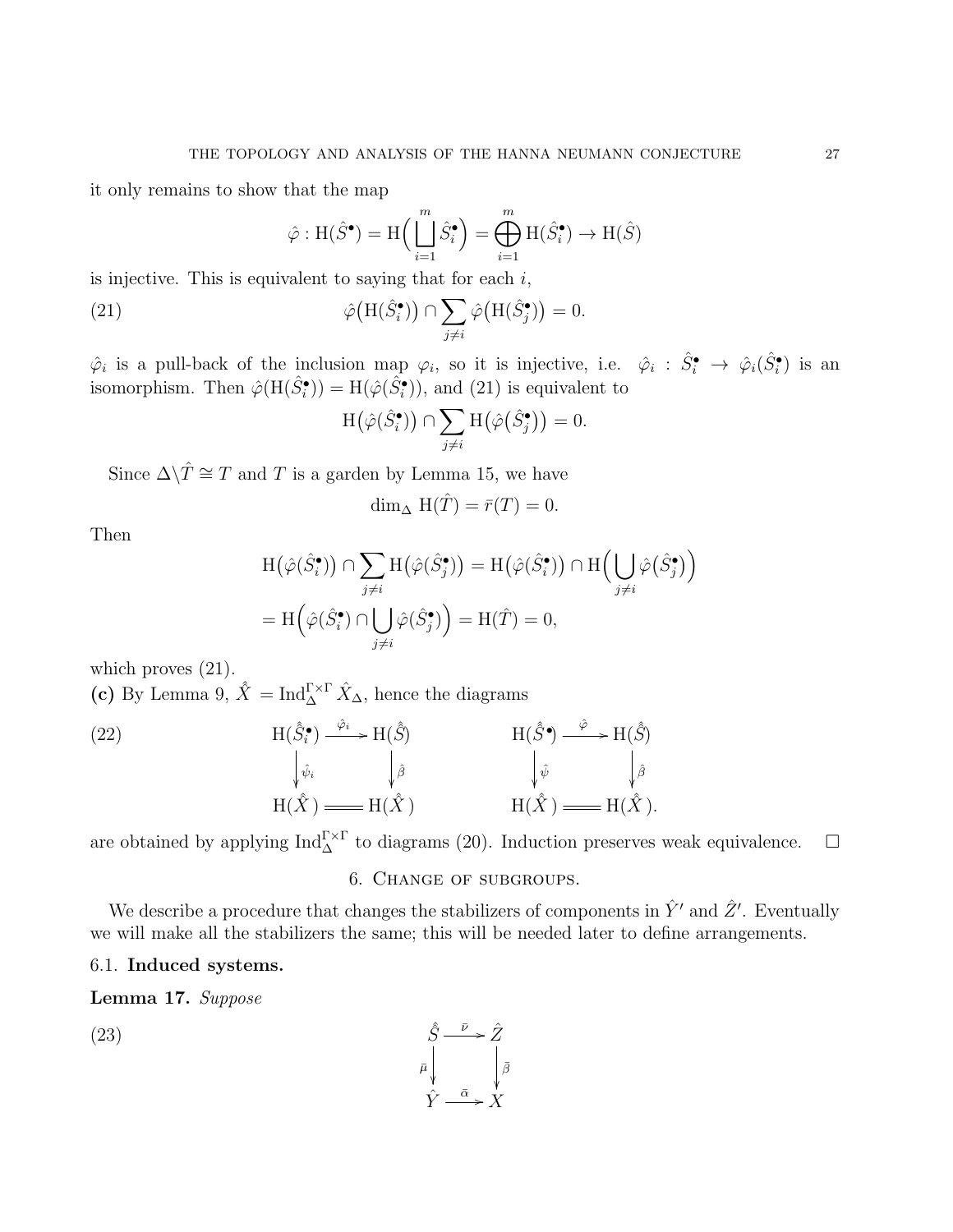is part of a system S as in (5) and  $\Gamma_1$  and  $\Gamma_2$  are arbitrary subgroups of  $\Gamma$ . Denote

$$
Y_{\sharp} := \Gamma_1 \backslash \hat{Y}, \qquad Z_{\sharp} := \Gamma_2 \backslash \hat{Z}, \qquad S_{\sharp} := (\Gamma_1 \times \Gamma_2) \backslash \hat{S}.
$$

Then the quotient maps  $q_{Y_{\sharp}} : \hat{Y} \to Y_{\sharp}, q_{Z_{\sharp}} : \hat{Z} \to Z_{\sharp},$  and  $q_{S_{\sharp}} : \hat{S} \to S_{\sharp}$  fit in a commutative diagram





in which the two squares  $(X, Y_{\sharp}, Z_{\sharp}, S_{\sharp})$  and  $(X, \hat{Y}, \hat{Z}, \hat{S})$  are pull-back diagrams.

Proof. Diagram (23) is a pull-back diagram being part of a system. It remains to check that the other square in (24) is a pull-back diagram. The preimage of a cell  $\sigma$  in X under  $\bar{\alpha}$  can be identified with  $\alpha^{-1}(\sigma) \times \Gamma$ , its preimage under  $\bar{\beta}$  with  $\beta^{-1}(\sigma) \times \Gamma$ , and its preimage under  $\bar{\alpha} \circ \bar{\mu}$ with  $\alpha^{-1}(\sigma) \times \beta^{-1}(\sigma) \times \Gamma \times \Gamma$ , which is the product of the other two. The restrictions of the quotient maps  $q_{Y_{\sharp}}, q_{Z_{\sharp}}, q_{Z_{\sharp}}$  to these preimages can be identified with the quotient maps

$$
\alpha^{-1}(\sigma) \times \Gamma \to \alpha^{-1}(\sigma) \times (\Gamma/\Gamma_1),
$$
  
\n
$$
\beta^{-1}(\sigma) \times \Gamma \to \beta^{-1}(\sigma) \times (\Gamma/\Gamma_2),
$$
  
\n
$$
\alpha^{-1}(\sigma) \times \beta^{-1}(\sigma) \times \Gamma \times \Gamma \to \alpha^{-1}(\sigma) \times \beta^{-1}(\sigma) \times ((\Gamma \times \Gamma)/(\Gamma_1 \times \Gamma_2)).
$$

Now it remains to note that the fiber product structure is preserved by the quotients:  $\alpha^{-1}(\sigma) \times$  $\beta^{-1}(\sigma) \times ((\Gamma \times \Gamma)/(\Gamma_1 \times \Gamma_2))$  is the product of  $\alpha^{-1}(\sigma) \times (\Gamma/\Gamma_1)$  and  $\beta^{-1}(\sigma) \times (\Gamma/\Gamma_2)$ .

Let  $(S', S)$  be a pair of systems as in 3.4 and G be some subgroup of Γ. We will be particularly interested in applying Lemma 17 to these two systems in the case when  $\Gamma_1 := G$  and  $\Gamma_2 := G$ .

Recall that  $Z \cong \Gamma \backslash \hat{Z}$  and  $Z' \cong \Gamma \backslash \hat{Z}'$ , and  $p_Z : \hat{Z} \to Z$  and  $p_Z : \hat{Z}' \to Z'$  are the quotient maps. Denote

$$
\begin{aligned} Y_G&:=G\backslash \hat{Y},\quad Z_G:=G\backslash \hat{Z},\quad S_G:=(G\times G)\backslash \hat{\hat{S}},\\ Y_G':=G\backslash \hat{Y}',\quad Z_G':=G\backslash \hat{Z},\quad S_G':=(G\times G)\backslash \hat{S}', \end{aligned}
$$

and let  $q_{Y_G}: \hat{Y} \to Y_G$ ,  $q_{S_G}: \hat{S} \to S_G$ ,  $q_{Y_G}: \hat{Y} \to Y'_G$ , and  $q_{S_G}: \hat{S}' \to S'_G$  be the corresponding quotient maps. By Lemma 17 they fit in the two commutative diagrams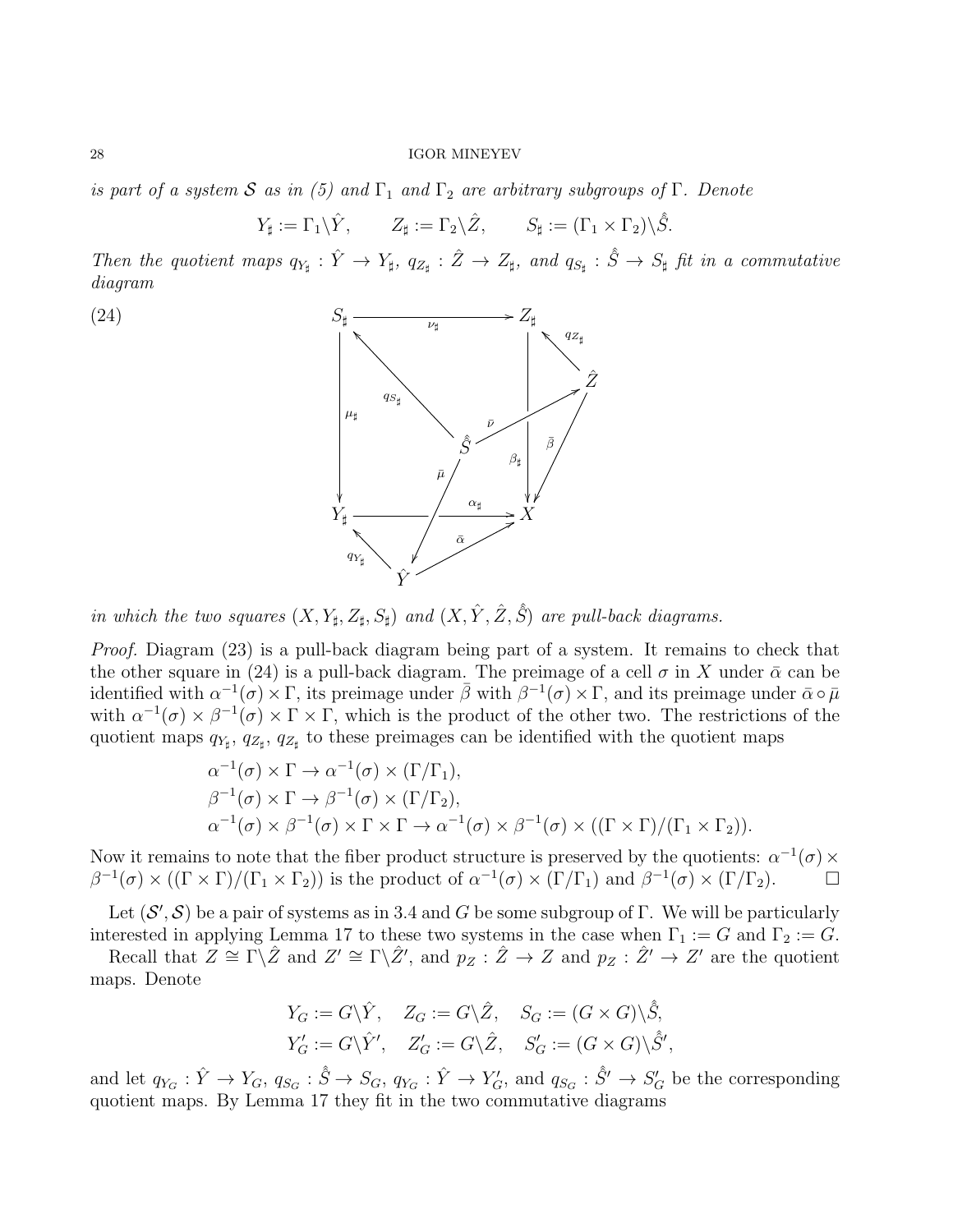

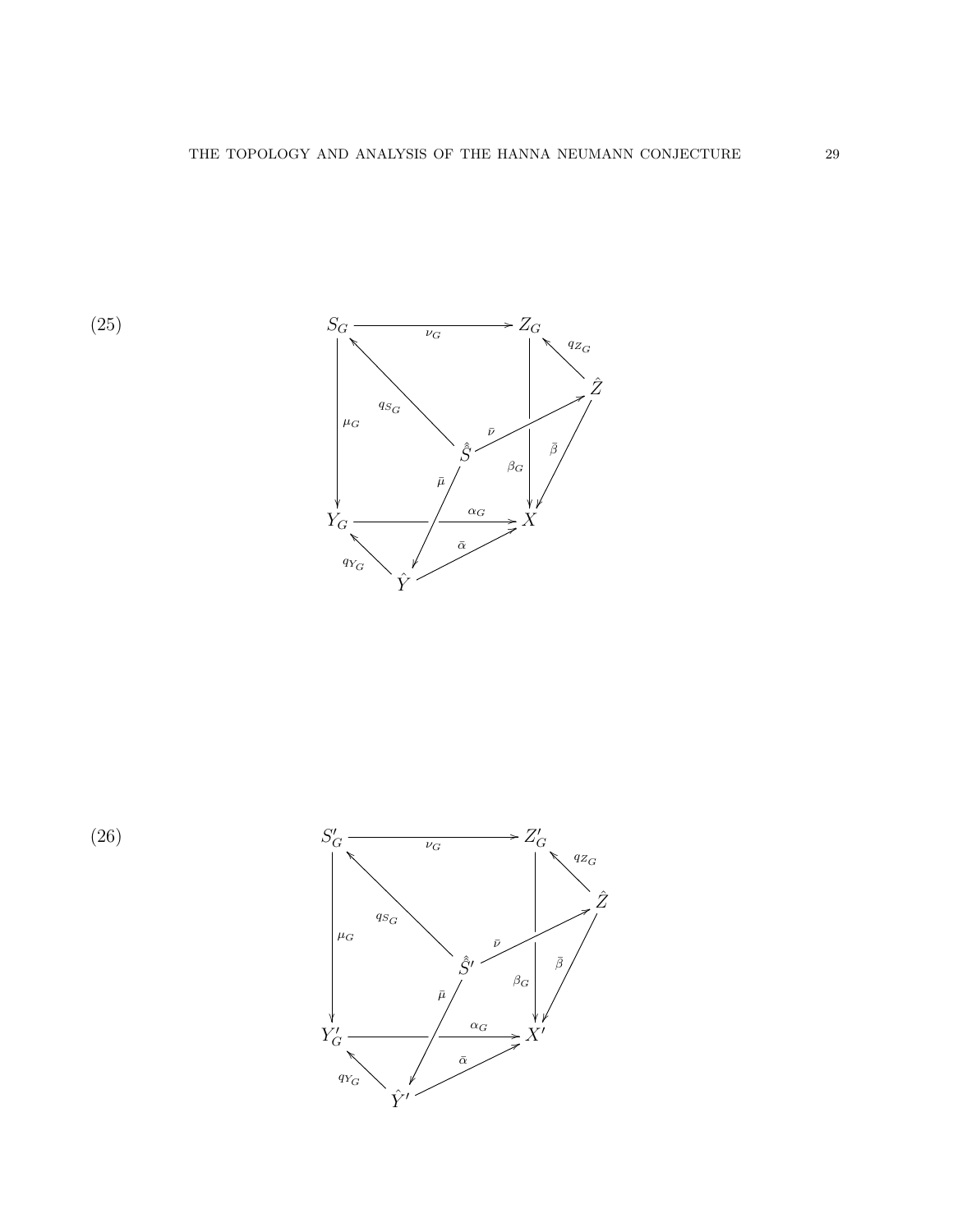whose squares  $(X, Y_G, Z_G, S_G)$  and  $(X, Y'_G, Z'_G, S'_G)$  are pull-back diagrams. Hence the maps  $\alpha_G$ ,  $\beta_G$  from (25) and the quotient map  $p_X : \hat{X} \to X$  generate another system



This defines complexes  $\hat{Y}_G$ ,  $\hat{Z}_G$ ,  $\hat{S}_G$ ,  $\hat{S}_G$ , and the maps to and from them.  $\mathcal{S}_G$  is a  $\Gamma$ -system, and will be called the system induced by  $S$  from  $\Gamma$  to  $G$ .

Similarly, the maps  $\alpha_G$  and  $\beta_G$  from (26) and  $p_X$  generate the system



called the system induced by S' from  $\Gamma$  to G. This defines complexes  $\hat{Y}'_G$ ,  $\hat{Z}'_G$ ,  $\hat{S}'_G$ ,  $\hat{S}'_G$ , and the maps to and from them.  $S_G$  is a subsystem of  $S_G'$ .

6.2. Symmetric systems. We will show that it suffices to check SHNC only for graph systems of certain special type.

**Definition 18.** Assume that  $(S', S)$  is a pair of systems as in 3.4. The system S' will be called symmetric *if it has the following additional properties:* 

•  $Y' \cong Z'$ ,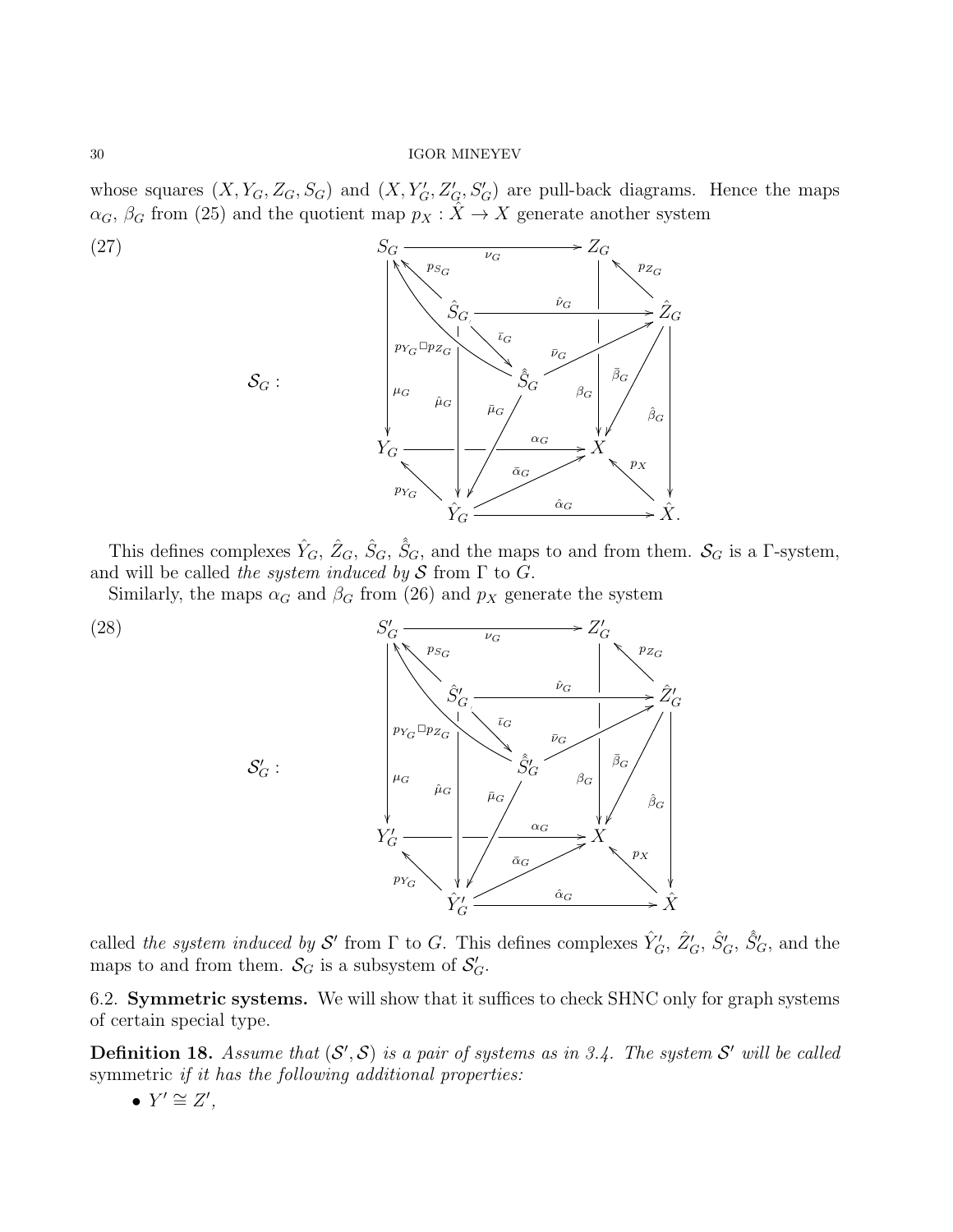- the covers  $\alpha: Y' \to X$  and  $\beta: Z' \to X$  are isomorphic, and
- there exists is a normal subgroup G in  $\Gamma$  such that  $Stab_{\Gamma}(K') = G$  for each  $K' \in$  $Comp(\hat{Y}')$  and for each  $K' \in Comp(\hat{Z}')$ .

A pair of systems  $(S', S)$  will be called symmetric if S' is symmetric. A pair of systems  $(S', S)$ will be called connected if both S and S' are connected, that is if X, Y, Z, Y', and Z' are connected.

In particular, the above covers  $\alpha: Y' \to X$  and  $\beta: Z' \to X$  are the regular covers corresponding to the normal subgroup G of Γ. Denote  $\bar{\Gamma} := \Gamma/G$ .

**Lemma 19.** Let Y' be part of a connected symmetric system S'. Then the induced  $\overline{\Gamma}$ -action on  $Comp(Y')$  is free and transitive.

*Proof.* Freeness follows from Theorem 7(d) and transitivity from Theorem 7(e).  $\Box$ 

# 7. Restatements of SHNC.

In this section we provide several equivalent restatements of SHNC.

**Lemma 20.** For any graph system  $S$  as in 3.6,

$$
b_1^{(2)}(\hat{S};\Gamma\times\Gamma)=b_1^{(2)}(\hat{S};\Delta).
$$

For a proof, one can use Theorem 14, and the isomorphisms  $(\Gamma \times \Gamma) \backslash \hat{S} \cong S$  and  $\Gamma \backslash \hat{S} \cong S$ to deduce that both  $b_1^{(2)}$  $j_1^{(2)}(\hat{S}; \Gamma \times \Gamma)$  and  $b_1^{(2)}$  $\binom{2}{1}(\hat{S};\Gamma)$  equal  $\bar{r}(S)$ . We emphasize that there is the following direct analytic proof that does not use reduced rank.

*Proof.* By Lemma 9,  $\hat{S} = \text{Ind}_{\Delta}^{\Gamma \times \Gamma} \hat{S}$ , hence

$$
b_1^{(2)}(\hat{S}; \Gamma \times \Gamma) = \dim_{\Gamma \times \Gamma} \mathcal{H}(\hat{S}) = \dim_{\Delta} \mathcal{H}(\hat{S}) = b_1^{(2)}(\hat{S}; \Delta).
$$

Lemma 21. The map

 $\Phi: Comp(\hat{Y}) \times Comp(\hat{Z}) \rightarrow Comp(\hat{S})$ 

defined by  $\Phi(K, L) := K \hat{\Box} L \subseteq \hat{S}$  is a bijection.

*Proof.* Since the restricted maps  $\hat{\alpha}: K \to \hat{X}$  and  $\hat{\beta}: L \to \hat{X}$  are injective,  $K \hat{\square} L$  is isomorphic to  $\hat{\alpha}(K) \cap \hat{\beta}(L)$ . Since  $\hat{\alpha}(K)$  and  $\hat{\beta}(L)$  are convex in the tree  $\hat{X}$ , then so is  $\hat{\alpha}(K) \cap \hat{\beta}(L)$ . Then  $K\hat{\Box} L$  is a connected component of  $\hat{S}$ , so  $\Phi$  is well-defined. The rest is clear.

Let  $A\Gamma/B$  be the set of all double cosets  $AgB$  for  $g \in \Gamma$  and  $s : A\Gamma/B \to \Gamma$  be a section of the quotient map  $\Gamma \to A\backslash \Gamma/B$ . Then  $s(A\backslash \Gamma/B)$  is a set of representatives of double cosets.

We will use the notations

$$
A^z := z^{-1} A z, \qquad {}^zB := zBz^{-1}.
$$

For  $z \in \Gamma$ , let  $t_z : \Gamma/(A \cap {}^zB) \to \Gamma$  be a set-theoretic section of the quotient  $\Gamma \to \Gamma/(A \cap {}^zB)$ , then  $t_z(\Gamma/(A \cap {}^zB))$  is a set of representatives for the left cosets of  $A \cap {}^zB$  in  $\Gamma$ .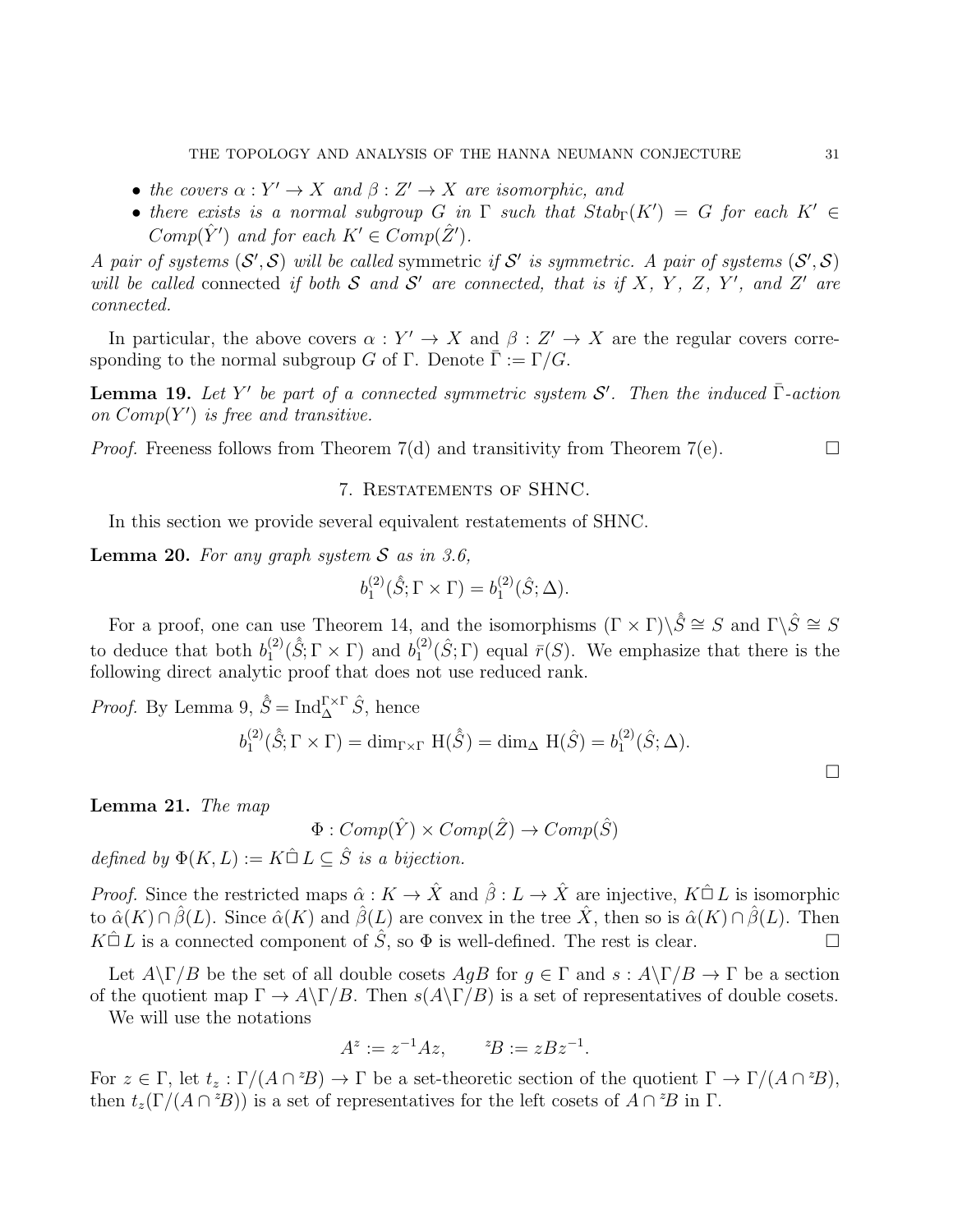Denote

 $T(A, B) := \{ (y, z) \mid z \in s(A \backslash \Gamma/B), y \in t_z(\Gamma/(A \cap {}^{z}B)) \} \subseteq \Gamma \times \Gamma.$ 

Choose  $K \in Comp(\hat{Y})$  and  $L \in Comp(\hat{Z})$  such that  $Stab_{\Gamma}(K) = A$  and  $Stab_{\Gamma}(L) = B$ .

**Lemma 22.** For a connected graph system  $S$ , the map

$$
T(A, B) \to Comp(\hat{S}), \qquad (y, z) \mapsto yK \hat{\Box} yzL \subseteq \hat{S}
$$

is a bijection.

Proof. Injectivity.

$$
yK\widehat{\Box} yzL = y'K\widehat{\Box} y'z'L \Rightarrow K\widehat{\Box} L = (y^{-1}y'K)\widehat{\Box} (z^{-1}y^{-1}y'z'L) \Rightarrow
$$
  
\n
$$
y^{-1}y' \in Stab_{\Gamma}(K) = A \text{ and } z^{-1}y^{-1}y'z' \in Stab_{\Gamma}(L) = B \Rightarrow
$$
  
\n
$$
z \in Az'B \Rightarrow z = z' \Rightarrow z^{-1}(y^{-1}y')z \in B \Rightarrow
$$
  
\n
$$
y^{-1}y' \in A \cap {}^{z}B \Rightarrow y(A \cap {}^{z}B) = y'(A \cap {}^{z}B) \Rightarrow y = y'.
$$

Surjectivity. Each component of  $\hat{S}$  has the form  $K' \hat{\Box} L'$  for some  $K' \in Comp(\hat{Y})$  and  $L' \in$  $Comp(\hat{Z})$ . Since Y and Z are connected, then the Γ-actions on  $Comp(\hat{Y})$  and on  $Comp(\hat{Z})$  are transitive. Then  $K' = uK$  and  $L' = vL$  for some  $u, v \in \Gamma$ .

Let  $z := s(A(u^{-1}V)B)$ , then  $z = au^{-1}vb$  for some  $a \in A$ ,  $b \in B$ . Let  $y := t_z(ua^{-1}(A \cap {}^zB))$ , then  $y = ua^{-1}c$  for some  $c \in A \cap {}^{z}B = Stab_{\Gamma}(K) \cap Stab_{\Gamma}(zL)$ . We have

$$
cK = K, \quad czL = zL, \quad a^{-1}K = K, \quad bL = L,
$$
  
\n
$$
\Phi(y, z) = yK\hat{\Box} yzL = ua^{-1}cK\hat{\Box} ua^{-1}czL
$$
  
\n
$$
= ua^{-1}K\hat{\Box} ua^{-1}zL = ua^{-1}K\hat{\Box} vbL = uK\hat{\Box} vL.
$$

Theorem 23. Each of the following statements is equivalent to SHNC.

(a) For any graph system  $S$  as in 3.6,

$$
b_1^{(2)}(\hat{S}; \Gamma \times \Gamma) \leq b_1^{(2)}(\hat{Y}; \Gamma) \cdot b_1^{(2)}(\hat{Z}; \Gamma).
$$

 $(a')$  For any graph system S as in 3.6,

$$
b_1^{(2)}(\hat{S};\Gamma) \leq b_1^{(2)}(\hat{Y};\Gamma) \cdot b_1^{(2)}(\hat{Z};\Gamma).
$$

(b) For any connected graph system S as in 3.7,

$$
b_1^{(2)}(\hat{S};\Gamma \times \Gamma) \leq b_1^{(2)}(\hat{Y};\Gamma) \cdot b_1^{(2)}(\hat{Z};\Gamma).
$$

(b') For any connected graph system  $S$  as in 3.7,

$$
b_1^{(2)}(\hat{S};\Gamma) \leq b_1^{(2)}(\hat{Y};\Gamma) \cdot b_1^{(2)}(\hat{Z};\Gamma).
$$

(c) For any connected symmetric pair of graph systems  $(S^{\circ}, S)$  as in 3.7 and 6.2,

$$
b_1^{(2)}(\hat{S};\Gamma \times \Gamma) \leq b_1^{(2)}(\hat{Y};\Gamma) \cdot b_1^{(2)}(\hat{Z};\Gamma).
$$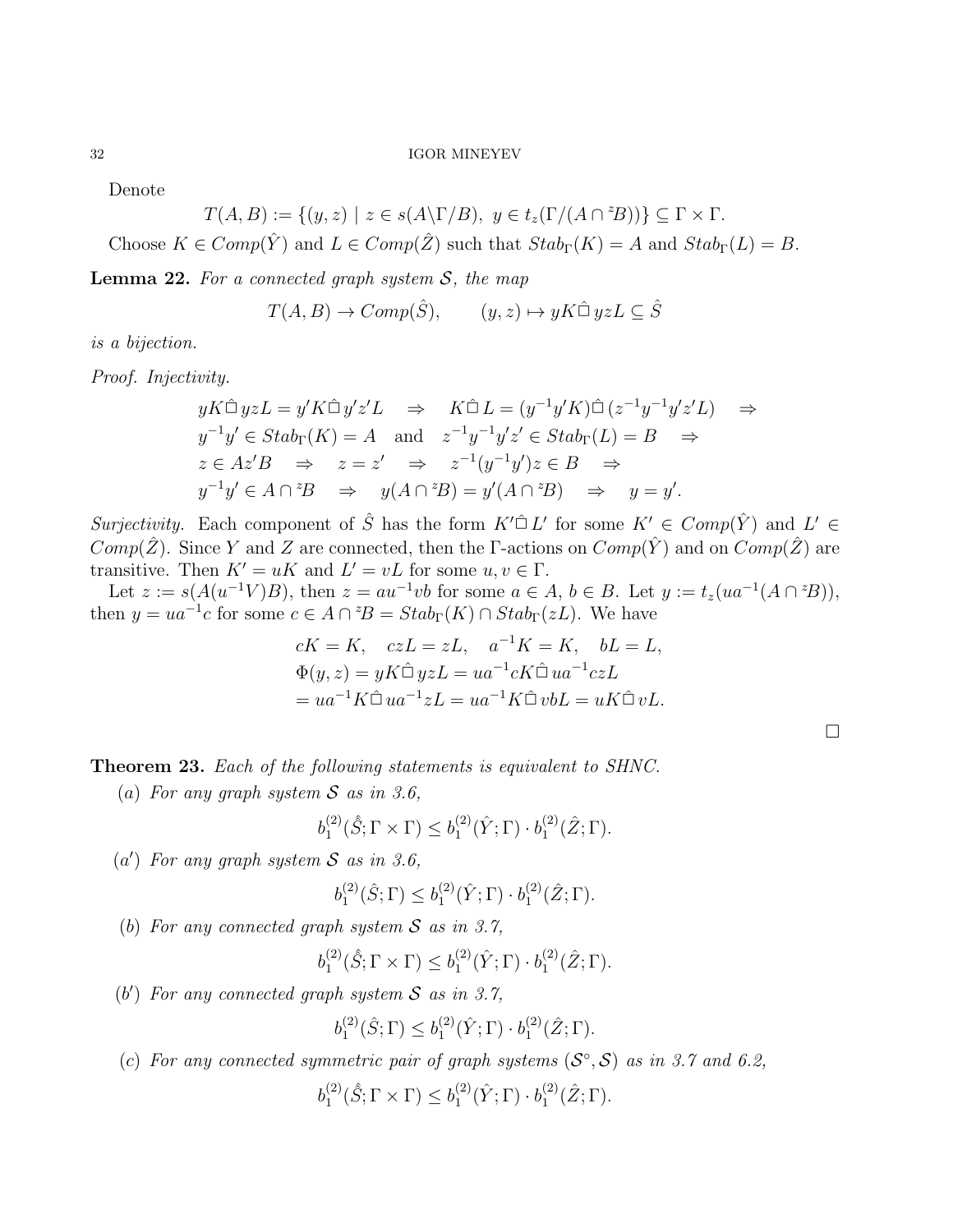(c') For any connected symmetric pair of graph systems  $(S^{\circ}, S)$  as in 3.7 and 6.2,

$$
b_1^{(2)}(\hat{S};\Gamma) \leq b_1^{(2)}(\hat{Y};\Gamma) \cdot b_1^{(2)}(\hat{Z};\Gamma).
$$

*Proof.* Lemma 20 implies equivalences  $(a) \Leftrightarrow (a')$ ,  $(b) \Leftrightarrow (b')$ ,  $(c) \Leftrightarrow (c')$ . The implications  $(a) \Rightarrow (b) \Rightarrow (c)$  are obvious.

 $SHNC \Leftrightarrow (b')$ . The assumptions of SHNC determine a connected graph system and vice versa. Choose  $K \in Comp(\hat{Y})$  and  $L \in Comp(\hat{Z})$  such that  $Stab_{\Gamma}(K) = A$  and  $Stab_{\Gamma}(L) = B$ . Using Lemma 22 and induction,

$$
b_1^{(2)}(\hat{S}; \Gamma) = \dim_{\Gamma} \mathcal{H}(\hat{S}; \Gamma) = \dim_{\Gamma} \mathcal{H}(\bigcup_{M \in Comp(\hat{S})} M)
$$
  
\n
$$
= \dim_{\Gamma} \mathcal{H}(\bigcup_{z \in s(A \backslash \Gamma/B)} \bigcup_{y \in t_z(\Gamma/(A \cap {}^{z}B))} yK \hat{\Box} yzL)
$$
  
\n
$$
= \sum_{z \in s(A \backslash \Gamma/B)} \dim_{\Gamma} \bigoplus_{y \in t_z(\Gamma/(A \cap {}^{z}B))} \mathcal{H}(yK \hat{\Box} yzL)
$$
  
\n
$$
= \sum_{z \in s(A \backslash \Gamma/B)} \dim_{\Gamma} \operatorname{Ind}_{A \cap {}^{z}B}^{\Gamma} \mathcal{H}(K \hat{\Box} zL)
$$
  
\n
$$
= \sum_{z \in s(A \backslash \Gamma/B)} \dim_{A \cap {}^{z}B} \mathcal{H}(K \hat{\Box} zL)
$$
  
\n
$$
= \sum_{z \in s(A \backslash \Gamma/B)} b_1^{(2)}(K \hat{\Box} zL; A \cap {}^{z}B).
$$

By Lemma 21, each  $K\hat{\Box} zL$  is connected. Since it is isomorphic to a subset of the tree  $\hat{X}$ , each  $K\hat{\Box} zL$  is a tree.  $A\cap {}^zB$  is the stabilizer of  $K\hat{\Box} zL\subseteq \hat{S}$ , and the quotient

$$
(A \cap {}^{z}B) \setminus (K \hat{\Box} zL) \cong \Gamma \setminus \Big( \bigsqcup_{y \in t_z(\Gamma/(A \cap {}^{z}B))} yK \hat{\Box} yzL \Big)
$$

is isomorphic to one of the components of  $S$ , so in particular it is finite. Then by Theorem 14,

$$
b_1^{(2)}(K\hat{\Box} zL; A\cap {}^z\!B) = \bar{r}(A\cap {}^z\!B).
$$

This proves

$$
b_1^{(2)}(\hat{S};\Gamma) = \sum_{z \in s(A \setminus \Gamma/B)} \bar{r}(A \cap {}^zB) = \sum_{z \in s(A \setminus \Gamma/B)} \bar{r}(A^z \cap B).
$$

The last equality holds because  $A \cap {}^zB$  and  $A^z \cap B$  are conjugates of each other. Theorem 14 also implies

$$
b_1^{(2)}(\hat{Y};A) = \bar{r}(A), \quad b_1^{(2)}(\hat{Z};B) = \bar{r}(B).
$$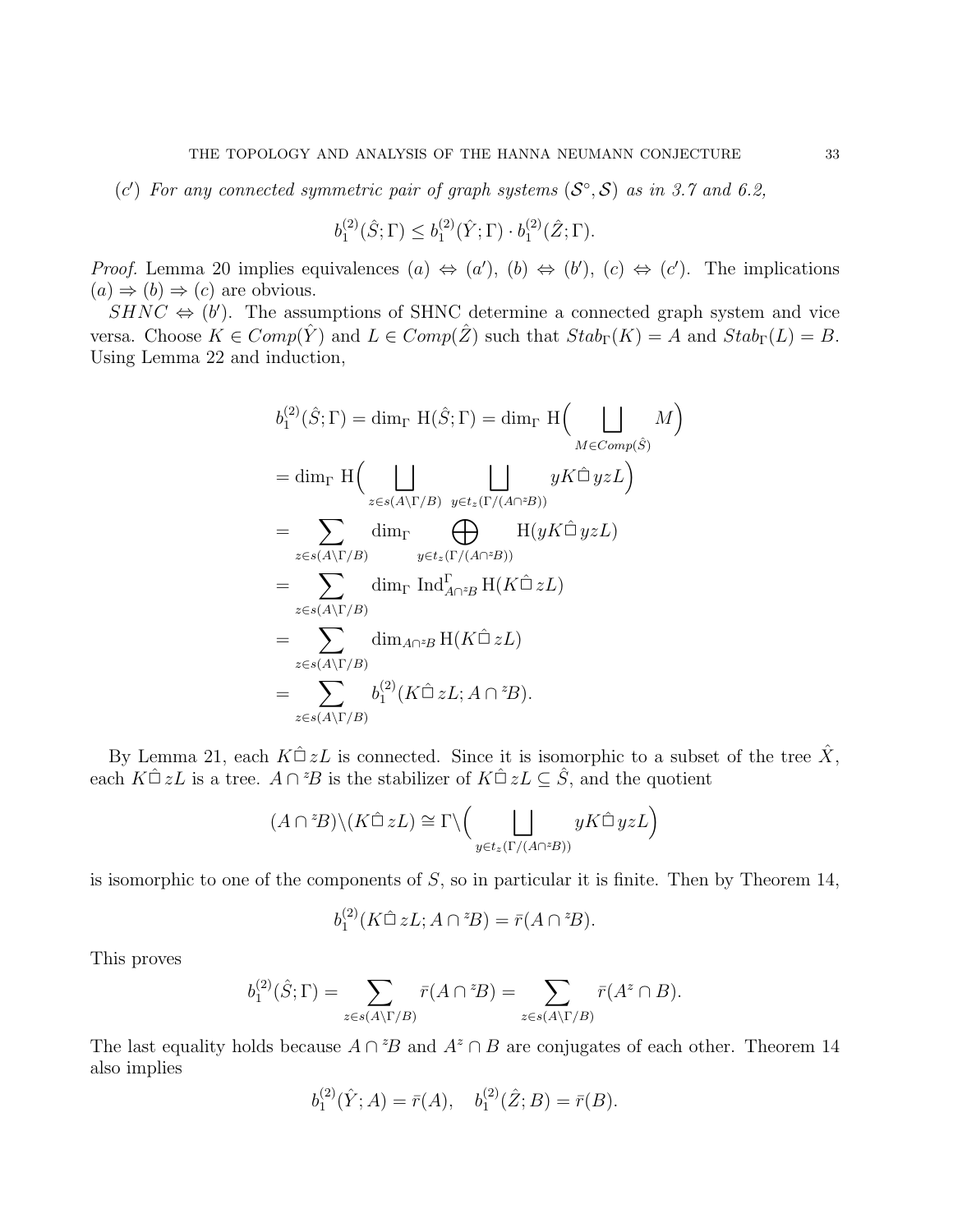The above three equalities show the equivalence of the inequalities

$$
b_1^{(2)}(\hat{S};\Gamma) \le b_1^{(2)}(\hat{Y};\Gamma) \cdot b_1^{(2)}(\hat{Z};\Gamma) \quad \text{and}
$$

$$
\sum_{z \in s(A \setminus \Gamma/B)} \bar{r}(A \cap {}^zB) \le \bar{r}(A) \cdot \bar{r}(B).
$$

 $(c) \Rightarrow (a)$ . Consider any graph system S as in 3.6. Then it can be extended to a larger system  $S^{\circ}$  as in 3.7 in which

- $\alpha$  and  $\beta$  are finite covers,
- the components of  $\hat{Y}^{\circ}$  and  $\hat{Z}^{\circ}$  map isomorphically onto  $\hat{X}$ ,
- the stabilizers of the components of  $\hat{Y}^{\circ}$  are conjugates of some subgroup  $A^{\circ}$  in  $\Gamma$  of finite index, and
- the stabilizers of the components of  $\hat{Z}^{\circ}$  are conjugates of some subgroup  $B^{\circ}$  in  $\Gamma$  of finite index.

The F-actions on  $\hat{Y}^{\circ}$  and  $\hat{Z}^{\circ}$  induce a F-action on the finite set  $Comp(\hat{Y}^{\circ}) \sqcup Comp(\hat{Z}^{\circ})$ , i.e. a group homomorphism  $\Gamma \to Perm\, [Comp(\hat{Y}^{\circ}) \sqcup Comp(\hat{Z}^{\circ})],$  where  $Perm\,[S]$  denotes the group of permutations of a set S. Denote

$$
G := \text{Ker}(\Gamma \to Perm[Comp(\hat{Y}^{\circ}) \sqcup Comp(\hat{Z}^{\circ})]).
$$

G is a normal subgroup of finite index in  $\Gamma$  which stabilizes each component in  $\hat{Y}^{\circ}$  and  $\hat{Z}^{\circ}$ . Consider the pair of systems  $(S_G^{\circ}, S_G)$  induced by the systems  $(S^{\circ}, S)$  from  $\Gamma$  to  $G$  as in 6.1. Since  $Y_G^{\circ} = G \backslash \hat{Y}^{\circ}$ ,  $Z_G^{\circ} = G \backslash \hat{Z}^{\circ}$ , and the components of  $\hat{Y}^{\circ}$  and  $\hat{Z}^{\circ}$  are copies of  $\hat{X}$ , then each component of  $Y_G^{\circ}$  and  $Z_G^{\circ}$  is isomorphic to the quotient graph  $G\backslash\hat{X}$ . The components of  $Y_G^{\circ}$ one-to-one correspond to the components of  $\hat{Y}_G^{\circ}$  via the quotient map  $q_{Y_G}$ , and similarly for  $Z_G^{\circ}$ and  $\hat{Z}_G^{\circ}$ .

First we claim that for this induced pair  $(S_G^{\circ}, S_G)$  the inequality

(29) 
$$
b_1^{(2)}(\hat{S}_G; \Gamma \times \Gamma) \leq b_1^{(2)}(\hat{Y}_G; \Gamma) \cdot b_1^{(2)}(\hat{Z}_G; \Gamma)
$$

holds. Replace  $Y_G$  with one of its components K, and  $Z_G$  with one if its components L, and use them to generate a system  $\mathcal{T}_{K,L}$  as in (27).  $\mathcal{T}_{K,L}$  is a connected subsystem of  $\mathcal{S}_G$ . Next replace  $Y_G^{\circ}$  with its component  $K^{\circ}$  containing K, and  $Z_G^{\circ}$  with its component  $L^{\circ}$  containing L, and use them to generate a system  $\mathcal{T}_{K,L}^{\circ}$  as in (28).  $\mathcal{T}_{K,L}^{\circ}$  is a connected subsystem of  $\mathcal{S}_{G}^{\circ}$ . Since  $K^{\circ}$  and  $L^{\circ}$  are isomorphic,  $(\mathcal{T}_{K,L}, \mathcal{T}_{K,L}^{\circ})$  is a connected symmetric pair, so the above inequality holds for the system  $\mathcal{T}_{K,L}$  by the assumptions of (c). Sum up all such inequalities over all pairs  $(K, L) \in Comp(Y_G) \times Comp(Z_G)$  to obtain (29) for system  $S_G$ .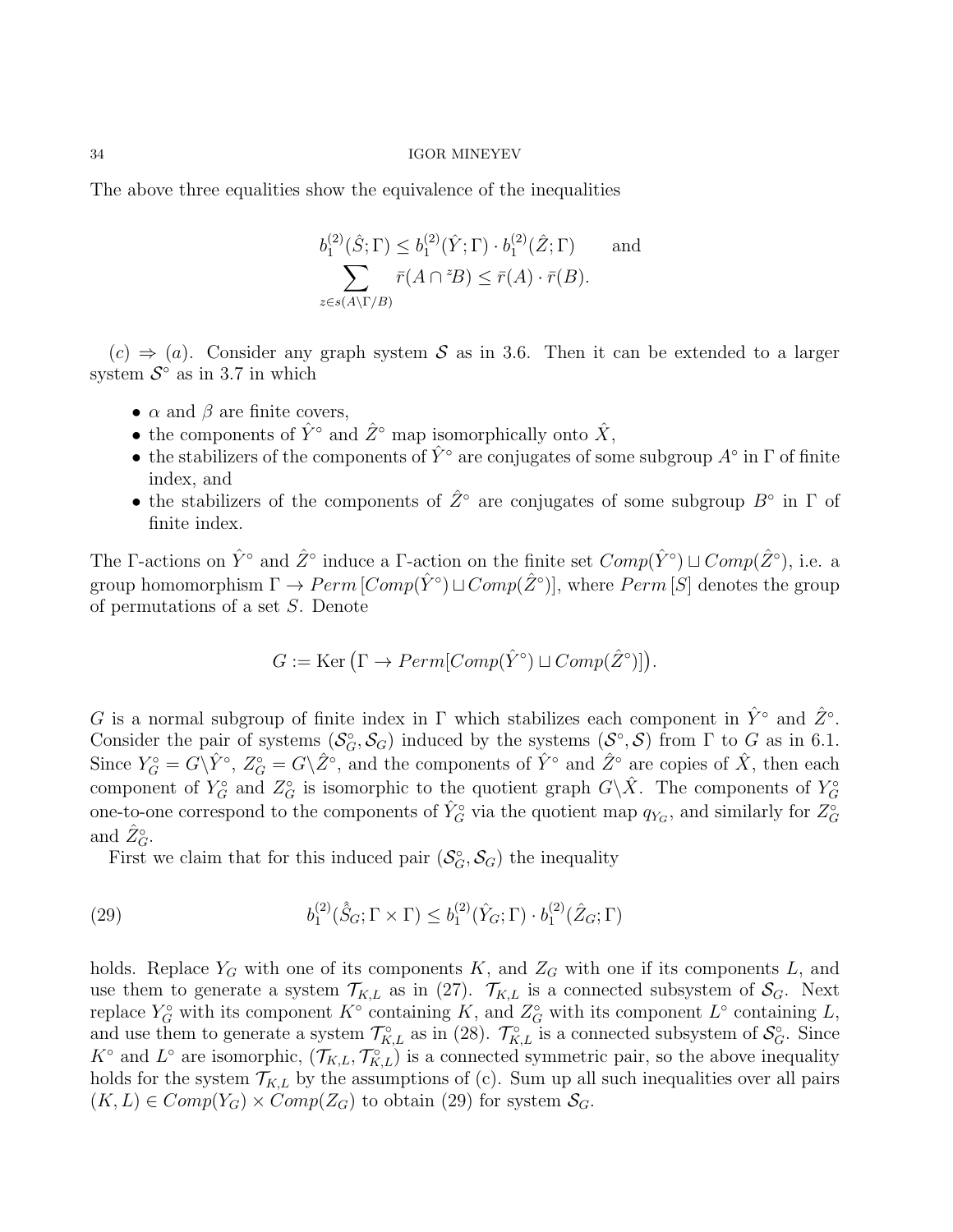It remains to show that inequality (29) for  $\mathcal{S}_G$  implies the same inequality for the original system  $S$ . This is done by tracing the definition of induced system:

$$
b_1^{(2)}(\hat{S}_G; \Gamma \times \Gamma) \leq b_1^{(2)}(\hat{Y}_G; \Gamma) \cdot b_1^{(2)}(\hat{Z}_G; \Gamma) \quad \Leftrightarrow
$$
  
\n
$$
\bar{r}(S_G) \leq \bar{r}(Y_G) \cdot \bar{r}(Z_G) \quad \Leftrightarrow
$$
  
\n
$$
b_1^{(2)}(\hat{S}; G \times G) \leq b_1^{(2)}(\hat{Y}; G) \cdot b_1^{(2)}(\hat{Z}; G) \quad \Leftrightarrow
$$
  
\n
$$
\frac{b_1^{(2)}(\hat{S}; G \times G)}{[\Gamma \times \Gamma : G \times G]} \leq \frac{b_1^{(2)}(\hat{Y}; G)}{[\Gamma : G]} \cdot \frac{b_1^{(2)}(\hat{Z}; G)}{[\Gamma : G]} \quad \Leftrightarrow
$$
  
\n
$$
b_1^{(2)}(\hat{S}; \Gamma \times \Gamma) \leq b_1^{(2)}(\hat{Y}; \Gamma) \cdot b_1^{(2)}(\hat{Z}; \Gamma).
$$

This finishes the proof of Theorem 23.

We will say that *SHNC holds for*  $S$  if any of the inequalities in Theorem 23 is satisfied.

# 8. Surfaces.

8.1. **Surface systems.** Generally, a *surface system* is a system consisting of surfaces. By a surface we mean a 2-manifold that can be with boundary and not necessarily compact, connected, or orientable. For the purposes of this paper, by a surface system  $\mathcal S$  we will mean a particular kind of a system that arises as described below.

Let X be a compact connected surface, possibly with boundary, such that  $\chi(X) = -1$ . Denote  $\Gamma := \pi_1(X)$ . Since  $\chi(X) < 0$ , it is possible to put a hyperbolic metric on X with respect to which its boundary is totally convex. The universal cover  $\hat{X}$  of X can be identified with a convex subspace of the hyperbolic plane  $\mathbb{H}^2$  and the Γ-action on  $\hat{X}$  can be extended to an isometric Γ-action on  $\mathbb{H}^2$  such that  $\hat{X}$  is the convex hull of the limit set of Γ. Let  $p_X : \hat{X} \to X$ be the quotient by  $\Gamma$ , equivalently, the universal cover map.

Given arbitrary finitely generated subgroups A and B of Γ, the quotients  $Y' := A \backslash \hat{X}$  and  $Z' := B \setminus \hat{X}$  are hyperbolic surfaces with totally geodesic boundary. The quotient maps are the covers of X representing the inclusions  $A \subseteq \Gamma$  and  $B \subseteq \Gamma$ . The maps  $\alpha : Y' \to X$ ,  $\beta : Z' \to X$ ,  $p_X : \hat{X} \to X$  generate a system as in (11) but consisting of surfaces.

Let K and L be the convex hulls of the limit sets of A and B in  $\mathbb{H}^2$ , respectively, then  $K \subseteq \hat{X}$ and  $L \subseteq \hat{X}$ . If A or B is trivial, then its limit set is empty; in this case we define the convex hull to be a point in  $\hat{X}$ . If A or B is infinite cyclic, the corresponding convex hull is a line. Such convex hulls still will be called surfaces, though degenerate ones.

Denote  $Y := A \backslash K \subseteq Y'$  and  $Z := B \backslash L \subseteq Z'$ . Since A and B are finitely generated and  $\Gamma$ has no parabolic elements, then Y and Z are compact surfaces with totally geodesic boundary. The above quotient maps  $\alpha$  and  $\beta$  can be restricted to  $\alpha: Y \to X$  and  $\beta: Z \to X$ . The maps  $\alpha: Y \to X, \beta: Z \to X$ , and  $p_X: \hat{X} \to X$  generate a system S as in (5) but consisting of surfaces.  $S$  is a subsystem of  $S^{\circ}$ .

By a result of Scott [21, 22], these restricted maps  $\alpha: Y \to X$  and  $\beta: Z \to X$  can be extended to finite covers  $\alpha: Y^{\circ} \to X$  and  $\beta: Z^{\circ} \to X$ . The maps  $\alpha: Y^{\circ} \to X$ ,  $\beta: Z^{\circ} \to X$ , and  $p_X : \hat{X} \to X$  generate a system  $S^{\circ}$  as in (12), but again consisting of surfaces. S and  $S^{\circ}$ will be called *surface systems* corresponding to  $(\Gamma, A, B)$ .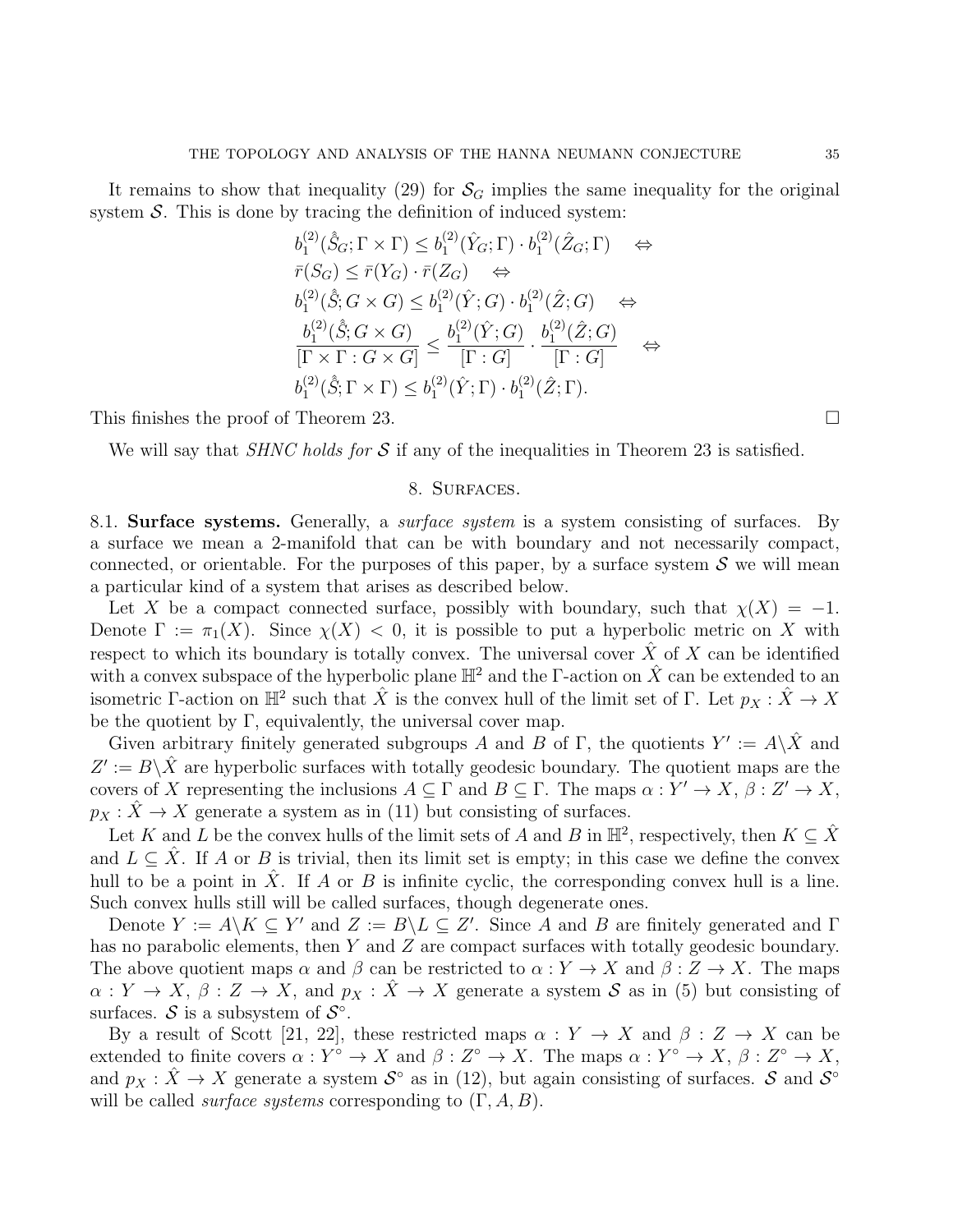One can work in the smooth category or triangulate all the surfaces involved to make them cell complexes.

8.2. Conjectures for surfaces. Swarup observed that HNC can be restated as a question about areas of surfaces. We want to ask a similar question about  $\ell^2$ -Betti numbers, which generalizes HNC.

**Conjecture 3** (Surfaces). Let  $\Gamma$  be the fundamental group of a connected compact surface X, possibly with boundary, such that  $\chi(X) = -1$ . Let A and B be finitely generated subgroups of  $\pi_1(X)$ . Then

$$
b_1^{(2)}(A \cap B) \le b_1^{(2)}(A) \cdot b_1^{(2)}(B).
$$

This conjecture implies the original HNC because one can replace graphs with homotopy equivalent compact surfaces with boundary.

**Conjecture 4** (Strengthened conjecture 3). Let  $\Gamma$  be the fundamental group of a compact surface X with  $\chi(X) = -1$ , possibly with boundary, and A and B be its finitely generated subgroups. Then in the corresponding system  $S$ ,

$$
b_1^{(2)}(\hat{S};\Gamma) \leq b_1^{(2)}(\hat{Y};\Gamma) \cdot b_1^{(2)}(\hat{Z};\Gamma).
$$

Similarly, this conjecture implies SHNC. We note here that if either version of the original Hanna Neumann conjecture can be proved by the methods of this paper, then the same proof should work for its stronger surface versions stated above.

The following is a complete analog of Theorem 23 for surfaces, with the same proof.

**Theorem 24.** Each of the following statements is equivalent to Conjecture 4.

(a) For any surface system  $S$  as in 8.1,

$$
b_1^{(2)}(\hat{S};\Gamma \times \Gamma) \leq b_1^{(2)}(\hat{Y};\Gamma) \cdot b_1^{(2)}(\hat{Z};\Gamma).
$$

(a) For any surface system  $S$  as in 8.1,

$$
b_1^{(2)}(\hat{S};\Gamma) \le b_1^{(2)}(\hat{Y};\Gamma) \cdot b_1^{(2)}(\hat{Z};\Gamma).
$$

(b) If S is any surface system as in 8.1 and S is connected, then

$$
b_1^{(2)}(\hat{S};\Gamma\times\Gamma)\leq b_1^{(2)}(\hat{Y};\Gamma)\cdot b_1^{(2)}(\hat{Z};\Gamma).
$$

(b) If  $S$  is any surface system as in 8.1 and  $S$  is connected, then

$$
b_1^{(2)}(\hat{S};\Gamma) \leq b_1^{(2)}(\hat{Y};\Gamma) \cdot b_1^{(2)}(\hat{Z};\Gamma).
$$

(c) If  $(S^{\circ}, S)$  is a pair of surface systems as in 8.1 and it is connected and symmetric, then

$$
b_1^{(2)}(\hat{S};\Gamma \times \Gamma) \le b_1^{(2)}(\hat{Y};\Gamma) \cdot b_1^{(2)}(\hat{Z};\Gamma).
$$

- (c') If  $(S^{\circ}, S)$  is a pair of surface systems as in 8.1 and it is connected and symmetric, then  $b_1^{(2)}$  $b_1^{(2)}(\hat{S};\Gamma) \leq b_1^{(2)}$  $b_1^{(2)}(\hat{Y};\Gamma)\cdot b_1^{(2)}$  ${2 \choose 1} (\hat{Z}; \Gamma).$
- (d) Any of the above statements with the additional assumption that Y, Z, Y°, and Z° are orientable.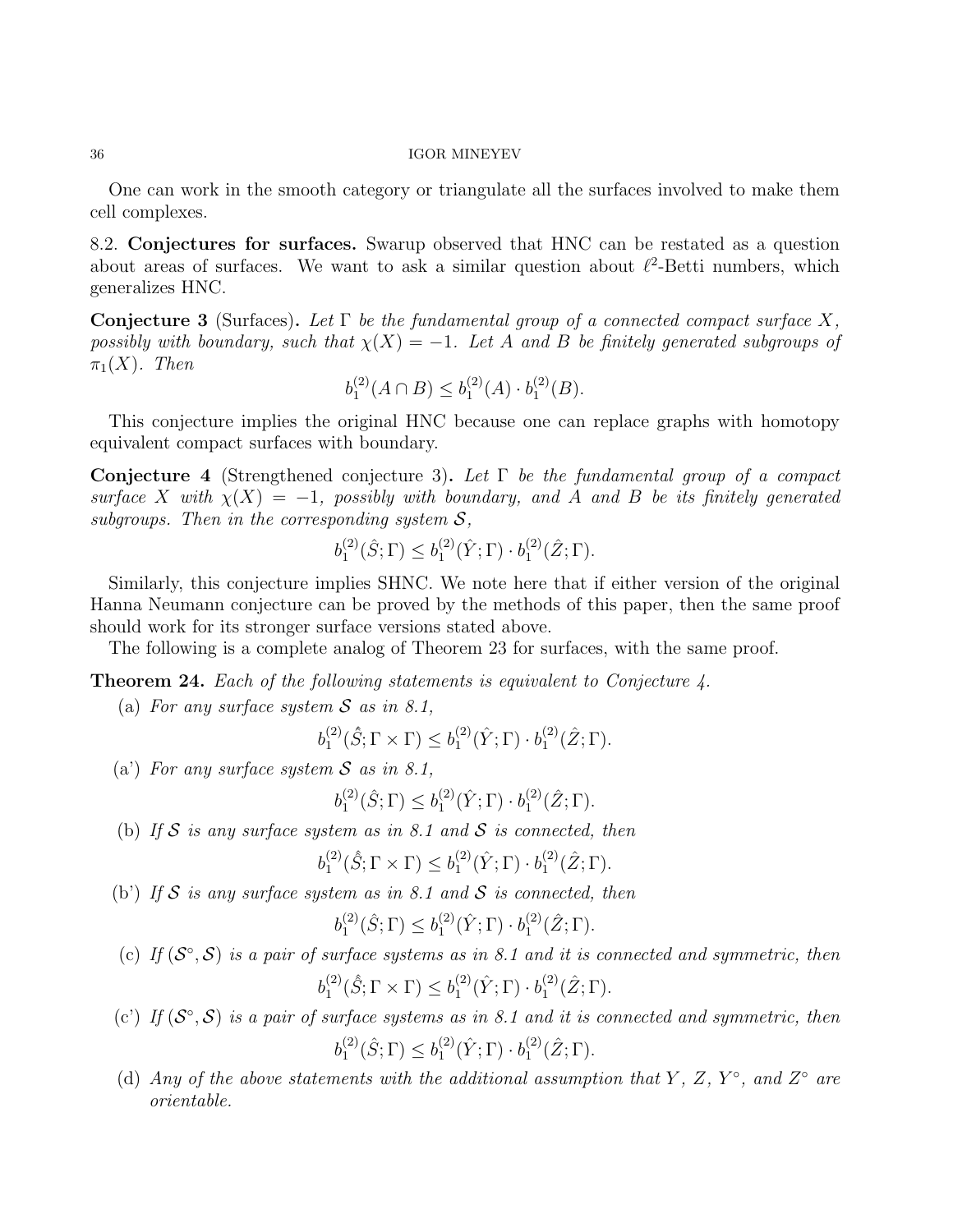To prove the equivalence of (d) to the rest, start with a surface system  $S$  and consider orientable covers of  $Y^{\circ}$  and  $Z^{\circ}$ . This can be done by replacing  $\Gamma$  with a subgroup  $\Gamma'$  of finite index. Then replace S with the Γ-system induced from  $\Gamma$  to  $\Gamma'$  as in 6.1.

8.3.  $\ell^2$ -Betti numbers for surfaces. Similarly to graphs, the integrality of  $\ell^2$ -Betti numbers for surface groups can be deduced from the Atiyah conjecture for surface groups by Linnell's result. And again, we can give an elementary proof of integrality with an explicit description of the numbers.

# **Theorem 25.** Suppose  $\Gamma$  is a group.

(a) If  $\Gamma$  acts freely and cocompactly on a surface  $\hat{Y}$  whose components are infinite, then

(30) 
$$
b_0^{(2)}(\hat{Y}; \Gamma) = 0 \quad and \quad b_1^{(2)}(\hat{Y}; \Gamma) = -\chi(\Gamma \backslash \hat{Y}).
$$

(b) If  $\Gamma$  acts freely and cocompactly on a surface  $\hat{Y}$  whose components are finite and the stabilizer of each component of  $\hat{Y}$  is trivial, then

$$
b_i^{(2)}(\hat{Y};\Gamma) = b_i(\Gamma \backslash \hat{Y})
$$

for each i, where  $b_i(\Gamma \backslash \hat{Y})$  are the usual Betti numbers of  $\Gamma \backslash \hat{Y}$ .

(c) If  $\Gamma$  is torsion-free and it acts freely and cocompactly on a surface  $\hat{Y}$ , then all the  $\ell^2$ -Betti numbers  $b_i^{(2)}$  $i^{(2)}(\hat{Y}; \Gamma)$  are integers.

*Proof.* (a) Since each component of  $\hat{Y}$  is infinite, it is easy to see that each 2-dimensional  $\ell^2$ cycle on  $\hat{Y}$  must be 0, so the second  $\ell^2$ -Betti number is 0. Then the proof goes word-by-word as in Lemma 13.

(b) and (c) are proved exactly as in Lemma 13.

8.4. Atomic decompositions of surfaces. Consider a surface system  $S$  as in 8.1 in which Y and Z are compact and orientable. Let  $\gamma : S \to X$  be the immersion coming from S. Then S is orientable and can be decomposed as a finite union  $S = \bigcup_i S_i^{\bullet}$  where each  $S_i^{\bullet}$  is either a pair of pants or the torus with an open disc removed, and for each  $i \neq j$ ,  $S_i^{\bullet} \cap S_j^{\bullet}$  is a union (possibly empty) of circles that are boundary components of  $S_i^{\bullet}$  and  $S_j^{\bullet}$ . The gluing map  $\bigsqcup_i S_i^{\bullet} \to S$  can be called an *atomic decomposition* of S. Then atomic decompositions of  $\hat{S}$  and of  $\hat{S}$  are defined by pull-backs exactly as in 5.5.

**Theorem 26.** Let  $\Gamma := \pi_1(X)$  and  $\varphi : S^{\bullet} \to S$  and  $\hat{\varphi} : \hat{S}^{\bullet} \to \hat{S}$  be atomic maps of surfaces as above. Then

- (a) for each i,  $\beta_1^{(2)}$  $I_1^{(2)}(H(\hat{S}_i^{\bullet}), \Gamma) = 1,$
- (b) the induced maps  $\hat{\psi}_i : H(\hat{S}_i^{\bullet}) \to H(\hat{X})$  and  $\hat{\varphi} : H(\hat{S}^{\bullet}) \to H(\hat{S})$  are weak isomorphisms of Hilbert  $\Delta$ -modules,
- (c) the induced maps  $\hat{\psi}_i : H(\hat{S}_i^{\bullet}) \to H(\hat{X})$  and  $\hat{\varphi} : H(\hat{S}^{\bullet}) \to H(\hat{S})$  are weak isomorphisms of Hilbert  $\Gamma \times \Gamma$ -modules.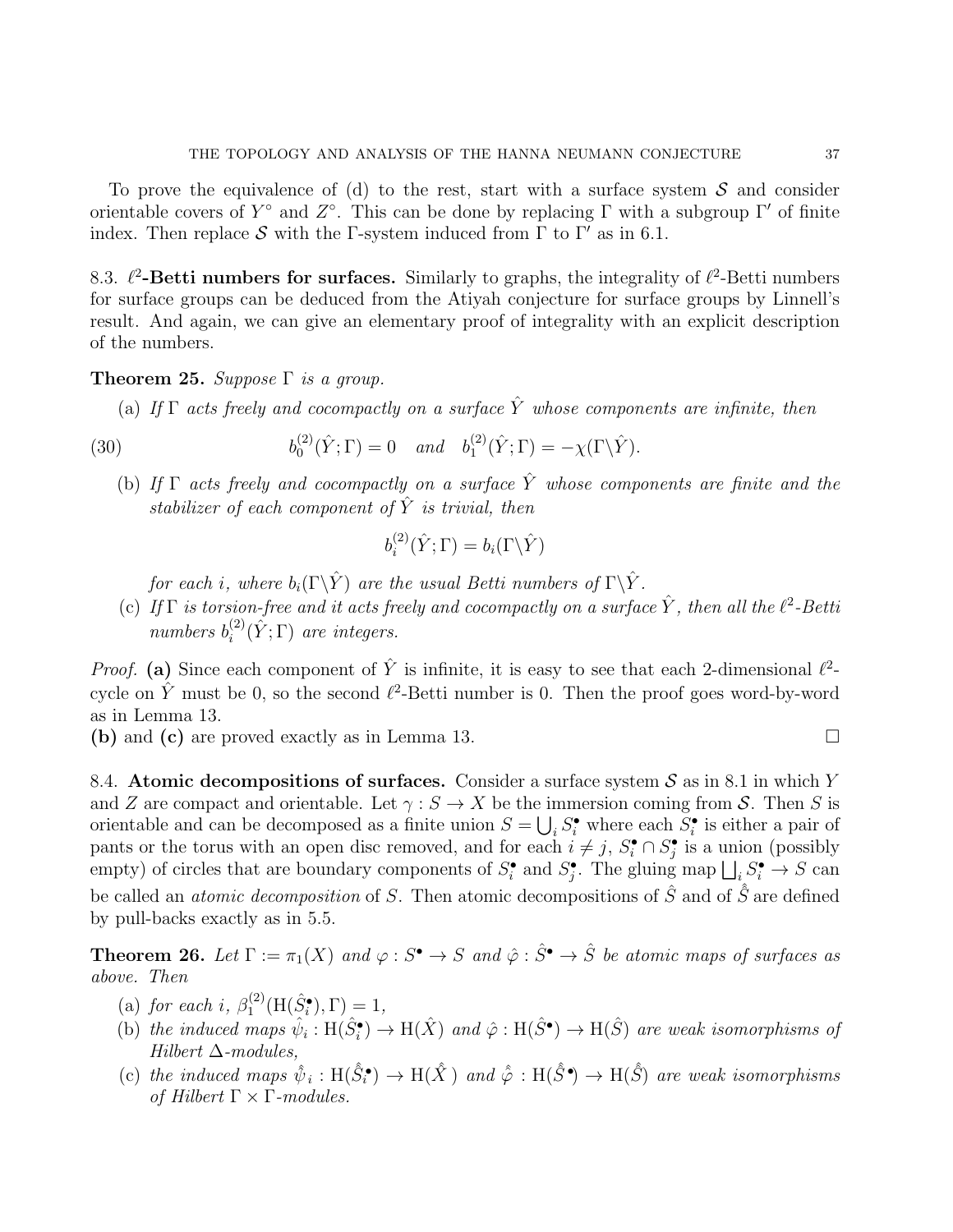*Proof.* (a) follows from Theorem 25(a) because  $-\chi(S_i^{\bullet}) = 1$ . (b) and (c) are proved exactly as in Theorem 16. We only need to use Theorem 11 instead of Theorem 10(1) and observe that for each  $i, \varphi(S_i^{\bullet}) \cap \bigcup_{j \neq i} \varphi(S_j^{\bullet})$  is a disjoint union of circles in  $S$ .

Similarly, atomic decomposition can be defined for the immersions  $\alpha: Y \to X$  and  $\beta: Z \to Y$ X.

# 9. The diagonal approach.

Consider a graph system  $S$  as in 3.6 or a surface system as in 8.1. In this section we work with  $\hat{S}$ , which can be viewed as the diagonal in  $\hat{S}$ .

First assume that S is a graph system and let  $\hat{Z}$  be part of S. Let  $Q \subseteq Q'$  be Γ-invariant subgraphs of  $\hat{Z}$ , then

$$
H(Q) \subseteq H(Q') \subseteq H(\hat{Z}) \subseteq C_1^{(2)}(\hat{Z}).
$$

**Lemma 27.** If  $Q \subseteq Q'$  are  $\Gamma$ -invariant subgraphs of  $\hat{Z}$ , then  $\dim_{\Gamma} \left[ H(Q)^{\perp} \cap H(Q') \right] \in \mathbb{Z}.$ 

*Proof.* By Lemma 13,  $\dim_{\Gamma} H(Q)$  and  $\dim_{\Gamma} H(Q')$  are integers, and  $\dim_{\Gamma} \left[ H(Q)^{\perp} \cap H(Q') \right] = \dim_{\Gamma} H(Q') - \dim_{\Gamma} H(Q).$ 

**Lemma 28.** Let  $Q \subseteq Q'$  be  $\Gamma$ -invariant subgraphs of  $\hat{Z}$  such that  $Q' \setminus Q$  is exactly one  $\Gamma$ -orbit of edges. Then dim<sub>Γ</sub>  $[H(Q)^{\perp} \cap H(Q')] \in [0,1].$ 

*Proof.* Since  $H(Q) = H(Q') \cap C_1^{(2)}$  $C_1^{(2)}(Q) \subseteq C_1^{(2)}$  $1^{(2)}(\hat{Z})$ , there is a (purely algebraic) injection of  $\mathcal{N}(\Gamma)$ -modules

$$
\frac{\mathrm{H}(Q')}{\mathrm{H}(Q)} = \frac{\mathrm{H}(Q')}{\mathrm{H}(Q') \cap C_1^{(2)}(Q)} \hookrightarrow \frac{C_1^{(2)}(Q')}{C_1^{(2)}(Q)},
$$

or, if one prefers working with Hilbert modules, the orthogonal projection of  $H(Q)^{\perp} \cap H(Q')$ into  $C_1^{(2)}$  $C_1^{(2)}(Q)^{\perp} \cap C_1^{(2)}$  $I_1^{(2)}(Q')$  is injective. Then

$$
0 \le \dim_{\Gamma} \left[ H(Q)^{\perp} \cap H(Q') \right] = \frac{H(Q')}{H(Q)} \le \dim_{\Gamma} \frac{C_1^{(2)}(Q')}{C_1^{(2)}(Q)} = 1.
$$

 $\Box$ 

**Theorem 29.** Consider a graph system as in 3.6. If  $Q \subseteq Q'$  are Γ-invariant subgraphs of  $\hat{Z}$ such that  $Q' \setminus Q$  is exactly one  $\Gamma$ -orbit of edges, then the following conditions hold.

- (a) dim<sub>Γ</sub>  $[H(Q)^{\perp} \cap H(Q')]$  is 0 or 1.
- (b) There exists an orthonormal  $\Gamma$ -basis of  $H(Q)^{\perp} \cap H(Q')$  inscribed in  $Comp(\hat{Z})$  (as in 4.7).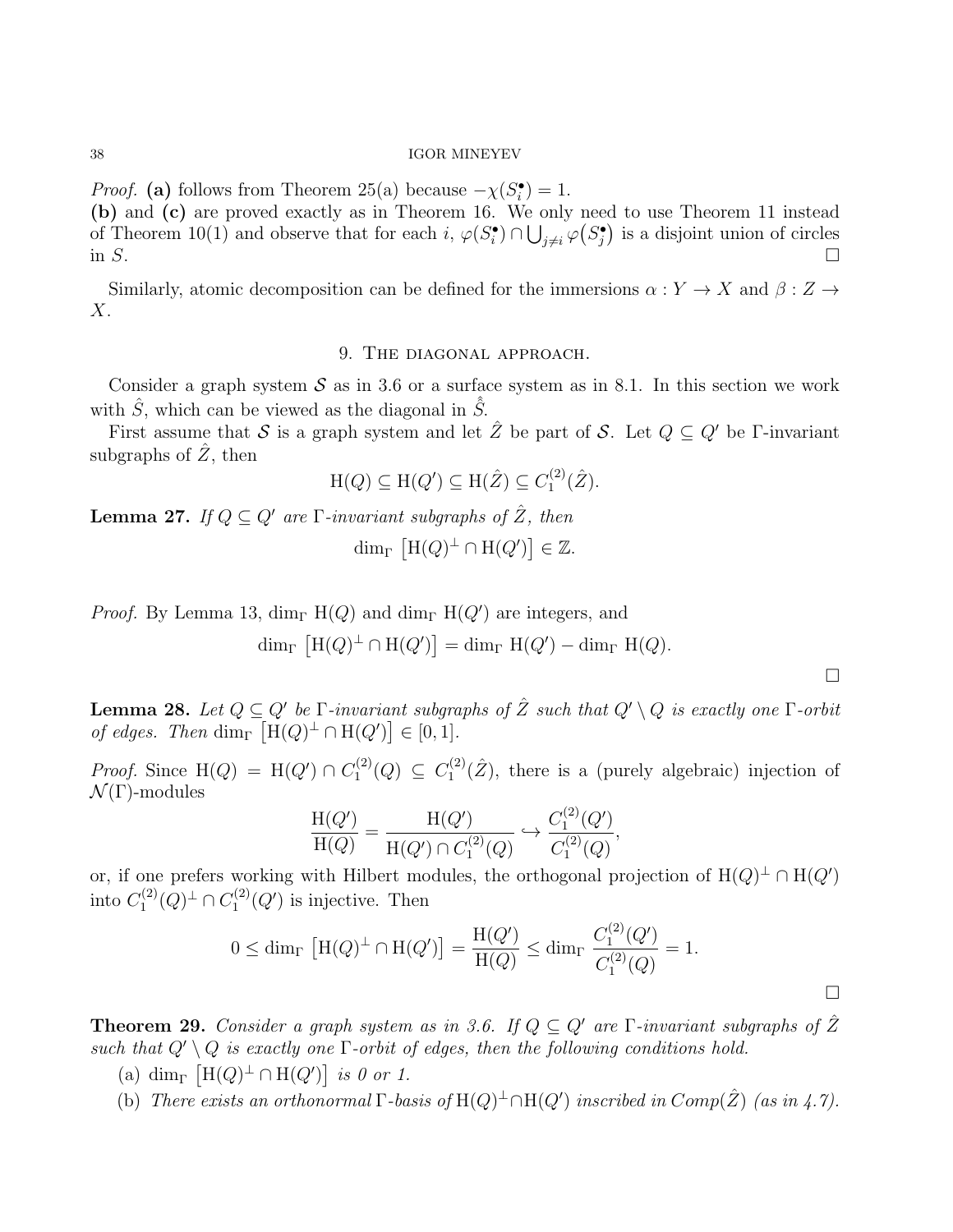(c) If  $H(Q)^{\perp} \cap H(Q') \neq 0$  then the restriction  $\hat{\beta}' : H(Q)^{\perp} \cap H(Q') \rightarrow H(\hat{X})$  of  $\hat{\beta}$  is a weak isomorphism.

Proof. (a) follows from lemmas 27 and 28.

(b) If  $\dim_{\Gamma} [\text{H}(Q)^{\perp} \cap \text{H}(Q')] = 0$ , the space is 0 and has the obvious empty basis, so we can assume dim<sub>Γ</sub>  $[H(Q)^{\perp} \cap H(Q')] = 1$ . It suffices to prove the statement in the case when the Γ-action on  $Comp(\hat{Z})$  is transitive. Take  $L \in Comp(\hat{Z})$  and denote  $B := Stab<sub>\Gamma</sub>(L)$ .

By Theorem 7(e) we have the orthogonal decompositions

$$
H(\hat{Z}) = \bigoplus_{g \in \Gamma/B} H(gL),
$$
  
\n
$$
H(Q) = \bigoplus_{g \in \Gamma/B} H(Q) \cap H(gL) = \bigoplus_{g \in \Gamma/B} H(Q \cap gL),
$$
  
\n
$$
H(Q') = \bigoplus_{g \in \Gamma/B} H(Q') \cap H(gL) = \bigoplus_{g \in \Gamma/B} H(Q' \cap gL).
$$

This implies

$$
H(Q)^{\perp} \cap H(Q') = \bigoplus_{g \in \Gamma/B} [H(Q \cap gL)]^{\perp} \cap [H(Q' \cap gL)]
$$
  
= 
$$
\bigoplus_{g \in \Gamma/B} g([H(Q \cap L)]^{\perp} \cap [H(Q' \cap L)]).
$$

Denote

$$
W := [H(Q \cap L)]^{\perp} \cap [H(Q' \cap L)],
$$

then  $W$  is  $B$ -invariant and

$$
H(Q)^{\perp} \cap H(Q') = \bigoplus_{g \in \Gamma/B} gW = \text{Ind}_{B}^{\Gamma} W,
$$
  

$$
\dim_{B} W = \dim_{\Gamma} \text{Ind}_{B}^{\Gamma} W = \dim_{\Gamma} H(Q)^{\perp} \cap H(Q') = 1.
$$

Since  $B \leq \Gamma$ , then B is free. If B is trivial or cyclic, then  $H(Q') \subseteq H(\hat{Z}) = 0$  and we can take the empty basis for  $H(Q)^{\perp} \cap H(Q')$ . Now assume that B is of rank  $\geq 2$ , then it is an ICC group, that is every nontrivial conjugacy class in B is infinite. Then  $\mathcal{N}(B)$  is a  $II_1$  factor ([12, Proposition 1.4.1]). Hilbert modules over  $II_1$  factors are uniquely determined by their dimension, therefore W is isometrically isomorphic to  $\ell^2(B)$  as a Hilbert B-module. This allows choosing an orthonormal B-basis in  $W \subseteq H(L)$  (consisting of one vector). This basis is inscribed in  $Comp(\hat{Z})$ . The same vector forms an orthonormal  $\Gamma$ -basis of  $H(Q)^{\perp} \cap H(Q') = \text{Ind}_{B}^{\Gamma} W$ . (c) Since

$$
\dim_{\Gamma} H(Q)^{\perp} \cap H(Q') = 1 = \dim_{\Gamma} H(\hat{X}),
$$

it suffices to show that  $\hat{\beta}' : H(Q)^{\perp} \cap H(Q') \to H(\hat{X})$  is injective.

Let  $f_{Q'} := [\partial_1 | q_{Q'}]$  be the stack of the maps

$$
\partial_1: C_1^{(2)}(\hat{Z}) \to C_0^{(2)}(\hat{Z})
$$
 and  $q_{Q'}: C_1^{(2)}(\hat{Z}) \to C_1^{(2)}(\hat{Z}),$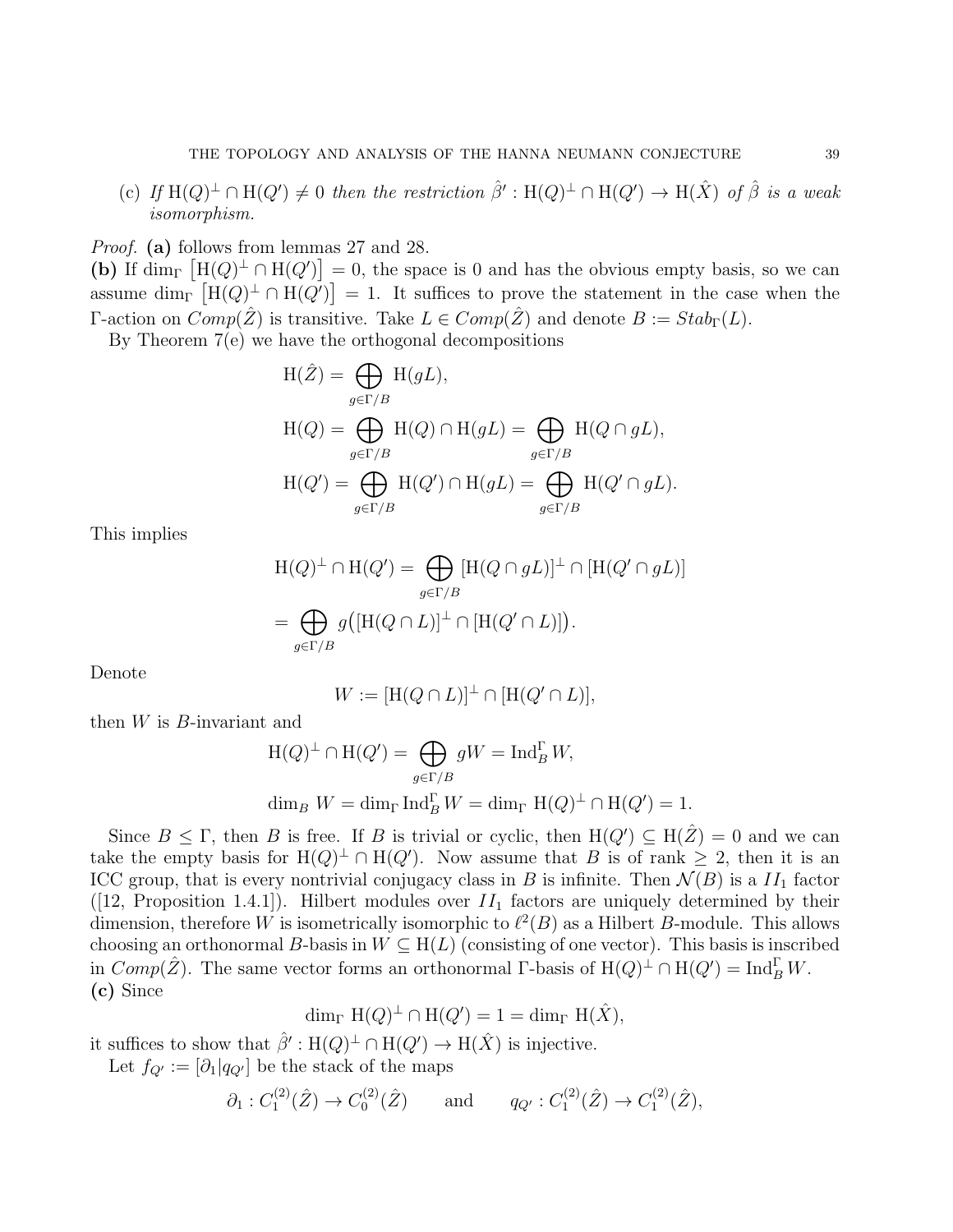where  $\partial_1$  is the boundary map and  $q_{Q'}$  is defined on the basis  $\Sigma_1(\hat{Z})$  by

$$
q_{Q'}(e) := \begin{cases} e & \text{if } e \notin \Sigma_1(Q'), \\ 0 & \text{if } e \in \Sigma_1(Q'). \end{cases}
$$

The map  $f_Q := [\partial_1 | q_Q]$  is defined similarly to  $f_{Q'}$ . We have

$$
\text{Ker } f_{Q'} = \text{Ker } \partial_1 \cap \text{Ker } q_{Q'} = \text{H}(\hat{Z}) \cap C_1^{(2)}(Q') = \text{H}(Q'),
$$
\n
$$
(\text{Ker } f_Q)^{\perp} = \text{H}(Q)^{\perp},
$$

where the orthogonal complements are taken in  $C_1^{(2)}$  $\stackrel{\text{\tiny{(2)}}}{_{1}}(\hat{Z}).$ 

The maps  $\partial_1$ ,  $q_Q$ ,  $q_{Q'}$  and  $\hat{\beta}$  are Γ-equivariant and they send basis elements of their domains to finite linear combinations of basis elements in their target, hence  $f_Q$  and  $[f_{Q'}|\hat{\beta}]$  are such as well.

 $\operatorname{Ker} \hat{\beta}' = \operatorname{H}(Q)^{\perp} \cap \operatorname{H}(Q') \cap \operatorname{Ker} \hat{\beta} = (\operatorname{Ker} f_Q)^{\perp} \cap \operatorname{Ker} f_{Q'} \cap \operatorname{Ker} \hat{\beta} = (\operatorname{Ker} f_Q)^{\perp} \cap \operatorname{Ker} [f_{Q'} | \hat{\beta}],$ then by Theorem  $10(2)$ ,

$$
\dim_{\Gamma} \operatorname{Ker} \hat{\beta}' = \dim_{\Gamma} \left[ (\operatorname{Ker} f_Q)^{\perp} \cap \operatorname{Ker} [f_{Q'} | \hat{\beta}] \right] \in \mathbb{Z}.
$$

Then  $\dim_{\Gamma} \text{Ker } \hat{\beta}'$  is 0 or 1. The basis in part (b) above is inscribed into  $Comp(\hat{Z})$ , and the restriction of  $\hat{\beta}$  to each component of  $\hat{Z}$  is an isomorphsim. This implies that  $\hat{\beta}'$  maps each basis element to a non-zero element in  $H(\hat{X})$ , so  $\hat{\beta}'$  is not the zero map. Then by the additivity of dimension,

$$
\dim_{\Gamma} \operatorname{Ker} \hat{\beta}' < \dim_{\Gamma} \left[ H(Q)^{\perp} \cap H(Q') \right] = 1,
$$

hence  $\dim_{\Gamma} \text{Ker } \hat{\beta}' = 0$  and  $\hat{\beta}'$  is injective.

**Theorem 30.** For any graph system S as in 3.6 there exist orthonormal  $\Gamma$ -bases  $\mathcal{B}$  of  $H(\hat{Z})$ and  $\mathcal{B}^{\circ}$  of  $H(\hat{Z}^{\circ})$  such that

- (1)  $\mathcal{B} \subseteq \mathcal{B}^{\circ}$ ,
- (2) B is inscribed in  $Comp(\hat{Z})$ ,
- (3)  $\mathcal{B}^{\circ}$  is inscribed in  $Comp(\hat{Z}^{\circ})$ , and
- (4) for each  $b \in \mathcal{B}^{\circ}$ , the restricted map  $\hat{\beta}$ :  $\overline{span}(\Gamma b) \to H(\hat{X})$  is a weak isomorphism.

Proof. Choose a finite sequence of Γ-invariant subgraphs

$$
Q_0 \subseteq \ldots \subseteq Q_l \subseteq \ldots \subseteq Q_n = \hat{Z}^{\circ}
$$

such that  $Q_0$  has no edges,  $Q_l = \hat{Z}$  for some l, and each  $Q_i$  is obtained from  $Q_{i+1}$  by removing one Γ-orbit of edges.

We have

$$
0 = \mathrm{H}(Q_0) \subseteq \ldots \subseteq \mathrm{H}(Q_l) \subseteq \ldots \mathrm{H}(Q_n) = \mathrm{H}(\hat{Z}^{\circ}).
$$

Inductively on i, for each i such that  $H(Q_i) \neq H(Q_{i+1})$ , add a Γ-basis vector constructed in Theorem 29(b). By Theorem 29(c),  $\hat{\beta}$ :  $\overline{span}(\Gamma b) \to H(\hat{X})$  is a weak isomorphism for each  $b \in \mathcal{B}^{\circ}$ . .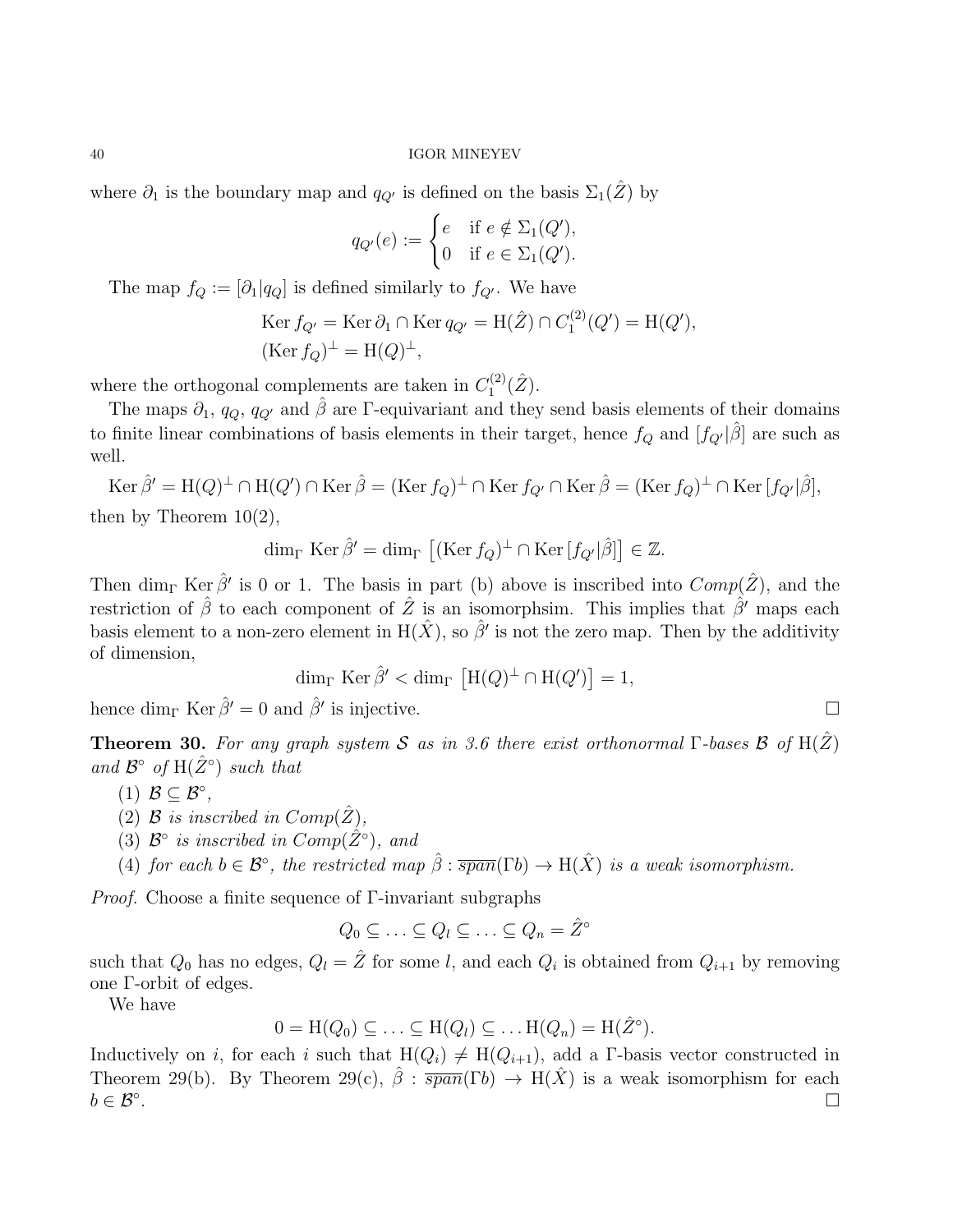It should be possible to generalize the argument of Theorem 29 to surfaces by adding one atom of a surface at a time instead of edges in a graph, but the proof becomes more involved. The reason is that if Q is a union of atoms of a surface  $\hat{Z}$  and  $Q'$  is obtained from Q by gluing another atom, then  $H(Q)$  is not automatically a subset of  $H(Q')$ . So in order to state an analog of Thorem 29 for surfaces, one would need first to replace  $H(Q)$  and  $H(Q')$  with their images under the injective maps  $H(Q) \to H(\hat{Z})$  and  $H(Q') \to H(\hat{Z})$ . This would imply an analog of Theorem 30 for surfaces. To avoid technicalities we content ourselves with proving the following weaker version of Theorem 30.

**Theorem 31.** For each surface system  $S$  as in 8.1, there exist (not necessarily orthonormal)  $\Gamma$ -bases  $\mathcal B$  of  ${\rm H}(\hat Z)$  and  $\mathcal B^\circ$  of  ${\rm H}(\hat Z^\circ)$  such that

- (1)  $\mathcal{B} \subseteq \mathcal{B}^{\circ}$ ,
- (2)  $\mathcal B$  is inscribed in  $Comp(Z)$ ,
- (3)  $\mathcal{B}^{\circ}$  is inscribed in  $Comp(\hat{Z}^{\circ})$ , and
- (4) for each  $b \in \mathcal{B}^{\circ}$ , the restricted map  $\hat{\beta}$ :  $\overline{span}(\Gamma b) \to H(\hat{X})$  is a densely defined injective map whose image is dense in  $H(X)$ .

*Proof.* Take an atomic decomposition  $\hat{Z} = \bigcup \hat{Z}^{\bullet}$  of  $\hat{Z}$  as in 8.4. For each atom  $\hat{Z}^{\bullet}$  pick an orthonormal Γ-basis inscribed in  $Comp(\hat{Z}_i^{\bullet})$ . The disjoint union of such gives an orthonormal Γ-basis of  $Comp(\hat{Z}^{\bullet})$ . Its image under the weak isomorphism  $\hat{\varphi}$  : H( $\hat{Z}^{\bullet}$ ) → H( $\hat{Z}$ ) is a Γ-basis of H( $\hat{Z}$ ) inscribed in  $Comp(\hat{Z})$ . This extends similarly to a basis of H( $\hat{Z}^{\circ}$ ). The last property (4) follows from the fact that  $\hat{\psi}_i : H(\hat{Z}^{\bullet}_i) \to H(\hat{X})$  is a weak isomorphism (Theorem 26(b)) and the commutativity of diagram  $(20)$ .

The next result says that a stronger version of Theorem 30 would imply SHNC. It uses changes of Hilbert structures discussed in 4.5.

Theorem 32 (compatible Hilbert structures). Suppose

- $S$  is a graph system as in 3.6 or a surface system as in 8.1,
- H( $\hat{X}$ ) is given a Hilbert  $\Gamma$ -module structure, denoted H'( $\hat{X}$ ),
- H( $\hat{Z}$ ) is given the Hilbert structure H'( $\hat{Z}$ ) lifted from H'( $\hat{X}$ ) by pulling back the inner product by the map  $H(L) \hookrightarrow H'(\hat{X})$  for each  $L \in Comp(\hat{Z})$  and declaring  $H(L)$  and  $H(L')$  orthogonal for distinct  $L, L' \in Comp(\hat{Z}),$
- H'( $\hat{Z}$ ) admits an orthonormal  $\Gamma$ -basis  $\cal B$  inscribed in  $Comp(\hat{Z}^{\circ})$  such that for each  $b \in \cal B$ the restricted map  $\hat{\beta}$ :  $\overline{span}(\Gamma b) \rightarrow H(\hat{X})$  is an isometric isomorphism.

Then SHNC holds for  $S$ , i.e.  $b_1^{(2)}$  $b_1^{(2)}(\hat{S};\Gamma) \leq b_1^{(2)}$  $\mathfrak{h}_{1}^{(2)}(\hat{Y};\Gamma)\cdot b_{1}^{(2)}$  $_{1}^{(2)}(\hat{Z};\Gamma).$ 

Proof. Denote  $l := \dim_{\Gamma} H(\hat{Z}) = \dim_{\Gamma} H'(\hat{Z})$ , then  $\mathcal{B} = \{b_i \mid i = 1, \ldots, l\}$ . The map  $\hat{\nu} : \hat{S}^{\circ} \to \hat{Z}^{\circ}$ is a Γ-leafage in the sense of 2.4. Let  $k^{\circ}$  be the multiplicity of the cover  $\alpha: Y^{\circ} \to X$ , then the cover leafage  $\hat{\nu}: \hat{S}^{\circ} \to \hat{Z}^{\circ}$  has multiplicity  $k^{\circ}$ . By the inclusion  $H'(\hat{Z}) \subseteq H'(\hat{Z}^{\circ})$  we view  $\mathcal{B}$  as a subset of  $H'(\hat{Z}^{\circ}).$ 

We lift the Hilbert structure from  $H'(\hat{X})$  to  $H(\hat{Y}^{\circ})$  and to  $H(\hat{S}^{\circ})$ , and denote these structures  $H'(\hat{Y}^{\circ})$  and  $H'(\hat{S}^{\circ})$ , respectively.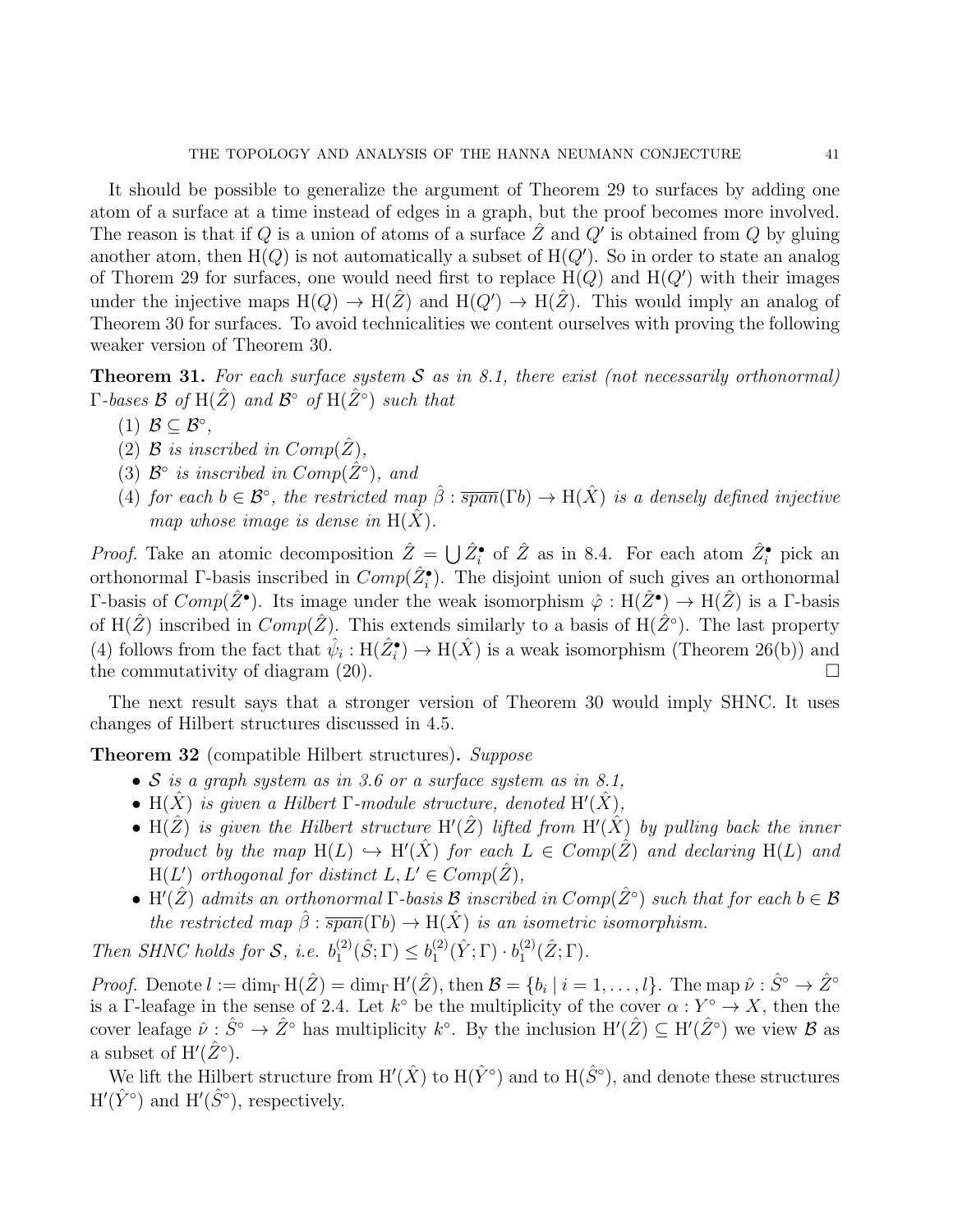Let  $\hat{\nu}^{\uparrow}(\mathcal{B})$  be the lift of  $\mathcal{B}$  to  $\hat{S}^{\circ}$  via  $\hat{\nu} : \hat{S}^{\circ} \to \hat{Z}^{\circ}$  as in 4.7. Each  $b_i \in \mathcal{B}$  lifts to  $k^{\circ}$  functions

(31) 
$$
\hat{\nu}^{\uparrow}(b_i) = \{b_{ij} \mid j = 1, \dots, k^{\circ}\} \subseteq H'(\hat{Y}^{\circ} \hat{\square} \hat{Z}) \subseteq H'(\hat{S}^{\circ}).
$$

We now need the following lemma.

Lemma 33. The full lift

$$
\hat{\nu}^{\uparrow}(\mathcal{B}) = \{b_{ij} \mid i = 1, \ldots, l, j = 1, \ldots, k^{\circ}\}
$$

is an orthonormal  $\Gamma$ -basis of  $H'(\hat{Y} \circ \hat{\Box} \hat{Z}) \subseteq H'(\hat{S} \circ)$ .

*Proof.* Take any  $K^{\circ} \in Comp(\hat{Y}^{\circ})$ , then  $K^{\circ} \cong \hat{X}$ ,  $K^{\circ} \hat{\Box} \hat{Z} \cong \hat{X} \hat{\Box} \hat{Z} \cong \hat{Z}$ , and  $H'(K^{\circ} \hat{\Box} \hat{Z}) \cong$  $H'(\hat{Z})$ . The horizontal arrows in the diagram

(32) 
$$
K^{\circ} \hat{\square} \hat{Z} \xrightarrow{\hat{\nu}} \hat{Z}
$$

$$
\hat{\mu} \downarrow \hat{\beta}
$$

$$
K^{\circ} \xrightarrow{\hat{\alpha}} \hat{X}
$$

are isomorphisms.  $\hat{\nu}^{\uparrow}(\Gamma \mathcal{B}) \cap H'(K^{\circ} \hat{\square} \hat{Z})$  is the lift of  $\Gamma \mathcal{B}$  under the isometric isomorphism  $\hat{\nu}: H'(K^{\circ}\hat{\Box}\hat{Z}) \to H'(\hat{Z})$ . Since  $\Gamma\mathcal{B}$  is an orthonormal  $\Gamma$ -invariant basis of  $H'(\hat{Z})$ , then  $\hat{\nu}^{\uparrow}(\Gamma\mathcal{B}) \cap$  $H'(K^{\circ}\hat{\Box}\hat{Z})$  is an orthonormal basis of  $H'(K^{\circ}\hat{\Box}\hat{Z})$ . Combining these over all  $K^{\circ} \in Comp(\hat{Y}^{\circ})$ shows that  $\hat{\nu}^{\uparrow}(\Gamma \mathcal{B})$  is an orthonormal  $\Gamma$ -invariant basis of

$$
\mathrm{H}'(\hat{Y}^{\circ}\hat{\Box}\,\hat{Z})=\bigoplus_{K^{\circ}\in Comp(\hat{Y}^{\circ})}\mathrm{H}'(K^{\circ}\hat{\Box}\,\hat{Z}).
$$

Since  $\Gamma$  acts on  $\Gamma \mathcal{B}$  freely, then  $\Gamma$  acts on  $\hat{\nu}^{\uparrow}(\Gamma \mathcal{B})$  freely. Obviously,  $\hat{\nu}^{\uparrow}(\mathcal{B}) \subseteq \hat{\nu}^{\uparrow}(\Gamma \mathcal{B})$ . Each Γ-orbit in Γβ intersects B exactly once. This implies that each Γ-orbit in Γβ intersects  $\hat{\nu}^{\uparrow}(\mathcal{B})$ exactly once. This implies the lemma.

Note that  $H'(\hat{S}) \subseteq H'(\hat{Y} \circ \hat{\square} \hat{Z})$ . By (13) and the above lemma we have

$$
b_1^{(2)}(\hat{S};\Gamma) = \dim_{\Gamma} \mathrm{H}'(\hat{S}) = \sum_{ij} \langle b_{ij}, pr[b_{ij}, \mathrm{H}'(\hat{S})] \rangle,
$$

where pr is the orthogonal projection. Let  $M_{ij}^{\circ}$  be the component of  $\hat{S}^{\circ}$  containing  $supp(b_{ij}),$ then  $b_{ij} \in H'(M_{ij}^{\circ})$ . Denote  $M_{ij} := M_{ij}^{\circ} \cap \hat{S}$ . Since  $H'(\hat{S}^{\circ})$  is the orthogonal sum of  $H'(M^{\circ})$  over  $M^{\circ} \in Comp(\hat{S}^{\circ})$  and  $H'(\hat{S})$  is the orthogonal sum of  $H'(M^{\circ} \cap \hat{S})$  over  $M^{\circ} \in Comp(\hat{S}^{\circ})$ , then  $b_{ij}$  is orthogonal to  $H'(M^{\circ} \cap \hat{S})$  when  $M^{\circ} \neq M^{\circ}_{ij}$ . Then we have

$$
\sum_{ij} \langle b_{ij}, pr[b_{ij}, \mathbf{H}'(\hat{S})] \rangle \rangle = \sum_{ij} \langle b_{ij}, pr[b_{ij}, \mathbf{H}'(M_{ij})] \rangle.
$$

Since  $b_{ij} \in H'(M_{ij}^{\circ}), H'(M_{ij}) \subseteq H'(M_{ij}^{\circ}),$  and  $\hat{\mu}$  maps  $H'(M_{ij}^{\circ})$  isometrically onto  $H'(K^{\circ})$  for some  $K^{\circ} \in Comp(\hat{Y}^{\circ}),$  we have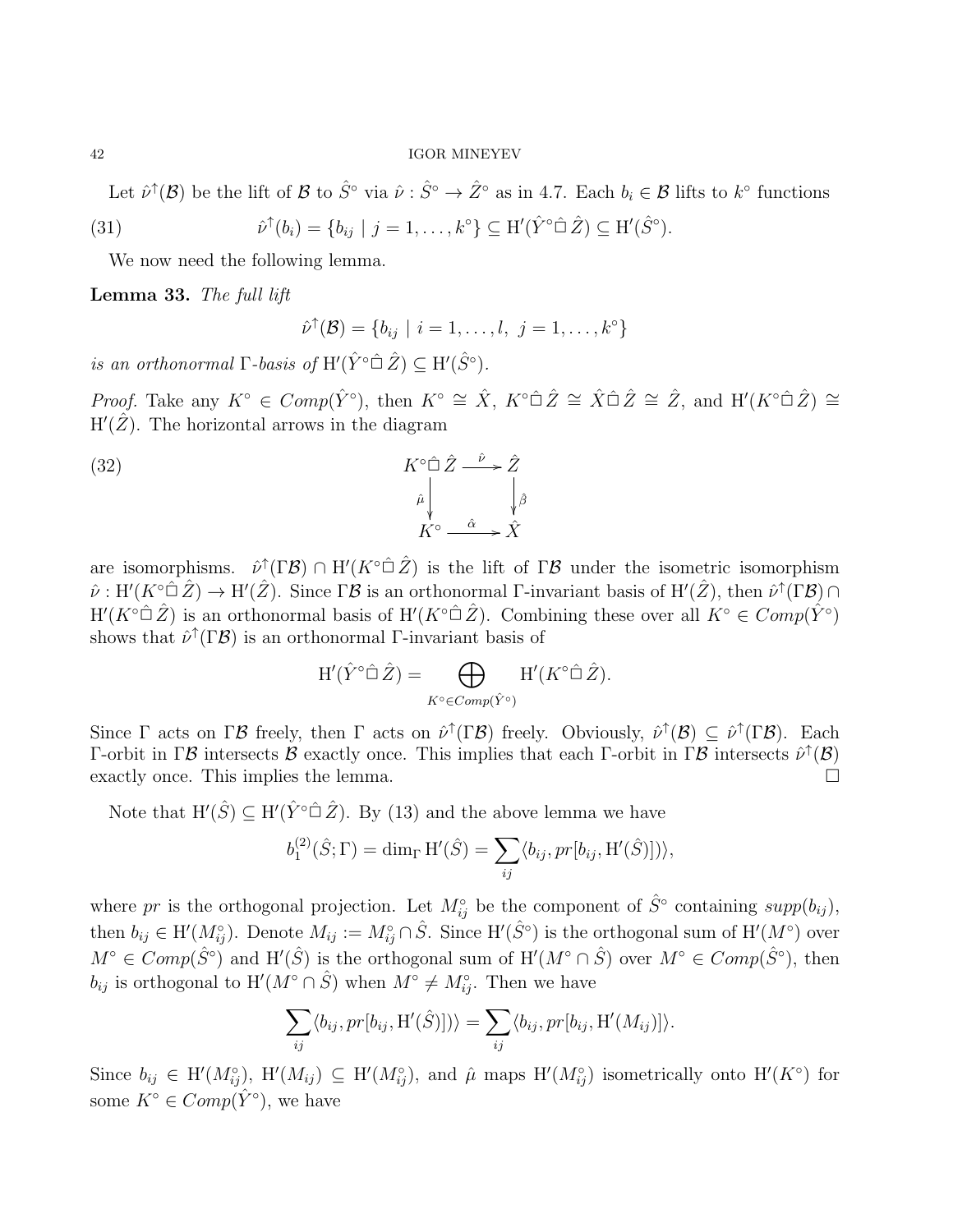$$
\sum_{ij} \langle b_{ij}, pr[b_{ij}, H'(M_{ij})] \rangle = \sum_{ij} \langle \hat{\mu}(b_{ij}), pr[\hat{\mu}(b_{ij}), H'(\hat{\mu}(M_{ij}))] \rangle.
$$

Since  $\hat{\mu}(M_{ij}) \subseteq \hat{Y}$ ,

$$
\sum_{ij} \langle \hat{\mu}(b_{ij}), pr[\hat{\mu}(b_{ij}), \mathbf{H}'(\hat{\mu}(M_{ij}))] \rangle \leq \sum_{ij} \langle \hat{\mu}(b_{ij}), pr[\hat{\mu}(b_{ij}), \mathbf{H}'(\hat{Y})] \rangle.
$$

By Lemma 33,  $\hat{\nu}^{\uparrow}(b_i) \subseteq \hat{\nu}^{\uparrow}(\mathcal{B})$  in (31) is an orthonormal  $\Gamma$ -subbasis in  $H'(\hat{Y}^{\circ} \cap \hat{Z})$  for each i.

Lemma 34. Under the assumptions of Theorem 32, for each i,  $\hat{\mu}$  maps the orthonormal Γsubbasis  $\hat{\nu}^{\uparrow}(b_i)$  bijectively onto an orthonormal  $\Gamma$ -basis of  $H'(\hat{Y}^{\circ})$ .

*Proof.* By the assumption of Theorem 32, for each i,  $\hat{\beta}$  maps the orthonormal set (subbasis)  $\Gamma b_i$  bijectively onto an orthonormal basis of  $H'(\hat{X})$ . Then for each  $K^{\circ} \in Comp(\hat{Y}^{\circ})$ , by the isomorphisms in diagram (32),  $\hat\mu$  maps  $\hat\nu^\uparrow(\Gamma b_i)\cap{\rm H}'(K^{\circ\hat{\Box}}\,\hat{Z})$  bijectively onto an orthonormal basis of H'(K°). Combining these sets over all  $K^{\circ} \in Comp(\hat{Y}^{\circ})$  we see that  $\hat{\mu}$  maps  $\Gamma \hat{\nu}^{\uparrow}(b_i) = \hat{\nu}^{\uparrow}(\Gamma b_i)$ bijectively onto an orthonormal basis of  $H'(\hat{Y}^{\circ})$ . This implies the statement of the lemma.  $\Box$ 

This lemma implies

$$
\sum_{ij} \langle \hat{\mu}(b_{ij}), pr[\hat{\mu}(b_{ij}), \mathbf{H}'(\hat{Y})] \rangle = \sum_{i} \dim_{\Gamma} \mathbf{H}'(\hat{Y})
$$

$$
= \dim_{\Gamma} \mathbf{H}'(\hat{Y}) \cdot l = \dim_{\Gamma} \mathbf{H}'(\hat{Y}) \cdot \dim_{\Gamma} \mathbf{H}'(\hat{Z})
$$

$$
= b_1^{(2)}(\hat{Y}; \Gamma) \cdot b_1^{(2)}(\hat{Z}; \Gamma).
$$

Combining the above equalities and inequalities gives

$$
b_1^{(2)}(\hat{S};\Gamma) \leq b_1^{(2)}(\hat{Y};\Gamma) \cdot b_1^{(2)}(\hat{Z};\Gamma),
$$

which is equivalent to SHNC by Theorem 23. This finishes the proof of Theorem 32.  $\Box$ 

Considering the standard Hilbert structure on  $H(\hat{X})$  in Theorem 32 is not enough, as the following example shows.

**Example.** Consider a graph system S in which  $\beta : Z \to X$  is the following immersion of graphs.

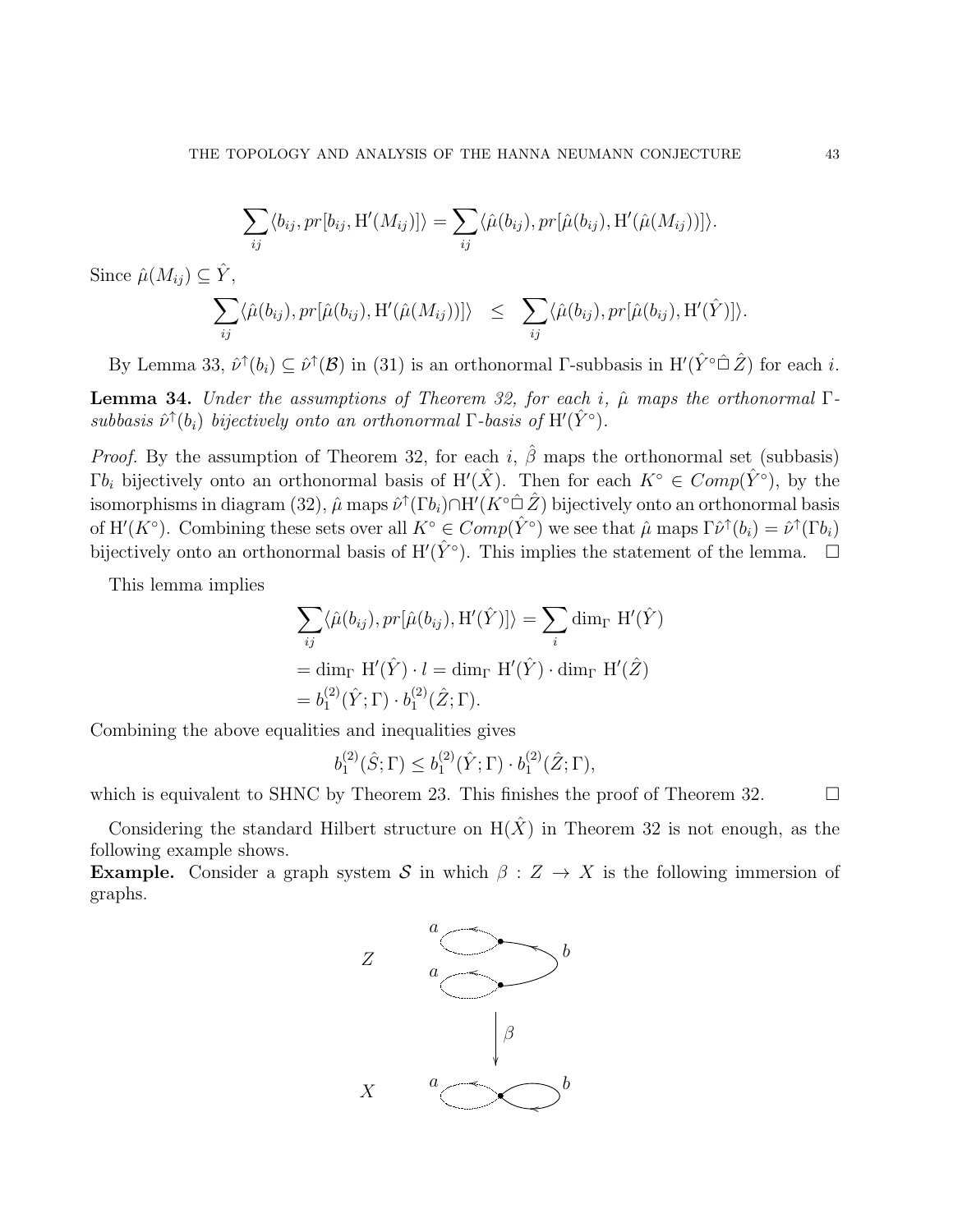Consider the corresponding  $\hat{Z}$  and  $\hat{Z}$ . Both  $H(\hat{Z})$  and  $H(\hat{X})$  are isomorphic to  $\ell^2(\Gamma)$ . It is easy to check that the map  $\hat{\beta}: H(\hat{Z}) \to H(\hat{X})$  is a weak isomorphism, but not an isometric isomorphism. Equivalently, there is no orthonormal Γ-basis of  $H(Z)$  inscribed in  $Comp(Z)$  that is mapped to an orthonormal Γ-basis of  $H(\hat{X})$  under  $\hat{\beta}$ . So the standard Hilbert structures on  $H(\hat{X})$  and  $H(\hat{Z})$  do not satisfy the assumptions of Theorem 32. Since  $\dim_{\Gamma} H(\hat{Z}) = 1$ , this can be easily fixed by replacing  $H(\hat{X})$  with the Hilbert structure  $H'(\hat{X})$  induced from  $H(\hat{Z})$  by the weak isomorphism  $\hat{\beta}: H(\hat{Z}) \to H(\hat{X})$ . Then Theorem 32 applies.

**Corollary 35.** If S is a graph system or a surface system such that  $b_1^{(2)}$  $_{1}^{(2)}(\hat{Z};\Gamma) = 1$  then  $b_1^{(2)}$  $b_1^{(2)}(\hat{S};\Gamma) \leq b_1^{(2)}$  $\mathfrak{j}_{1}^{(2)}(\hat{Y};\Gamma)\cdot b_{1}^{(2)}$  $b_1^{(2)}(\hat{Z};\Gamma) = b_1^{(2)}$  $_{1}^{(2)}(\hat{Y};\Gamma).$ 

*Proof.* The argument in the above example works for any graph or surface Z such that  $b_1^{(2)}$  $_{1}^{(2)}(\hat{Z};\Gamma) =$ 1: modify the Hilbert structure on  $H(\hat{X})$ , then apply Theorem 32.

This gives an alternative proof of the result of Tardos in  $[25]$ : if B is of rank 2 then SHNC holds for  $(\Gamma, A, B)$ ; and it generalizes that result to surfaces. A similar result can be proved for Γ-complexes, where Γ is any group satisfying the Atiyah conjecture.

## 10. The square approach.

In this section we exhibit an approach to the conjecture that makes use of  $\hat{S}$ ,  $\hat{S}^{\circ}$ , and  $\Gamma \times \Gamma$ .

10.1. **Diagonals in**  $\Gamma \times \Gamma$ . Let  $\Gamma$  be a group and  $\Delta := \{(g, g) \mid g \in \Gamma\} \subseteq \Gamma \times \Gamma$ . By a diagonal in  $\Gamma \times \Gamma$  we will mean a left coset of  $\Delta$  in the group  $\Gamma \times \Gamma$ .

We will always identify  $\ell^2(\Gamma \times \Gamma)$  with  $\ell^2(\Gamma) \hat{\otimes} \ell^2(\Gamma)$ . For each diagonal  $D \in (\Gamma \times \Gamma)/\Delta$ ,  $\ell^2(D)$  is naturally a subspace of  $\ell^2(\Gamma \times \Gamma)$ .  $\Gamma \times \Gamma$  acts on the set of diagonals  $(\Gamma \times \Gamma)/\Delta$  by left multiplication.

We will say that a family  $\mathcal{C} \subseteq \ell^2(\Gamma \times \Gamma)$  is *inscribed in*  $(\Gamma \times \Gamma)/\Delta$  if for each  $c \in \mathcal{C}$  there exists  $D \in (\Gamma \times \Gamma)/\Delta$  such that  $supp(c) \subseteq D$ .

Let G be a normal subgroup of  $\Gamma$  of finite index and denote  $n := [\Gamma, G]$ .

**Lemma 36.** The set of  $G \times G$  orbits in  $(\Gamma \times \Gamma)/\Delta$  is the same as the set of  $G \times 1$ -orbits in  $(\Gamma \times \Gamma)/\Delta$ .

*Proof.* The statement of the lemma is equivalent to saying that for each  $(a, b) \in \Gamma \times \Gamma$ , the  $G \times G$ -orbit of the diagonal  $(a, b)$  $\Delta$  coincides with the  $G \times 1$ -orbit of the same diagonal, i.e. that

$$
(G \times G) \cdot (a, b)\Delta = (G \times 1) \cdot (a, b)\Delta.
$$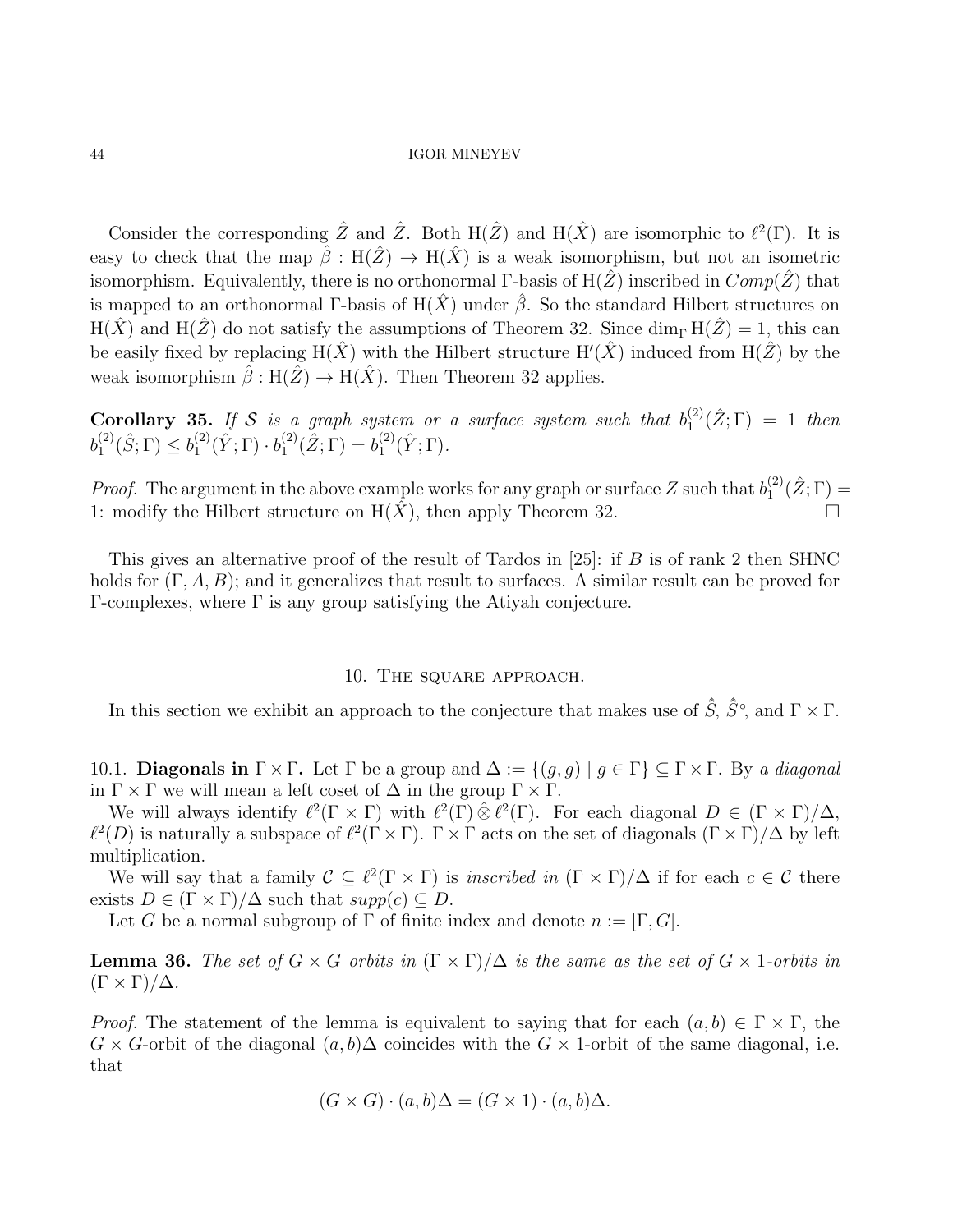Each element of the left hand side is of the form  $(g, h)(a, b) \Delta$  for some  $g, h \in G$ . Denote  $f := gab^{-1}hba^{-1}$ . Since  $g, h \in G \triangleleft \Gamma$ , we have  $f \in G$ .

$$
f = gab^{-1}hba^{-1} \Leftrightarrow a^{-1}g^{-1}fa = b^{-1}hb
$$
  
\n
$$
\Leftrightarrow (a^{-1}g^{-1}fa, b^{-1}hb)(1, 1) \in \Delta
$$
  
\n
$$
\Leftrightarrow (a^{-1}g^{-1}fa, b^{-1}hb)\Delta = \Delta
$$
  
\n
$$
\Leftrightarrow (ga, hb)\Delta = (fa, b)\Delta
$$
  
\n
$$
\Leftrightarrow (g, h)(a, b)\Delta = (f, 1)(a, b)\Delta,
$$

hence  $(g, h)(a, b)$  $\Delta \in (G \times 1) \cdot (a, b)$  $\Delta$ . The opposite inclusion is obvious.

Let  $Q \subseteq \Gamma$  be a set of right coset representatives for  $G \backslash \Gamma$ .

Lemma 37. (a) The following maps are bijections.

$$
\Gamma \to (\Gamma \times \Gamma)/\Delta, \qquad g \mapsto (g, 1)\Delta,
$$
  

$$
\Gamma \to (\Gamma \times \Gamma)/\Delta, \qquad g \mapsto (1, g)\Delta.
$$

Equivalently, the left 
$$
\Gamma \times 1
$$
- and  $1 \times \Gamma$ -actions on  $(\Gamma \times \Gamma)/\Delta$  are free and transitive.  
(b) The following composition is a bijection.

$$
G \times Q \to \Gamma \to (\Gamma \times \Gamma)/\Delta,
$$
  

$$
(g, q) \mapsto gg \mapsto (gq, 1)\Delta.
$$

Proof. (a) Injectivity follows from the equivalences

$$
(g, 1)\Delta = (h, 1)\Delta \qquad \Leftrightarrow \qquad (g^{-1}h, 1)\Delta = \Delta
$$
  

$$
\Leftrightarrow (g^{-1}h, 1)(1, 1) \in \Delta \qquad \Leftrightarrow \qquad g^{-1}h = 1 \qquad \Leftrightarrow \qquad g = h.
$$

Surjectivity follows from Lemma 36 for  $G := \Gamma$ :

$$
(\Gamma \times 1) \cdot \Delta = (\Gamma \times \Gamma) \cdot \Delta = (\Gamma \times \Gamma) / \Delta.
$$

The bijectivity of the second map is similar.

(b) follows from (a) because the first map  $G \times Q \to \Gamma$  is bijective.

Denote

$$
\text{Diag}_G^{\Gamma} := \{ (q, 1) \Delta \mid q \in Q \} \subseteq (\Gamma \times \Gamma) / \Delta.
$$

# Lemma 38.

(a)  $\#\text{Diag}_G^{\Gamma} = n$ .

(b)  $Diag_G^{\Gamma}$  intersects each  $G \times G$ -orbit in  $(\Gamma \times \Gamma)/\Delta$  exactly once, i.e.  $Diag_G^{\Gamma}$  is a set of representatives of the  $G \times G$ -orbits in  $(\Gamma \times \Gamma)/\Delta$ .

*Proof.* Lemma 37(b) implies that  $\#\text{Diag}_G^{\Gamma} = \#Q = n$  and  $\text{Diag}_G^{\Gamma}$  intersects each  $G \times 1$ -orbit in  $(\Gamma \times \Gamma)/\Delta$  exactly once. By Lemma 36, the  $G \times 1$ -orbits coincide with the  $G \times G$ -orbits.  $\Box$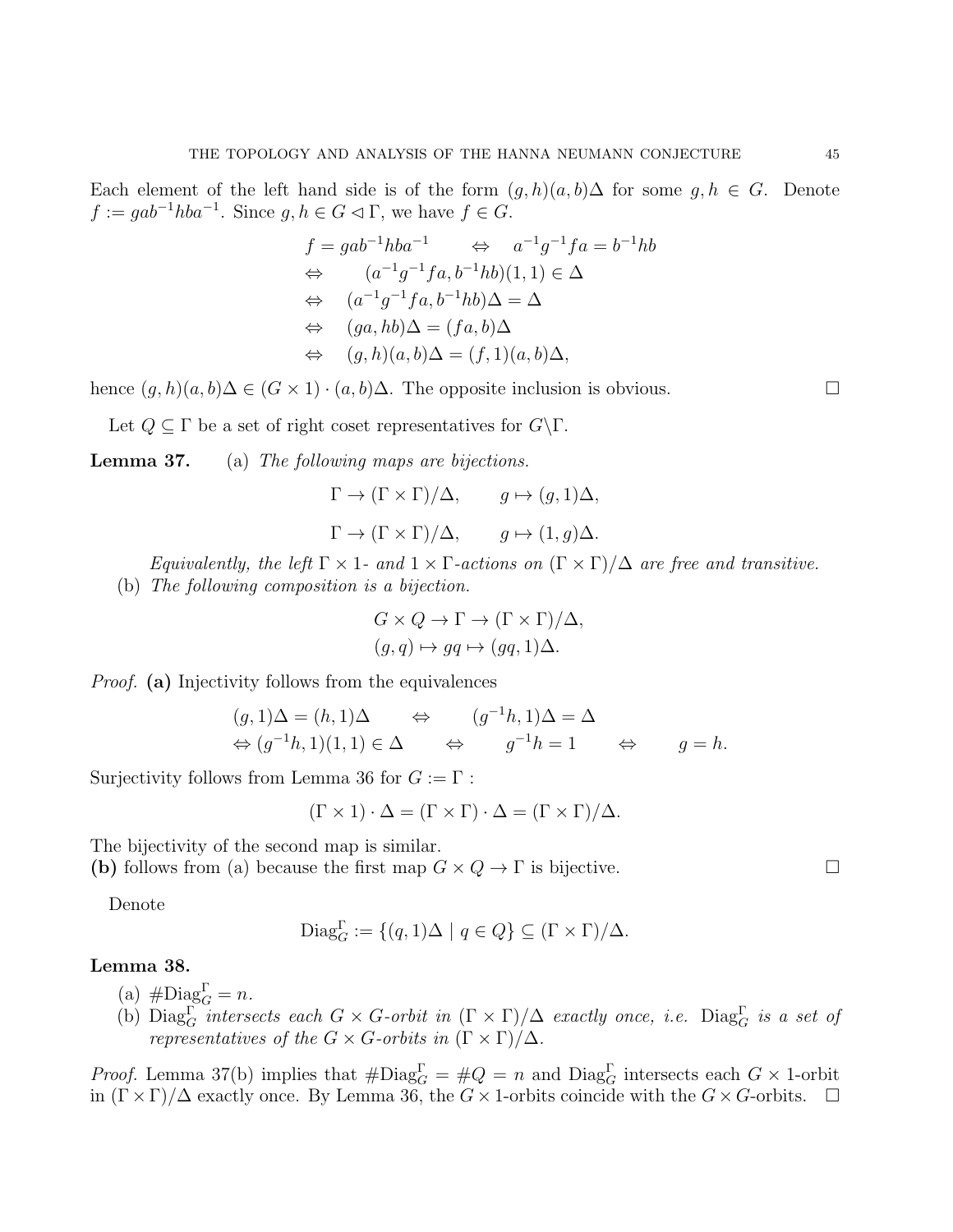# 10.2. Ordered  $G \times G$ -bases in  $\ell^2(\Gamma \times \Gamma)$ .

**Lemma 39.** For any  $G \times G$ -basis  $\mathcal{C}$  of  $\ell^2(\Gamma \times \Gamma)$  inscribed in  $(\Gamma \times \Gamma)/\Delta$  there exists a  $G \times G$ -basis  $\mathcal{C}'$  such that

- $C' \subseteq (G \times G)\mathcal{C}$  and
- $\mathcal{C}'$  is inscribed in  $\text{Diag}_G^{\Gamma}$ .

*Proof.* Since C is inscribed in  $(\Gamma \times \Gamma)/\Delta$  then  $(G \times G)\mathcal{C}$  is also inscribed in  $(\Gamma \times \Gamma)/\Delta$ . The left  $G \times G$ -action on  $(G \times G)\mathcal{C}$  is free. For each  $D \in \text{Diag}_G^{\Gamma}$ ,  $(G \times G)\mathcal{C} \cap \ell^2(D)$  is a Hilbert basis of  $\ell^2(D)$  invariant under  $Stab_{G\times G}(D) \subseteq G \times G$ . The  $Stab_{G\times G}(D)$ -action on  $(G \times G)\mathcal{C} \cap \ell^2(D)$ is free. Choose a subset  $\mathcal{C}_D \subseteq (G \times G)\mathcal{C} \cap \ell^2(D)$  which is a  $Stab_{G \times G}(D)$ -basis of  $\ell^2(D)$ . Then

$$
\mathcal{C}':=\bigsqcup_{D\in \operatorname{Diag}_G^\Gamma} \mathcal{C}_D
$$

is a  $G \times G$ -basis of  $\ell^2(\Gamma \times \Gamma)$  inscribed in Diag<sub>G</sub>

We naturally view  $\Gamma \times \Gamma$  as a subset of  $\ell^2(\Gamma \times \Gamma)$ ; it is the standard Hilbert basis of  $\ell^2(\Gamma \times \Gamma)$ . A  $G \times G$ -basis  $\mathcal E$  of  $\ell^2(\Gamma \times \Gamma)$  (as defined in 4.4) will be called *standard* if  $\mathcal E \subseteq \Gamma \times \Gamma$ . Each standard  $G \times G$ -basis of  $\ell^2(\Gamma \times \Gamma)$  is orthonormal and inscribed in  $(\Gamma \times \Gamma)/\Delta$ . Lemma 39 implies that there exists a standard orthonormal  $G \times G$ -basis of  $\ell^2(\Gamma \times \Gamma)$  inscribed in Diag<sub>G</sub>.

We will tacitly assume that each  $G \times G$ -basis C inscribed in  $Diag_G^{\Gamma}$  is ordered, that is for each  $D \in \text{Diag}_{G}^{\Gamma}$ , the set  $(G \times G)C \cap \ell^{2}(D)$  is given an ordering.

10.3. **Square maps.** A *square map* will be a generic term for  $G \times G$ -equivariant maps

$$
\ell^2(\Gamma \times \Gamma) \to \ell^2(\Gamma \times \Gamma) \quad \text{or} \quad H_1^{(2)}(\hat{S}) \to H_1^{(2)}(\hat{Y}) \hat{\otimes} H_1^{(2)}(\hat{Z}),
$$

where  $G \leq \Gamma$  is a subgroup of finite index.

Let  $p_1, p_2 : \Gamma \times \Gamma \to \Gamma$  be the projections on the first and second coordinate, respectively. The following lemma is an easy exercise.

**Lemma 40.** For each diagonal  $D \in (\Gamma \times \Gamma)/\Delta$ , the restricted maps  $p_1, p_2 : D \to \Gamma$  are bijections. In particular,  $p_1$  and  $p_2$  induce isometric isomorphisms  $p_1, p_2 : \ell^2(D) \to \ell^2(\Gamma)$  of Hilbert spaces.

Let C be any  $G \times G$ -basis of  $\ell^2(\Gamma \times \Gamma)$  inscribed in Diag<sub>G</sub>. Define a function

(33) 
$$
\diamondsuit_{\mathcal{C}} : (G \times G)\mathcal{C} \to \ell^2(\Gamma \times \Gamma) \quad by \diamondsuit_{\mathcal{C}}(c) := p_1(c) \otimes p_2(c) \in \ell^2(\Gamma) \hat{\otimes} \ell^2(\Gamma) = \ell^2(\Gamma \times \Gamma), \quad c \in (G \times G)\mathcal{C}.
$$

This map commutes with the left  $G \times G$ -action. We would like to extend this to a map of Hilbert  $G \times G$ -modules  $\Diamond_{\mathcal{C}} : \ell^2(\Gamma \times \Gamma) \to \ell^2(\Gamma \times \Gamma)$  and call it the square map corresponding to C. Such extension might not always be possible. One way to avoid this extension problem is to work with densely defined operators instead of bounded ones. Alternatively, one might consider modules over the von Neumann algebra  $\mathcal{N}(G \times G)$  instead of Hilbert modules. We will explicitly define the extension  $\Diamond_{\mathcal{C}}$  in 10.5 below as the composition  $\Diamond_{\mathcal{C}} \circ \tau_{\mathcal{C}}^{-1}$  $\bar{c}^{-1}$  for some appropriately chosen  $\Diamond_{\mathcal{C}}$  and  $\tau_{\mathcal{C}}$ .

 $\Gamma$ .  $G$ .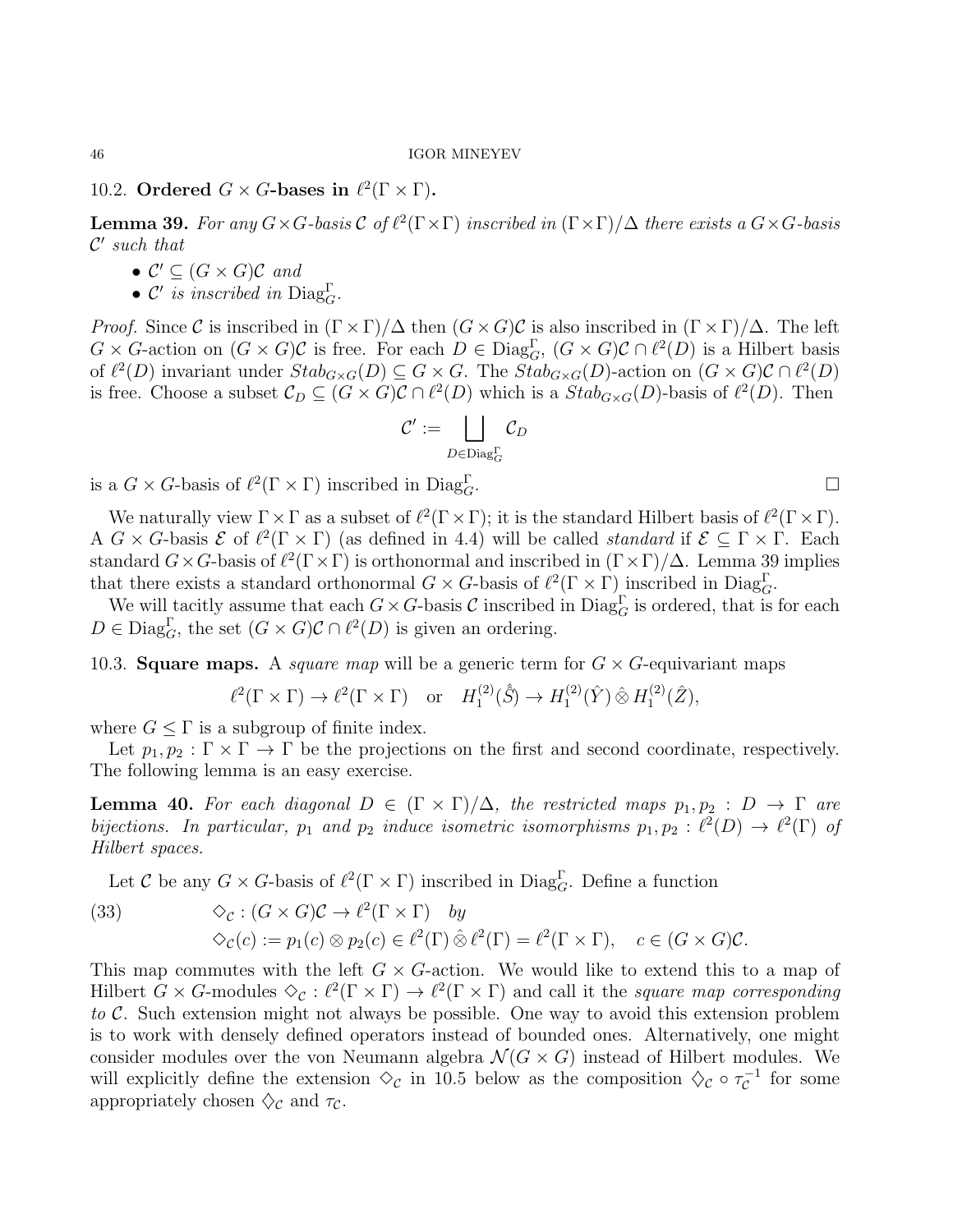# 10.4. Glide maps.

**Definition 41.** A  $(\Gamma, G)$ -glide map is a map  $\tau : \ell^2(\Gamma \times \Gamma) \to \ell^2(\Gamma \times \Gamma)$  with the following properties.

- $\tau$  is a map of Hilbert  $G \times G$ -modules.
- $\tau$  preserves diagonals, i.e. for each diagonal  $D \in (\Gamma \times \Gamma)/\Delta$ ,  $\tau(\ell^2(D)) \subseteq \ell^2(D)$  and the restricted map  $\tau : \ell^2(D) \to \ell^2(D)$  is a weak isomorphism.

Let  $\mathcal E$  be a standard  $G \times G$ -basis of  $\ell^2(\Gamma \times \Gamma)$  inscribed in Diag<sub>G</sub> (as in 10.2). For each (ordered)  $G \times G$ -basis  $\mathcal{C}$  of  $\ell^2(\Gamma \times \Gamma)$  inscribed in Diag<sub>G</sub>, define a map

$$
\tau_{\mathcal{C}} : \ell^2(\Gamma \times \Gamma) \to \ell^2(\Gamma \times \Gamma)
$$

as follows. The cardinality of a  $G \times G$ -basis equals  $\dim_{G \times G} \ell^2(\Gamma \times \Gamma) = n^2$ , hence  $\#\mathcal{E} = n^2 = \#\mathcal{C}$ and we can choose a bijection  $\tau_{\mathcal{C}} : \mathcal{E} \to \mathcal{C}$ . Moreover, for each  $D \in \text{Diag}_{G}^{\Gamma}$ ,  $\mathcal{E} \cap \ell^2(D)$  is a  $Stab_{G\times G}(D)$ -basis of  $\ell^2(D)$ , so  $\#(\mathcal{E}\cap \ell^2(D)) = \dim_{Stab_{G\times G}(D)} \ell^2(D)$ . The same argument applies for C in place of E, hence  $\#(\mathcal{E} \cap \ell^2(D)) = \#(\mathcal{C} \cap \ell^2(D))$  for each  $D \in \text{Diag}_G^{\Gamma}$ . Using the order on  $\mathcal{C} \cap \ell^2(D)$  the bijection  $\tau_{\mathcal{C}} : \mathcal{E} \to \mathcal{C}$  can be chosen canonically and so that for each  $e \in \mathcal{E}$ , e and  $\tau(e)$  are supported on the same diagonal  $D \in \text{Diag}_G^{\Gamma}$ . Next extend  $\tau_{\mathcal{C}}$  to a bijective  $G \times G$ -map  $\tau_c : (G \times G)\mathcal{E} \to (G \times G)\mathcal{C}$  in the obvious way:  $\tau_c((g,h)c) := (g,h) \cdot (\tau_c(c))$ . This map sends an orthonormal  $G \times G$ -invariant basis to a  $G \times G$ -invariant basis, hence extends to a map of Hilbert  $G \times G$ -modules  $\tau_{\mathcal{C}} : \ell^2(\Gamma \times \Gamma) \to \ell^2(\Gamma \times \Gamma)$  which is a weak isomorphism.

**Lemma 42.**  $\tau_{\mathcal{C}} : \ell^2(\Gamma \times \Gamma) \to \ell^2(\Gamma \times \Gamma)$  is a  $(\Gamma, G)$ -glide map.

*Proof.* We only need to show that  $\tau_c$  preserves diagonals. Take any diagonal  $D' \in (\Gamma \times \Gamma)/\Delta$ and  $e' \in (G \times G)\mathcal{E} \cap \ell^2(D')$ . Then  $e' = (a, b)e$  for some  $a, b \in \Gamma$  and  $e \in \mathcal{E}$ , and e is supported on the diagonal  $(a^{-1}, b^{-1})D'$ , hence  $(a^{-1}, b^{-1})D' \in \text{Diag}_G^{\Gamma}$ . By the definition of  $\tau_{\mathcal{C}}$ ,  $\tau_{\mathcal{C}}(e)$  is also supported on  $(a^{-1}, b^{-1})D'$ . Then the basis function

$$
\tau_{\mathcal{C}}(e') = \tau_{\mathcal{C}}((a,b)e) = (a,b) \cdot (\tau_{\mathcal{C}}(e))
$$

is supported on  $(a, b)(a^{-1}, b^{-1})D' = D'$ . This shows that  $\tau_{\mathcal{C}}$  maps the orthonormal basis

$$
(G \times G)\mathcal{E} \cap \ell^2(D')
$$

of  $\ell^2(D')$  to  $\ell^2(D')$ . Since  $\tau_c$  is a weak isomorphism, the restricted map  $\tau_c : \ell^2(D') \to \ell^2(D')$  is as well.

Conversely, each glide map  $\tau$  provides a basis of  $\ell^2(\Gamma \times \Gamma)$  inscribed in Diag<sub>G</sub>, namely  $\tau(\mathcal{E})$ . This means that choosing glide maps is equivalent to choosing (ordered)  $G \times G$ -bases inscribed in  $(\Gamma \times \Gamma)/\Delta$ .

10.5. Glide square maps. Fix some standard  $G \times G$ -basis  $\mathcal E$  of  $\ell^2(\Gamma \times \Gamma)$  inscribed in  $(\Gamma \times \Gamma)/\Delta$ (as in 10.2). Let C be a  $G \times G$ -basis of  $\ell^2(\Gamma \times \Gamma)$  inscribed in  $(\Gamma \times \Gamma)/\Delta$  (not necessarily orthonormal) and  $\tau_c : l^2(\Gamma \times \Gamma) \to l^2(\Gamma \times \Gamma)$  be the glide map corresponding to C. Define a function

(34) 
$$
\diamondsuit_{\mathcal{C}} : \Gamma \times \Gamma \to \ell^2(\Gamma \times \Gamma) \text{ by} \diamondsuit_{\mathcal{C}}(e) := p_1(\tau_{\mathcal{C}}(e)) \hat{\otimes} p_2(\tau_{\mathcal{C}}(e)) \in \ell^2(\Gamma) \otimes \ell^2(\Gamma) = \ell^2(\Gamma \times \Gamma), \quad e \in \Gamma \times \Gamma.
$$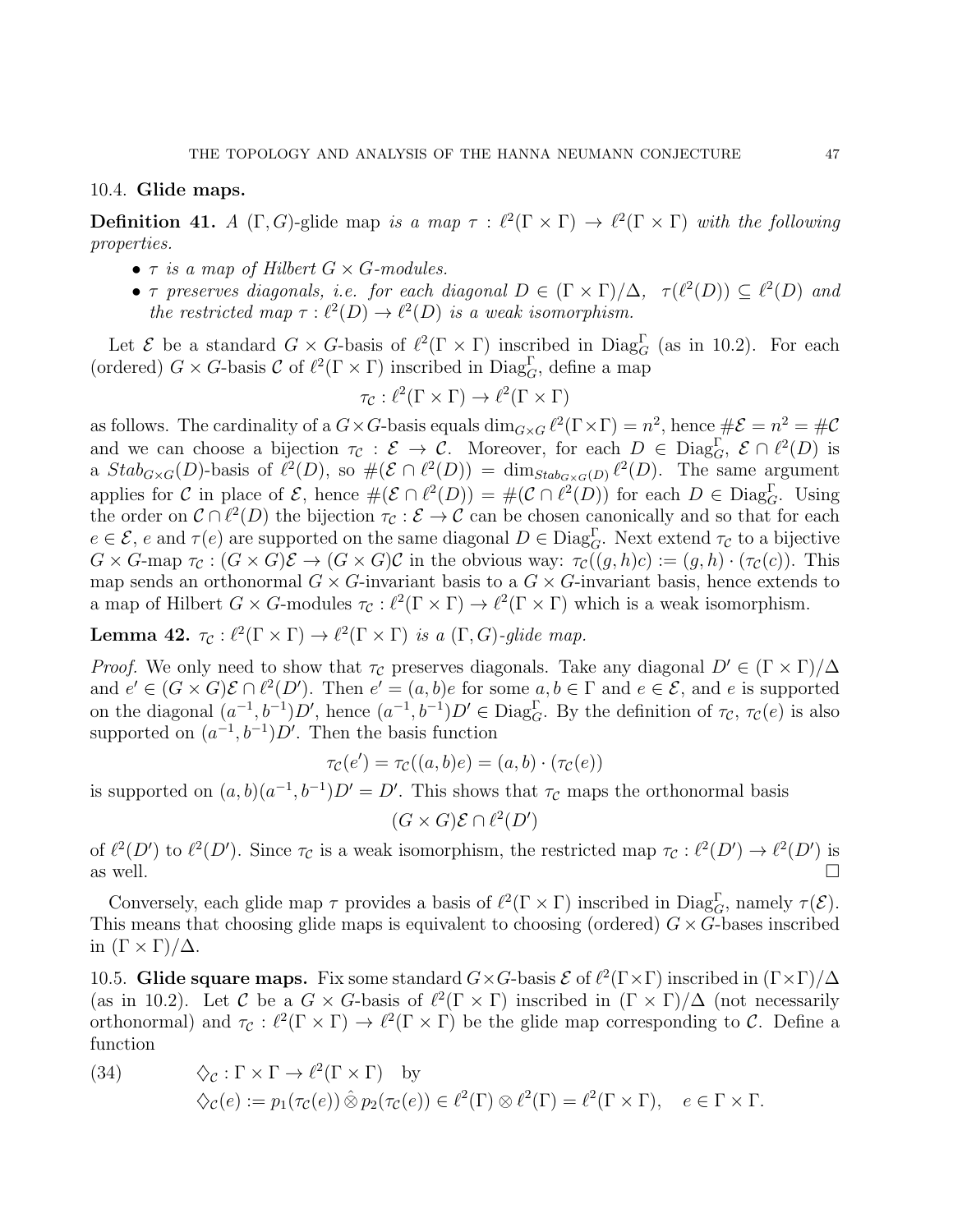The map  $\Diamond_{\mathcal{C}} : \Gamma \times \Gamma \to \ell^2(\Gamma \times \Gamma)$  is  $G \times G$ -equivariant. This follows from the  $G \times G$ equivariance of  $\tau_{\mathcal{C}}$ : for  $(g, h) \in G \times G$ ,

$$
\begin{aligned} \diamondsuit_{\mathcal{C}}((g,h)e) &= p_1(\tau_{\mathcal{C}}((g,h)e)) \otimes p_2(\tau_{\mathcal{C}}((g,h)e)) \\ &= p_1((g,h)\tau_{\mathcal{C}}(e)) \otimes p_2((g,h)\tau_{\mathcal{C}}(e)) = (g[p_1(\tau_{\mathcal{C}}(e))]) \otimes (h[p_2(\tau_{\mathcal{C}}(e))]). \end{aligned}
$$

**Lemma 43.** For each  $e \in \mathcal{E}$ , the maps  $\varphi, \psi : G \to \ell^2(\Gamma)$  given by compositions

$$
G \xrightarrow{\cong} (G \times 1)e \xrightarrow{\tau_C} \tau_C((G \times 1)(e)) = (G \times 1)\tau_C(e) \xrightarrow{p_1} \ell^2(\Gamma) ,
$$
  

$$
G \xrightarrow{\cong} (1 \times G)e \xrightarrow{\tau_C} \tau_C((1 \times G)(e)) = (1 \times G)\tau_C(e) \xrightarrow{p_2} \ell^2(\Gamma) ,
$$

respectively, are G-equivariant and extend to injective maps of Hilbert G-modules  $\varphi, \psi : \ell^2(G) \to$  $\ell^2(\Gamma)$ .

*Proof.* We prove the statement for  $\varphi$ . The G-equivariance of the compositions follows from the  $G \times G$ -equivariance of  $\tau_{\mathcal{C}}$  and  $G \times 1$ -equivariance of  $p_1$ .

For distinct g,  $h \in G$ ,  $(g \times 1)e$  and  $(h \times 1)e$  are supported on different diagonals in  $(\Gamma \times \Gamma)/\Delta$ by Lemma 37(a), hence  $(g \times 1)\tau_c(e)$  and  $(h \times 1)\tau_c(e)$  are also supported on different diagonals. Therefore  $(G \times 1)\tau_c(e)$  is an orthonormal Hilbert basis of its span in  $\ell^2(\Gamma \times \Gamma)$ . This also shows that the first two maps in the composition are bijections and preserve orthogonality.

Let  $D \in (\Gamma \times \Gamma)/\Delta$  be the diagonal on which  $\tau_c(e)$  is supported, then  $D = (a, b)\Delta$  for some  $(a, b) \in \Gamma \times \Gamma$ . For each  $g \in G$ , let  $h_g := ba^{-1}gab^{-1}$ . Since G is normal,  $h_g \in G$ . Also,

$$
(g, h_g)D = (g, h_g)(a, b)\Delta = (ga, h_g b)\Delta = (ga, ba^{-1}ga)\Delta = (a, b)\Delta = D.
$$

This shows that  $(g, h_q) \tau_c(e)$  is supported on D, hence the map

$$
\theta : (G \times 1)\tau_{\mathcal{C}}(e) \to \ell^2(D)
$$

is well-defined by the formula  $\theta((g,1)\tau_{\mathcal{C}}(e)) := (g,h_g)\tau_{\mathcal{C}}(e)$ .

The diagram



commutes because the  $1\times G$ - action on  $\Gamma\times\Gamma$  does not change the first coordinate. The vertical map is an isometric isomorphism. Hence it remains to show that  $\theta$  extends to a bounded injective map  $\overline{span}((G \times 1)\tau_{\mathcal{C}}) \to \ell^2(\Gamma).$ 

We first show that  $\theta$  is injective. Suppose  $(g, h_g) \tau_c(e) = (g', h_{g'}) \tau_c(e)$  for some  $g, g' \in G$ . Since  $\tau_C$  is a  $(\Gamma, G)$ -glide map corresponding to the  $G \times G$ -basis  $\check{C}$ , the set  $(G \times G)\tau_C(e)$  is a  $G \times G$ -invariant basis of its span, hence  $(g, h_g) = (g', h_{g'})$ , which implies  $g = g'$ . Moreover, the image of  $\theta$  is contained in  $(G \times G)\tau_c(e) \cap \ell^2(D)$ , which is part of a basis (meaning a not-necessarily-orthonormal  $1 \times 1$ -basis) of  $\ell^2(D)$ . This implies that  $\theta$  extends to a bounded injective map

$$
\theta : \overline{span}((G \times 1)\tau_C) \to \ell^2(\Gamma).
$$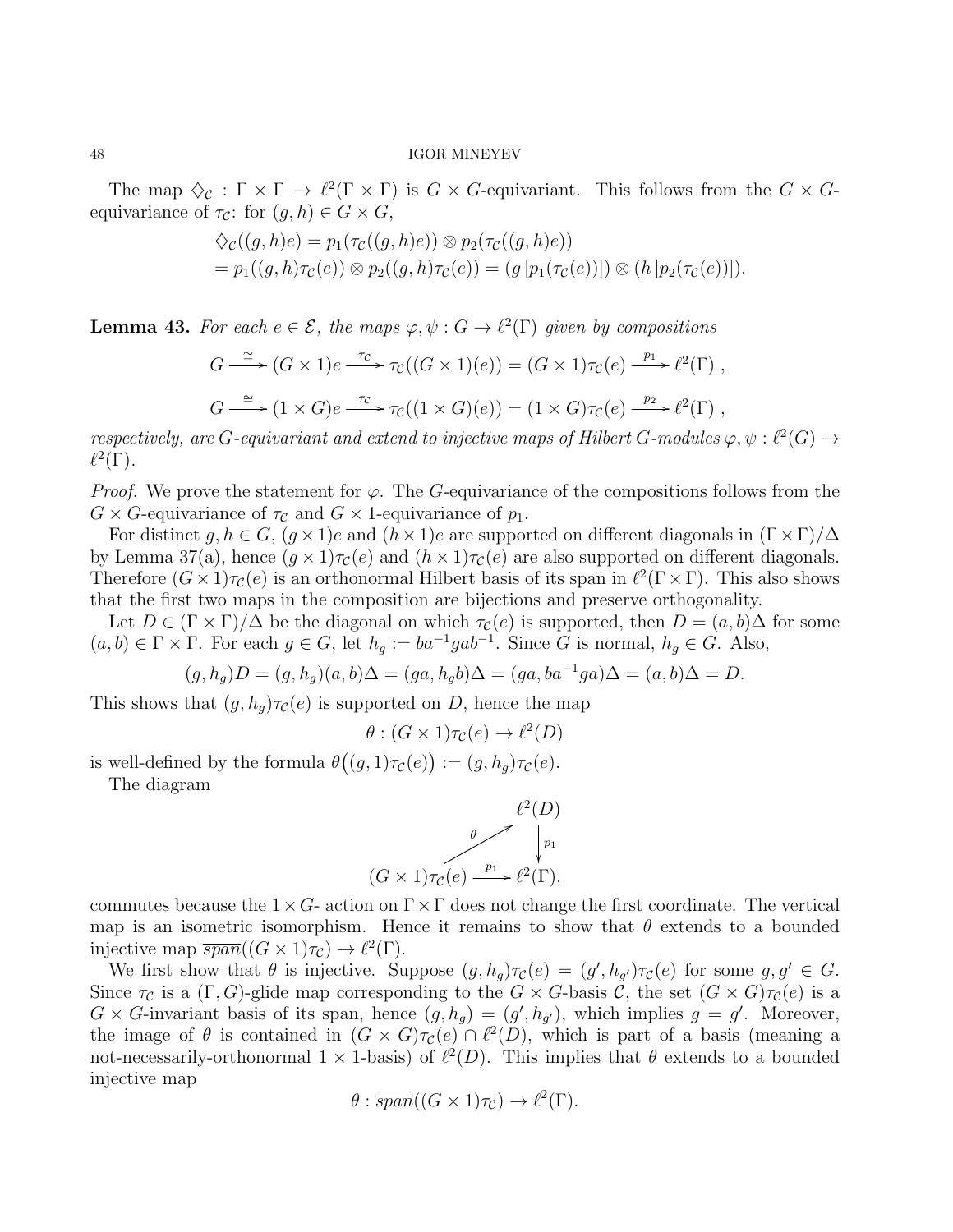$\Box$ 

**Lemma 44.** The map  $\Diamond$  c :  $\Gamma \times \Gamma \to \ell^2(\Gamma \times \Gamma)$  in (34) extends to a  $G \times G$ -Hilbert module map  $\diamondsuit_{\mathcal{C}} : \ell^2(\Gamma \times \Gamma) \to \ell^2(\Gamma \times \Gamma).$ 

For each  $e \in \mathcal{E}$ , the restricted map  $\Diamond_{\mathcal{C}} : \ell^2((G \times G)e) \to \ell^2(\Gamma \times \Gamma)$  is injective. If C is orthonormal, then  $\Diamond_{\mathcal{C}} : \ell^2((G \times G)e) \to \ell^2(\Gamma \times \Gamma)$  is an isometric isomorphism onto its image.

*Proof.* Since  $\Gamma \times \Gamma = (G \times G)\mathcal{E}$  and  $\mathcal{E}$  is finite, it suffices to show that for each  $e \in \mathcal{E}$ , the restricted map  $\Diamond_{\mathcal{C}} : (G \times G)e \to \ell^2(\Gamma \times \Gamma)$  extends to an injective  $G \times G$ -Hilbert module map

$$
\diamondsuit_{\mathcal{C}} : \ell^2((G \times G)e) \to \ell^2(\Gamma \times \Gamma).
$$

Let  $\varphi$  and  $\psi$  be the bounded injective maps from the previous lemma. If we identify  $\ell^2((G \times G)e) \cong \ell^2(G) \hat{\otimes} \ell^2(G)$  and  $\ell^2(\Gamma \times \Gamma) \cong \ell^2(\Gamma) \hat{\otimes} \ell^2(\Gamma)$ , then the restriction of  $\varphi \hat{\otimes} \psi$ :  $\ell^2(G) \hat{\otimes} \ell^2(G) \to \ell^2(\Gamma) \hat{\otimes} \ell^2(\Gamma)$  to  $(G \times G)e$  coincides with  $\diamondsuit_{\mathcal{C}} : (G \times G)e \to \ell^2(\Gamma \times \Gamma)$ , so  $\varphi \hat{\otimes} \psi$ is the desired bounded injective extension.

**Definition 45.** The map  $\Diamond_{\mathcal{C}} : \ell^2(\Gamma \times \Gamma) \to \ell^2(\Gamma \times \Gamma)$  in Lemma 44 will be called the  $(\Gamma, G)$ -glide square map corresponding to  $\mathcal{C}$ .

If  $\Diamond_{\mathcal{C}}$  is the map from (33), then the following diagram commutes.

$$
\Gamma \times \Gamma = (G \times G)\mathcal{E}
$$
  
\n
$$
\tau_c \downarrow \qquad \qquad \diamond_c
$$
  
\n
$$
(G \times G)\mathcal{C} \xrightarrow{\diamond_c} \ell^2(\Gamma \times \Gamma).
$$

We also have the maps



where  $\simeq$  denotes a weak isomorphism.

**Definition 46.** The square map corresponding to  $\mathcal{C}$ ,

$$
\Diamond_{\mathcal{C}} : \ell^2(\Gamma \times \Gamma) \rightharpoonup \ell^2(\Gamma \times \Gamma),
$$

is the densely defined operator  $\Diamond$  or  $\tau_{\mathcal{C}}^{-1}$  $c^{-1}$ .

We use the arrow " $\rightarrow$ " to indicate densely defined operators. Then

$$
\ell^2(\Gamma \times \Gamma)
$$
  
\n
$$
\tau_c \downarrow \simeq
$$
  
\n
$$
\ell^2(\Gamma \times \Gamma) \xrightarrow{\diamond_C} \ell^2(\Gamma \times \Gamma)
$$

is an extension of the two previous diagrams. If C is orthonormal then  $\Diamond_{\mathcal{C}}$  is a bounded operator defined on all of  $\ell^2(\Gamma \times \Gamma)$ .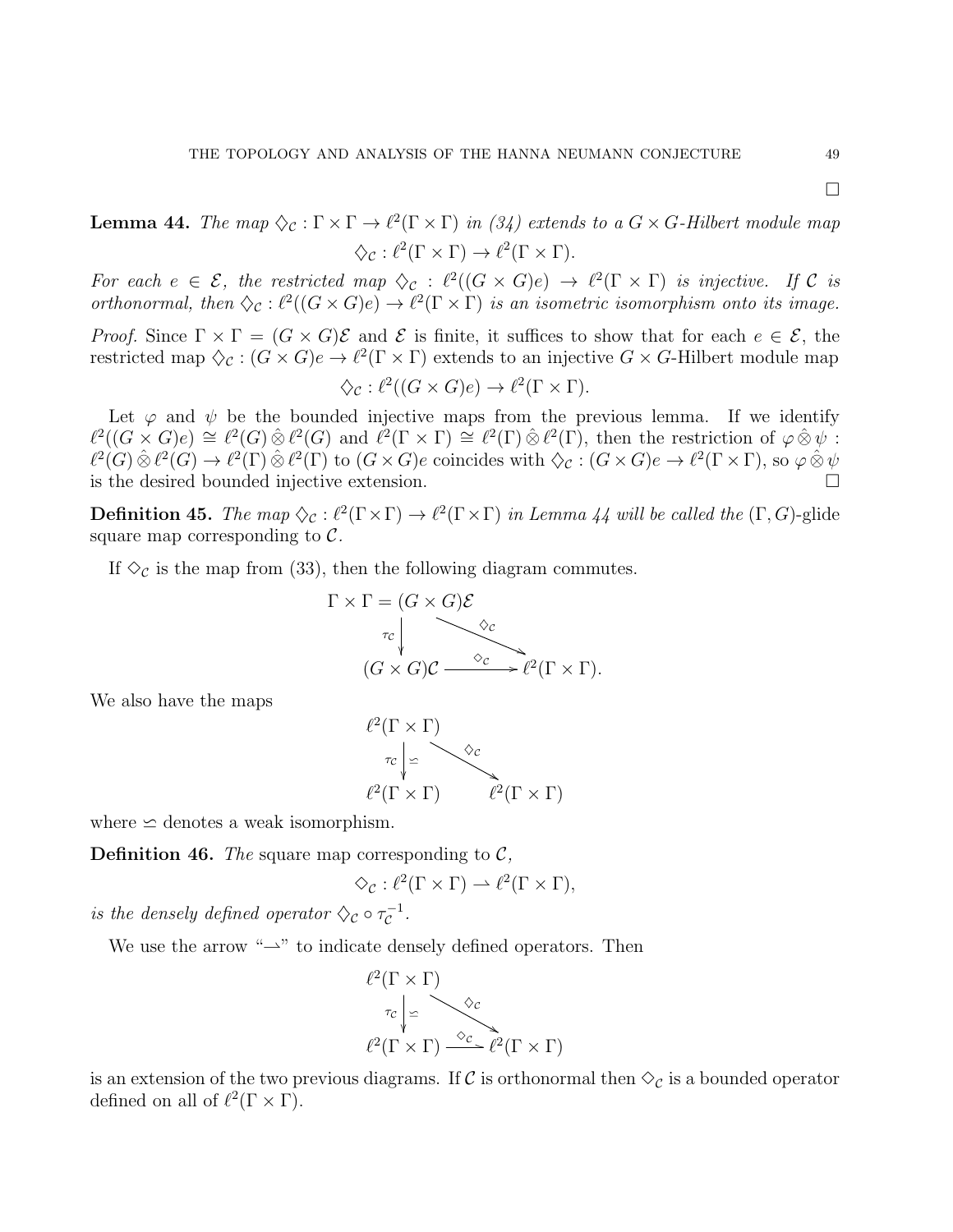10.6. Lifting the basis in  $\hat{X}$ . Consider the diagram

(35)  $\hat{X}$  $q_X$ ľ.  $\xrightarrow{q_X} \hat{X}$ p<sup>X</sup>  $\prime$  $\hat{X} \xrightarrow{p_X} \hat{X}$ 

as in (7), where X,  $\hat{X}$  are part of a graph system or a surface system. Each component of  $\hat{X}$  is mapped by  $q_X$  isomorphically onto  $\hat{X}$ . This follows from the prof of Theorem 7(g) by replacing Y with  $\hat{X}$ .

To distinguish between the two covers, relabel diagram (35) as

$$
\hat{X} \xrightarrow{q_1} \hat{X}_2
$$
\n
$$
\downarrow^{q_2} \qquad \qquad \downarrow^{p_2}
$$
\n
$$
\hat{X}_1 \xrightarrow{p_1} X.
$$

Relabel  $\Gamma \times \Gamma$  as  $\Gamma_1 \times \Gamma_2$ . Since  $\dim_{\Gamma} H(\hat{X}) = 1$ , then  $H(\hat{X})$  is isometrically isomorphic to  $\ell^2(\Gamma)$ . H( $\hat{X}$ ) has an orthonormal Γ-basis consisting of one vector. Let  $e_1$  be the copy of this vector in  $H(\hat{X}_1)$  and  $e_2$  its copy in  $H(\hat{X}_2)$ .

**Lemma 47.** The lifts  $q_1^{\uparrow}$  $_1^{\uparrow}(\Gamma_2e_2)$  and  $q_2^{\uparrow}$  $a_2^{\uparrow}(\Gamma_1e_1)$  coincide and  $q_1^{\uparrow}$  $T_1(\Gamma_2e_2)$  is an orthonormal  $\Gamma \times \Gamma$ invariant basis of  $H(\hat{X})$ .

*Proof.* Each component of  $\hat{X}$  is mapped by  $q_2$  isomorphically onto  $\hat{X}$ , and similarly for  $q_1$ . This implies  $q_1^{\uparrow}$  $\int_1^{\uparrow} (\Gamma_2 e_2) = q_2^{\uparrow}$  $T_2(\Gamma_1e_1).$ 

The  $\Gamma_i$ -action on  $\hat{X}_i$  induces a  $\Gamma_i$ -action on  $\hat{X}$ . This induces a  $\Gamma_1 \times \Gamma_2$ -action on  $\hat{X}$ . The  $\Gamma_i$ -action on  $\Gamma_i e_i$  is free and transitive because  $\{e_i\}$  is a  $\Gamma_i$ -basis. Hence  $\Gamma_i$  acts on the lift  $q_1^{\uparrow}$  $\int_1^{\uparrow} (\Gamma_2 e_2) = q_2^{\uparrow}$  ${}_{2}^{+}(\Gamma_{1}e_{1})$  and the induced  $\Gamma_{1} \times \Gamma_{2}$ -action on this lift is free and transitive.  $\Box$ 

Denote

$$
\bar{\mathcal{E}} := q_1^{\uparrow}(\Gamma_2 e_2) = q_2^{\uparrow}(\Gamma_1 e_1).
$$

 $\bar{\mathcal{E}}$  is a  $\Gamma \times \Gamma$ -invariant orthonormal basis of  $H(\hat{X})$  inscribed in  $Comp(\hat{X})$ .

**Lemma 48.** For graph systems and surface systems, the map  $\eta : H(\hat{X}) \to H(\hat{X}) \hat{\otimes} H(\hat{X})$ defined by  $\eta(e) := q_1(e) \otimes q_2(e)$  for  $e \in \overline{\mathcal{E}}$  is an isometric isomorphism of Hilbert  $\Gamma \times \Gamma$ -modules. In particular,  $H(\hat{X})$  is isometrically isomorphic to  $\ell^2(\Gamma \times \Gamma)$  and  $\eta$  is the same as the standard isomorphism  $\ell^2(\Gamma \times \Gamma) \to \ell^2(\Gamma) \hat{\otimes} \ell^2(\Gamma)$ .

*Proof.* Immediate from the proof of Lemma 47.

**Lemma 49.** Let  $\mathcal{S}^{\circ}$  be a symmetric graph system or a symmetric surface system. The map  $\eta$ from Lemma 48 induces a map  $\xi : H(\hat{S}^{\circ}) \to H(\hat{Y}^{\circ}) \hat{\otimes} H(\hat{Z}^{\circ})$  which is an isometric isomorphism of Hilbert  $\Gamma \times \Gamma$ -modules. In particular,

$$
\dim_{\Gamma\times\Gamma}H(\hat{S}^{\circ})=\dim_{\Gamma\times\Gamma}H(\hat{Y}^{\circ})\,\hat{\otimes}\,H(\hat{Z}^{\circ})=\dim_{\Gamma}H(\hat{Y}^{\circ})\cdot\dim_{\Gamma}H(\hat{Z}^{\circ}).
$$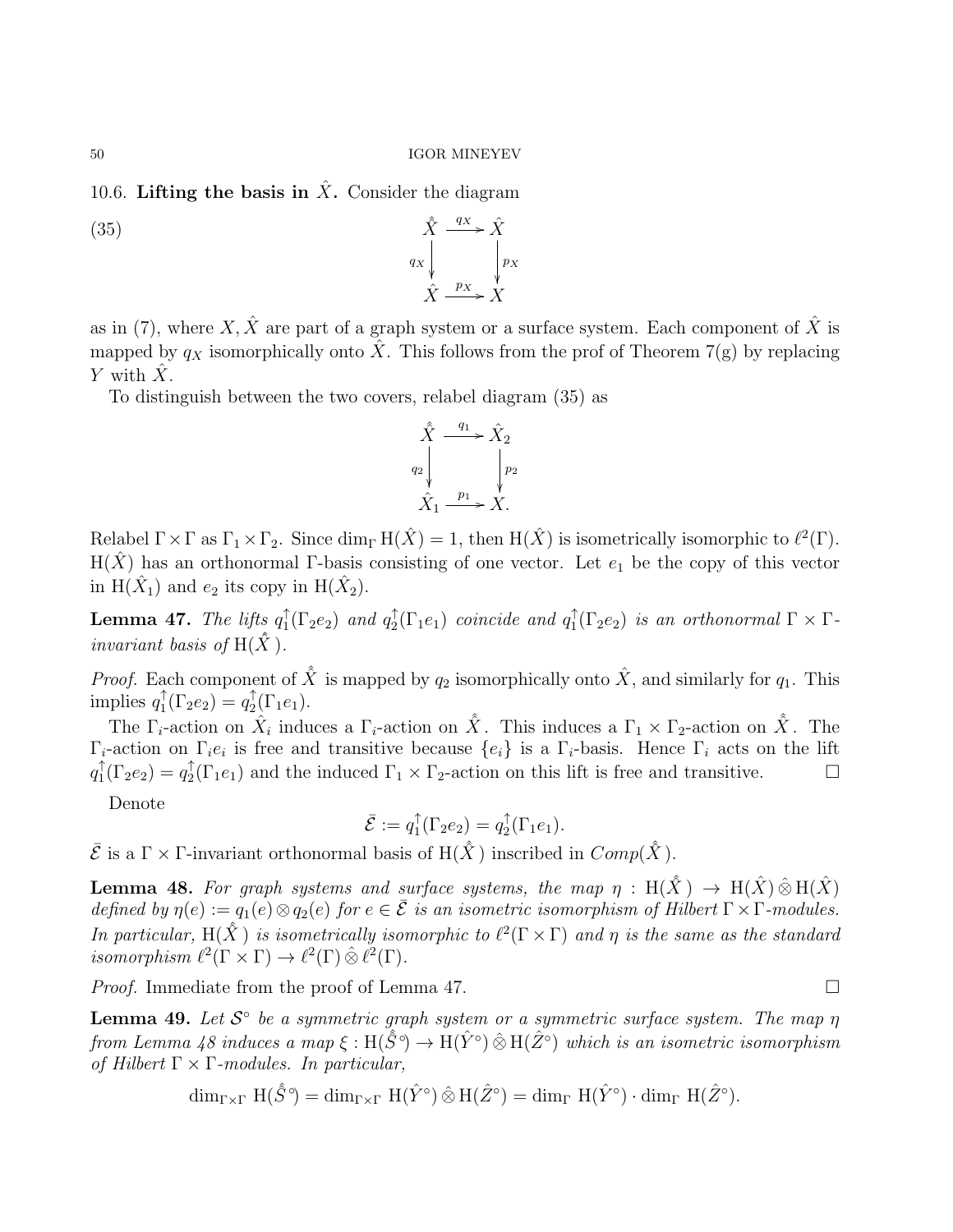Proof. Since  $\alpha: Y^{\circ} \to X$  and  $\beta: Z^{\circ} \to X$  are covers, then by Theorem 7(g),  $\hat{\alpha}$  and  $\hat{\beta}$ map the components of  $\hat{Y}^{\circ}$  and  $\hat{Z}^{\circ}$  isomorphically onto  $\hat{X}$ . Then for each  $K^{\circ} \in Comp(\hat{Y}^{\circ})$  and  $L^{\circ}\in Comp(\hat{Z}^{\circ})$  the restricted maps  $\bar{\alpha}: K^{\circ}\to X$  and  $\bar{\beta}: L^{\circ}\to X$  are the same as  $p_X:\hat{X}\to X,$ and the diagram

(36) 
$$
K^{\circ} \square L^{\circ} \xrightarrow{\bar{\nu}} L^{\circ}
$$

$$
\bar{\mu} \Big|_{\vec{K}^{\circ} \xrightarrow{\bar{\alpha}} X} \Big\downarrow^{\bar{\beta}}
$$

is isomorphic to (35). The explicit isomorphism is given by the map  $\Theta$  in (10). As in Lemma 48, it follows that the map  $\xi : H(K^{\circ}\Box L^{\circ}) \to H(K^{\circ}) \hat{\otimes} H(L^{\circ})$  is the same as the standard isomorphism  $\ell^2(\Gamma \times \Gamma) \to \ell^2(\Gamma) \hat{\otimes} \ell^2(\Gamma)$ , only here it is a  $G \times G$ -module map rather than a  $\Gamma \times \Gamma$ -module map. Now combine all such  $G \times G$ -isomorphisms for all pairs  $(K^{\circ}, L^{\circ}) \in Comp(\hat{Y}^{\circ}) \times Comp(\hat{Z}^{\circ})$ into one  $\Gamma \times \Gamma$ -isomorphism  $\xi : H(\hat{S}^{\circ}) \to H(\hat{Y}^{\circ}) \hat{\otimes} H(\hat{Z}^{\circ})$  $\Box$ 

10.7. Bases and maps coming from systems. Recall that an orthonormal  $G \times G$ -subbasis of  $\ell^2(\Gamma \times \Gamma)$  is a subset of some orthonormal  $G \times G$ -basis. If C is a  $G \times G$ -subbasis inscribed in Diag<sub>G</sub>, we define the square map  $\diamond_C$  corresponding to C by extending C to a  $G \times G$ -basis C' inscribed in  $Diag_G^{\Gamma}$ , defining  $\Diamond_{\mathcal{C}'}$  as in Definition 46, and then restricting  $\Diamond_{\mathcal{C}'}$  to  $\overline{span}((G \times G)\mathcal{C})$ . Since  $\Diamond_{\mathcal{C}'}$  is densely defined,  $\Diamond_{\mathcal{C}}$  is defined on a dense subset of  $\overline{span}((G \times G)\mathcal{C})$ .

Each symmetric pair of graph or surface systems  $(S^{\circ}, S)$  (as in 3.6 or 8.1) gives rise to square maps as follows. Let G be the common stabilizer of the components in  $\hat{Y}^{\circ}$  and in  $\hat{Z}^{\circ}$ . Fix any  $K^{\circ} \in Comp(\hat{Y}^{\circ})$  and  $L^{\circ} \in Comp(\hat{Z}^{\circ})$  and let

$$
K := K^{\circ} \cap \hat{Y} \quad \text{and} \quad L := L^{\circ} \cap \hat{Z},
$$

then  $K \square L \subseteq K^{\circ} \square L^{\circ} \subseteq \hat{S}^{\circ}$ . Let

$$
U := H(K \Box L) \subseteq H(K^{\circ} \Box L^{\circ}) \cong \ell^{2}(\Gamma \times \Gamma).
$$

U is a Hilbert  $G \times G$ -module because K and L are G-invariant.

By Lemma 4,  $\hat{S}$  is a  $\Delta$ -invariant subgraph/subsurface of  $\hat{S}$  and  $\hat{S}^{\circ}$  is a  $\Delta$ -invariant subgraph/subsurface of  $\hat{S}^{\circ}$ . The following theorem is proved in exactly the same way as Theorem 30 by replacing  $\hat{\beta}: \hat{Z} \to \hat{X}$  with  $\tilde{\hat{\beta}} \circ \hat{\nu}: \hat{S} \to \hat{X}$ ,  $\hat{\beta}: \hat{Z} \to \hat{X}$  with  $\hat{\beta} \circ \hat{\nu}: \hat{S} \to \hat{X}$ , and  $\Gamma$ with  $\Delta$ .

**Theorem 50.** For any graph system there exist orthonormal  $\Delta$ -bases C of H( $\hat{S}$ ) and  $\mathcal{C}^{\circ}$  of  $H(\hat{S}^{\circ})$  such that

- (1)  $\mathcal{C} \subseteq \mathcal{C}^{\circ}$ ,
- (2) C is inscribed in  $Comp(\hat{S})$ ,
- (3)  $\mathcal{C}^{\circ}$  is inscribed in  $Comp(\hat{S}^{\circ})$ , and
- (4) for each  $c \in \mathcal{C}^{\circ}$ , the restricted map  $\hat{\beta} \circ \hat{\nu} : \overline{span}(\Delta c) \to H(\hat{X})$  is a weak isomorphism.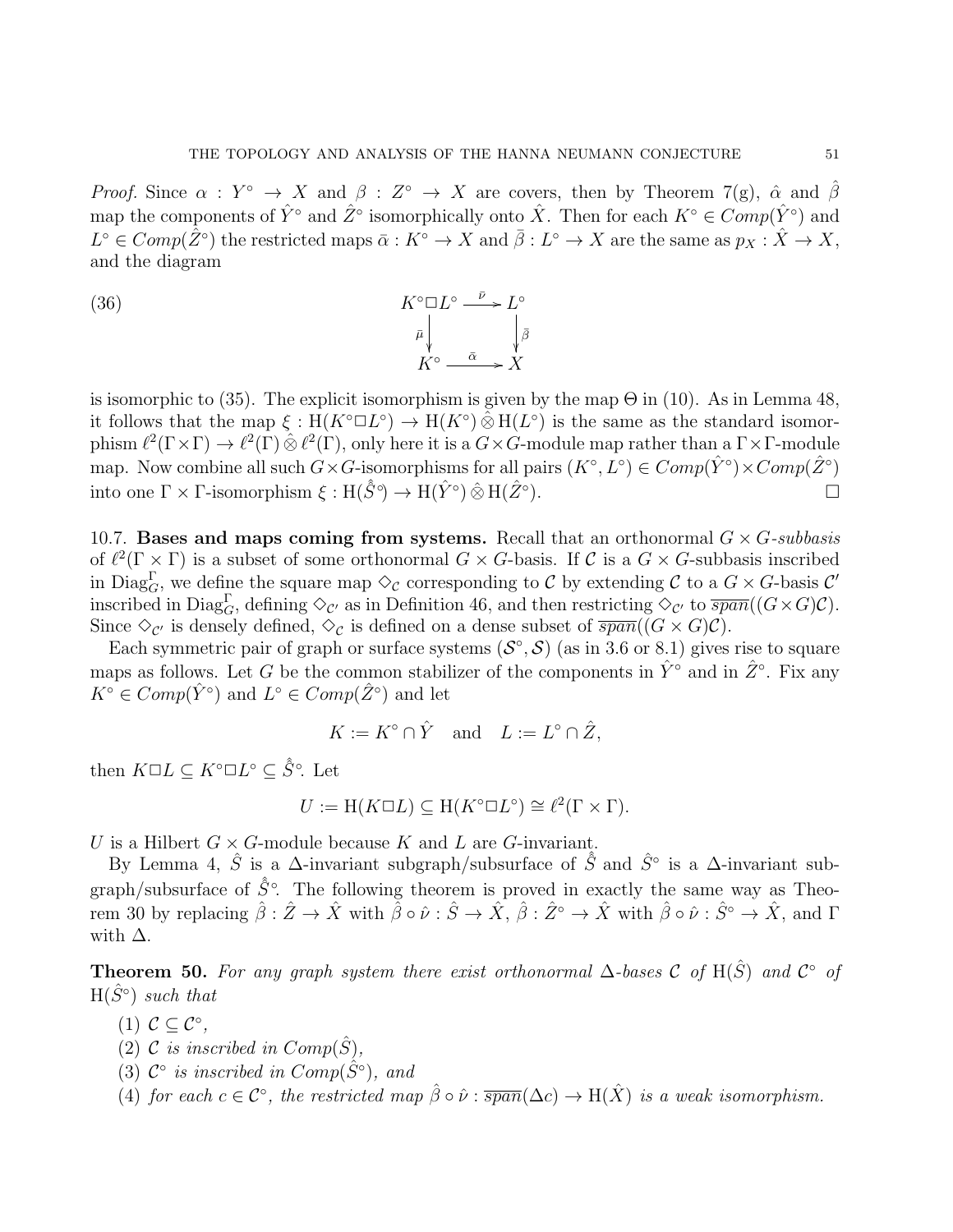10.8. From diagonal to square. Assume that  $(S^{\circ}, S)$  is a symmetric pair of graph systems. By Lemma 9,

$$
\hat{S} = \operatorname{Ind}_{\Delta}^{\Gamma \times \Gamma} \hat{S}, \qquad \hat{S}^{\circ} = \operatorname{Ind}_{\Delta}^{\Gamma \times \Gamma} \hat{S}^{\circ}.
$$

This implies that the  $\Delta$ -basis  $\mathcal{C}^{\circ}$  of  $H(\hat{S}^{\circ})$  from Theorem 50 is also a  $\Gamma \times \Gamma$ -basis of  $H(\hat{S}^{\circ})$ . As before, fix  $K^{\circ} \in Comp(\hat{Y}^{\circ})$  and  $L^{\circ} \in Comp(\hat{Z}^{\circ})$  and denote  $K := K^{\circ} \cap \hat{Y}$ ,  $L := L^{\circ} \cap \hat{Z}$ . By applying elements of  $\Gamma \times \Gamma$  we can assume that  $\mathcal{C}^{\circ}$  is inscribed in  $Comp(K^{\circ} \Box L^{\circ})$  and  $\mathcal{C}$  is inscribed in  $Comp(K \Box L)$ . Identify  $H(K^{\circ} \Box L^{\circ})$  with  $\ell^2(\Gamma \times \Gamma)$  as in Lemma 49. By applying elements of  $G \times G$  we can further assume that  $\mathcal{C}^{\circ}$  is inscribed in  $\text{Diag}_{G}^{\Gamma}$ .

This argument shows that for symmetric pairs  $(S^{\circ}, S)$  (as in 6.2) of graph systems,  $\Delta$ -bases of H( $\hat{S}$ ) inscribed in  $Comp(\hat{S})$  give rise to  $G \times G$ -bases of H( $K \square L$ )  $\subseteq \ell^2(\Gamma \times \Gamma)$  inscribed in Diag<sub>G</sub>, and therefore to square maps  $\diamond : H(K \square L) \longrightarrow H(K) \otimes H(L)$ .

**Theorem 51.** Suppose U is the Hilbert  $G \times G$ -submodule of  $\ell^2(\Gamma \times \Gamma)$  coming from a symmetric pair of graph systems  $(S^{\circ}, S)$  as in 10.7. Suppose that there exist a subgroup H of finite index in G and an  $H \times H$ -basis C of U inscribed in  $Diag_H^{\Gamma}$  such that the corresponding square map  $\Diamond_{\mathcal{C}} : U \to \ell^2(\Gamma \times \Gamma)$  is injective. Then SHNC holds for S.

*Proof.* The square map  $\Diamond_{\mathcal{C}} : U \to \ell^2(\Gamma \times \Gamma)$  is  $H \times H$ -equivariant. Using diagram (36) the square map can be equivalently written as

$$
H(K \Box L) \xrightarrow{\Diamond c} H(K) \hat{\otimes} H(L).
$$

Since this map is injective, it induces an injective  $H \times H$ -map on the finite sums

$$
H(\hat{Y}\Box \hat{Z}) = \bigoplus_{(K^{\circ},L^{\circ})} H(K\Box L) \longrightarrow \bigoplus_{(K^{\circ},L^{\circ})} H(K) \hat{\otimes} H(L) = H(\hat{Y}) \hat{\otimes} H(\hat{Z}).
$$

where  $(K^{\circ}, L^{\circ}) \in Comp(\hat{Y}^{\circ}) \times Comp(\hat{Z}^{\circ})$ . This shows that

$$
\dim_{\Gamma \times \Gamma} H(\hat{S}) = \dim_{\Gamma \times \Gamma} H(\hat{Y} \Box \hat{Z})
$$
\n
$$
= \frac{\dim_{H \times H} H(\hat{Y} \Box \hat{Z})}{[\Gamma \times \Gamma : H \times H]} \le \frac{\dim_{H \times H} H(\hat{Y}) \hat{\otimes} H(\hat{Z})}{[\Gamma \times \Gamma : H \times H]}
$$
\n
$$
= \dim_{\Gamma \times \Gamma} H(\hat{Y}) \hat{\otimes} H(\hat{Z}) = \dim_{\Gamma} H(\hat{Y}) \cdot \dim_{\Gamma} H(\hat{Z}),
$$

which implies SHNC by Theorem 23(d).  $\square$ 

**Remark.** Theorem 51 holds under the weaker assumption that there exist a sequence  $H_i$  of subgroups of finite index in  $\Gamma$  and  $H_i \times H_i$ -bases  $\mathcal{C}_i$  of U inscribed in  $Diag_{H_i}^{\Gamma}$  such that the corresponding square map becomes "more and more injective", i.e.

$$
\lim_{i \to \infty} \frac{\dim_{H_i \times H_i} \text{Ker } \diamond_{\mathcal{C}_i}}{\left[\Gamma \times \Gamma : H_i \times H_i\right]} = 0.
$$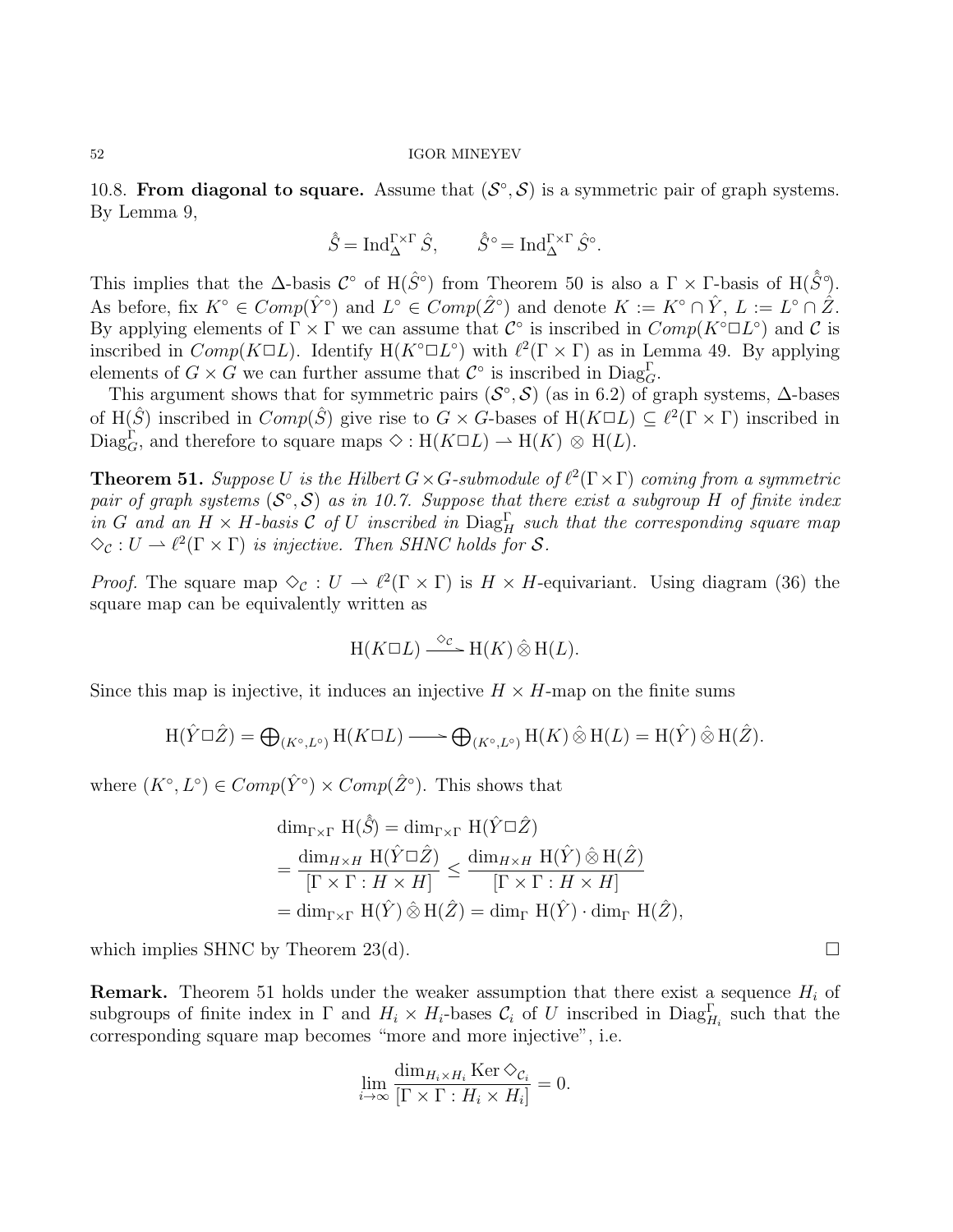10.9. Classes of groups: P and  $\mathcal{P}_{lim}$ . Let P be the class of groups Γ satisfying the following condition.

# Condition 1. If

- G is a normal subgroup of finite index in  $\Gamma$ ,
- U is a Hilbert  $G \times G$ -submodule of  $\ell^2(\Gamma \times \Gamma)$ ,
- there exists an orthonormal  $G \times G$ -basis  $\mathcal{B}'$  of U inscribed in  $\text{Diag}_{G}^{\Gamma}$ ,
- there exists an orthonormal  $G \times G$ -basis  $\mathcal{B}''$  of  $U^{\perp}$  inscribed in  $Diag_G^{\Gamma}$ , and
- for each  $b \in \mathcal{B}' \cup \mathcal{B}''$ , the singleton  $\{b\}$  is a (not necessarily orthonormal)  $\Gamma \times \Gamma$ -basis of  $\ell^2(\Gamma \times \Gamma)$  (as defined in 4.4),

then

- there exists a normal subgroup H of finite index in  $\Gamma$  and
- there exists an  $H \times H$ -basis  $C'$  of U inscribed in  $Diag_H^{\Gamma}$

such that the corresponding square map  $\Diamond_{\mathcal{C}'} : U \to \ell^2(\Gamma \times \Gamma)$  is injective.

For example, all infinite simple groups belong to  $P$ .

Another class of groups,  $\mathcal{P}_{lim}$ , is defined by replacing the conclusion of Condition 1 by the weaker property as in the above remark: there exist a sequence  $H_i$  of subgroups of finite index in  $\Gamma$  and  $H_i \times H_i$ -bases  $\mathcal{C}'_i$  of U inscribed in  $Diag_{H_i}^{\Gamma}$  such that  $(\dim_{H_i \times H_i} \text{Ker} \diamondsuit_{\mathcal{C}'_i})/[\Gamma \times \Gamma : H_i \times H_i]$ converges to 0.

Clearly,  $P \subseteq P_{lim}$ . With some work it is possible to show that the space U coming from a pair of graph systems as in 10.7 satisfies the assumptions of Condition 1; we skip the details. It is therefore an interesting question, what groups belong to  $\mathcal P$  or to  $\mathcal P_{lim}$ . Theorem 51 implies that if  $P$  (or  $P_{lim}$ ) contains the free group of rank 2 then SHNC holds.

10.10. Atomic square maps. Let  $(S^{\circ}, S)$  be a symmetric pair of graph or surface systems. Suppose  $\hat{\varphi}$  :  $\hat{S}^{\bullet} \to \hat{S}$  is an atomic decomposition of  $\hat{S}$  as in 5.5 or 8.4.

Each such atomic decompositions yields a  $\Delta$ -basis C of H( $\hat{S}$ ) as follows. For each i, choose any  $M_i \in Comp(\hat{S}_i^{\bullet})$  and let  $\Delta_i := Stab_{\Delta}(M_i)$ . Then  $\Delta_i$  is free, hence ICC. Since

$$
\dim_{\Delta_i} H(M_i) = \dim_{\Delta} H(\hat{S}_i^{\bullet}) = \bar{r}(S_i^{\bullet}) = 1,
$$

 $H(M_i)$  is isometrically isomorphic to  $\ell^2(\Delta_i)$ , so we can choose a vector in  $H(M_i)$  that forms an orthonormal  $\Delta_i$ -basis of H $(M_i)$ . This vector also forms an orthonormal  $\Delta$ -basis of H $(\hat{S}_i^{\bullet})$ . Combining such vectors gives an orthonormal  $\Delta$ -basis  $\bar{C}$  of H( $\hat{S}^{\bullet}$ ) inscribed in  $Comp(\hat{S}^{\bullet})$ . Since  $\hat{\varphi}$ :  $\hat{S}^{\bullet} \to \hat{S}$  is a weak isomorphism,  $\mathcal{C} := \hat{\varphi}(\bar{\mathcal{C}})$  is a  $\Delta$ -basis inscribed in  $Comp(\hat{S})$ .

Going from diagonal to square as in 10.8 gives rise to a  $G \times G$ -basis  $\mathcal{C}$  of  $\ell^2(\Gamma \times \Gamma)$  inscribed in  $Diag_G^{\Gamma}$  which we call an *atomic basis*, and to the corresponding square map  $\diamond_C$  which we call an atomic square map.

**Theorem 52.** If a  $(\Gamma \times \Gamma \text{-invariant})$  atomic decomposition of  $\hat{S}$  can be chosen so that the corresponding atomic square map  $\Diamond_{\mathcal{C}} : \ell^2(\Gamma \times \Gamma) \to \ell^2(\Gamma \times \Gamma)$  (or equivalently, atomic glide square map  $\Diamond$ ) is injective, then SHNC holds for S.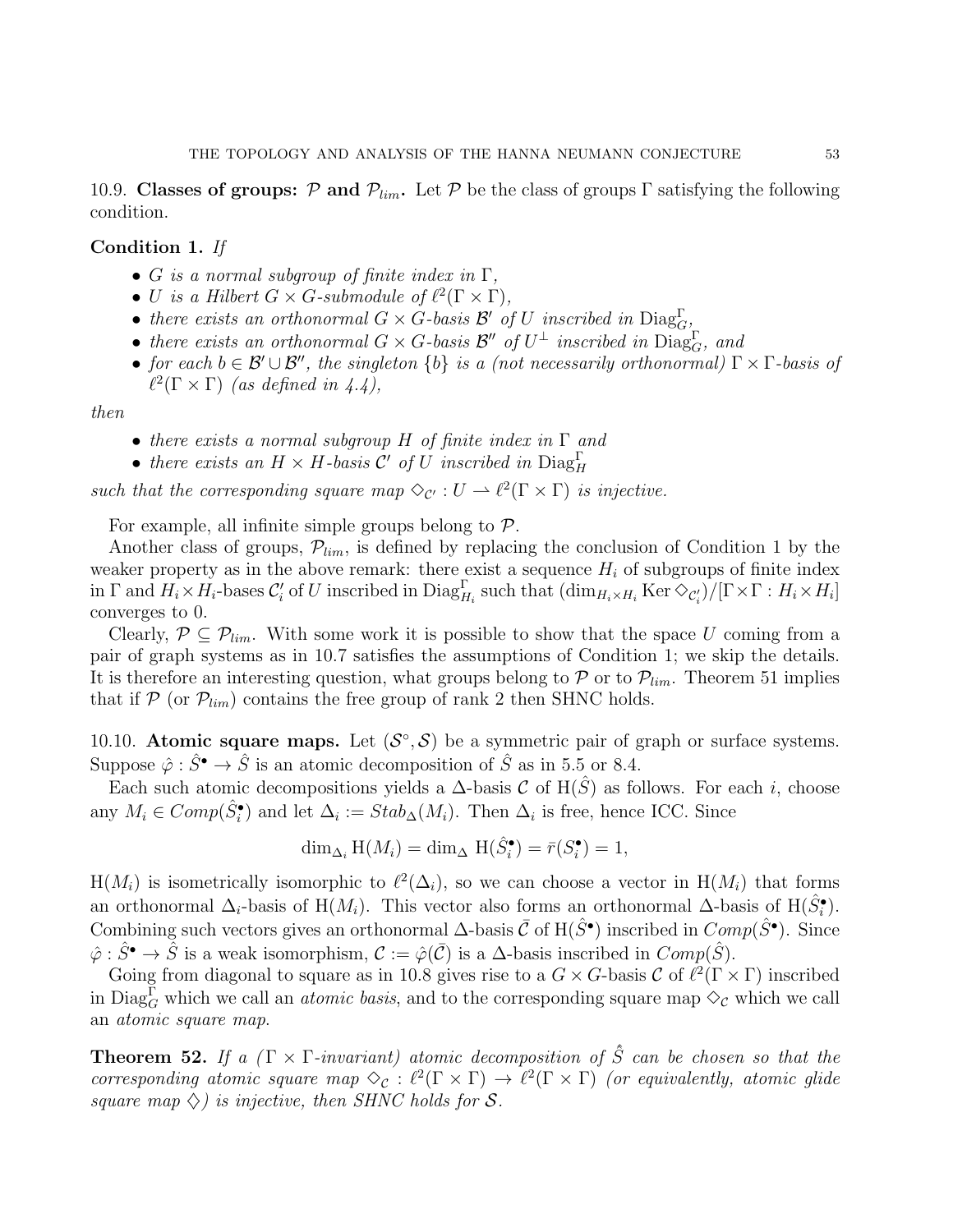The proof is the same as in Theorem 51, and one can similarly state a limit version of Theorem 52: assume that there is a sequence of atomic decompositions, the ith of which is  $H_i \times H_i$ -invariant, and that the corresponding atomic square maps become "more and more injective".

# 11. Subspaces and arrangements.

For this section we will assume that  $\Gamma$  is a group, G is a normal subgroup of  $\Gamma$  of finite index, and denote  $\bar{\Gamma} := \Gamma/G$ ,  $n := |\bar{\Gamma}|$ .

# 11.1. G-subspaces. For a Hilbert  $\Gamma$ -module H, let

- $\mathcal{S}\mathcal{P}(H)$  be the set of Hilbert subspaces in H, and
- $\mathcal{S}P(H)^G$  be the set of G-invariant Hilbert subspaces in H.

We will be primarily interested in the case  $H := \ell^2(\Gamma)$ . The elements of  $\mathcal{SP}(H)^G$  will be called G-subspaces. The left action of  $\Gamma$  on H induces  $\Gamma$ -actions on  $\mathcal{SP}(H)$  and on  $\mathcal{SP}(H)^G$ . This in turn induces a  $\overline{\Gamma}$ -action on  $\mathcal{SP}(H)^G$ .

# 11.2. Arrangements.

**Definition 53.** Let H be a Hilbert space. An arrangement in H is a function  $\Phi: I \to \mathcal{SP}(H)$ , where I is a set.

For  $i \in I$ ,  $\Phi(i)$  will be denoted by  $U_i$ , so an arrangement is simply an indexed family of subspaces  $U_i \subseteq U$ , possibly with repetitions.

The arrangements in H form a category  $\mathcal{ARR}(H)$ : the morphisms from arrangement  $\Phi$ :  $I \to \mathcal{SP}(H)$  to arrangement  $\Psi : J \to \mathcal{SP}(H)$  are the maps  $f : I \to J$  such that  $\Phi = \Psi \circ f$ .

**Definition 54.** A  $(\Gamma, G)$ -arrangement is a function  $\Phi: I \to \mathcal{SP}(\ell^2(\Gamma))^G$  such that

- I is a free  $\bar{\Gamma}$ -set,
- $\Phi$  commutes with the  $\bar{\Gamma}$ -actions on I and  $\mathcal{SP}(\ell^2(\Gamma))^G$ .

The  $(\Gamma, G)$ -arrangements form a subcategory  $\mathcal{ARR}(\Gamma, G)$  of  $\mathcal{ARR}(\ell^2(\Gamma))$ : the morphisms from  $\Phi: I \to \mathcal{SP}(\ell^2(\Gamma))^G$  to  $\Psi: J \to \mathcal{SP}(\ell^2(\Gamma))^G$  are the  $\overline{\Gamma}$ -equivariant maps  $f: I \to J$  such that  $\Phi = \Psi \circ f$ .

**Definition 55.** The product of two  $(\Gamma, G)$ -arrangements  $\Phi : I \to \mathcal{SP}(\ell^2(\Gamma))^G$  and  $\Psi : J \to$  $\mathcal{SP}(\ell^2(\Gamma))^G$  is the  $(\Gamma, G)$ -arrangement  $\Phi \times \Psi : I \times J \to \mathcal{SP}(\ell^2(\Gamma))^G$  defined by

$$
(\Phi \times \Psi)(i, j) := \Phi(i) \cap \Psi(j),
$$

where  $\overline{\Gamma}$  acts on  $I \times J$  diagonally.

11.3. Arrangements coming from systems. Let  $(S^{\circ}, S)$  be a connected symmetric pair of either graph systems as in 6.2 or surface systems as in 8.1. Then  $H(X)$  has dimension 1 over Γ and therefore is isometrically isomorphic to  $\ell^2(\Gamma)$ .

Let  $I^{\circ} := Comp(\hat{Y}^{\circ})$  and  $J^{\circ} := Comp(\hat{Z}^{\circ})$ , then  $I^{\circ}$  and  $J^{\circ}$  are  $\Gamma$ -sets such that for all  $K \in I^{\circ}$  and  $L \in J^{\circ}$ ,  $Stab_{\Gamma}(K) = Stab_{\Gamma}(L) = G$ , i.e. G fixes  $I^{\circ}$  and  $J^{\circ}$  pointwise. Therefore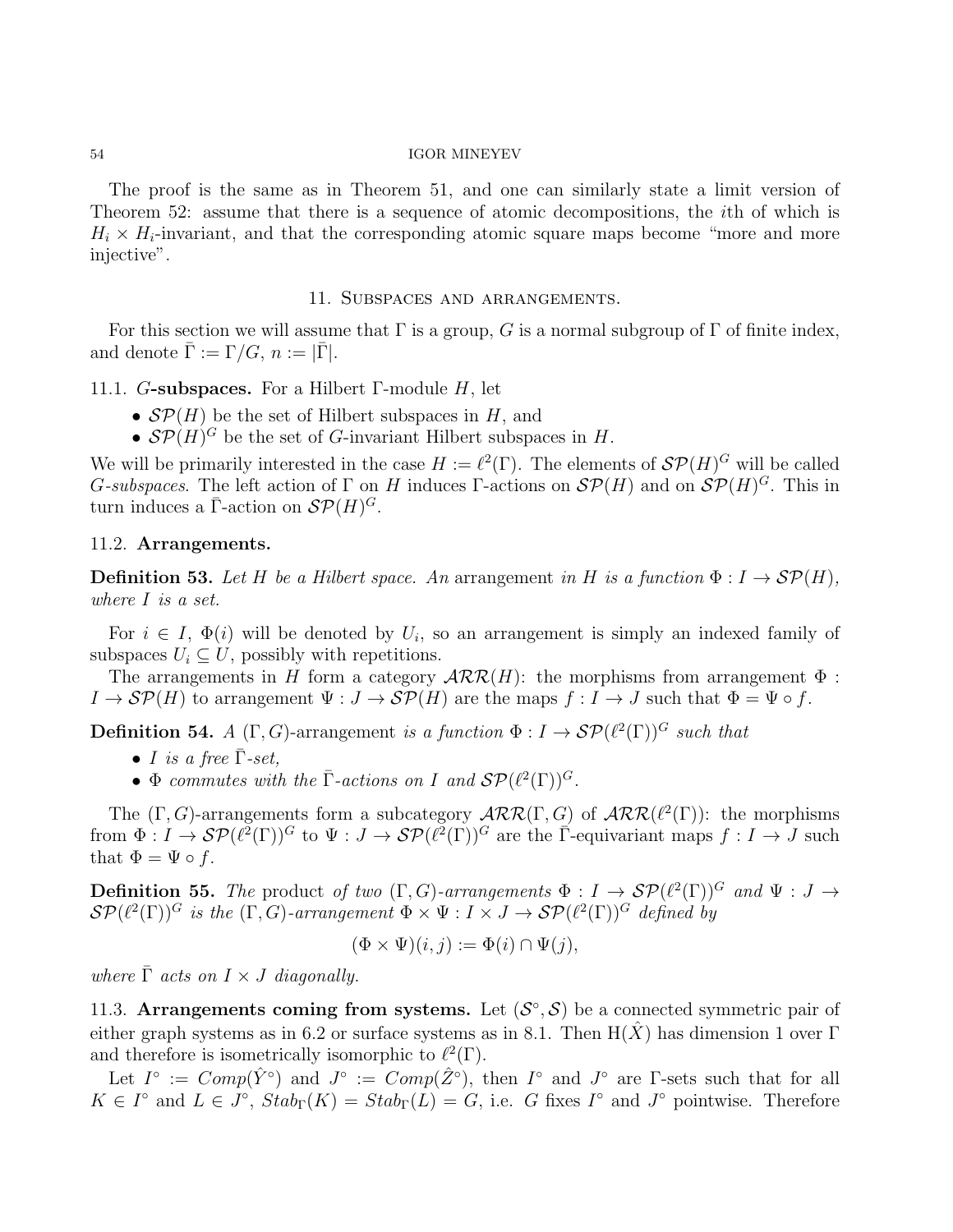the Γ-actions on  $I^{\circ}$  and  $J^{\circ}$  pass to actions by the finite quotient  $\overline{\Gamma}$  on  $I^{\circ}$  and  $J^{\circ}$ , respectively. By Lemma 19,  $I^{\circ}$  and  $J^{\circ}$  are free transitive  $\overline{\Gamma}$ -sets. The maps

$$
\Phi_Y: I^\circ \to \mathcal{SP}(\ell^2(\Gamma))^G, \quad K^\circ \mapsto \mathrm{H}(\hat{\alpha}(K^\circ \cap \hat{Y})) = \hat{\alpha}(\mathrm{H}(K^\circ \cap \hat{Y})) \quad \text{and}
$$
  

$$
\Phi_Z: J^\circ \to \mathcal{SP}(\ell^2(\Gamma))^G, \quad L^\circ \mapsto \mathrm{H}(\hat{\beta}(L^\circ \cap \hat{Z})) = \hat{\beta}(\mathrm{H}(L^\circ \cap \hat{Z}))
$$

are  $(\Gamma, G)$ -arrangements. The  $(\Gamma, G)$ -arrangement  $\Phi_S$  coming from  $\hat{S} \to \hat{X}$  is the same as the product  $\Phi_Y \times \Phi_Z$ .

11.4. Subspaces coming from systems. If  $(S^{\circ}, S)$  is a connected symmetric pair of graph or surface systems, pick some  $K^{\circ} \in Comp(\hat{Y}^{\circ}), L^{\circ} \in Comp(\hat{Z}^{\circ})$  and define

(37) 
$$
K := K^{\circ} \cap \hat{Y}, \quad L := L^{\circ} \cap \hat{Z},
$$

$$
V := H(\hat{\alpha}(K)), \quad W := H(\hat{\beta}(L)).
$$

If V and W are defined as above, we will say that V and W are subspaces coming from  $(S^{\circ}, S)$ .

**Theorem 56.** SHNC is equivalent to the following statement. If  $(S^{\circ}, S)$  is a connected symmetric pair of graph systems as in 3.7 and 6.2, and V and W come from  $(S^{\circ}, S)$ , then the following inequality holds.

$$
\mathcal{I}(V,W): \qquad \qquad \sum_{\bar{g}\in \bar{\Gamma}} \dim_G (V\cap \bar{g}W) \leq \dim_G V \cdot \dim_G W.
$$

Proof.

$$
\dim_G V = \dim_G \operatorname{H}(\hat{\alpha}(K^\circ \cap \hat{Y})) = \dim_G \operatorname{H}(K^\circ \cap \hat{Y})
$$
  
= 
$$
\dim_\Gamma \operatorname{Ind}_G^{\Gamma} \operatorname{H}(K^\circ \cap \hat{Y}) = \dim_\Gamma \operatorname{H}(\hat{Y}) = b_1^{(2)}(\hat{Y}; \Gamma).
$$

Similarly,  $\dim_G W = b_1^{(2)}$  ${2 \choose 1} (\hat{Z}; \Gamma).$ 

$$
\sum_{\bar{g}\in\bar{\Gamma}}\dim_G(V\cap\bar{g}W) = \sum_{\bar{g}\in\bar{\Gamma}}\dim_G\mathrm{H}(\hat{\alpha}(K^{\circ}\cap\hat{Y}))\cap\mathrm{H}(\hat{\beta}(\bar{g}(L^{\circ}\cap\hat{Z})))
$$
\n
$$
= \sum_{\bar{g}\in\bar{\Gamma}}\dim_G\mathrm{H}\Big(\hat{\alpha}(K^{\circ}\cap\hat{Y}))\cap\hat{\beta}(\bar{g}(L^{\circ}\cap\hat{Z}))\Big)
$$
\n
$$
= \sum_{\bar{g}\in\bar{\Gamma}}\dim_G\mathrm{H}\Big((K^{\circ}\cap\hat{Y})\hat{\Box}(\bar{g}(L^{\circ}\cap\hat{Z})\Big)
$$
\n
$$
= \frac{1}{n}\sum_{\bar{h}\in\bar{\Gamma}}\sum_{\bar{g}\in\bar{\Gamma}}\dim_G\mathrm{H}\Big(\bar{h}(K^{\circ}\cap\hat{Y})\hat{\Box}(\bar{g}(L^{\circ}\cap\hat{Z})\Big)
$$
\n
$$
= \frac{1}{n}\dim_G\bigoplus_{(\bar{h},\bar{g})\in\bar{\Gamma}\times\bar{\Gamma}}\mathrm{H}\Big(\bar{h}(K^{\circ}\cap\hat{Y})\hat{\Box}(\bar{g}(L^{\circ}\cap\hat{Z})\Big)
$$
\n
$$
= \frac{1}{n}\dim_G\mathrm{H}(\hat{S}) = \dim_{\Gamma}\mathrm{H}(\hat{S}) = b_1^{(2)}(\hat{S};\Gamma).
$$

The equivalence to SHNC now follows from Theorem 23(d').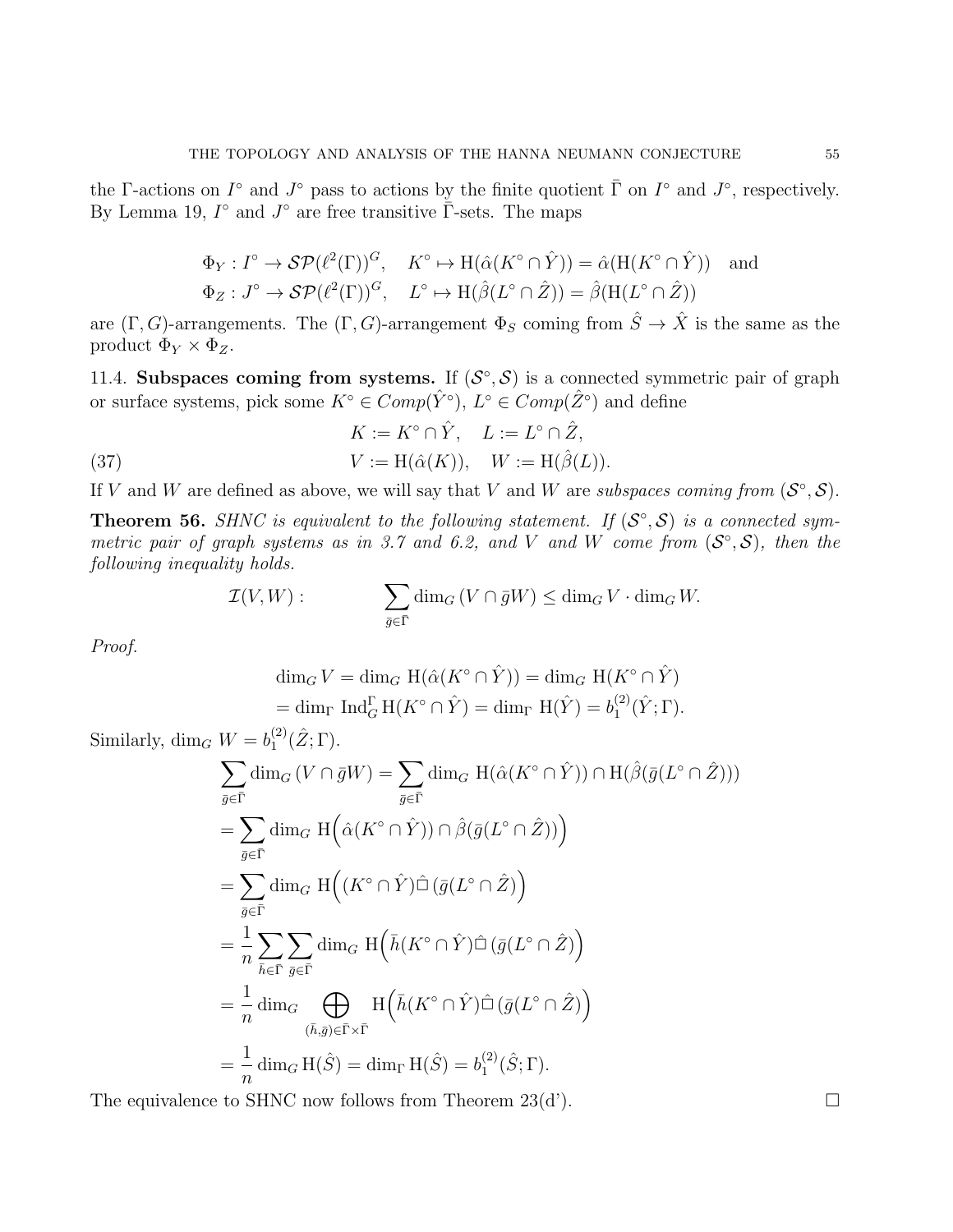11.5. Duality. Given  $V, W \in \mathcal{SP}(\ell^2(\Gamma))^G$ , we will use the following notations.

$$
n := |\bar{\Gamma}| = \dim_G \ell^2(\Gamma), \quad k := \dim_G V, \quad l := \dim_G W.
$$

The next lemma establishes a certain kind of duality in inequality  $\mathcal{I}(V, W)$  between the subspaces and their orthogonal complements.

**Lemma 57** (duality). If  $V, W \in \mathcal{SP}(\ell^2(\Gamma))^G$ , then

$$
\begin{aligned}\n\dim_G V \cdot \dim_G W &- \sum_{\bar{g} \in \bar{\Gamma}} \dim_G (V \cap \bar{g}W) \\
&= \dim_G V^{\perp} \cdot \dim_G W^{\perp} - \sum_{\bar{g} \in \bar{\Gamma}} \dim_G (V^{\perp} \cap \bar{g}W^{\perp}).\n\end{aligned}
$$

*Proof.* By the additivity of dimension, for each  $\bar{g} \in \bar{\Gamma}$ ,

$$
\dim_G (V \cap \bar{g}W) = n - \dim_G (V \cap \bar{g}W)^{\perp}
$$
\n
$$
= n - \dim_G \overline{V^{\perp} + \bar{g}W^{\perp}}
$$
\n
$$
= n - \dim_G V^{\perp} - \dim_G \bar{g}W^{\perp} + \dim_G (V^{\perp} \cap \bar{g}W^{\perp})
$$
\n
$$
= n - (n - k) - (n - l) + \dim_G (V^{\perp} \cap \bar{g}W^{\perp})
$$
\n
$$
= -n + k + l + \dim_G (V^{\perp} \cap \bar{g}W^{\perp}),
$$

then

$$
kl - \sum_{\bar{g} \in \bar{\Gamma}} \dim_G (V \cap \bar{g}W)
$$
  
=  $kl + \sum_{\bar{g} \in \bar{\Gamma}} \left[ n - k - l - \dim_G (V^{\perp} \cap \bar{g}W^{\perp}) \right]$   
=  $kl + n(n - k - l) - \sum_{\bar{g} \in \bar{\Gamma}} \dim_G (V^{\perp} \cap \bar{g}W^{\perp})$   
=  $(n - k)(n - l) - \sum_{\bar{g} \in \bar{\Gamma}} \dim_G (V^{\perp} \cap \bar{g}W^{\perp})$ 

proves the lemma.  $\Box$ 

For Hilbert subspaces V and W of U,  $pr[V, W]$  will denote the image of the orthogonal projection  $pr[\cdot, W] : V \to W$ . We present some more duality statements.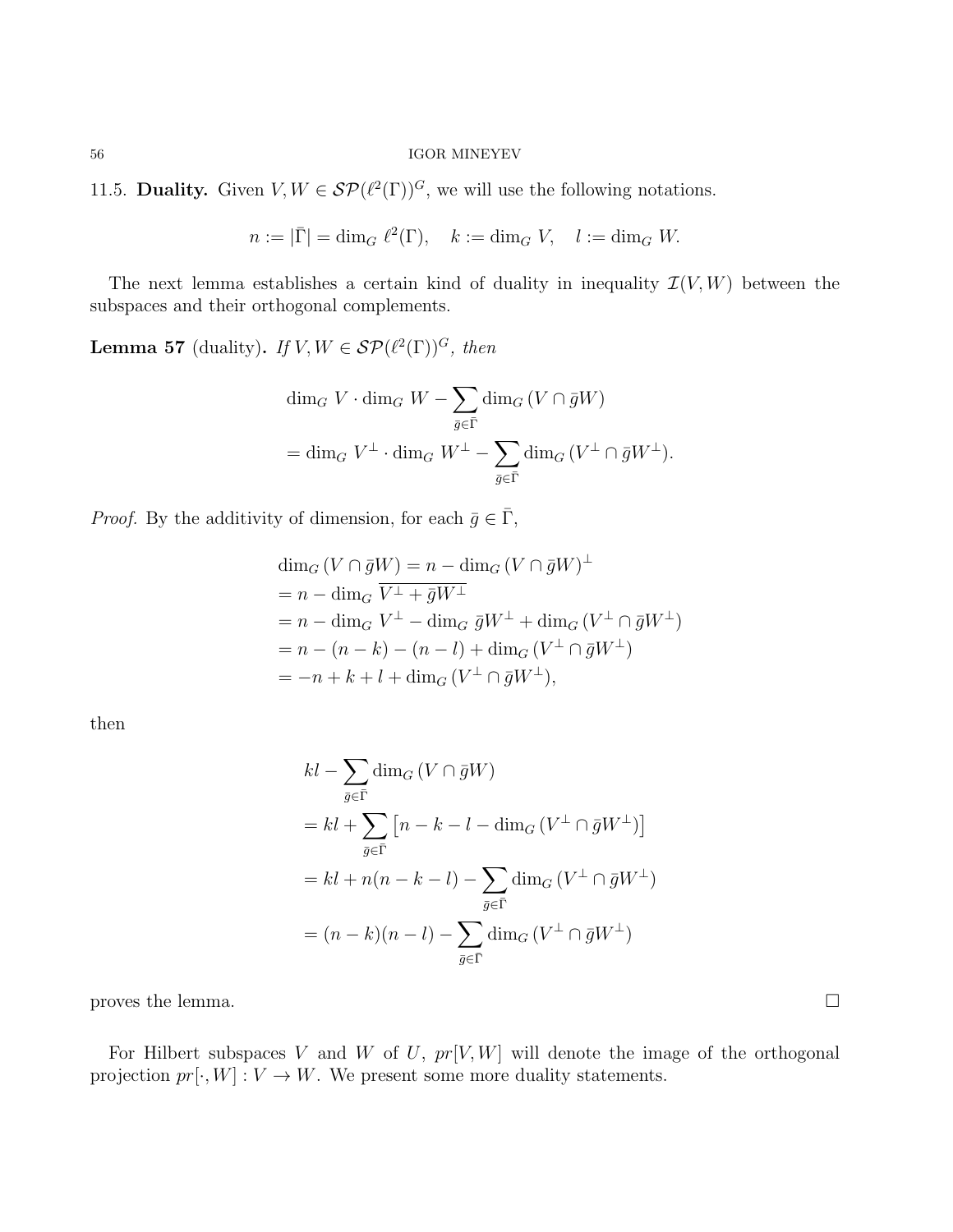**Lemma 58.** The following inequalities are pairwise equivalent for  $V, W \in \mathcal{SP}(\ell^2(\Gamma))^G$ .

$$
\mathcal{I}(V, W) : \qquad \sum_{\bar{g} \in \bar{\Gamma}} \dim_G (V \cap \bar{g}W) \leq \dim_G V \cdot \dim_G W
$$
  

$$
\mathcal{I}_1(V, W) : \qquad \sum_{\bar{g} \in \bar{\Gamma}} \dim_G (V^{\perp} \cap \bar{g}W^{\perp}) \leq \dim_G V^{\perp} \cdot \dim_G W^{\perp}
$$
  

$$
\mathcal{I}_2(V, W) : \qquad \sum_{\bar{g} \in \bar{\Gamma}} \dim_G (pr[V, \bar{g}W^{\perp}]) \geq \dim_G V \cdot \dim_G W^{\perp}
$$
  

$$
\mathcal{I}_3(V, W) : \qquad \sum_{\bar{g} \in \bar{\Gamma}} \dim_G (pr[\bar{g}V, W^{\perp}]) \geq \dim_G V \cdot \dim_G W^{\perp}
$$
  

$$
\mathcal{I}_4(V, W) : \qquad \sum_{\bar{g} \in \bar{\Gamma}} \dim_G (V \cap \bar{g}W) \leq \sum_{\bar{g} \in \bar{\Gamma}} \dim_G \bar{g}W \qquad \text{if } V \neq 0
$$
  

$$
\mathcal{I}_5(V, W) : \qquad \sum_{\bar{g} \in \bar{\Gamma}} \sum_{\bar{h} \in \bar{\Gamma}} \dim_G (\bar{g}V \cap \bar{h}W) \leq \dim_G \ell^2(\Gamma) \cdot \dim_G V \cdot \dim_G W
$$

*Proof.* The equivalence  $\mathcal{I}(V, W) \Leftrightarrow \mathcal{I}_1(V, W)$  holds by Lemma 57.

For the equivalence  $\mathcal{I}(V, W) \Leftrightarrow \mathcal{I}_2(V, W)$ , note that  $V \cap \bar{g}W$  is the kernel of the orthogonal projection  $pr[\cdot, \bar{g}W^{\perp}] : V \to \bar{g}W^{\perp}$ , hence

$$
\dim_G (V \cap \bar{g}W) + \dim_G (pr[V, \bar{g}W^{\perp}]) = k
$$

and

$$
\sum_{\bar{g}\in\bar{\Gamma}}\dim_G(V\cap\bar{g}W)\leq kl \qquad \Leftrightarrow
$$
  

$$
\sum_{\bar{g}\in\bar{\Gamma}}\left[k-\dim_G\left(pr[V,\bar{g}W^{\perp}]\right)\right]\leq kl \qquad \Leftrightarrow
$$
  

$$
\sum_{\bar{g}\in\bar{\Gamma}}\dim_G\left(pr[V,\bar{g}W^{\perp}]\right)\geq k(n-l).
$$

The rest of the equivalences are similar or easy.  $\Box$ 

Exercise: write at least 8 other equivalent inequalities.

# 12. ERGODICITY.

As before, G is a normal subgroup of finite index in  $\Gamma$  and  $\overline{\Gamma} := \Gamma/G$ .

# 12.1. The definition of ergodicity.

**Definition 59.** A G-vector in  $\ell^2(\Gamma)$  is a G-subspace  $U \in \mathcal{SP}(\ell^2(\Gamma))^G$  with  $\dim_G U = 1$ .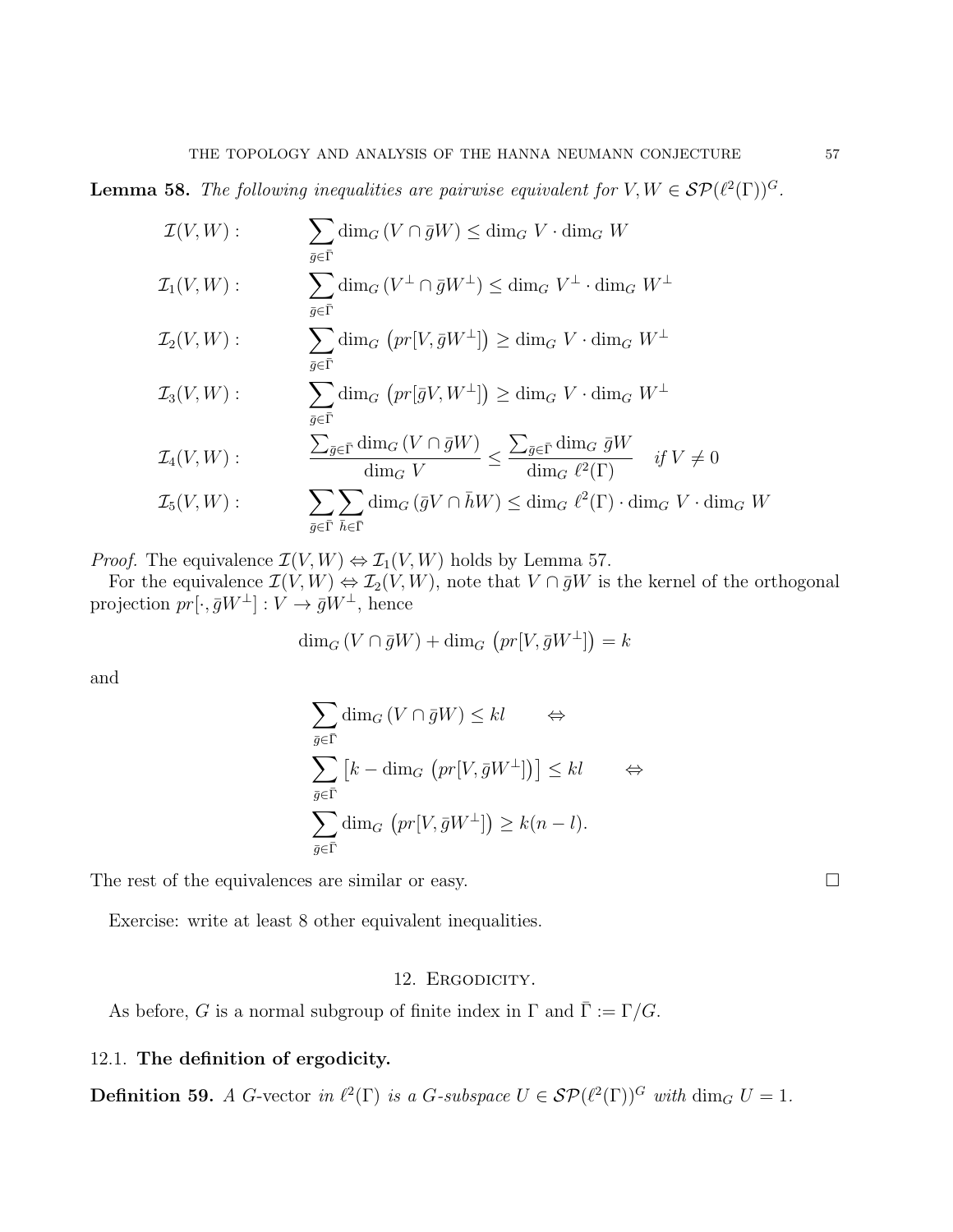**Definition 60.** Given a subspace  $V \in \mathcal{SP}(\ell^2(\Gamma))^G$ , a G-vector basis of V is a set  $\{U_1, \ldots, U_k\}$ of  $G$ -vectors in  $V$  such that the map

$$
\bigoplus_{i=1}^k U_i \to \sum_{i=1}^k U_i \subseteq V
$$

induced by the inclusions  $U_i \subseteq V$  is a weak isomorphism. If this map is an isometric isomorphism, the G-vector basis is called orthonormal.

**Definition 61.** A G-vector U in  $\ell^2(\Gamma)$  will be called ergodic if the map

$$
\bigoplus_{\bar{g}\in\bar{\Gamma}}\bar{g}U\to\sum_{\bar{g}\in\bar{\Gamma}}\bar{g}U\subseteq\ell^2(\Gamma)
$$

induced by the inclusions  $\bar{g}U \subseteq \ell^2(\Gamma)$  is injective, or equivalently, is a weak isomorphism.

**Definition 62.** A subspace  $V \in \mathcal{SP}(\ell^2(\Gamma))^G$  will be called ergodic if V and  $V^{\perp}$  admit G-vector bases that consist of ergodic G-vectors.

For a family  $\mathcal{F} \subseteq \mathcal{SP}(\ell^2(\Gamma))^G$ , let  $\mathcal{F} \cap$  denote the closure of  $\mathcal{F}$  under intersections.

**Definition 63.** A family  $\mathcal{F} \subseteq \mathcal{SP}(\ell^2(\Gamma))^G$  will be called ergodic if each  $V \in \mathcal{F}^{\cap}$  is ergodic.

**Theorem 64.** If  $(S^{\circ}, S)$  is a connected symmetric pair of graph systems and V and W come from  $(S^{\circ}, S)$ , then the family  $\overline{\Gamma}V \cup \overline{\Gamma}W \subseteq \mathcal{SP}(\ell^2(\Gamma))^G$  is ergodic.

Here  $\bar{\Gamma}V$  means the set  $\{\bar{g}V \mid \bar{g} \in \bar{\Gamma}\}.$ 

Proof. By the definition in (37),

 $V = H(\hat{\alpha}(K))$  and  $W = H(\hat{\beta}(L)),$ 

then  $V \cap W = \hat{\beta} \circ \hat{\nu}(K \hat{\Box} L)$ .

Consider the G-equivariant map  $\hat{\beta} \circ \hat{\nu} : K \hat{\square} L \to \hat{X}$ , or equivalently the Γ-equivariant map  $\hat{\beta} \circ \hat{\nu} : \bar{\Gamma}(K \hat{\square} L) \to \hat{X}$ . G is the stabilizer of  $K^{\circ}$ ,  $L^{\circ}$ , and  $K^{\circ \hat{\square} L^{\circ}}$ , hence its elements stabilize  $K$ , L, and  $K\hat{\Box} L$ . One can pick an orthonormal G-basis C of  $H(K\hat{\Box} L)$  inscribed in  $Comp(K\hat{\Box} L)$ by adding one G-orbit of edges, or one atom, at a time as in Theorem 30. This is also an orthonormal Γ-basis of H( $\overline{\Gamma}(K \hat{\square} L)$ ). Then for each  $c \in \mathcal{C}$ ,  $\overline{span}(\hat{\beta} \circ \hat{\nu}(Gc))$  is a G-vector. This G-vector is ergodic because the map  $\hat{\beta} \circ \hat{\nu}$  maps  $\overline{span}(\Gamma c)$  injectively to  $H(\hat{X}) = \ell^2(\Gamma)$ . All such G-vectors form a G-vector basis of H( $K\hat{\Box} L$ ), and their images under  $\hat{\beta} \circ \hat{\nu}$  give an orthonormal G-vector basis of  $V \cap W$ . Now continue adding G-orbits of edges one by one to go from  $K \nightharpoonup L$ to  $K^{\circ}\hat{\Box} L^{\circ}$ . This similarly gives an orthonormal G-vector basis of  $(V\cap W)^{\perp}$ . Thus  $V\cap W$  is ergodic.

The same argument applies to all intersections  $\bar{g}V \cap hW$  for  $\bar{g}V \in \Gamma V$  and  $hW \in \Gamma W$ . Furthermore, it generalizes inductively to all finite intersections of elements of the family  $\Gamma V \cup$  $\Gamma W$ . Since this family is finite, its closure under intersections is the family of finite intersections.  $\Box$ 

**Theorem 65.** If inequality  $\mathcal{I}(V, W)$  holds for all pairs  $V, W \in \mathcal{SP}(\ell^2(\Gamma))^G$  such that the family  $\overline{\Gamma}V \cup \overline{\Gamma}W \subseteq \mathcal{SP}(\ell^2(\Gamma))^G$  is ergodic, then SHNC holds.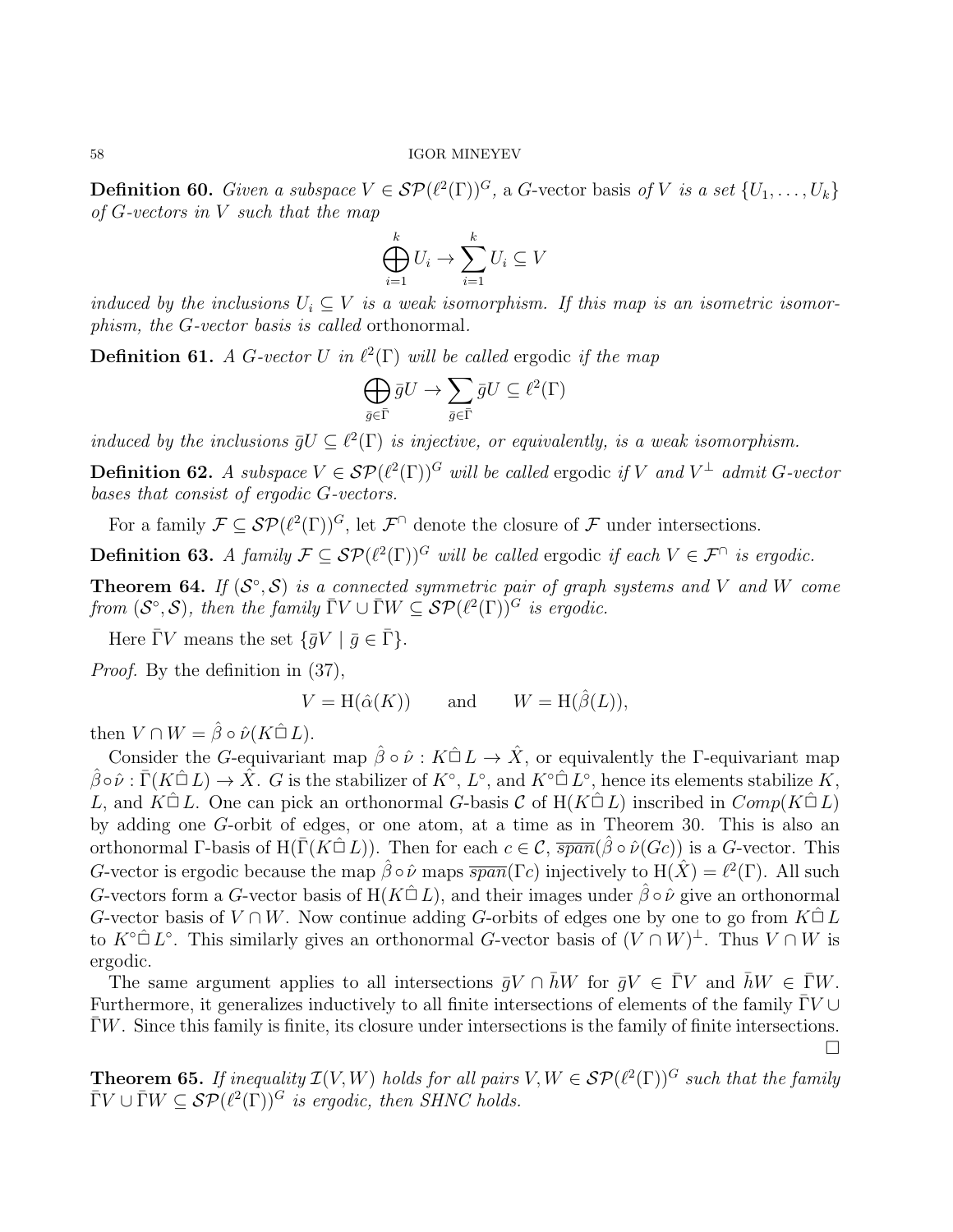*Proof.* This follows from theorems 56 and 64.

**Theorem 66.** If  $(S^{\circ}, S)$  is a connected symmetric pair of graph systems or of surface systems, V and W come from  $(S^{\circ}, S)$ , and  $\dim_G W = 1$ , then the following inequality holds.

$$
\mathcal{I}(V, W) : \qquad \sum_{\bar{g} \in \bar{\Gamma}} \dim_G (V \cap \bar{g}W) \le \dim_G V \cdot \dim_G W = \dim_G V.
$$

*Proof.* Let  $\varphi$  be the composition

$$
\bigoplus_{\bar{g}\in\bar{\Gamma}}(V\cap\bar{g}W)\subseteq\bigoplus_{\bar{g}\in\bar{\Gamma}}\bar{g}W\to\sum_{\bar{g}\in\bar{\Gamma}}\bar{g}W\subseteq\ell^2(\Gamma),
$$

then  $\varphi(\bigoplus_{\bar{g}\in\bar{\Gamma}}(V\cap\bar{g}W))\subseteq V$ . Since the G-vector W is ergodic (as in Definition 61),  $\varphi$  is injective. Then

$$
\sum_{\bar{g}\in\bar{\Gamma}}\dim_G(V\cap\bar{g}W)=\dim_G\bigoplus_{\bar{g}\in\bar{\Gamma}}(V\cap\bar{g}W)
$$

$$
=\dim_G\widehat{\varphi\left(\bigoplus_{\bar{g}\in\bar{\Gamma}}(V\cap\bar{g}W)\right)}\leq\dim_GV=\dim_GV\cdot\dim_GW.
$$

Theorems 66 and 56 imply that SHNC holds if  $\dim_G W = 1$ . This gives another proof of the result of Tardos [25] and generalizes it to surfaces.

12.2. A test case: finite-group representations. To test the inequality  $\mathcal{I}(V, W)$  (which is equivalent to SHNC by Theorem 56), it might be helpful to consider it in the case when  $\Gamma$  is finite of order n and G is trivial. Let  $\mathbb{C}\Gamma$  be the complex group algebra of  $\Gamma$ . Then  $\dim_G$  is the usual dimension dim of vector spaces and dim  $\mathbb{C}\Gamma = |\Gamma| = n$ .

Suppose V and W are subspaces of  $\mathbb{C}\Gamma$  and  $\mathcal{F}^{\cap}$  is the closure of the family

$$
\mathcal{F} := \{ gV \mid g \in \Gamma \} \cup \{ hW \mid h \in \Gamma \} \subseteq \mathcal{SP}(\mathbb{C}\Gamma)
$$

under finite intersections. Suppose further that for each  $V \in \mathcal{F}^{\cap}$  there is an orthonormal basis  ${a_1, \ldots, a_n}$  over C such that for some  $k \leq n, V = span(a_1, \ldots, a_k)$ , and for each  $j = 1, \ldots, n$ , the orbit  $\Gamma a_j$  is a (not necessarily orthogonal) basis of CΓ over C. Then is it true that

(38) 
$$
\sum_{g \in \Gamma} \dim (V \cap gW) \leq \dim V \cdot \dim W ?
$$

Are there any conditions that imply this inequality?

12.3. A non-ergodic finite-dimensional example. Take any nontrivial finite group Γ. Let  $\mathbb{C}\Gamma$  be its group algebra and  $V = W$  be its vector subspace spanned by the vector

$$
\sum_{g \in \Gamma} g \in \mathbb{C}\Gamma.
$$

 $\Box$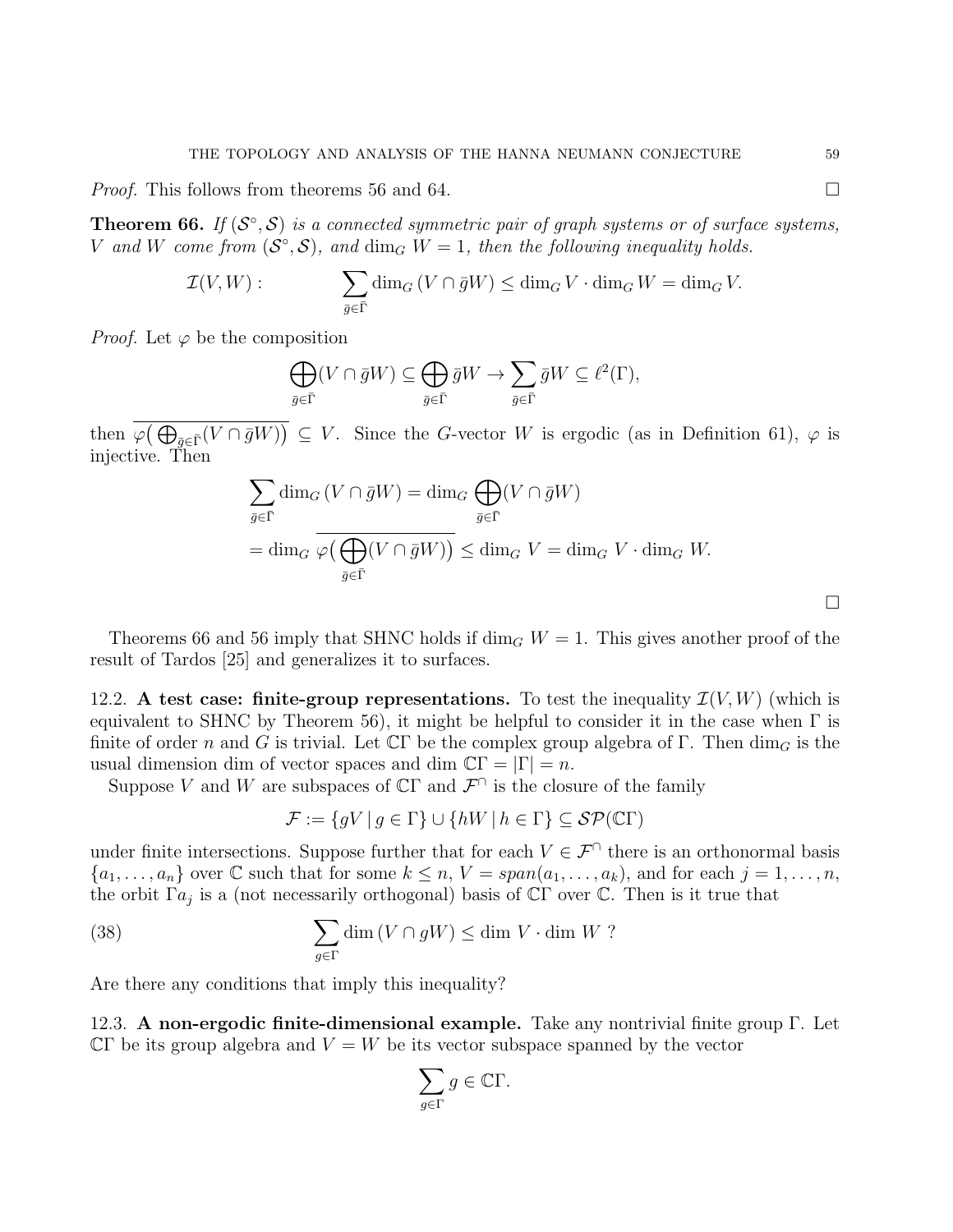This subspace is Γ-invariant. We have

$$
\sum_{g \in \Gamma} \dim (V \cap gW) = \sum_{g \in \Gamma} \dim V = \sum_{g \in \Gamma} 1 = |\Gamma| > 1 = \dim V \cdot \dim W,
$$

which fails inequality  $\mathcal{I}(V, W)$ . This example suggests that some kind of ergodicity assumption is necessary for SHNC to hold.

12.4. A special case: one edge less than cover. The following theorem proves SHNC in the case when the subgroups A and B are represented by graphs Y and Z that can be embedded in a common finite cover  $Z^{\circ}$  of X, and Z is one edge less than  $Z^{\circ}$ . This situation can be viewed as dual to the case when  $B$  is of rank 2 (codimension 1 versus dimension 1).

**Theorem 67.** Let  $(S^{\circ}, S)$  be a connected symmetric pair of graph systems as in 6.2 such that  $Z^{\circ} \setminus Z$  is one edge. Then SHNC holds for  $(\Gamma, A, B)$ .

*Proof.* The pair of systems  $(S^{\circ}, S)$  gives rise to a  $(\Gamma, G)$ -arrangement as in 11.3 and to Gsubspaces V and W of  $\ell^2(\Gamma)$ . Denote

$$
n := \dim_G \ell^2(\Gamma) = |\bar{\Gamma}|, \qquad k := \dim_G V.
$$

We can assume that the edge  $Z^{\circ} \setminus Z$  is essential in  $Z^{\circ}$ , otherwise  $W = \ell^2(\Gamma)$  and inequality  $\mathcal{I}(V, W)$  is immediate. Then  $\dim_G W = n - 1$ . Denote

$$
\Lambda_{k-1} := \{ \bar{g} \in \bar{\Gamma} \mid \dim_G (V \cap \bar{g}W) = k - 1 \},
$$
  
\n
$$
\Lambda_k := \{ \bar{g} \in \bar{\Gamma} \mid \dim_G (V \cap \bar{g}W) = k \} = \{ \bar{g} \in \bar{\Gamma} \mid V \subseteq \bar{g}W \},
$$
  
\n
$$
\lambda_{k-1} := \# \Lambda_{k-1}, \quad \lambda_k := \# \Lambda_k,
$$

then  $\bar{\Gamma} = \Lambda_{k-1} \sqcup \Lambda_k$  and  $\lambda_{k-1} = n - \lambda_k$ . By the ergodicity of W, there is a Hilbert subspace  $W_n \subseteq U$  such that  $\ell^2(\Gamma) = W \oplus W_n$  and  $\oplus_{\bar{g} \in \Gamma} \bar{g}W_n \to \sum_{\bar{g} \in \Gamma} \bar{g}W_n \subseteq U$  is injective. This implies that  $W = (W_n)^{\perp}$  and  $\dim_G \left( \sum_{\bar{g} \in \Lambda_k} \bar{g} W_n \right) = \lambda_k$ . The inclusion

$$
V \subseteq \bigcap_{\bar{g} \in \Lambda_k} \bar{g}W = \bigcap_{\bar{g} \in \Lambda_k} \bar{g}(W_n)^{\perp} = \bigcap_{\bar{g} \in \Lambda_k} (\bar{g}W_n)^{\perp} = \left(\sum_{\bar{g} \in \Lambda_k} \bar{g}W_n\right)^{\perp}
$$

implies  $k \leq n - \lambda_k$ . The equivalences

$$
k \leq n - \lambda_k \Leftrightarrow
$$
  
\n
$$
(k-1)(n - \lambda_k) + k\lambda_k \leq k(n-1) \Leftrightarrow
$$
  
\n
$$
(k-1)\lambda_{k-1} + k\lambda_k \leq k(n-1) \Leftrightarrow
$$
  
\n
$$
\sum_{\bar{g} \in \Lambda_{k-1}} \dim_G (V \cap \bar{g}W) + \sum_{\bar{g} \in \Lambda_k} \dim_G (V \cap \bar{g}W) \leq \dim_G V \cdot \dim_G W \Leftrightarrow
$$
  
\n
$$
\sum_{\bar{g} \in \bar{\Gamma}} \dim_G (V \cap \bar{g}W) \leq \dim_G V \cdot \dim_G W
$$

prove inequality  $\mathcal{I}(V, W)$ , so SHNC holds for these  $(\Gamma, A, B)$  by Theorem 56.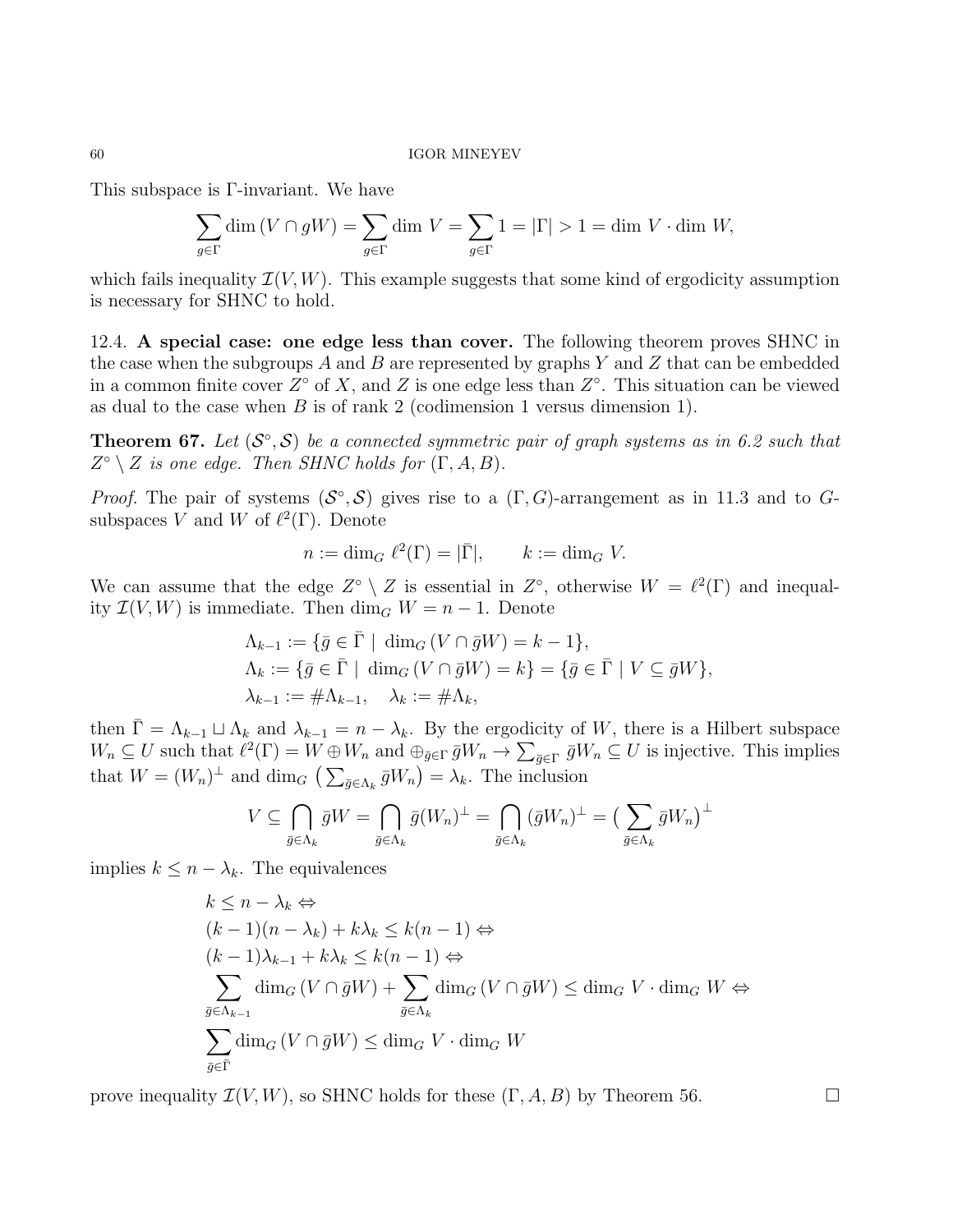### 13. MULTIPLICATIVITY.

In the case when  $\alpha: Y \to X$  and  $\beta: Z \to X$  are immersions of finite graphs, S is their pull-back, and  $\alpha$  or  $\beta$  is a cover (equivalently,  $[\Gamma : A] < \infty$  or  $[\Gamma : B] < \infty$ ), it is well-known that

$$
\bar{r}(S) = \bar{r}(Y) \cdot \bar{r}(Z)
$$

(see [19]). In this section we give an analytic proof of this and discuss when similar equalities hold for dimensions and  $\ell^2$ -Betti numbers.

13.1. A special case: finite sets and finite-dimensional spaces. The following lemma says that the analog of inequality (38) for the counting measures on finite sets is true in the strong sense.

**Lemma 68** (Multiplicativity for finite sets). If  $\Gamma$  is a finite group and M and N are arbitrary subsets of  $\Gamma$ , then

$$
\sum_{g \in \Gamma} \#(M \cap gN) = \#M \cdot \#N.
$$

Proof.

$$
\sum_{g \in \Gamma} \#(M \cap gN) = \sum_{g \in \Gamma} \sum_{m \in M} \sum_{n \in N} \#(\{m\} \cap \{gn\})
$$
  
= 
$$
\sum_{m \in M} \sum_{n \in N} \#(\{m\} \cap \{\Gamma n\}) = \sum_{m \in M} \sum_{n \in N} 1 = \#M \cdot \#N.
$$

**Lemma 69** (Multiplicativity for standard finite-dimensional spaces). If  $\Gamma$  is a finite group, V and W are subspaces of  $\mathbb{C}\Gamma$  spanned by some subsets of the standard basis  $\{g \cdot 1 \in \mathbb{C}\Gamma \mid g \in \Gamma\},\$ then

$$
\sum_{g \in \Gamma} \dim (V \cap gW) = \dim (V) \cdot \dim (W).
$$

*Proof.* The same proof as for Lemma 68 using the standard basis.  $\Box$ 

13.2. Multiplicativity for arrangements. Lemma 69 also generalizes word-by-word to the following statement for pairs  $(\Gamma, G)$ .

**Lemma 70** (Multiplicativity for standard G-subspaces). If  $\Gamma$  is a group, G is a normal subgroup of finite index in  $\Gamma$ ,  $V, W \in \mathcal{SP}(\ell^2(\Gamma))^G$  are subspaces of  $\ell^2(\Gamma)$  spanned by some subsets of the standard G-basis  $\{\bar{g}\ell^2(G) \mid \bar{g} \in \dot{\bar{\Gamma}}\}$  of  $\ell^2(\Gamma)$ , then

$$
\sum_{\bar{g}\in\bar{\Gamma}}\dim_G(V\cap\bar{g}W)=\dim_G(V)\cdot\dim_G(W).
$$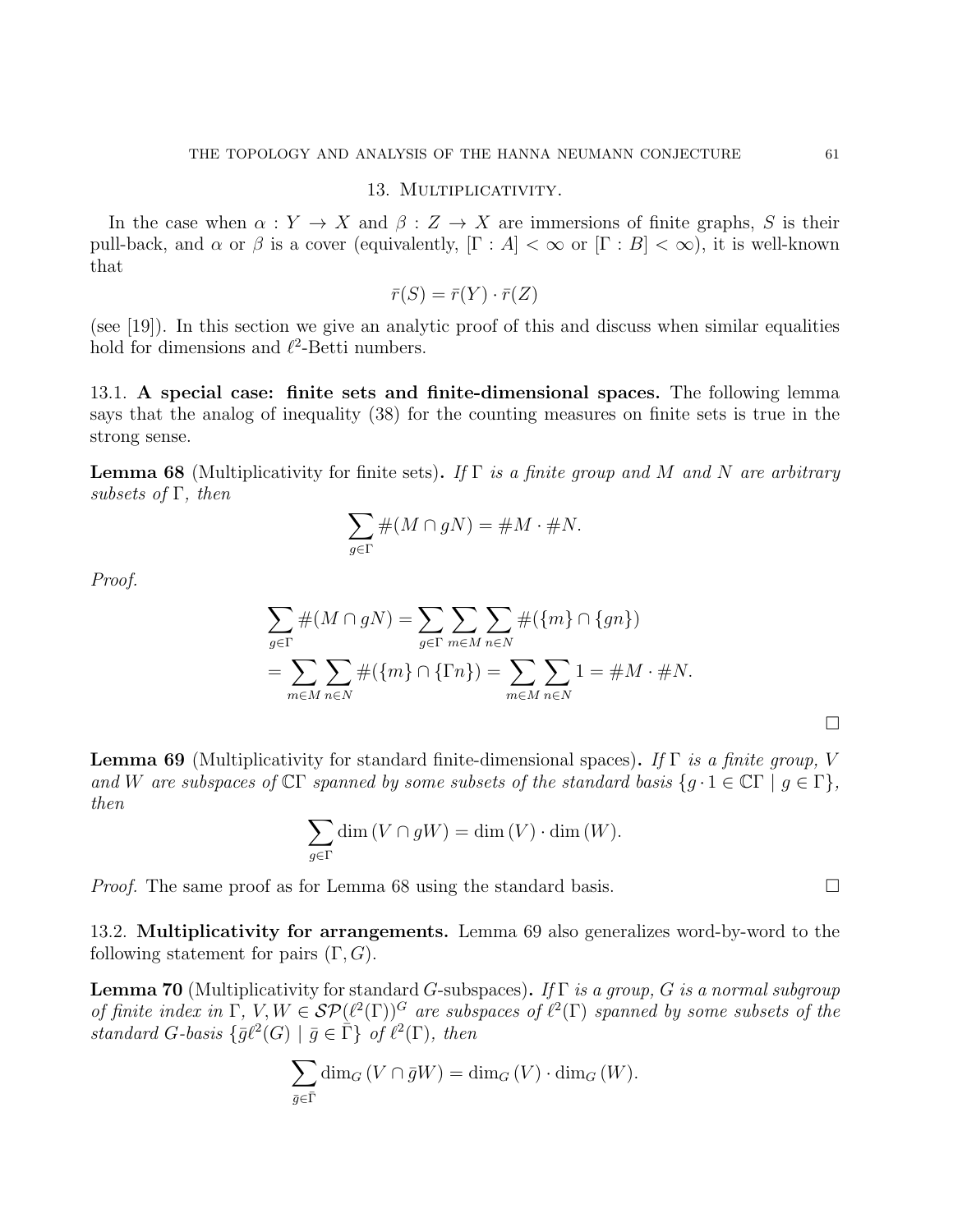**Lemma 71** (Multiplicativity for G-subspaces). Suppose  $V, W \in \mathcal{SP}(\ell^2(\Gamma))^G$ . If  $V = 0$  or  $W = 0$  or  $V = \ell^2(\Gamma)$  or  $W = \ell^2(\Gamma)$ , then

$$
\sum_{\bar{g}\in\bar{\Gamma}}\dim_G(V\cap\bar{g}W)=\dim_G V\cdot\dim_G W.
$$

*Proof.* If  $V = \ell^2(\Gamma)$  then

$$
\sum_{\bar{g}\in\bar{\Gamma}}\dim_G(V\cap\bar{g}W)=\sum_{\bar{g}\in\bar{\Gamma}}\dim_G\bar{g}W=n\cdot\dim_GW=\dim_GV\cdot\dim_GW.
$$

The rest is clear.  $\Box$ 

**Lemma 72** (Multiplicativity for finite covers). Let S be a connected graph system as in 3.7 or a connected surface system as in 8.1. If  $\alpha: Y \to X$  or  $\beta: Z \to X$  is a (finite) cover then

$$
b_1^{(2)}(\hat{S};\Gamma) = b_1^{(2)}(\hat{Y};\Gamma) \cdot b_1^{(2)}(\hat{Z};\Gamma).
$$

In particular, SHNC holds for S.

*First proof.* The statement follows from Lemma 71 by taking V and W to be the G-subspaces coming from the system.  $\Box$ 

Second proof. If  $\beta: Z \to X$  a cover, take the standard  $\Gamma \times \Gamma$ -basis  $\{e\}$  of  $H(\hat{X}) \cong \ell^2(\Gamma \times \Gamma)$ . It is possible to lift it to  $\hat{Z}$  because  $\hat{\beta}: \hat{Z} \to \hat{X}$  is a cover leafage. The lift is an orthonormal Γ-basis of  $H(\hat{Z}) = H(\hat{Z}^{\circ})$ . Check that for each b in the lift, the restricted map  $\hat{\beta} : \overline{span}(\Gamma b) \to H(\hat{X})$  is an isometric isomorphism. Then Theorem 32 applies, and, moreover, the proof of Theorem 32 provides the equality  $b_1^{(2)}$  $b_1^{(2)}(\hat{S};\Gamma) = b_1^{(2)}$  $\mathfrak{j}_{1}^{(2)}(\hat{Y};\Gamma)\cdot b_{1}^{(2)}$  $\mathcal{L}_1^{(2)}(\hat{Z};\Gamma)$  (rather than an inequality).  $\Box$ 

13.3. Multiplicativity for square maps. Suppose  $U \subseteq \ell^2(\Gamma \times \Gamma)$  and a subbasis C come from a symmetric pair of graph or surface systems  $(S^{\circ}, S)$  as in 10.7. Then there exists an orthonormal  $G \times G$ -basis  $\mathcal{C}^{\circ}$  of  $\ell^2(\Gamma \times \Gamma)$  inscribed in  $Diag_G^{\Gamma}$  such that  $\mathcal{C} \subseteq \mathcal{C}^{\circ}$ .

Lemma 73. The following statements are equivalent.

- (a)  $\Diamond_{\mathcal{C}^{\circ}} : \ell^2(\Gamma \times \Gamma) \to \ell^2(\Gamma \times \Gamma)$  is injective.
- (b)  $\Diamond_{\mathcal{C}^{\circ}}(\ell^2(\Gamma \times \Gamma))$  is dense in  $\ell^2(\Gamma \times \Gamma)$ .
- (c)  $\Diamond_{\mathcal{C}^{\circ}} : \ell^2(\Gamma \times \Gamma) \to \ell^2(\Gamma \times \Gamma)$  is a weak isomorphism.

*Proof.* Since  $\dim_{G\times G} \ell^2(\Gamma\times\Gamma) < \infty$ , the statement follows from the additivity of dimension.  $\Box$ 

If the following condition holds for a  $G \times G$ -basis  $\mathcal{C}^{\circ}$  coming from  $(\mathcal{S}^{\circ}, \mathcal{S})$ , it would be a correct formulation of multiplicativity (Lemma 72) for the general case when the immersions  $\alpha$  and  $\beta$  are not assumed to be covers.

**Condition 2.** The glide square map  $\diamondsuit_{\mathcal{C}^\circ}: \ell^2(\Gamma \times \Gamma) \to \ell^2(\Gamma \times \Gamma)$  is a weak isomorphism.

**Lemma 74.** If a  $G \times G$ -basis  $C^{\circ}$  coming from  $(S^{\circ}, S)$  satisfies Condition 2 then SHNC holds for S.

*Proof.*  $\Diamond$ <sub>*C*</sub> is a restriction of  $\Diamond$ <sub>*C*°</sub>, therefore it is injective, so SHNC follows from Theorem 51.  $\Box$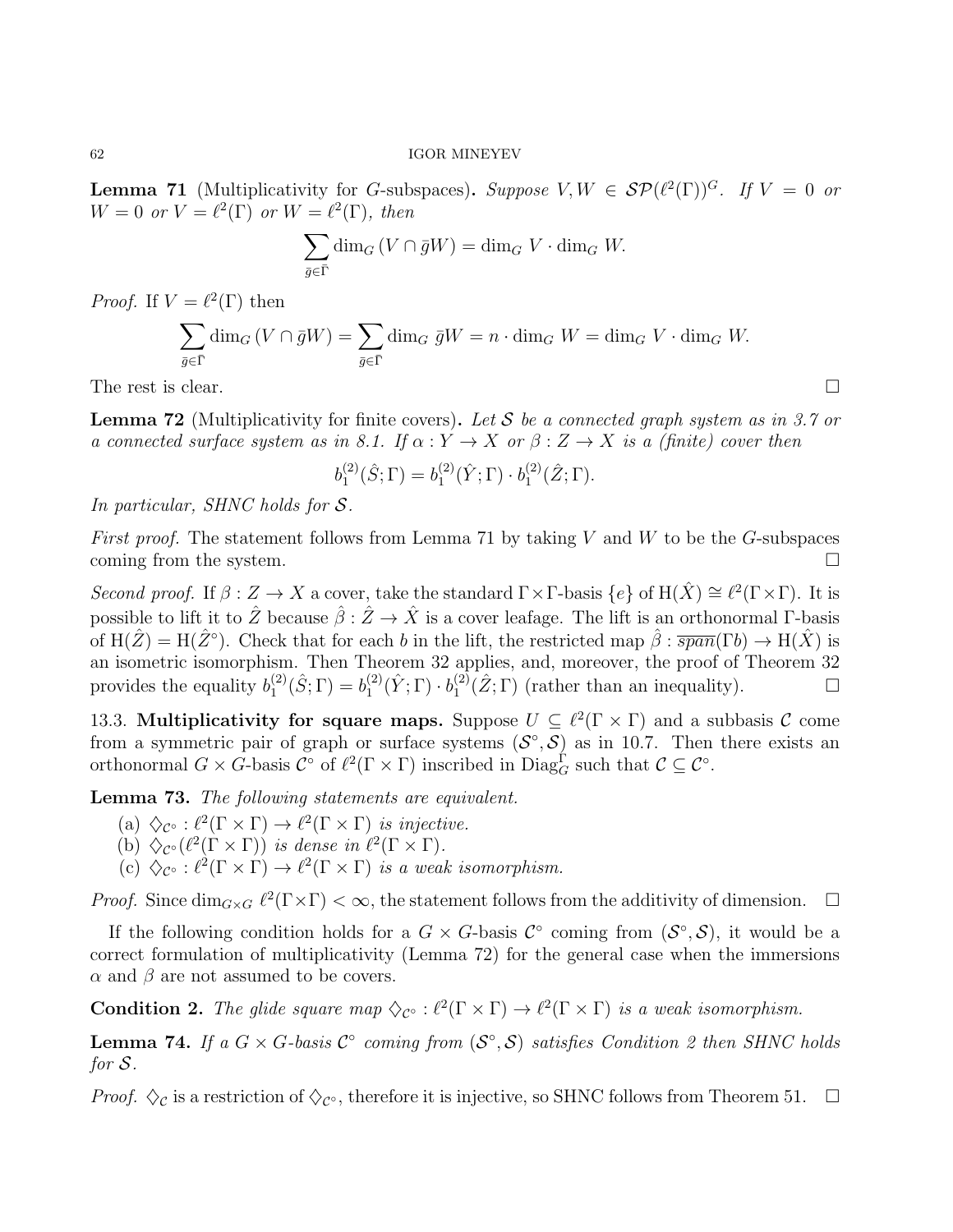# 14. QUESTIONS.

The notions in this article lead beyond HNC. We ask some questions that arise from the above considerations and seem to be interesting.

**Question 1.** Suppose G is a finite index subgroup in  $\Gamma$  and U is a Hilbert  $G \times G$ -submodule of  $\ell^2(\Gamma \times \Gamma)$  that admits an orthonormal  $G \times G$ -basis inscribed in  $Diag_G^{\Gamma}$ . Then does there exist a subgroup H of finite index in  $\Gamma$  and an  $H \times H$ -basis C of U inscribed in  $Diag_H^{\Gamma}$  such that the square map  $\Diamond_{\mathcal{C}} : U \to \ell^2(\Gamma \times \Gamma)$  is injective? Is this true if U comes from a system as in 10.7?

**Question 2.** Does the free group of rank 2 belong to the class  $P$  in 10.9? Or to  $P_{lim}$ ? Does the infinite cyclic group belong to  $P$  or to  $P_{lim}$ ?

Question 3. If Γ is the fundamental group of a compact surface of Euler characteristics  $-1$ , then does  $\Gamma$  belong to  $\mathcal P$  or to  $\mathcal P_{lim}$ ?

**Question 4.** Do all finite groups belong to  $P$ , or equivalently, to  $P_{lim}$ ?

**Question 5.** Are there any groups that do not belong to  $\mathcal{P}_{lim}$ ? Is there a residually finite group that does not belong to  $\mathcal{P}_{\lim}$ ?

Question 6. Are atomic square maps injective? (See 10.10.)

The affirmative answer would imply SHNC.

Question 7. Let  $\Gamma$  be a group. For which bases of  $\ell^2(\Gamma \times \Gamma)$  inscribed in  $(\Gamma \times \Gamma)/\Delta$  is the corresponding glide square map  $\Diamond : \ell^2(\Gamma \times \Gamma) \to \ell^2(\Gamma \times \Gamma)$  a weak isomorphism, and for which is it not?

Question 8. If  $V, W \in \mathcal{SP}(\ell^2(\Gamma))^G$  and the family  $\overline{\Gamma}V \cup \overline{\Gamma}W \subseteq \mathcal{SP}(\ell^2(\Gamma))^G$  is ergodic (see 12.1), then does the following inequality hold?

$$
\mathcal{I}(V, W) : \qquad \sum_{\bar{g} \in \bar{\Gamma}} \dim_G (V \cap \bar{g}W) \le \dim_G V \cdot \dim_G W.
$$

An affirmative answer would imply SHNC by Theorem 65.

Question 9. In the case of finite groups, does inequality (38) hold?

#### **REFERENCES**

- [1] M. F. Atiyah, Elliptic operators, discrete groups and von Neumann algebras, in Colloque "Analyse et Topologie" en l'Honneur de Henri Cartan (Orsay, 1974), Soc. Math. France, 1976, pp. 43–72. Astérisque, No. 32–33.
- [2] R. G. Burns, On the intersection of finitely generated subgroups of a free group., Math. Z., 119 (1971), pp. 121–130.
- [3] W. Dicks, Equivalence of the strengthened Hanna Neumann conjecture and the amalgamated graph conjecture, Invent. Math., 117 (1994), pp. 373–389.
- [4] W. DICKS AND E. FORMANEK, The rank three case of the Hanna Neumann conjecture, J. Group Theory, 4 (2001), pp. 113–151.
- [5] W. DICKS AND S. V. IVANOV, On the intersection of free subgroups in free products of groups, Math. Proc. Cambridge Philos. Soc., 144 (2008), pp. 511–534.